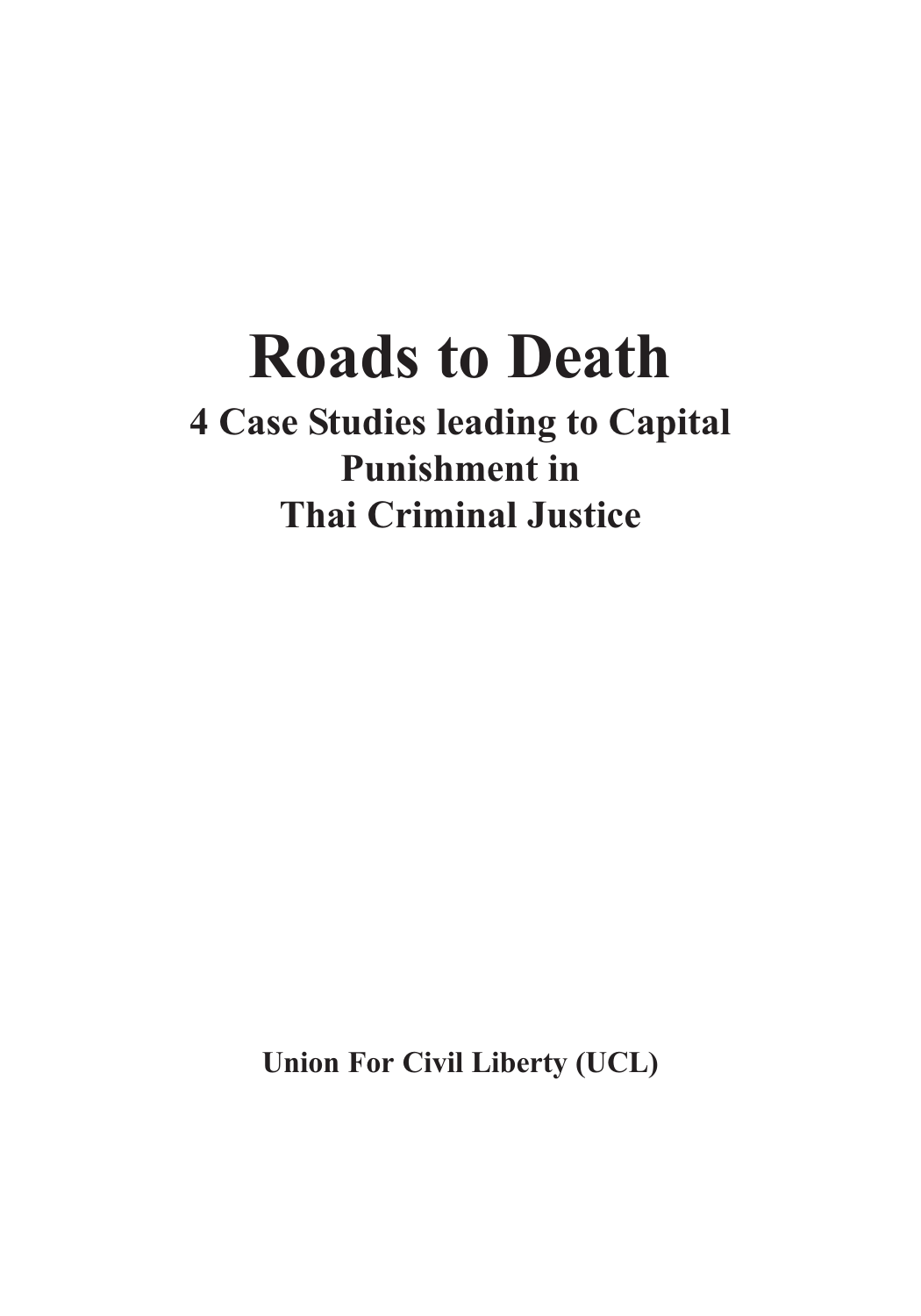# **Roads to Death 4 Case Studies leading to Capital Punishment in Thai Criminal Justice**

ISBN 978-974-88198-6-0

February 2007

English Version 500 Books

Pitak Ketdhom Phairoj Pholphet

Edited by Danthong Breen Union for Civil Liberty

#### Union For Civil Liberty (UCL)

 109 Suthisarnwinichai Rd., Samsennok, Huay Kwang, Bangkok 10310 Tel. (662)-275-4231-3 Fax. (662)-275-4230 E-mail: ucl@loxinfo.co.th www.ucl.or.th www.deathpenaltythailand.blogspot.com

Support for the project by the British Embassy is gratefully acknowledged.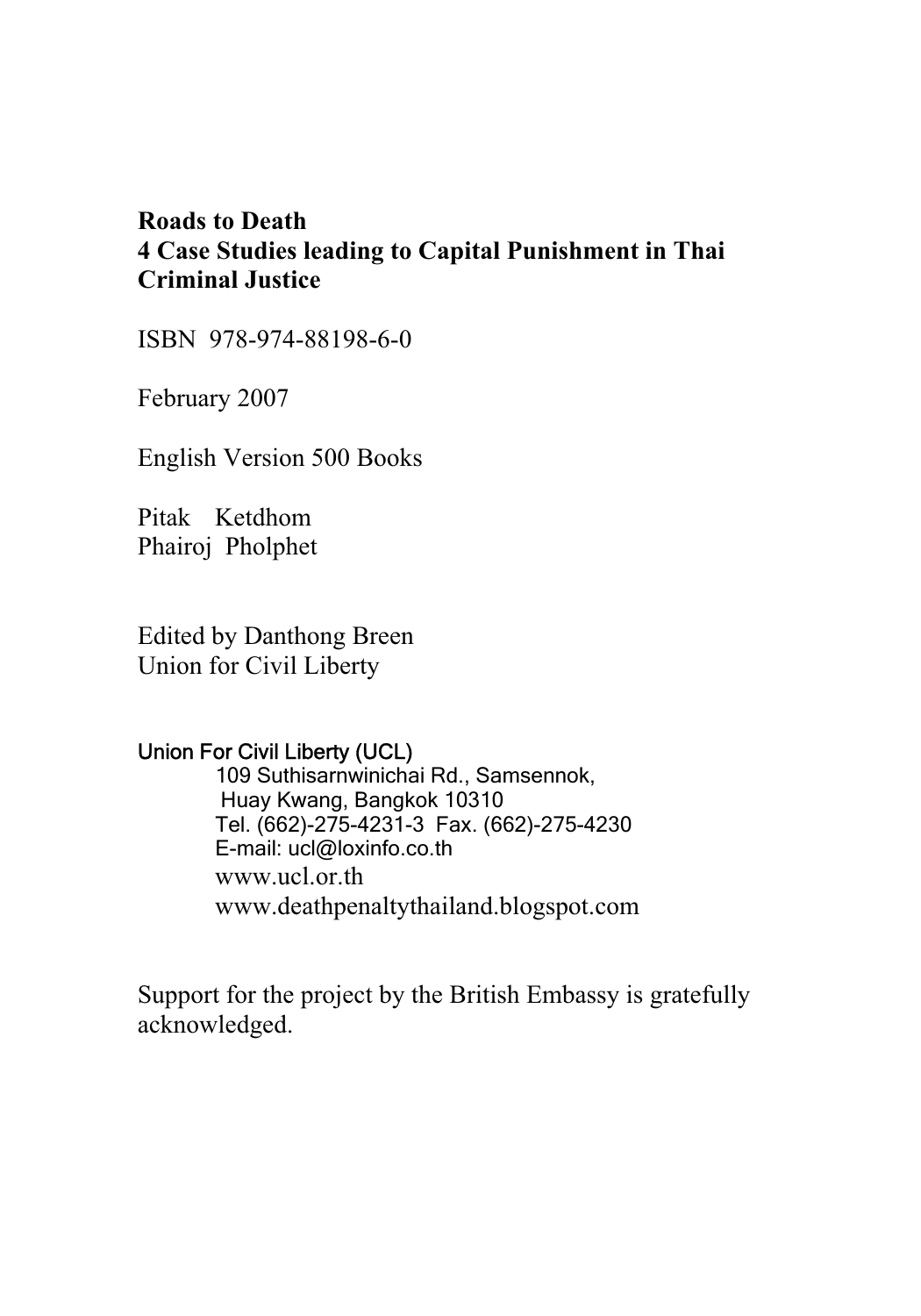# **Acknowledgements**

The researchers acknowledge with gratitude the cooperation of the condemned prisoners in giving interviews and information. They are also grateful to relatives of the prisoners for their cooperation, to lawyers, police officers and others who agreed to be interviewed. We are especially grateful to the foreign reviewers who generously gave their time and expertise to respond to the case studies.

We respectfully acknowledge the cooperation of the Corrections Department and take account of the admonition recalling the right to privacy of the prisoners in their charge. We acknowledge the cooperation of Ms Isabelle Brachet and Ms Florence Belliver of the Federation International des Droits Humains who read the case histories and helped in clarifying points which were obscure.

We thank Mr. Prapun Naigowit of the Attorney General's Office for permission to reprint his paper 'Criminal Justice in Thailand' presented in the International Association of Prosecutors, Asia Conference, Bangkok, 2003.

Union for Civil Liberty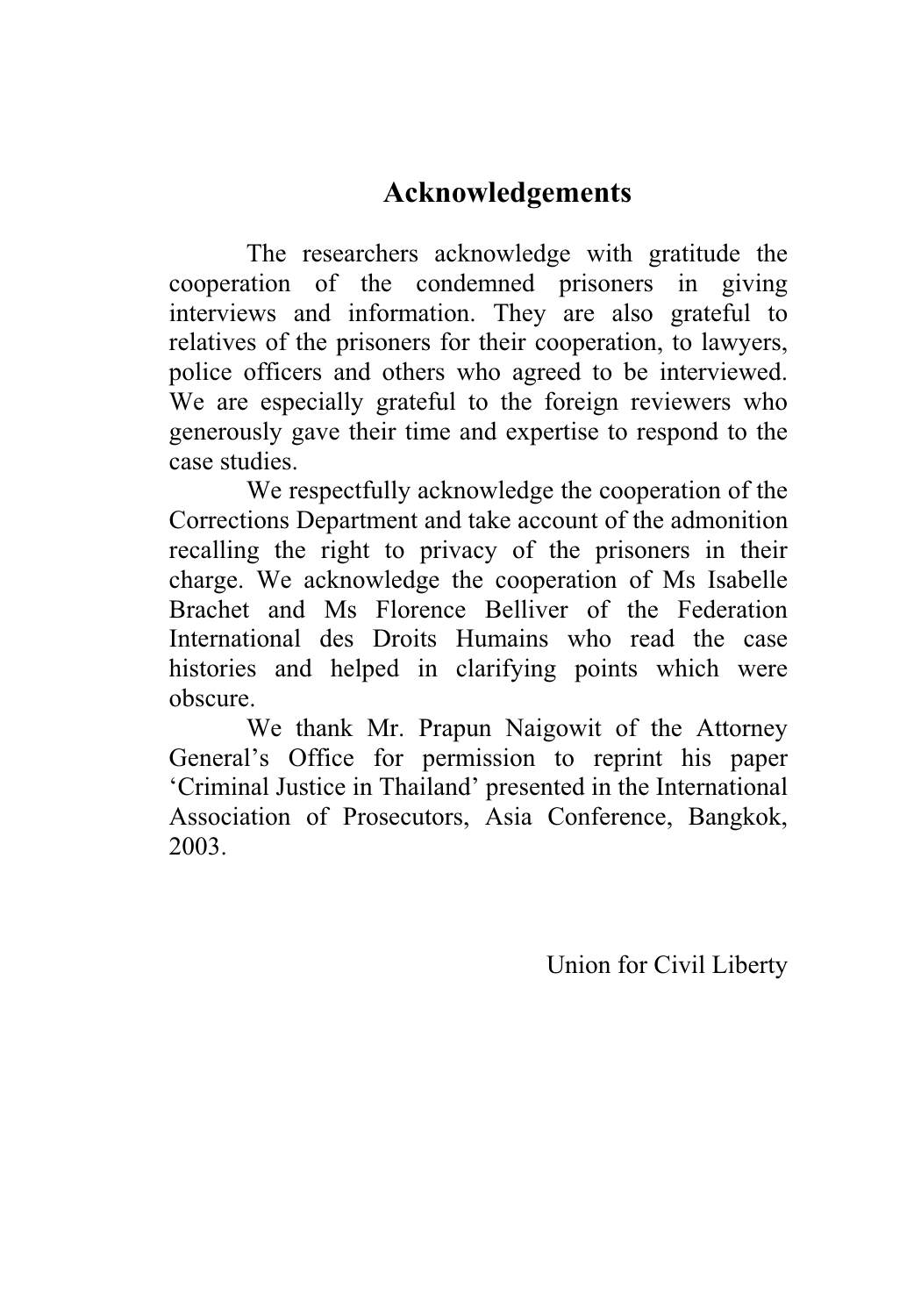# Preface

The four cases presented in this study are from four widely separated regions of rural Thailand. The cases were selected as examples of homicide and drug cases, for male and female accused, for Thai citizens, and for foreigners. The common criterion of selection was that all were for very poor defendants who relied largely on state appointed counsel. It was expected that such cases would best reveal weak points of legal procedure.

As editor I have found it difficult to make the presentations coherent. There appear inconsistencies, unanswered questions, and surreal details. Perhaps this would be true of any such account anywhere, a "Rashamon Effect"! The events described involve very simple untutored people with no experience of legal procedure and three of the cases were located in the remote countryside where there are undercurrents little known to the outsider. We have hints of other issues involved in the cases but as these were not raised in the trials we do not raise them either. Who knows what exchange of gossip occurred between the various actors in these rural dramas? We did not have the resources to investigate further. The cases are presented as they emerged in court proceedings with such background as may help the reader make a personal assessment whether the convictions appear acceptable or not.

There are no great revelations in these very everyday cases. Our intention was to examine how ordinary judicial procedure measured against the most strict standards required for capital conviction. We had at our disposal the court judgements. We interviewed the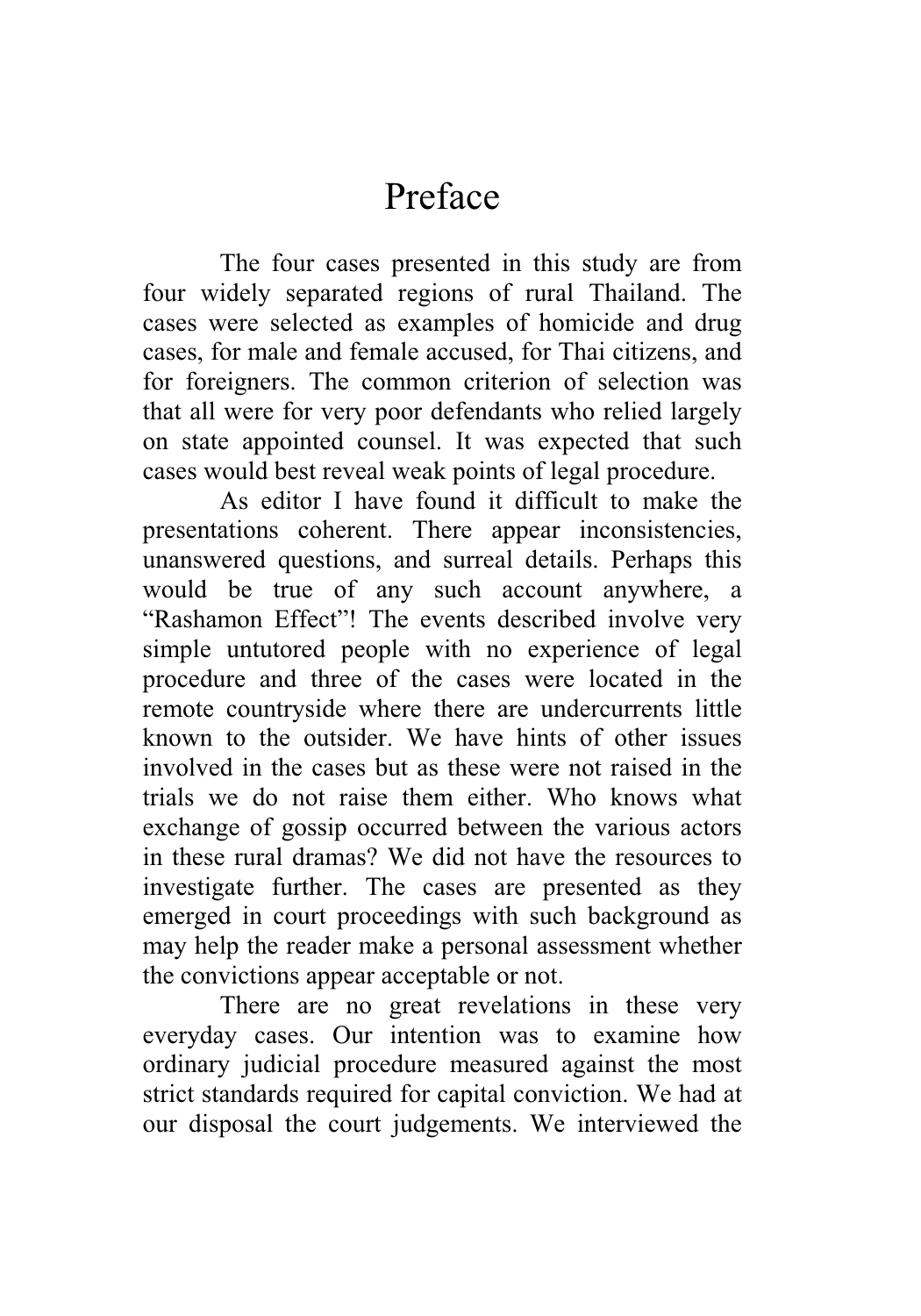prisoners themselves, their relatives, their lawyers, and to some extent the police, prosecutors, and judges. Most were open in their discussions but with reservations. From this material we have put together the present summaries.

The study is part of a one year project to promote abolition of the death penalty in Thailand. At the present time in Thailand there appear to be three starting points that could lead to abolition:

The conviction that human life is inviolable. 'Everyone has the right to life' (Article 3 of the Universal Declaration of Human Rights)

The realization that capital punishment in all its forms is to be rejected as 'cruel, inhuman and degrading' (Article 5 of the Universal Declaration of Human Rights)

The further realization that the criterion for sentence to death of 'clear and convincing evidence leaving no room for an alternative explanation of the facts' is hardly achievable in practice.

The cases we have studied address the issue of the third heading. Thai law also requires that a murder be committed with deliberation to incur the supreme penalty. If one admits consideration of the circumstances, the mentality, and the background of the accused as part of the 'facts', the condition of 'deliberation' becomes most problematic. The possibility of alternative explanation is what I refer to as the 'Rashamon Effect' after the film masterpiece of Akira Kurosawa who confounds us by giving conflicting and equally convincing visual depictions of a murder.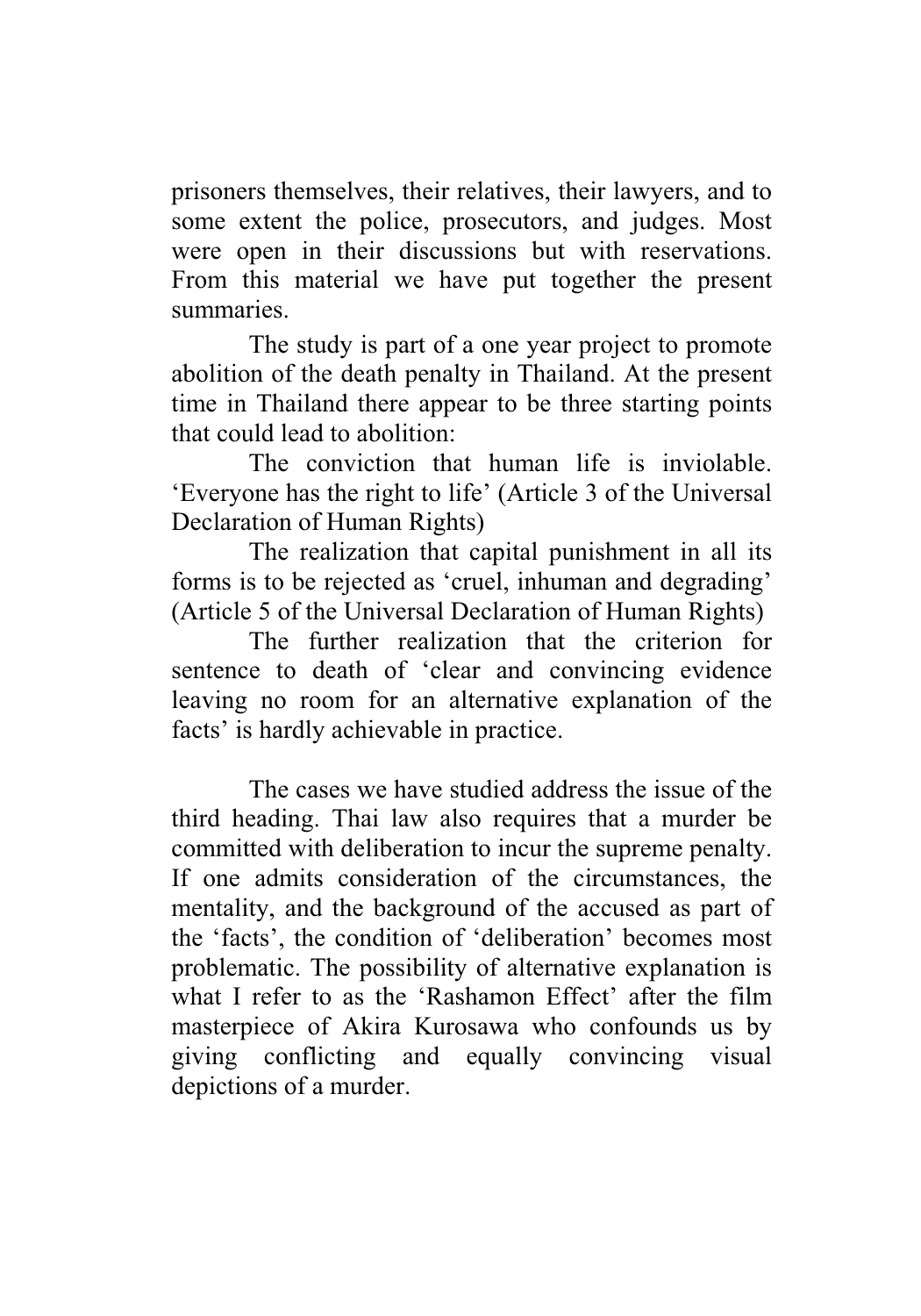As for the death penalty imposed on drug related crimes, what can one say other than recall the opinion of the UNHCR Human Rights Committee that drug trafficking charges do not come under the ambit of 'most serious crimes' within the meaning of Article 6, Paragraph 2 of the International Covenant on Civil and Political Rights (Geneva,  $28<sup>th</sup>$  July 2005) and should not be subject to the death penalty. Meanwhile 62 % of all prisoners currently condemned to death in Thailand are convicted on drug charges.

An introductory chapter gives the setting, a second chapter contains the case studies, a third chapter giving the reflections of Union for Civil Liberties lawyers is followed by the reactions of foreign commentators. Appendices contain a summary of Thai laws relating to the death penalty and outline the specific pattern of Thai criminal legal process.

The English language version of 'Roads to Death' will be presented at the 3<sup>rd</sup> World Congress on the Death Penalty in Paris,  $1<sup>st</sup>$  to  $3<sup>rd</sup>$  February. A somewhat more detailed Thai version will be published at the same time.

Danthong Breen Union for Civil Liberty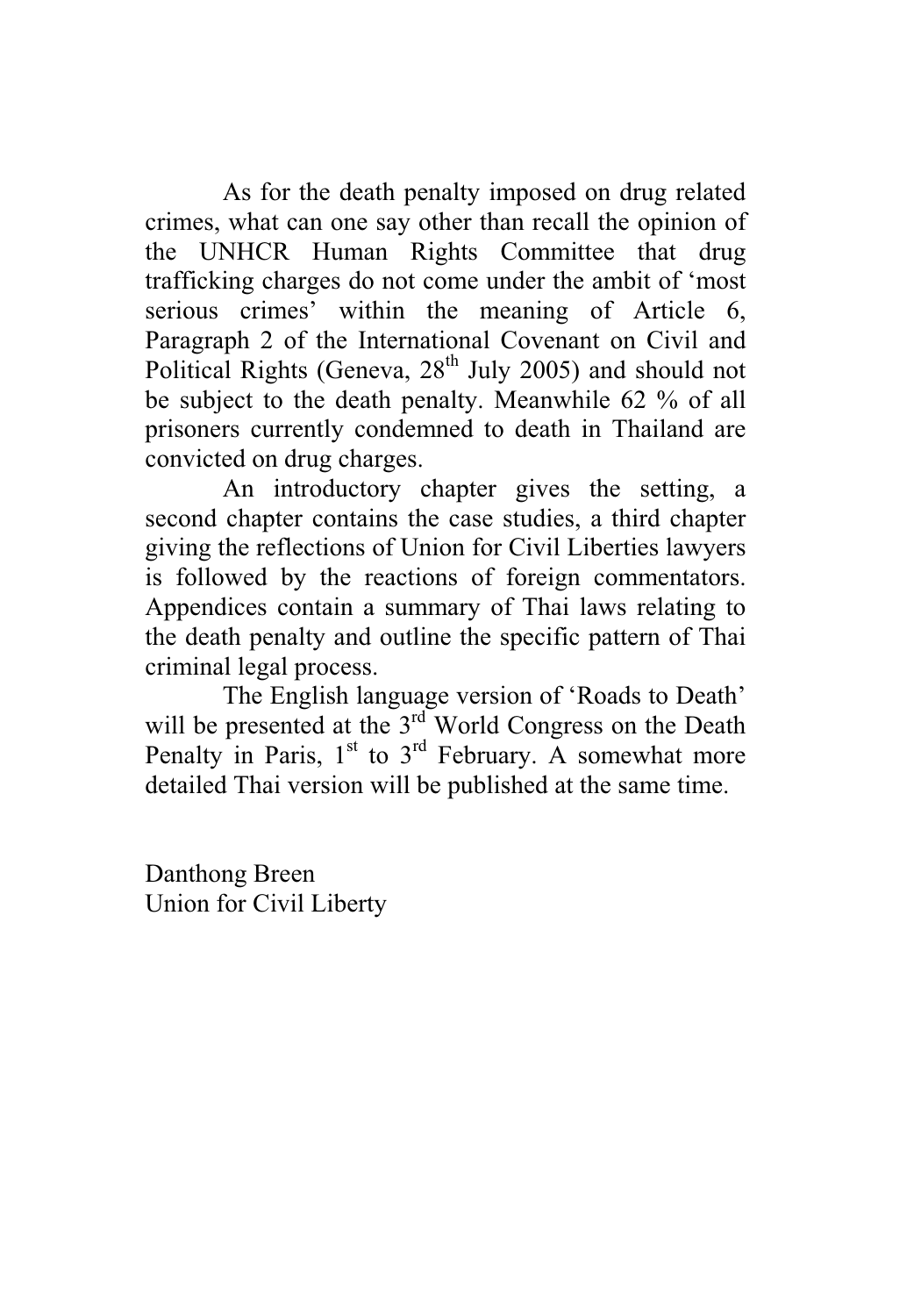# **Table of Contents**

# Acknowledgements

# Preface

| a) 1. Mr. O. Death Row Prisoner in         |  |
|--------------------------------------------|--|
| b) 2. Mrs. S and Mrs. M. Condemned to      |  |
|                                            |  |
| Amphetamine Drug Conviction                |  |
|                                            |  |
|                                            |  |
| Appendix 1 Rights of Persons in Procedures |  |
|                                            |  |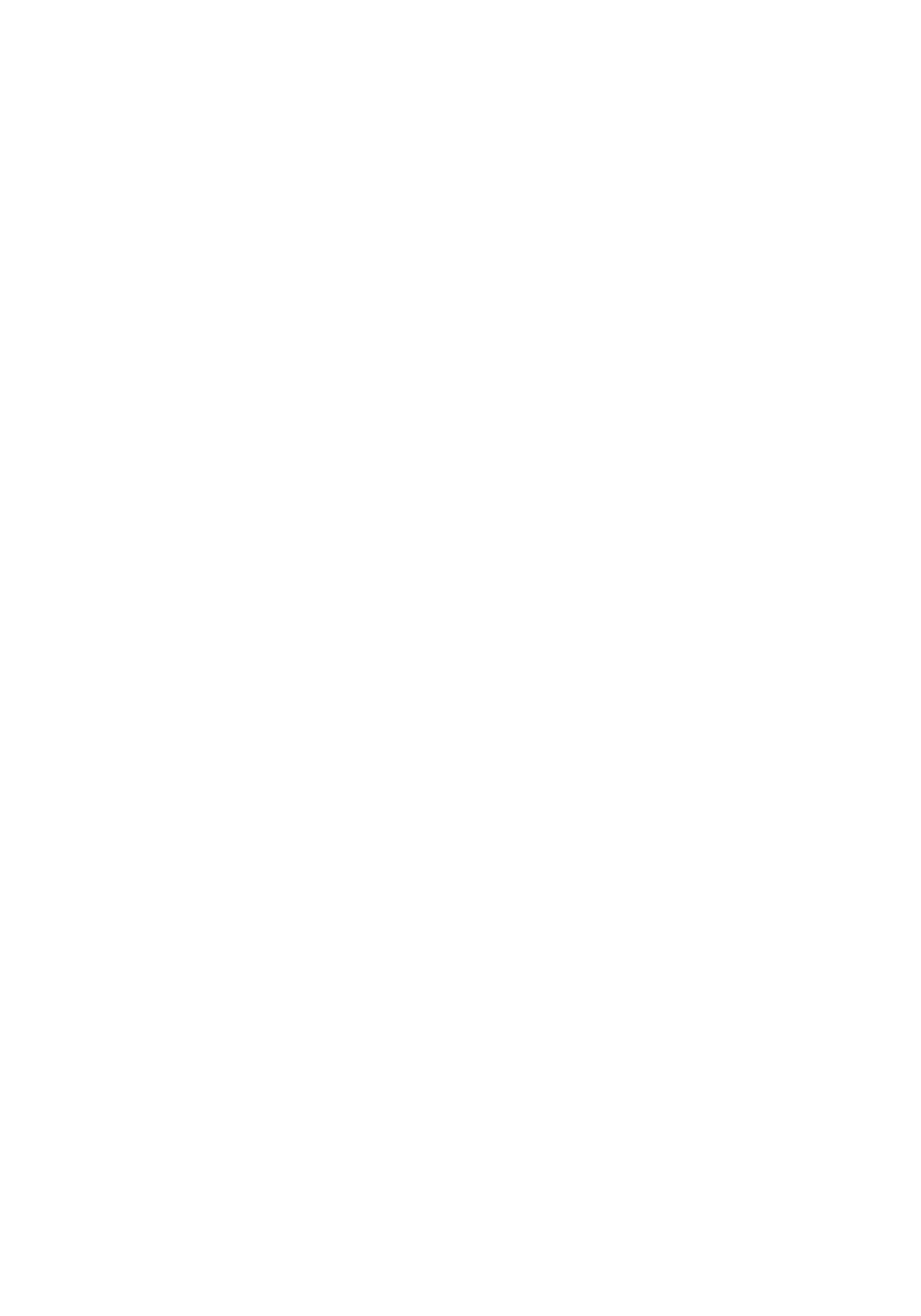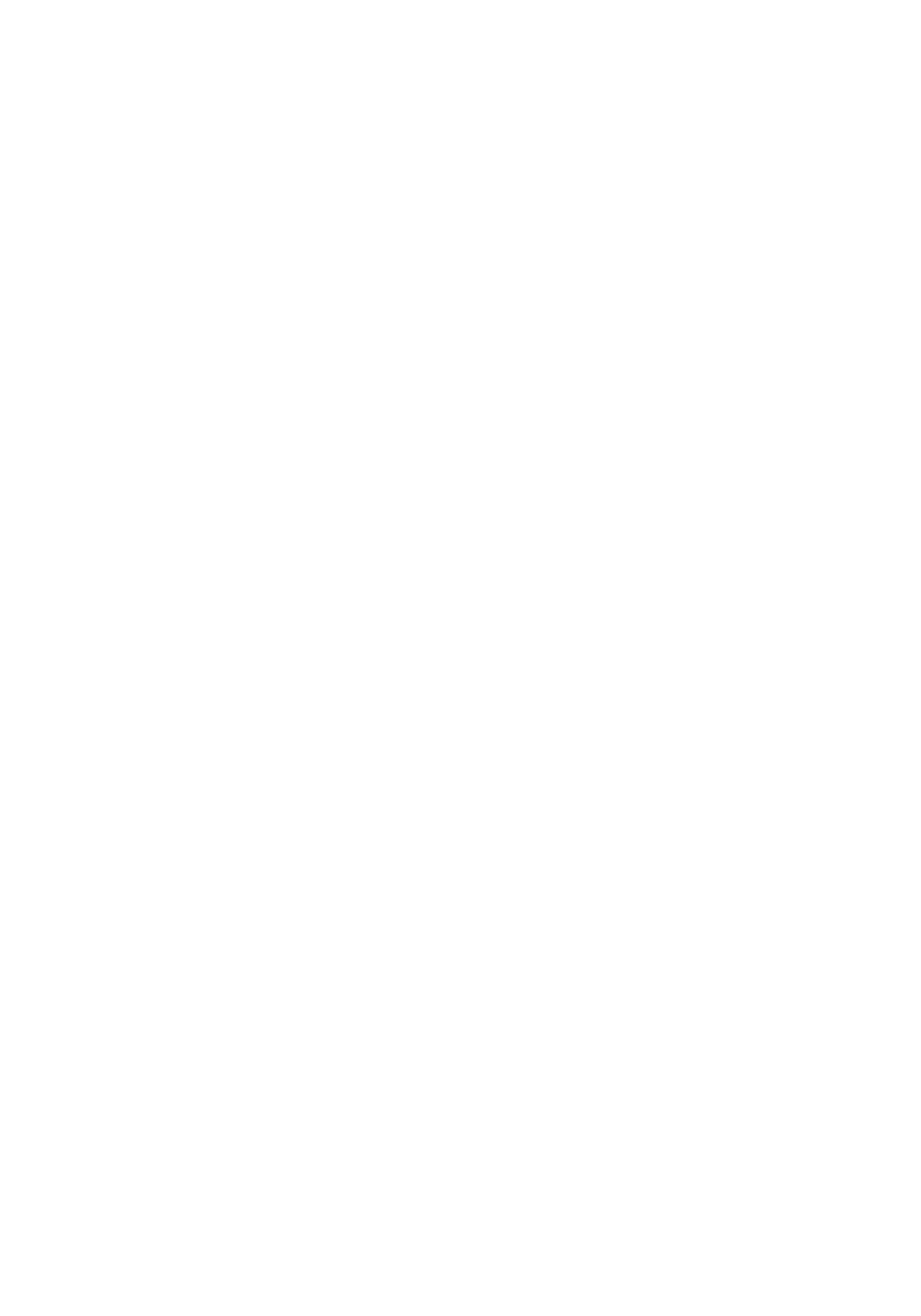# **Chapter 1. Introduction**

## **1. Basis of the Study**

Capital Punishment is the most severe punishment of wrongdoing. Both imprisonment and execution are the most serious restriction on the human rights to life and freedom. When such punishments, and especially capital punishment, are inflicted by the State the judicial process must be strictly controlled and applied so that the truth emerges. Justice must be administered with efficiency and clarity. But in practice it appears that the judicial process, beginning from police action, prosecution, and the court proceedings which together are the instruments of law by which the government establishes justice in society and punishes wrongdoing, is still defective in many ways. From data established by the Office in charge of Rights and Freedom of the Ministry of Justice, it appears that in the year 2005 there were many cases where compensation had to be paid to accused persons who were later judged to be innocent. In 610 cases which came before the courts, complaints of wrongful charge were received in 355 cases and in 214 of these cases compensation amounting to 60 million baht was paid. From January to September in the year 2006 there were 354 cases of complaint and in 216 cases 58 million baht compensation were paid. From these figures we see that serious reform of the legal system is required.

Further evidence of shortcoming in the judicial system leading to capital punishment is contained in the testimony of a former convict on death row who had his sentence commuted to life imprisonment. The sentence was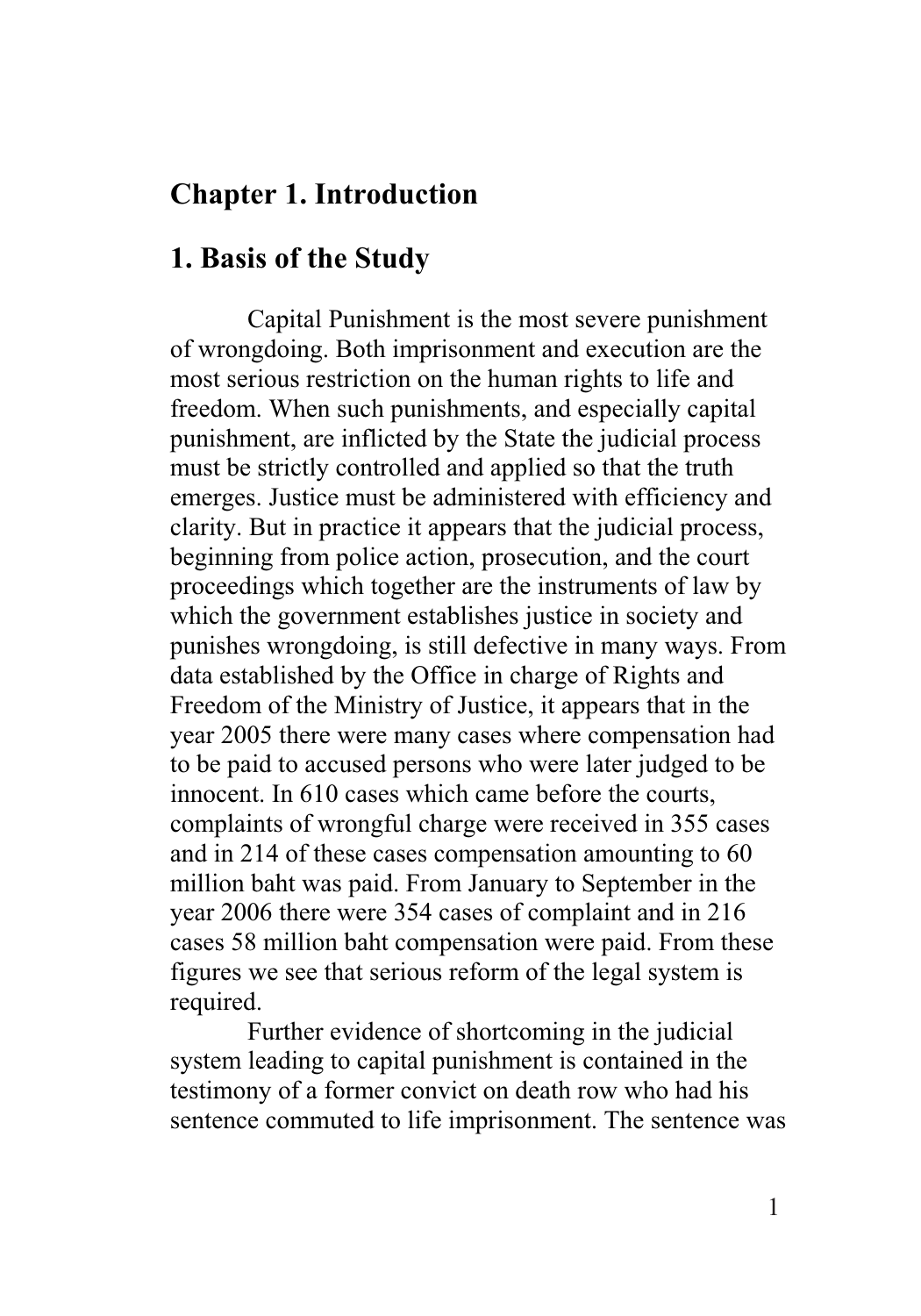further decreased by royal amnesty and he was released after 14 years of imprisonment. During his time of imprisonment he studied law and is now a practicing lawyer. He relates that over the years of imprisonment prisoners know each others cases intimately and are well aware who is really guilty of the charge against them and who is not. According to his estimate 12% of those convicted are innocent of the charge against them, 50% were involved in the crime but not to the extent that they deserved sentence to death. Approximately forty percent were guilty as charged and convicted. These figures correspond to the statistics of misjudgement already quoted and were confirmed by another lawyer who also spent 20 years in the maximum security prison.<sup>1</sup>

 In the past, a serious miscarriage of justice which occurred in the Sherry Ann Duncan<sup>2</sup> case already drew attention to the urgent need for judicial reform. This case influenced provisions in the 1997 Constitution which did much to establish the rights of the people in the judicial system, to the extent that this Constitution became known as the People's Charter of Freedom.

The rights to justice of the people are also enshrined in the International Covenant on Civil and Political Rights to which Thailand acceded on 29<sup>th</sup> January 1997. This covenant establishes the procedures of criminal law and

 $\overline{a}$ 

<sup>&</sup>lt;sup>1</sup> Pesan Onkard, Tanadech Kantachote in interview with Researchers

<sup>&</sup>lt;sup>2</sup> Sherry Ann Duncan, a 16 year old Thai American, was murdered in August 1986. Shortly after the murder, four construction workers were arrested and sentenced to death on the basis of confessions forced by torture. When the Supreme Court found them innocent in 1993 two had already died in prison. A third died shortly after release. The police were ordered to pay 26 million baht in compensation to the sole survivor of those arrested and to relatives of the other three.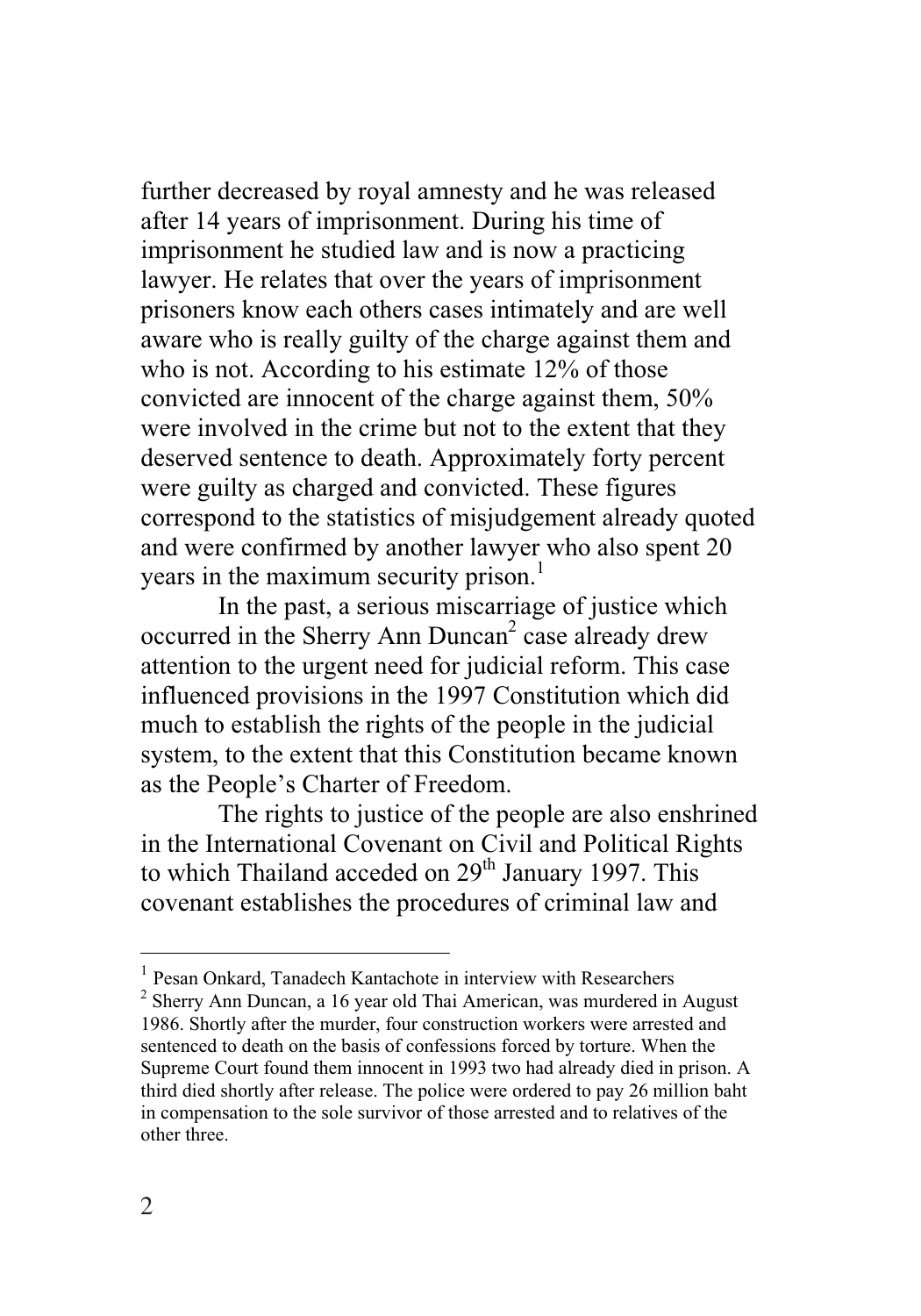asserts the rights of the accused, defendants, and prisoners in many respects. But in practice the rights of the accused and defendants are seriously transgressed. This is especially true for suspects or defendants who are poor, without information or resources. In such cases guarantees for the protection of the human rights of suspects, defendants, or those imprisoned are not respected.

There are many reasons for this denial of rights to suspects, the accused, and the imprisoned. They originate partly in the attitude of officials administering the law and partly in that subjects of the law do not exert their rights, whether through ignorance or for other reasons, with the result that the system of criminal law is unjust in practice. The greatest failure occurs in not contesting charges effectively in court from the beginning with the assistance of a lawyer. What possibility of redress is there in cases leading to the death penalty after the sentence has been carried out, when justice and human rights have not been respected from the beginning and where the accused have not availed of the rights which are their due?

Such considerations are the motivation for the present study of cases of prisoners who have been condemned to death. We examine the application of criminal justice and the extent to which the human rights of the accused have been respected. We ask to what extent the administration of criminal justice requires reform and submit this study as a guide to issues which must be addressed.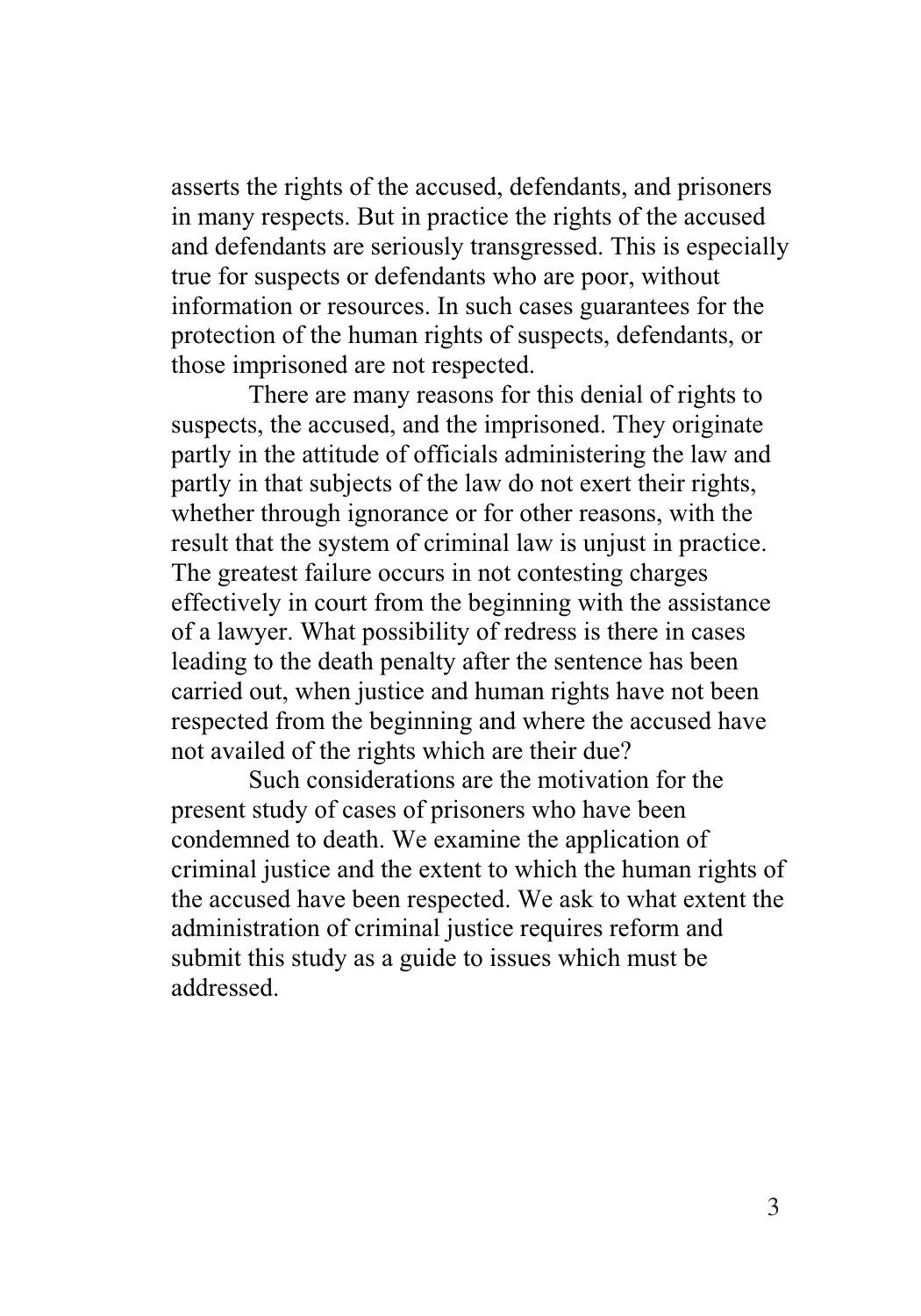# **2. Objectives of the Study**

To investigate the human rights aspect of criminal justice according to Thai law in cases leading to the death penalty

 To investigate the problems and obstacles encountered by government officials in criminal justice procedures relating to the death penalty

 To investigate tendencies in the reform of laws and practice of government officials relating to the death penalty

 To propose a programme for reform to the judicial system relating to capital punishment to those responsible

# **3. Extent of the study**

In the present study, we examine the human rights aspect in criminal justice procedures for four cases which led to the death sentence. The first case relates to a homicide, the second relates to a drug offence involving two sisters of Khmer nationality. The third case again involves homicide while the fourth case is that of a man sentenced to death on a drug charge. To facilitate reference the cases are listed with the pseudonym assigned to the accused as follows:

| Index of Case   Pseudonym of Accused   Charge |              |
|-----------------------------------------------|--------------|
|                                               | Homicide     |
| S and M                                       | Drug dealing |
|                                               | Homicide     |
|                                               | Drug dealing |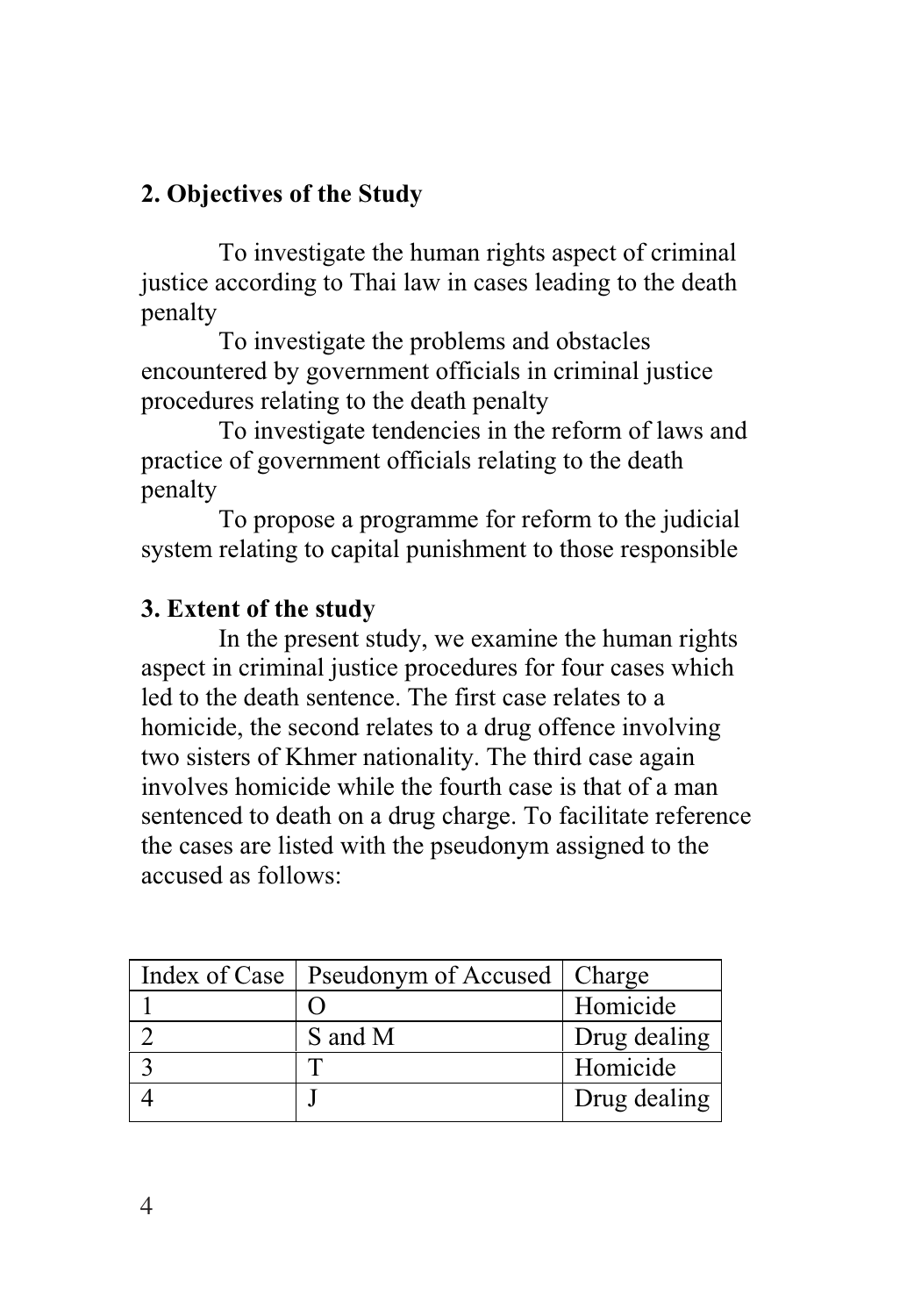The investigation covered human rights issues for the person involved over the entire period of legal procedure from the stage of suspect, to that of accused, defendant, and being imprisoned. The human rights involved are those guaranteed by the Constitution of 1997 which in turn was inspired by the International Covenant on Civil and Political Rights. References to the Constitution throughout the study refer to the Constitution of 1997. It may be noted that Thai courts only refer to International Covenants insofar as they have been incorporated into the Thai legal system.

#### **4. Methodology of the investigation**

4.1 Study of the documentation of the trial, the judgements of the Court of First Instance, the Appeal Court, and the Supreme Court

 4.2 Field study or interviews with the participants, the condemned prisoners for the four cases, lawyers, police, prosecutors, relatives of the condemned, and advisors.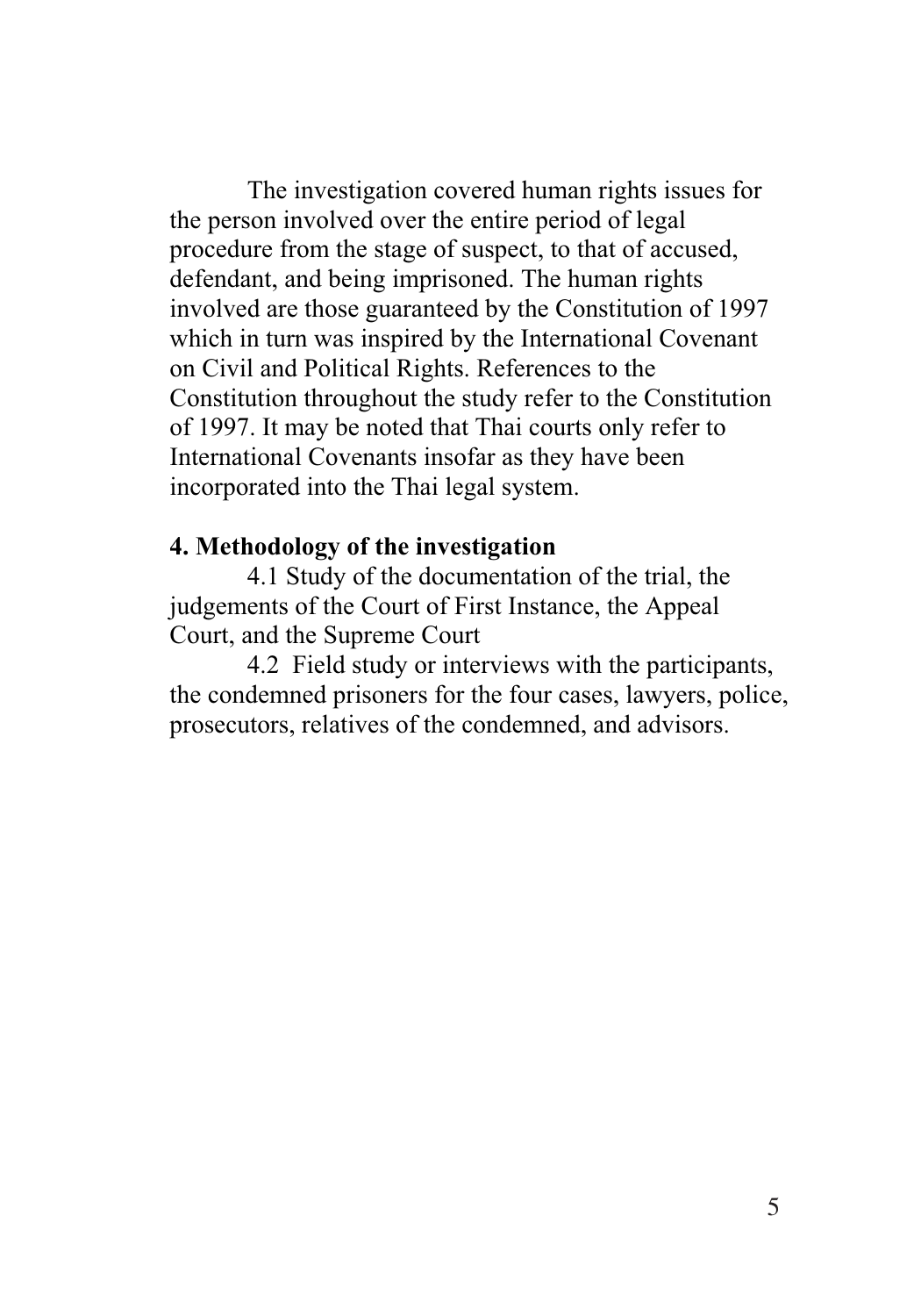# **Chapter 2 The Case Studies**

# **Case Study 1: Mr. O, Death Row Prisoner in Murder Case**

### **Mr.O's profile**

O, 30 years old, lived originally in Tung Yai district, Nakorn Sri Thammarat province, married, with a 4 year-old son. He has two sisters and three brothers. His mother is 57 years old. His father, N, is 60, and has 4 wives. O finished grade 6 at the primary school in his village. He worked with friends in a motorcycle garage, and was a hired laborer in rubber plantations. Concurrently, he continued to study in the Non-formal Education System and finished grade 9.

#### **Background of the Murder Case**

On 29 September 2000, at about 16.30 hours, Mrs. Y rode a motorcycle from home, with V, her nine year old youngest son on the pillion, to make phone calls at a public phone booth in the village. After finishing the calls, while she was mounting the motorcycle, and about to start, with her son already on the pillion, she was shot dead.

The police issued a warrant, and arrested O on first degree murder. The police related the incident as follows:

"On 29 September 2000, at about 16.30 hours, Mrs. Y rode a motorcycle, with her youngest son on the pillion, from home to make phone calls at a public phone booth in the village. She went inside the booth on the street side, and made a phone call to another son, but could not connect to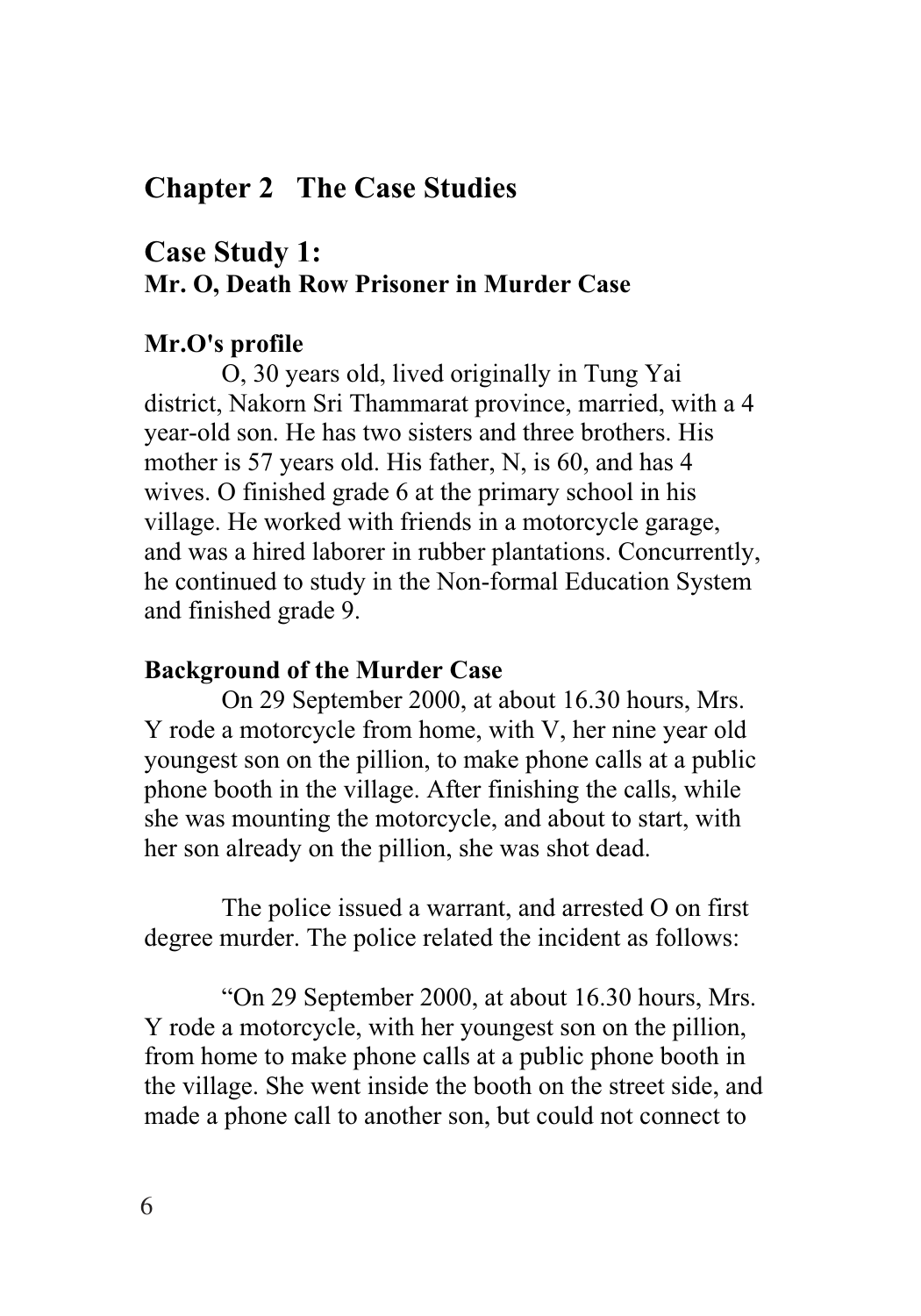him. She sat down and waited to repeat the call. While she was waiting, she met a daughter of Mr. N, her new lover. She talked with the daughter for about 10 minutes, and the daughter parted for home. Mrs. Y went inside the booth, and made the call to her son. By then it was a little later than 18.00 hours. After finishing the conversation with her son, she came out of the booth. While she was mounting the motorcycle and about to start the engine, with her youngest son on the pillion, O came walking, approaching her from her rear left side. She asked O if he had eaten. He said yes, drew a pistol and shot at her, making the motorcycle fall to the ground. About one minute later, Mr. S, O's younger brother, drove a motorcycle to the scene, and drew a pistol, firing at Y while she was lying on her back until she was dead. The motive for the killing was that Y had a relationship with N, the father of O and S. They engaged in a sexual relationship at Y's place for about 4 to 5 months. That made N's wife and children angry." The police produced as proof of O's guilt the eye witness testimony by Y's youngest son of the shooting of his mother.

After O was arrested and denied the charge of murder, S turned himself in to the police. In court, S claimed that his brother had no part in the murder and that he himself was the only one who carried out the shooting. Subsequently S was sentenced to life imprisonment by the First, Appeal, and Supreme Courts. O denied the charge, and all three courts passed the death sentence against him. His case took 4 years from the time of arrest to reach the final verdict.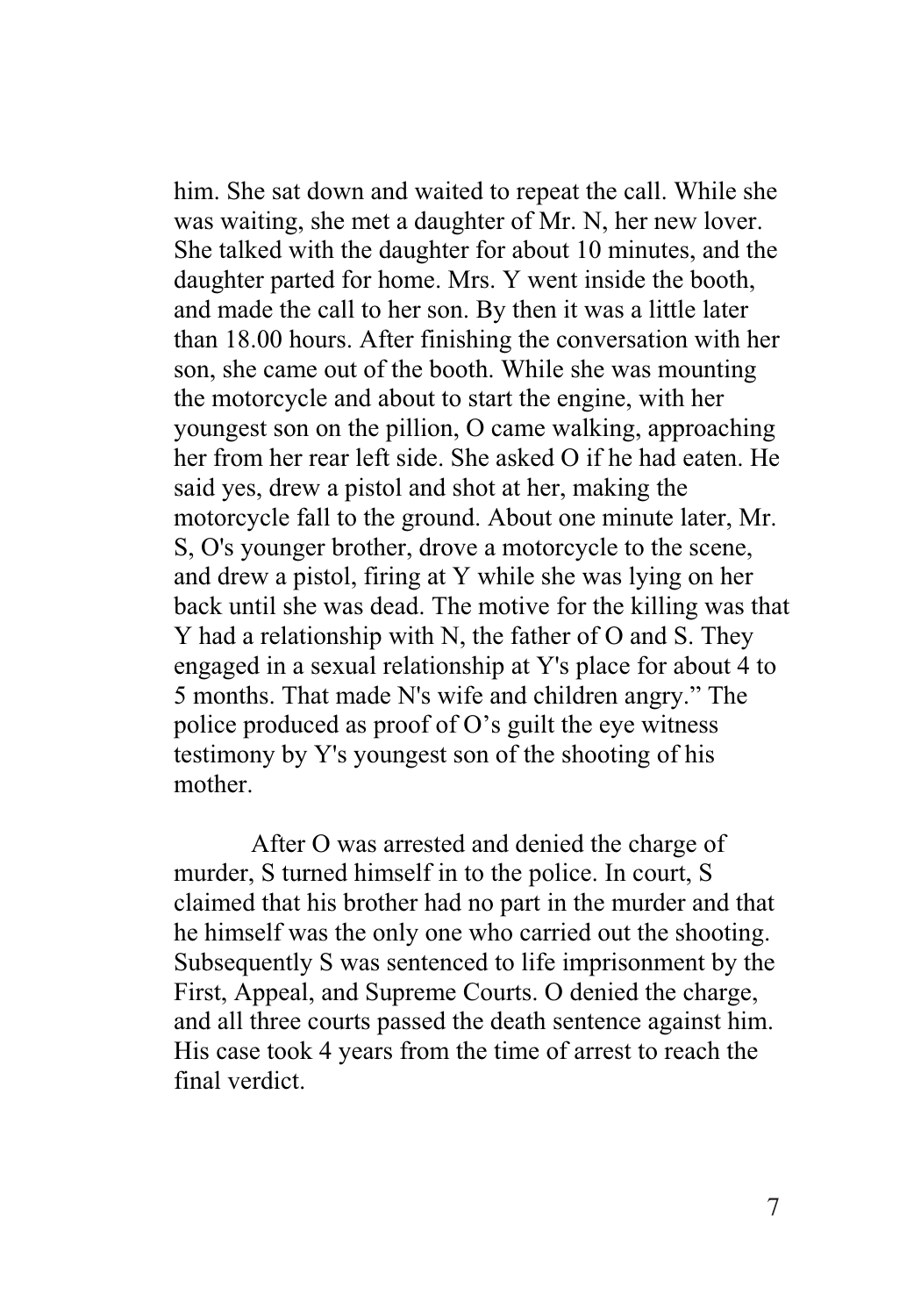The research team has studied the case through to the final verdict, and makes the following comments:

#### **1. Arrest and Detention**

Section 237 of the Thai Constitution (B.E. 2540) provides that **"In a criminal case, no arrest and detention of a person may be made except where an order or a warrant of the Court is obtained, or where such person commits a flagrant offence or where there is such other necessity for an arrest without warrant as provided by law"**.

The arrested person shall, without delay, be notified of the charge and details of such arrest and shall be given an opportunity to inform, at the earliest convenience, his or her relative, or a person in his or her confidence, of the arrest. The arrested person being kept in custody shall be sent to the Court within forty eight hours from the time of his or her arrival at the office of the inquiry official, in order for the court to consider whether there is a reasonable ground under the law for the detention of the arrested person or not.

Section 87, paragraph 3 of the Criminal Procedure Code states that "In the case where the arrested person is not allowed provisional release, and if there is necessity to keep the arrested person for the purpose of completing the inquiry or the court prosecution, the alleged offender shall be sent to the court within forty-eight hours after he or she arrived at the office of the inquiry officials, and in accordance with Section 83, unless there is unavoidable necessity. In the case where the offence committed is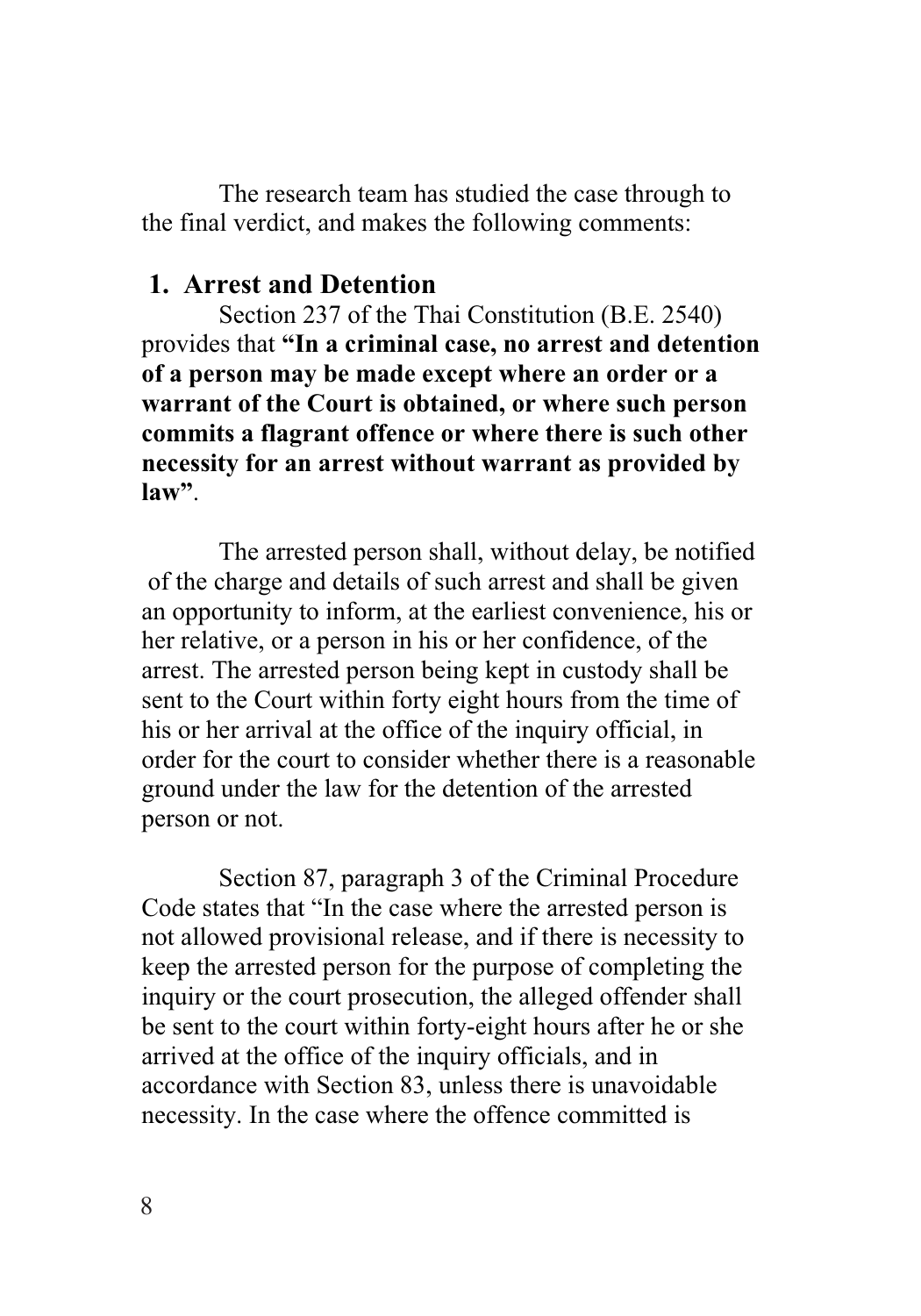subject to a maximum punishment of more than ten years, with or without fine, the court has the power to grant several successive remands not exceeding twelve days each, but the total period shall not exceed eighty four days.

In this case study, the research team found that the murder was carried out on the  $29<sup>th</sup>$  September 2000. The arrest warrant No. 63/2543 states that "……..at a little past 20.00 hours on the  $5<sup>th</sup>$  January 2001, police officers came to know that the accused identified in the arrest warrant was hiding in a particular village and that he was about to return to his home. The police went to investigate and found a man having the same appearance as in the warrant. The police asked for his national ID card and found that he was the suspected person. The police then showed him the arrest warrant. "3

The researchers view that the issuing of the arrest warrant in this case was not in accordance with the Constitution because the police, not the court, issued the warrant. The Constitution had been in effect since 1997 but police claimed that the Criminal Procedural Code has not been amended accordingly.

During the arrest, the police showed the arrest warrant and informed the alleged offender of the charges. The alleged offender denied all the charges. In the interrogation process, the inquiry officers informed the alleged offender that he was charged with first degree

 3 Police Arrest Memo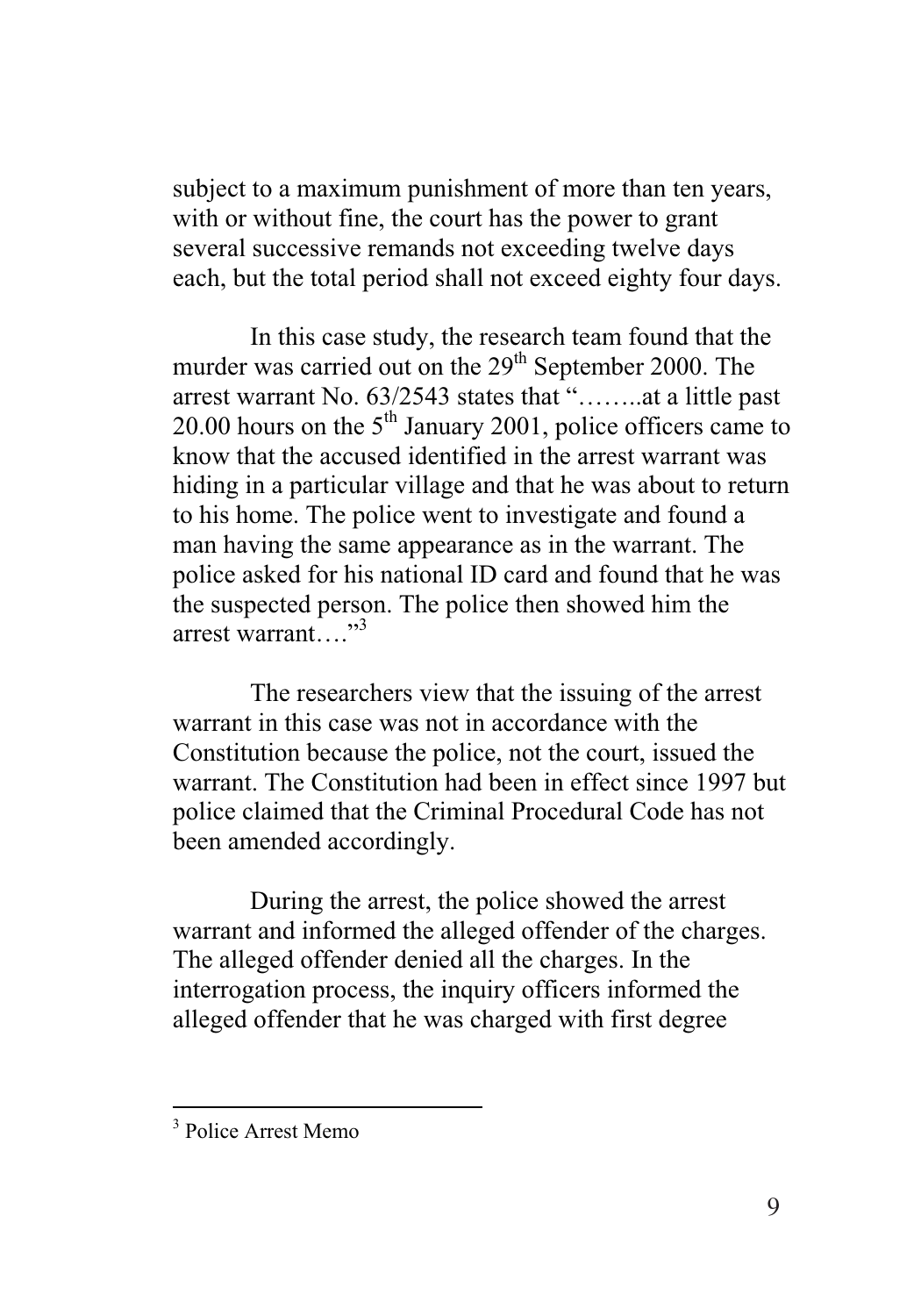murder, possession of a gun and ammunition without permission or reasonable cause.

After stating the charges, the police officers informed the alleged offender of his four rights, namely;

1. the right to private counsel with a lawyer

2. the right to have a lawyer or trusted person present during interrogation

3. the right to be visited by, or to have communication with, relatives as deemed appropriate

4. the right to prompt health care in case of illness.

**The researchers found that** in practice police officers just type those rights in the alleged offender's testimonial report to claim that they have followed the procedure. The accused did not understand his rights at all. It appears in the testimonial report that:

*"……my testimony can be used to testify against me in the court and I have been informed of the rights of the alleged offender in accordance with the law….."* 

The researchers view that in this case the police did not pay much attention to the process of informing the alleged offender of his rights. If the police officers had explained to make Mr. O clearly understand his rights as an accused, he would have been able to exercise his rights to defend himself from the beginning to the full extent in the criminal procedure.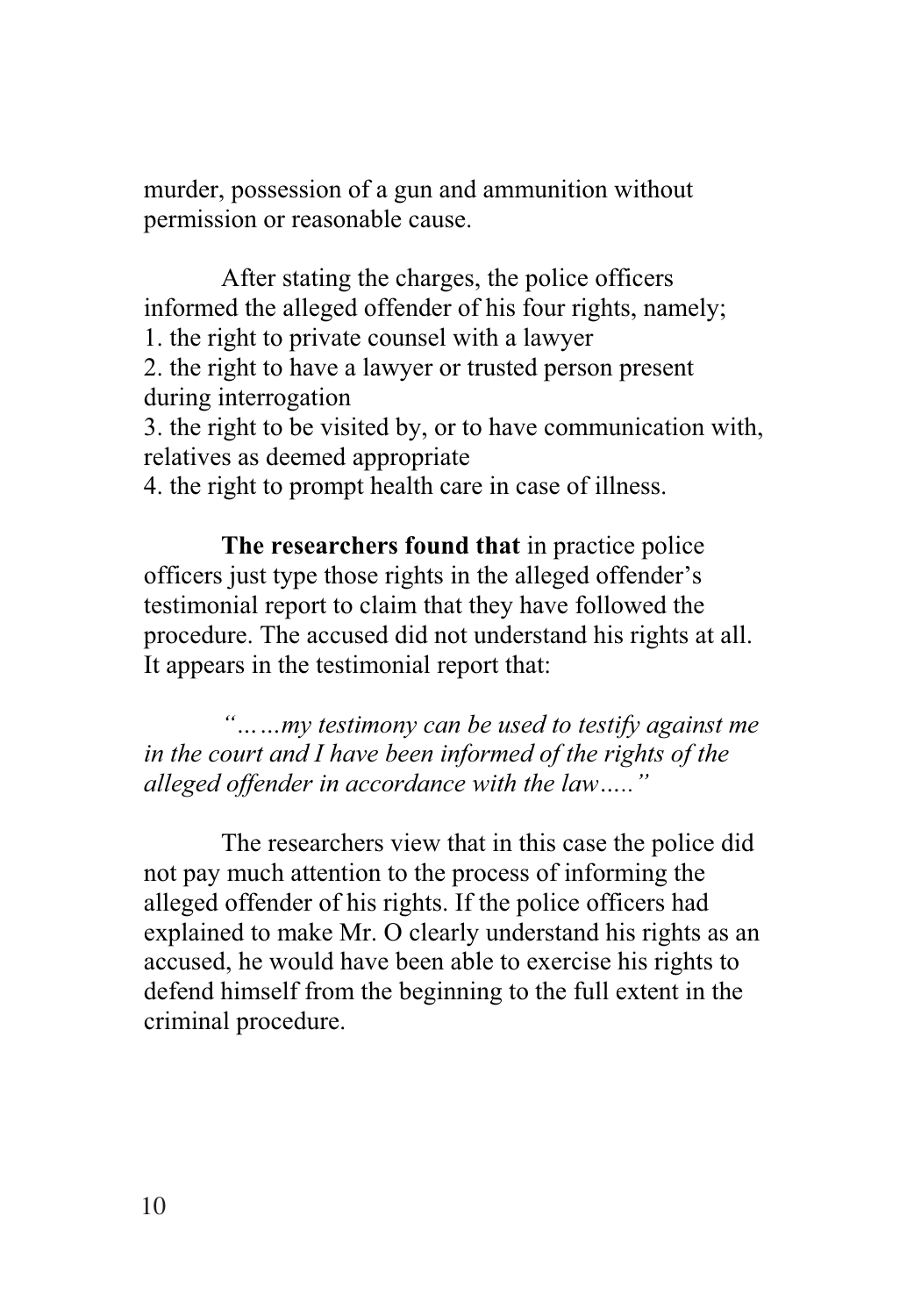With regard to the detention of the arrested person, the police officers detained the accused for 3 days before presenting him to court. Although this was in accordance with the Criminal Procedure Code, it is against the Constitution which states that the arrested person being kept in custody shall be sent to the Court within forty eight hours from the time of his or her arrival at the office of the inquiry official. According to the detention record, "….the police officers detained the arrested person for three days from the  $5<sup>th</sup>$  to the  $7<sup>th</sup>$  January. But the interrogation had not yet finished. The police needed to interrogate 6 more witnesses. They thus asked for another 12 days extension of detention. They also asked to transfer the arrested person to the Thung Yai District Police Station. Altogether, availing of renewed detention orders the police detained the alleged offender in this case for 84 days....."<sup>4</sup>

The researchers confirmed that the police requested court orders to detain the accused for 84 days. The police claimed that they needed the time for further interrogation of the witnesses. However, there were only 8 witnesses 6 of whom were police testifying to the interrogation. The fact that the police themselves were the ones who issued the arrest warrant implies that they already had substantial evidence. There appears to be a transgression of the principle that the police can only detain a person for a period of time deemed necessary.

 4 Detention Record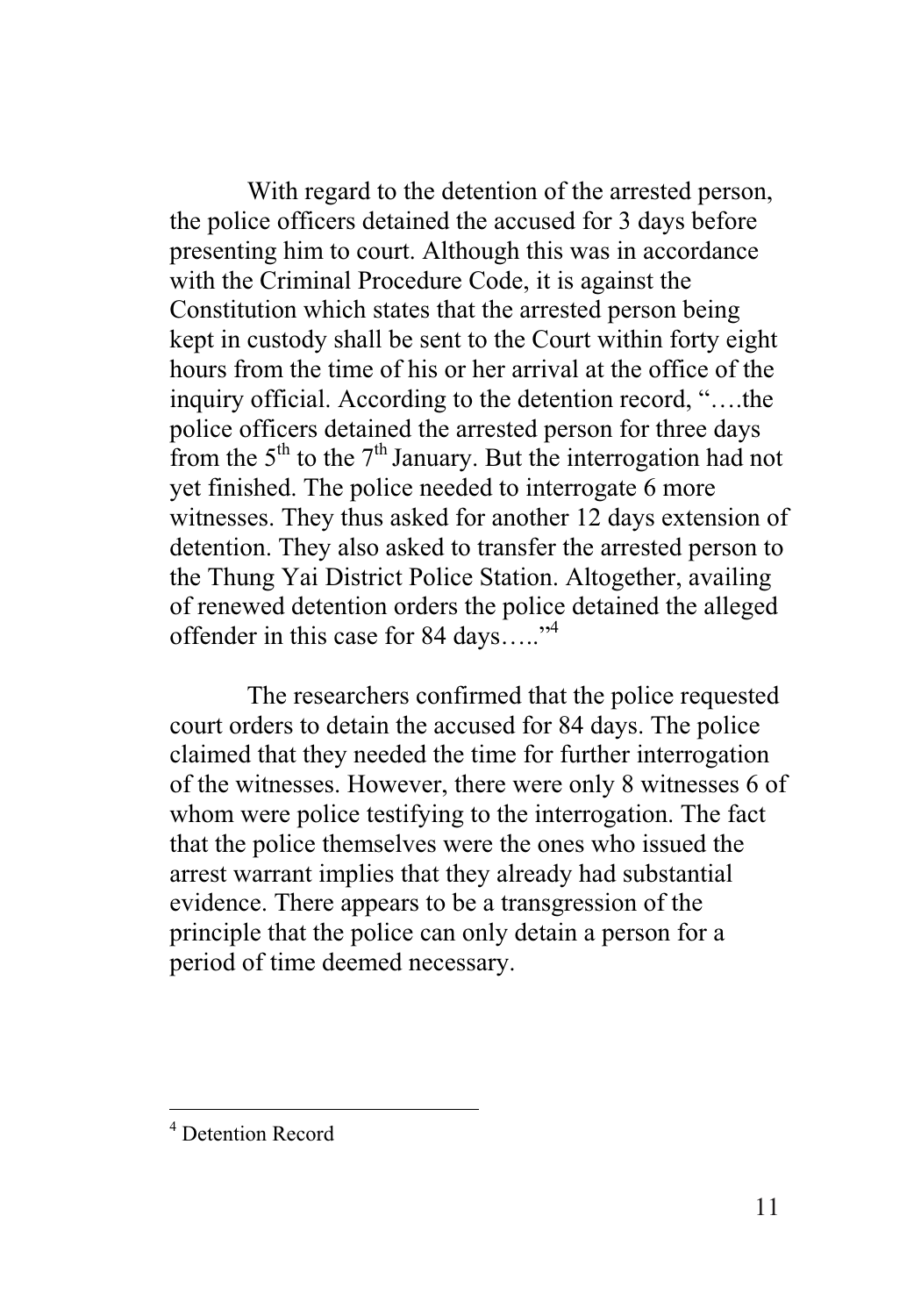# **2. Legal Assistance**

#### **2.1 Legal Assistance for the Accused**

With regard to legal assistance for the accused, Section 239 of the Constitution provides that "A person being held in custody, detained or imprisoned has the right to see and consult his or her advocate in private and receive a visit as may be appropriate." And Section 241 guarantees the right of the suspect to have an advocate or a person of his or her confidence attend and listen to interrogations. Section 7/1 of the Criminal Procedure Code requires the officers to inform the arrested person or the alleged offender in the first instance. It says that "the arrested person or the alleged offender who is kept in custody or detained has the right to meet privately and consult with his advocate"

Although international and domestic human rights standards clearly guarantee assistance of a lawyer, Mr. O, who is sentenced to death, was detained as an alleged offender without any chance to meet with or get assistance from a lawyer. The police officers recorded the response of the alleged offender as, *"The accused did not require a lawyer to be present during the interrogation. He allowed his sister, as the trusted person, to be present. The interrogation officers arranged for her presence during his interrogation".* The accused insisted that the police officers did not inform him of his rights. Neither had he known how to get a lawyer. He said, *"At that time I did not care much. I know that I did nothing wrong. The police did not tell me*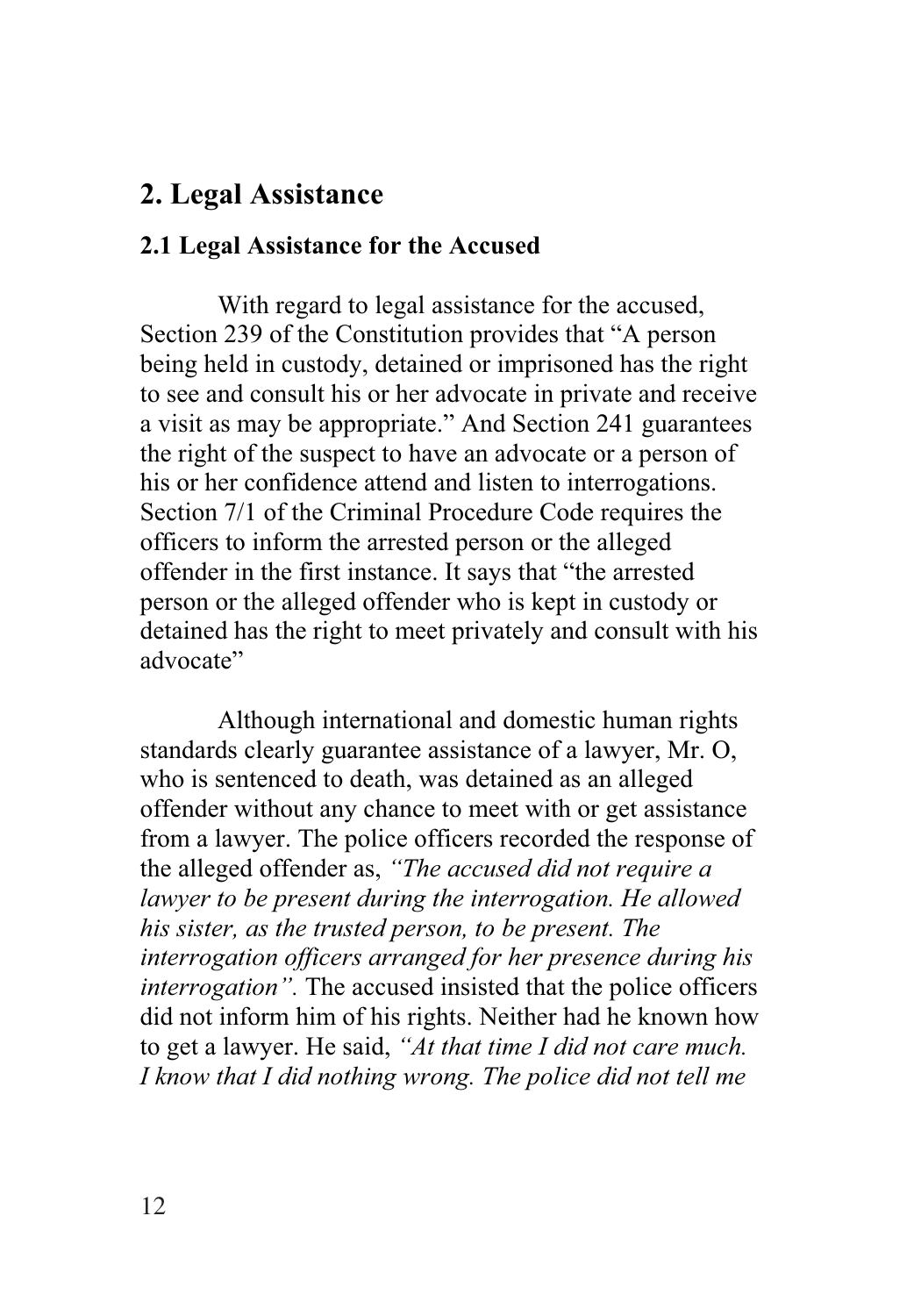*about my rights or about what to do. If you talk about a lawyer, I do not know where to turn to."*

In the researchers view the alleged offender in this case could not exercise his right to have a lawyer present during the interrogation because the police did not pay enough attention to get a lawyer to help the alleged offender. The police did not explain to the alleged offender the rights to which he was entitled. Moreover, the system to provide legal counsel to accused who are poor is not adequate. As a consequence, he missed the opportunity to get the assistance of a lawyer from the very beginning although this was a murder case subject to the death penalty.

#### **2.2 Legal assistance to the defendant**

Article 242 of the Constitution states that "any offender or defendant in a criminal case will be provided a lawyer by the state...". However, in this case it was O's mother who found a lawyer after the case had been brought to court. The lawyer had over 20 years of experience. The mother had to borrow money to hire the lawyer, as she was not confident in any lawyer the court would provide, saying "If I use the lawyer provided by the court, my son would surely be in jail because we would get an inexperienced and inactive person. The lawyer didn't request a high fee, so I decided to hire our own lawyer. At that time we didn't have much money. I had to borrow, but I worried more about my son".<sup>5</sup> Commenting on the lawyer's performance, the defendant said, "the lawyer didn't ask much, seldom visited

 $\frac{1}{5}$  Interview with the mother of the convicted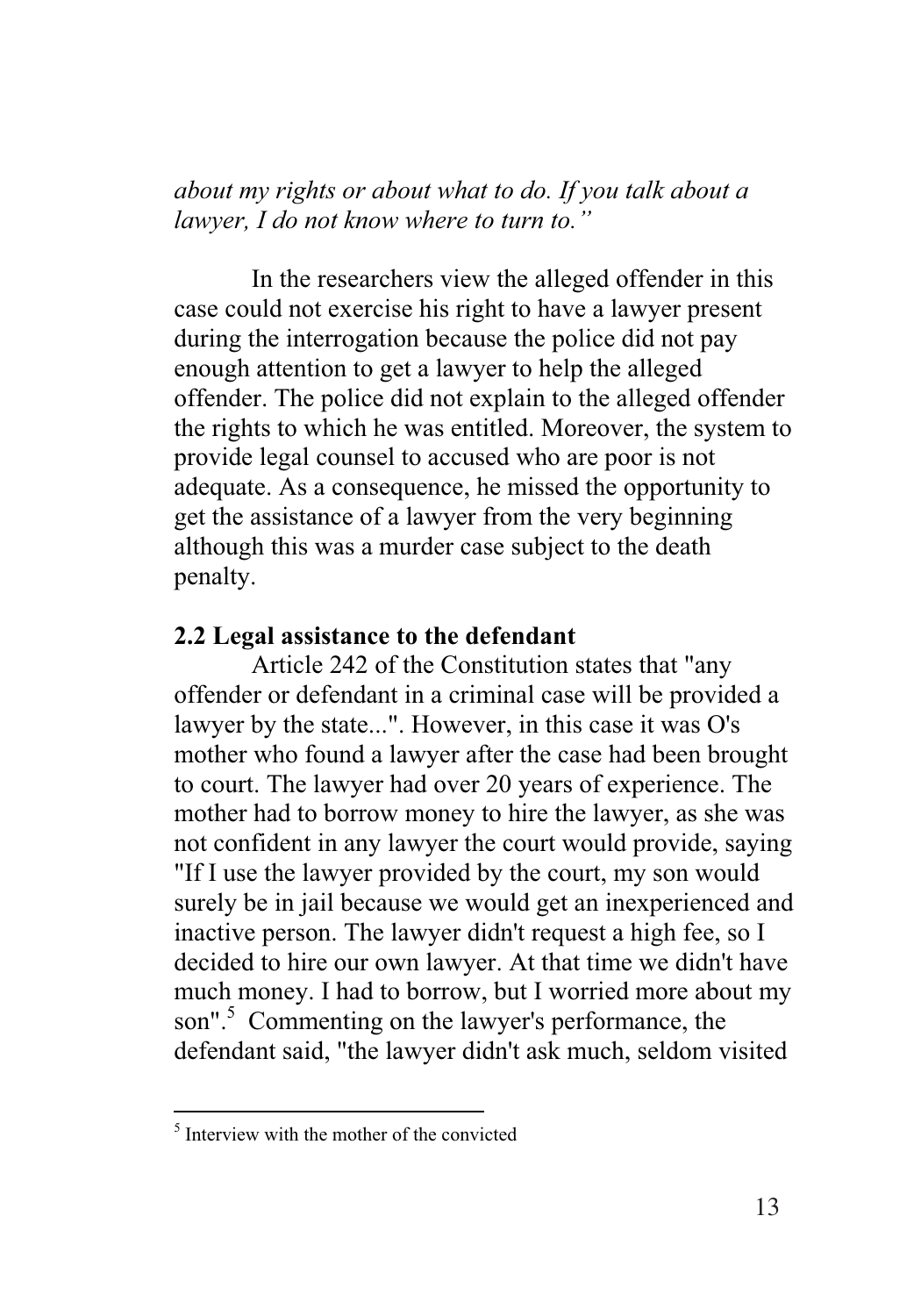me. I think he didn't pay full attention".<sup>6</sup> The lawyer visited to question the defendant in the prison only a few times. In the lawyer's opinion, his task was to crossexamine the prosecutor's witnesses, discrediting them, and there was no need to bring many witnesses of the defendant to the hearing.

The research team found that the defendant refused the free service of legal assistance provided by the state because his mother believed that the state-provided lawyer would be inexperienced and lacking the will to pursue the case. They turned to hire a lawyer, and incurred a debt. This shows that the legal assistance cannot reach the poor, because they perceive it as not efficient enough to ensure the rights of defendants. After the First Court condemned him to death, the defendant was moved to Bang Kwang, a fortified prison for those convicted to long prison sentences or to the death penalty. The defendant decided to appoint a fellow prisoner as legal advisor in place of the lawyer, and he explained that "at first when I was arrested, I didn't think of anything much, as I believed I would be released. I believed in my innocence. I expected the police, the attorney and the court would give me justice. But, finally, I was given the death penalty. The lawyer rarely visited me. We had to pay. When I'm in this prison, I came to know senior convicts who know the laws. Some were lecturers. Some were soldiers, and police. They are knowledgeable, and I heard that they had helped several people get released. I trusted them and asked them to appeal for me. The lawyer also appealed. The court asked me which

<sup>&</sup>lt;sup>6</sup> Interview with the convicted on 11 April 2006.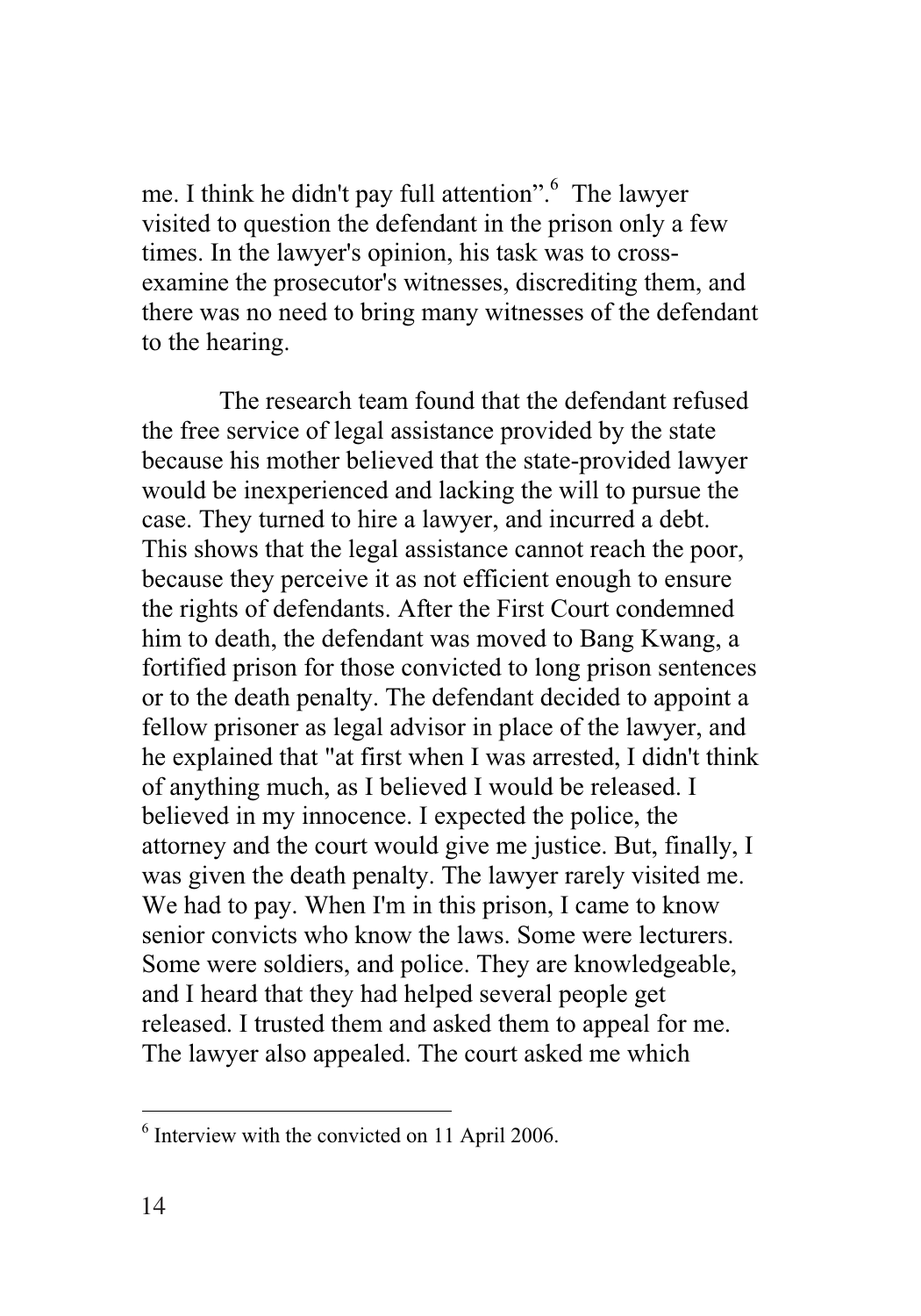appeal I wished to choose. I said I chose the one by the fellow convict. There was little expense, just some cigarettes in payment."<sup>7</sup>

The fact that Mr. O was so confident and trusting that he chose the appeal written by his fellow prisoners, despite his own lawyer's version, was due to three reasons: no fee except for a pack of cigarettes; acquaintance with the "lawyers of the execution ward"<sup>8</sup> who used to be teachers, soldiers and police men, and were knowledgeable in law that allowed more opportunity for conversations, compared to the sparse visits made by the lawyer; credibility built up by word of mouth among the convicted that "they have helped many people to be freed".<sup>9</sup> For all these reasons, "legal assistance of the execution ward"<sup>10</sup> gets more credibility and is chosen rather than legal office.

Certain officials at the prison supported this, as most convicted are poor and cannot afford a lawyer. In this way they can help each other without expense.

The research team considers that the appeal drawn up by the convicts placed Mr. O's case at risk of not attaining justice. It is possible that the convicted were equally knowledgeable and skilled, or knew more facts and details than the lawyer, but there must be a difference in degrees of professionalism, competence, and credibility.

 $\frac{7}{8}$  Interview with the convicted on 11 April 2006.

<sup>&</sup>lt;sup>8</sup> The researcher's own term.

<sup>&</sup>lt;sup>9</sup> Regarding this claim, the researchers did not make an insight study to see the general outcome of cases prepared by fellow prisoners.

<sup>&</sup>lt;sup>10</sup> The researcher's own term.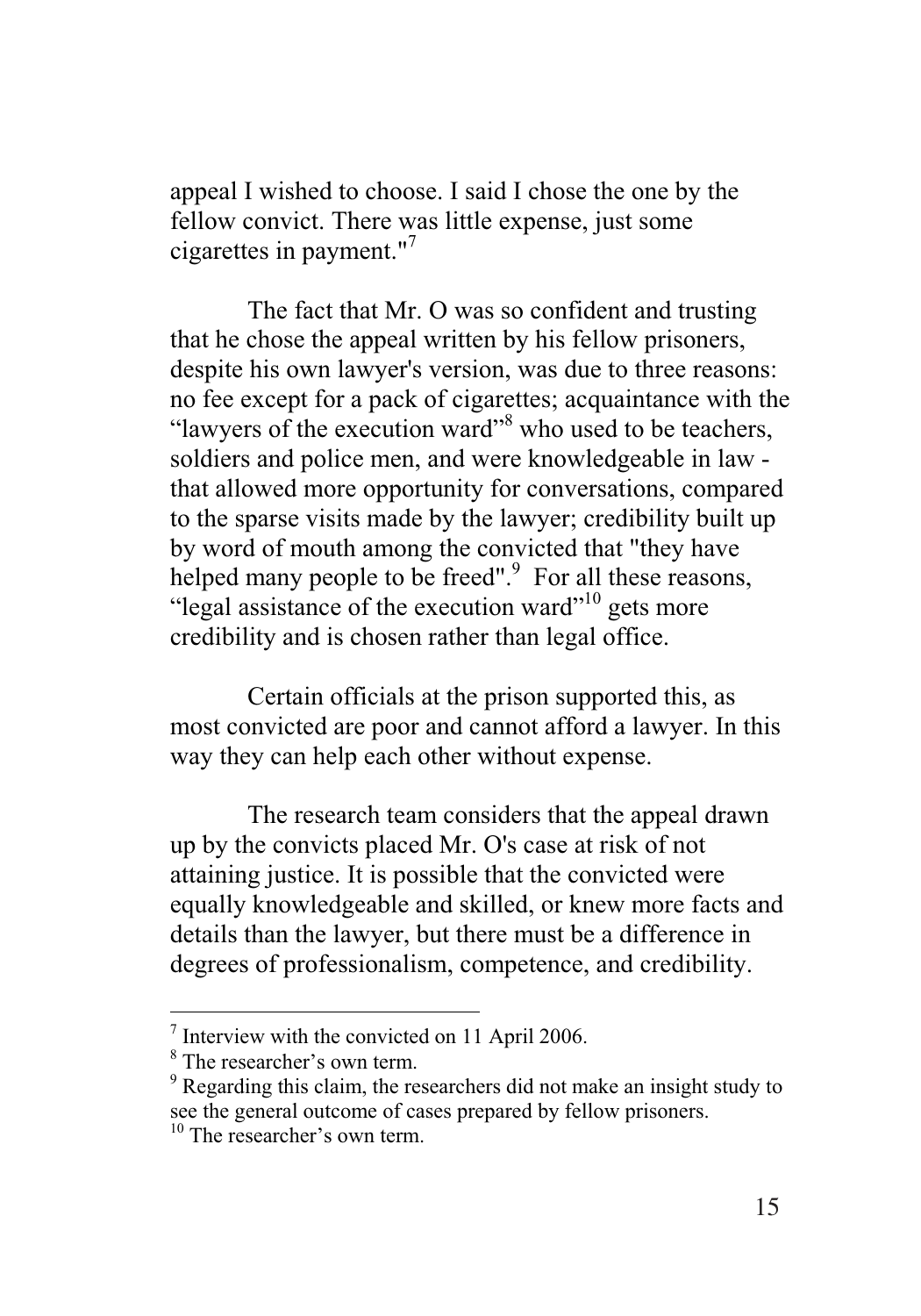However, the existing legal assistance among the convicts points out that the state's legal assistance system is probably a complete failure.

# **3. Bail of the Accused or Defendant**

Section 239 of the Constitution states that **"An application for a bail of the suspect or the accused in a criminal case mush be accepted for consideration without delay, and an excessive bail shall not be demanded. The refusal of a bail must be based upon the grounds specifically provided by law, and the suspect or the accused must be informed of such grounds without delay."**

Bail can be refused only when there is one of the following reasonable causes:

- 1. the accused or defendant will flee;
- 2. the accused or defendant will manipulate the evidence;
- 3. the accused or defendant will cause another harmful act;
- 4. the guarantor or the security offered is not reliable.

 In considering provisional release, the court must consider the following factors: existing evidence; the circumstances of the case; the reliability of the guarantor or the securities offered; the potential that the accused or the defendant would flee; the potential damage or danger. In the case that the accused or the defendant is detained on a court order, the court can also take into consideration the objections of the inquiry officers, the public prosecutor, the plaintiff, or the victim. $^{11}$ 

 $\overline{a}$ 

<sup>&</sup>lt;sup>11</sup> Criminal Procedure Code, Section 108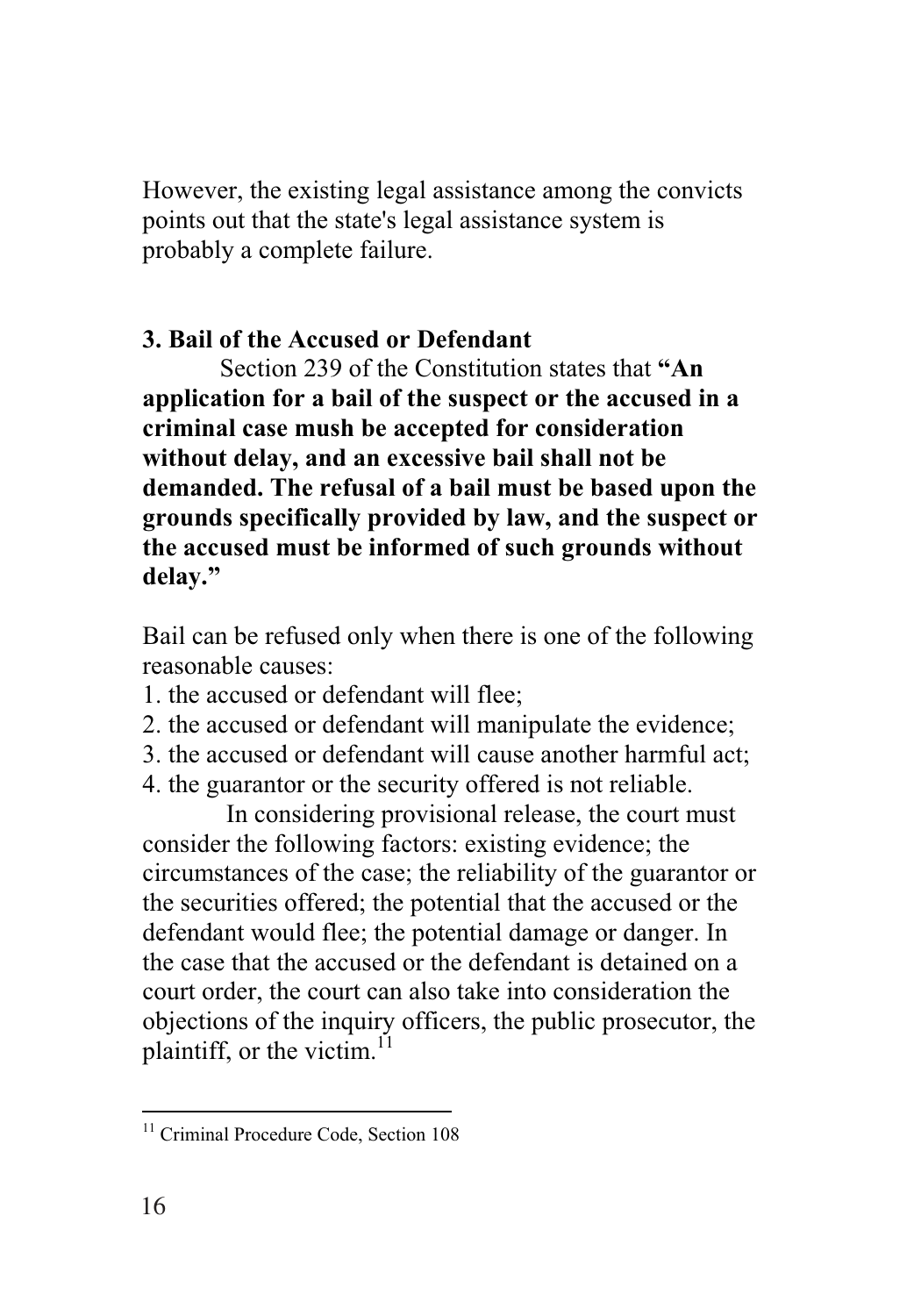The human rights principle of the bail or provisional release is *"provision of bail is guaranteed, refusal of bail is an exception."* In this case, Mr. O asked for bail from the First Court. The court granted the bail with security of land title documents of 11 *rai* and 250,000 Baht cash.

When the case came before the Appeal Court the prosecutor argued against the bail on the basis that "the witness is a child while the perpetrator is influential in the locality. If he is bailed out, the witness is potentially in danger….." The Appeal Court refused bail on the ground that "considering the seriousness of the charge and the circumstances of the case and the evidence, there is not reasonable ground for the temporary release of the defendant during the appeal".**<sup>12</sup>**

Mr. O had been on bail for more than a year during the first court trial. After receiving the death sentence from the First Court, the Appeal Court refused the bail during the Appeal Court's trial until the Supreme Court gave a death sentence. Up to the present, Mr. O has been detained in Bang Kwang prison.

#### **4. Court Trial**

 $\overline{a}$ 

Section 241 of the Constitution states that "In a criminal case, the suspect or the accused has the right to a speedy, continuous and fair inquiry or trial", while section 236 provides that "The hearing of a case requires a full quorum of judges. Any judge not sitting at the hearing of a case shall not give judgement or a decision in such a case,

<sup>&</sup>lt;sup>12</sup> Order of the Appeal Court, Eight Region, No. 415/2545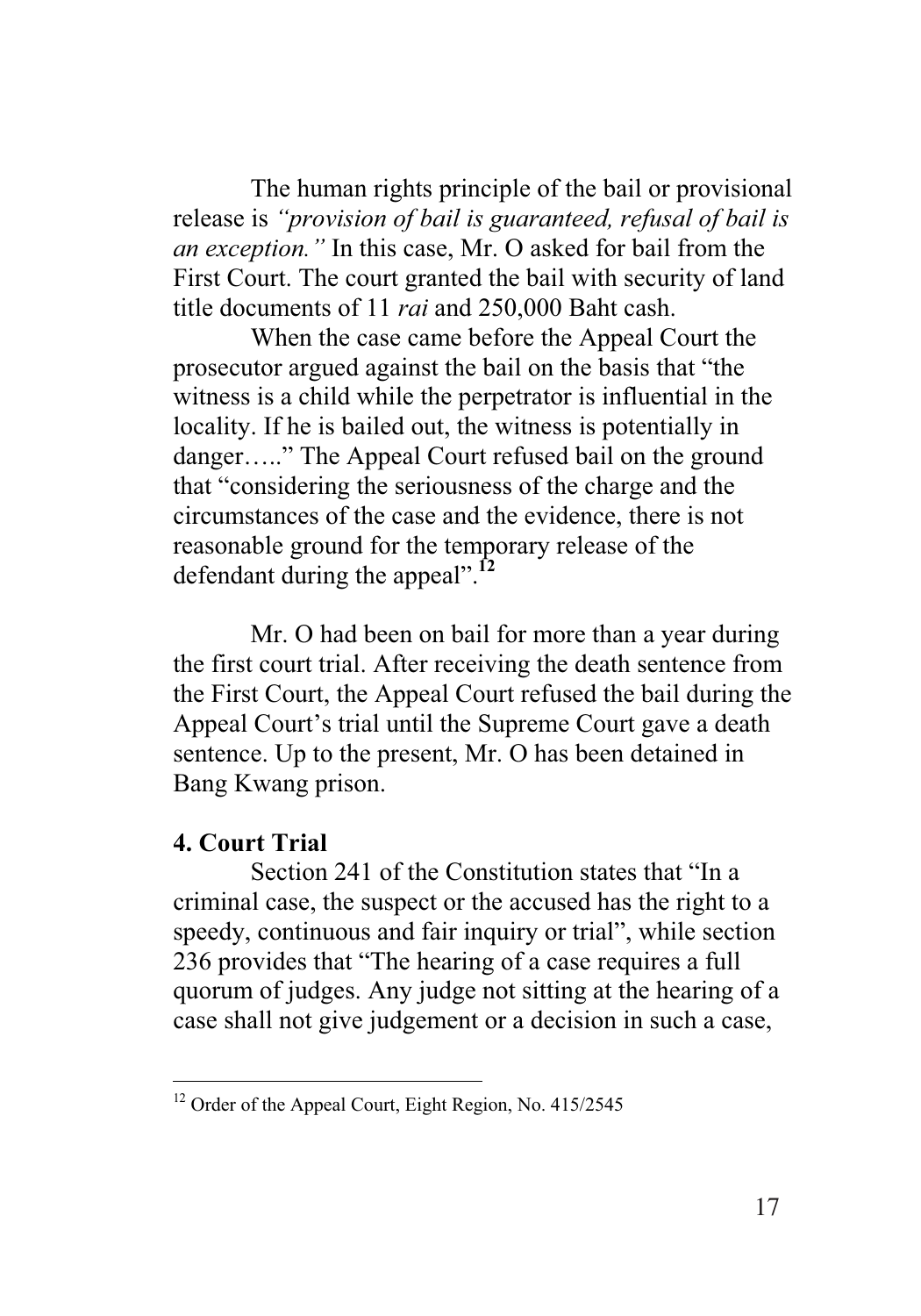except for the case of force majeure or any other unavoidable necessity as provided by law". For the First Court, there must be at least two judges in the quorum of criminal case, no more than one of them can be the court's permanent judge. For the Appeal Court, Regional Appeal Court and High Court, there must be at least three judges, according to article 26 and 27 of the Charter of the Court of Iustice.<sup>13</sup>

In this case, Mr. O was arrested on the  $5<sup>th</sup>$  January 2001. The First Court gave its ruling on the  $24<sup>th</sup>$  May 2002. The Eighth Regional Appeal Court gave the ruling on the 31<sup>st</sup> December 2003. Judgment of the Supreme Court was given on 29<sup>th</sup> January 2005. The trial took altogether four years.

The researcher's view that the Constitution's provision for speedy, continuous and fair trial was not fulfilled. In this case, there was no continuous trial, resulting in the prolongation of the trial for four years.

In the trial of the First Court, the prosecutor charged the defendant with first degree murder. There were hearings of 8 prosecutor's witnesses. Among the eight witnesses, six of them were police officers who arrested and interrogated the defendant. Another witness was the deceased's 9 year old son. There were two witnesses on the defendant's side, only one of whom was called to testify. According to the witness, "on the date of murder, the first defendant was at Ms. P's place and was sleeping in her

 $\overline{a}$ 

<sup>&</sup>lt;sup>13</sup> Provisional for Charter of the Court of Justice Act, B.E. 2543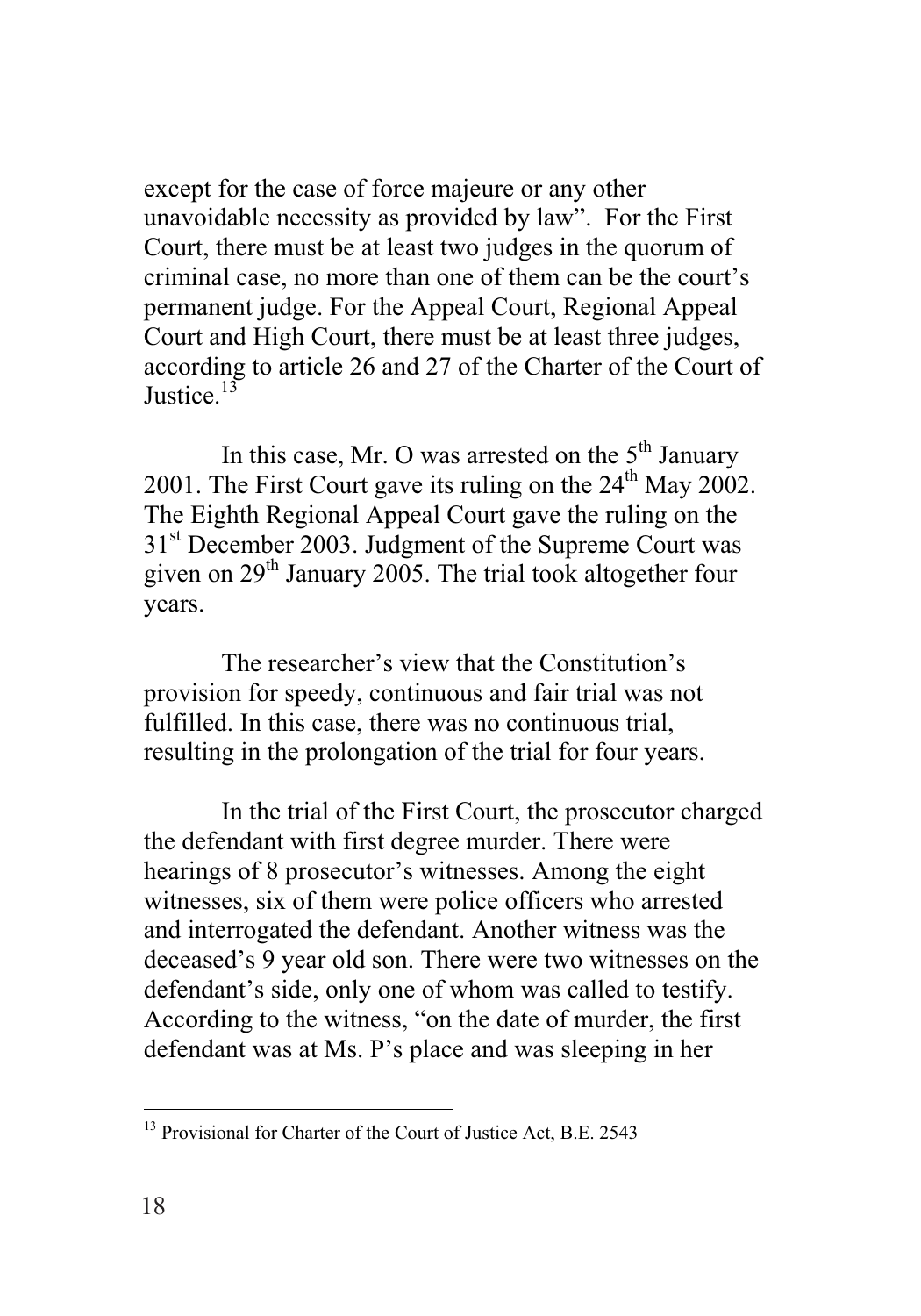house"<sup>14</sup> There was no hearing of a witness whom the defendant believed saw the murder and who was close to the crime scene although this witness' name was included in the witness list when it was submitted to the Court. The defendant was not satisfied with the lawyer about this.

In the court hearing, there was a full quorum of judges. There were two judges in the First Court and three judges each in the Appeal and High Courts.

The First Court ruled that, "the Court believes that the minor witness saw the perpetrators and could remember them. When the perpetrators shot the deceased, the motorcycle fell down. The minor witness, who fell with his face on the ground, could also see the second perpetrator. Three days after the incidents, the witness testified to the inquiry officers and provided correct extensive details of the clothing of the two perpetrators. He could also identify the defendants. The prosecutor also submitted a letter that the deceased wrote before her death. In that letter, the deceased stated that if she were murdered, the murderers would be the wife and children of her new husband. The argument of the defendant cannot overrule the evidence of the prosecutor. The Court rules that the first defendant is guilty according to Section 289(4) together with Section 83 of the Criminal Code. The defendant must be executed."15

The defendant's lawyer submitted an appeal with the main arguments that "in this case, the boy V, the son of the deceased claimed that he saw the perpetrators using a

<sup>-</sup> $14$  op.cit.

 $15$  op.cit.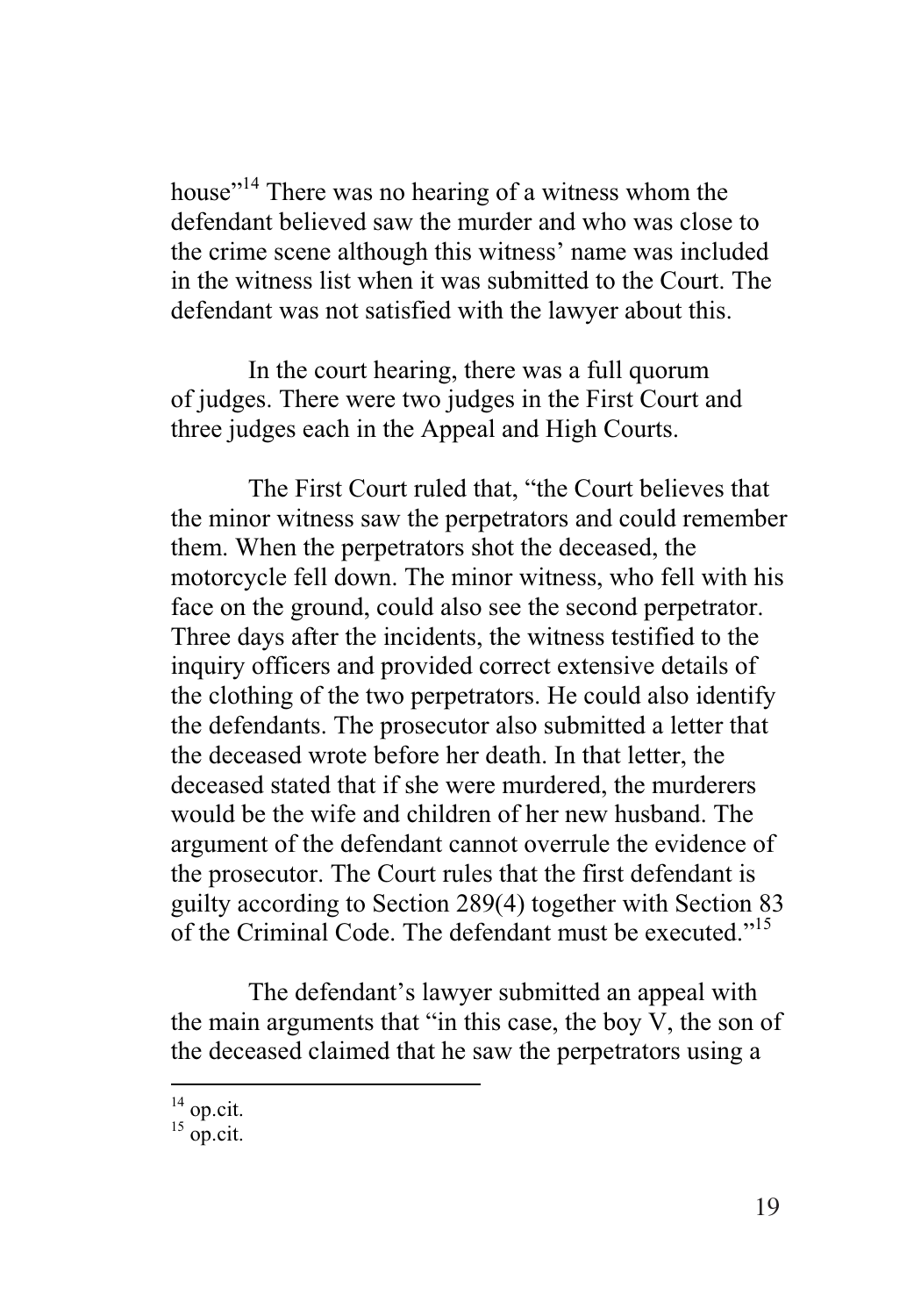pistol to shoot the deceased till death. But there are many causes for suspicion in the circumstance described by the witness. It cannot be proved beyond doubt that the witness saw and could remember the perpetrator who shot the deceased to death"<sup>16</sup>

Mr. O later asked a fellow prisoner to write an appeal for him. The main line of argument was that "since the punishment of this case is as high as the death penalty, the evidence and witness much be stable and beyond doubt or any suspicion. But after considering the evidence and witness as submitted by the prosecutor, we find only the boy V, who was nine years old at that time. He could testify in the Court with a degree of detail which is not normal. Moreover, he was not intimidated at all, but could look directly at the accused as if he was taught by someone to allege the involvement of the first defendant"<sup>17</sup>

From the study of the Court trial procedure, the researchers found that there were many limitations in the preparation for the court trial both by the lawyer and the defendant, especially in testimony of the defendant, in finding evidence to prove the incident, and in preparation of the witness to testify in court. These would definitely affect the efficiency of the prosecution for the benefit of the defendant.

<u>.</u>

<sup>16</sup> Appealed on 13 August 2002

 $17$  Appealed on 6 May 2003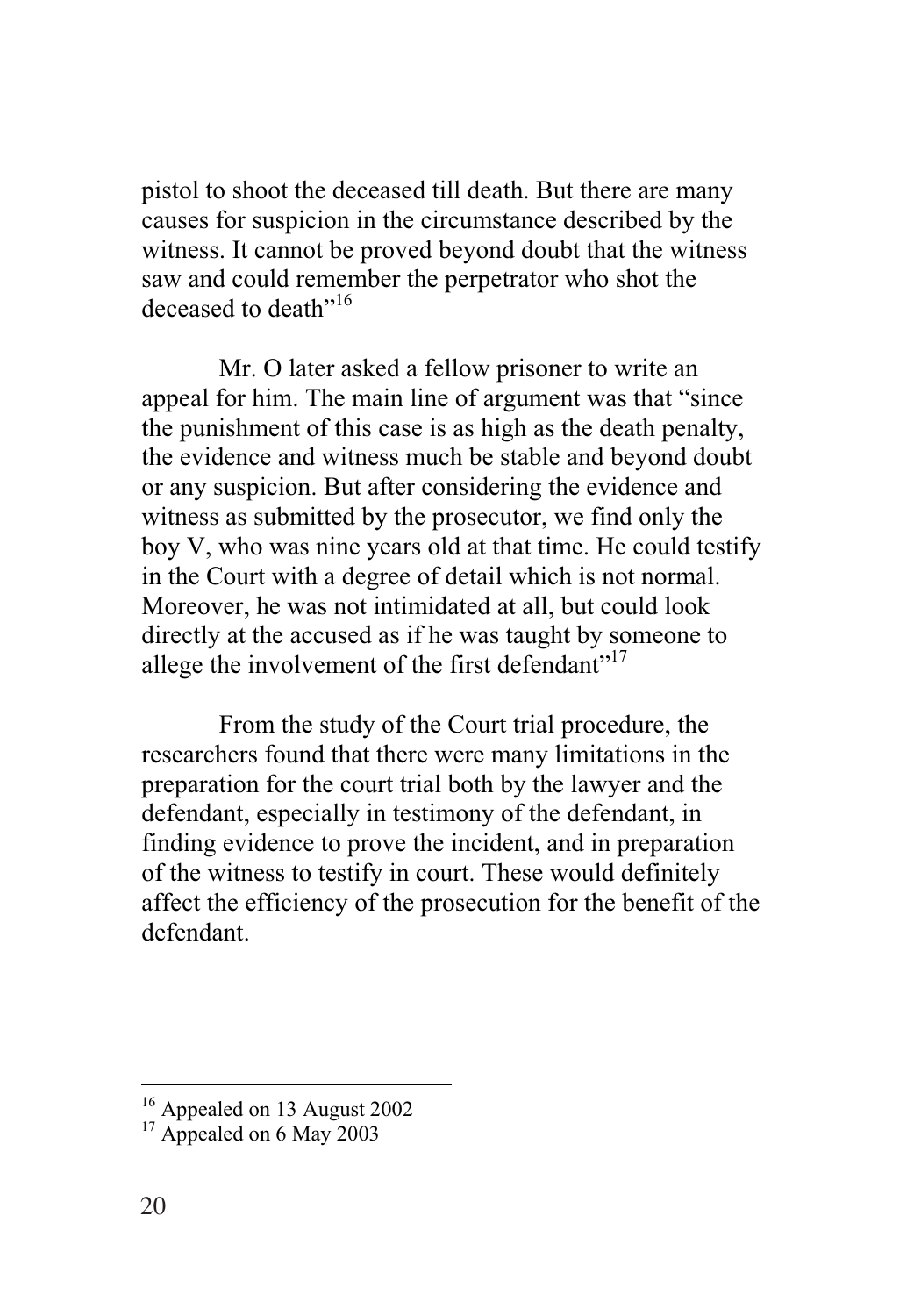# **5. Appeal for Clemency by the Death Row Prisoner**

#### **5.1 Appeal to Appeal and Supreme Court**

Section 245 paragraph 2 of the Criminal Procedure Code states that "The Court of First Instance has the duty to send to the Appeal Court any file of the judgment inflicting punishment of death or imprisonment for life, where no appeal has been lodged against such judgment. Such judgment shall not become final unless it has been confirmed by the Appeal Court."

The Appeal Court<sup>18</sup> maintained the capital punishment ruling. The Supreme Court<sup>19</sup> also maintained the ruling. The researchers view that assistance from another prisoner in writing the appeal might be the most accessible and cheapest solution for the defendant, but could not guarantee the efficiency of the court trial.

#### **5.2 Royal Pardon**

Death row prisoners have right to request a royal pardon collectively or individually. On the  $60<sup>th</sup>$  anniversary of the King's accession to the throne, there is a royal pardon. Mr. O is being examined whether he is qualified for this collective pardon. He has also submitted an individual request.

 $\overline{a}$ 

<sup>&</sup>lt;sup>18</sup> Appeal Court ruling No. 2718 /2546

<sup>19</sup> Supreme Court ruling No. 8321 /2548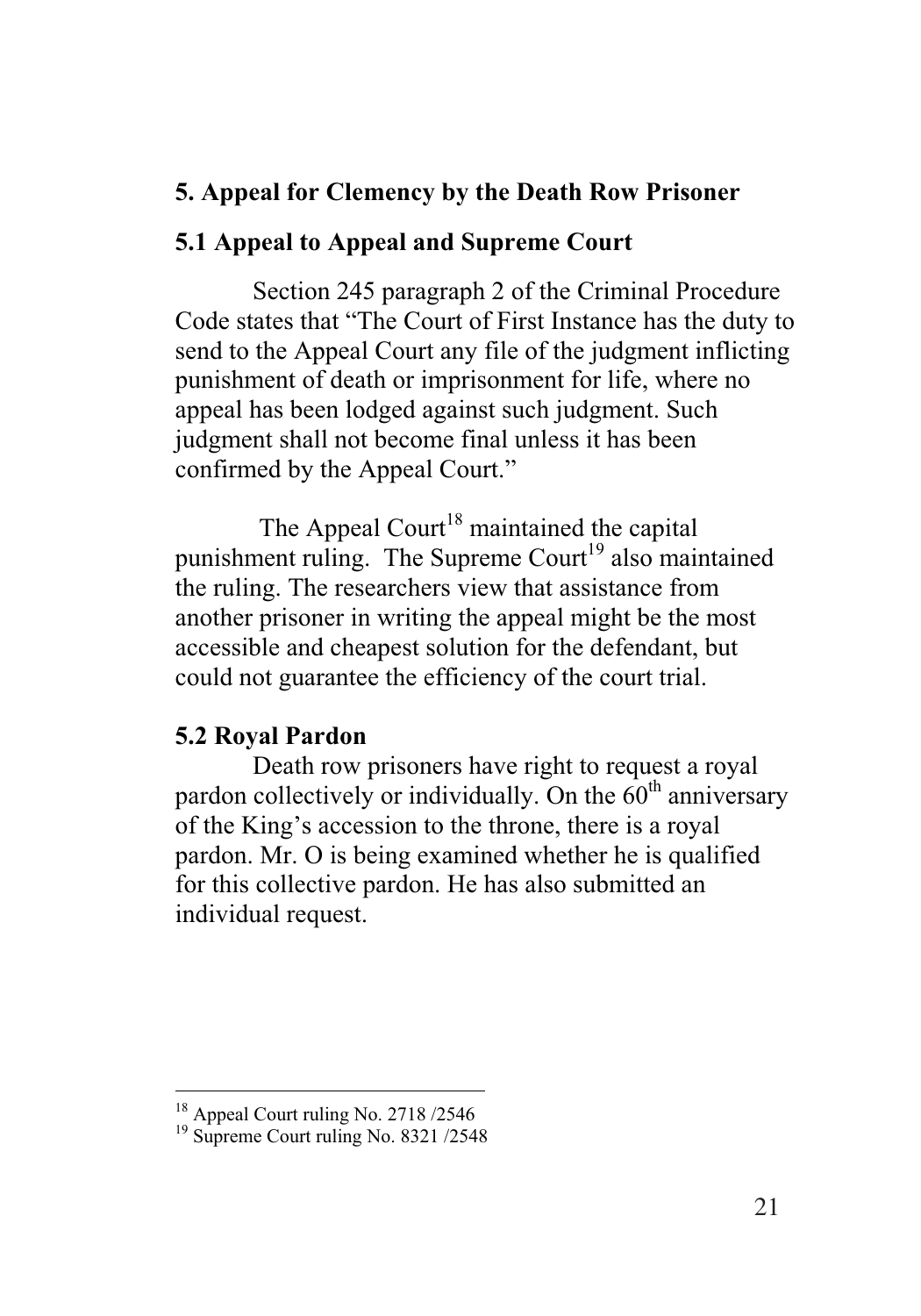# **6. Treatment of Person with Death Sentence**

The right not to be treated cruelly involves three major elements, namely;

1) use of instruments of restraint as a tool to humiliate, punish, or to avoid difficulties;

2) use of a weapon to injure the detainee;

3) Physical punishment and torture.

With regard to instruments of restraint, Section 14 of the Prison Act B.E. 2479 states that instruments of restraint are prohibited unless:

1) The person would potentially cause danger to his or another's life or body;

2) The person is mentally ill or insane and could cause danger to others;

3) The person could try to escape custody;

4) when traveling outside the prison, as seen necessary by the warden;

5) when the Ministry orders that it is necessary due to the prison condition or the local situation.

In Sub-section 4 and 5 of this Act, the prison's warden has the power to order and cancel the use of the instruments of restraint on the detainee.

The researchers found that  $O$  is shackled all the time. The shackle cannot be removed. It is 75 cm in diameter and is about 75 cm long. Being shackled, the detainees cannot practice normal activities. This is a form of torture. The researchers view that Bang Kwang prison is a prison of high security and with good control system. There is no need to shackle the prison inmates. Shackling is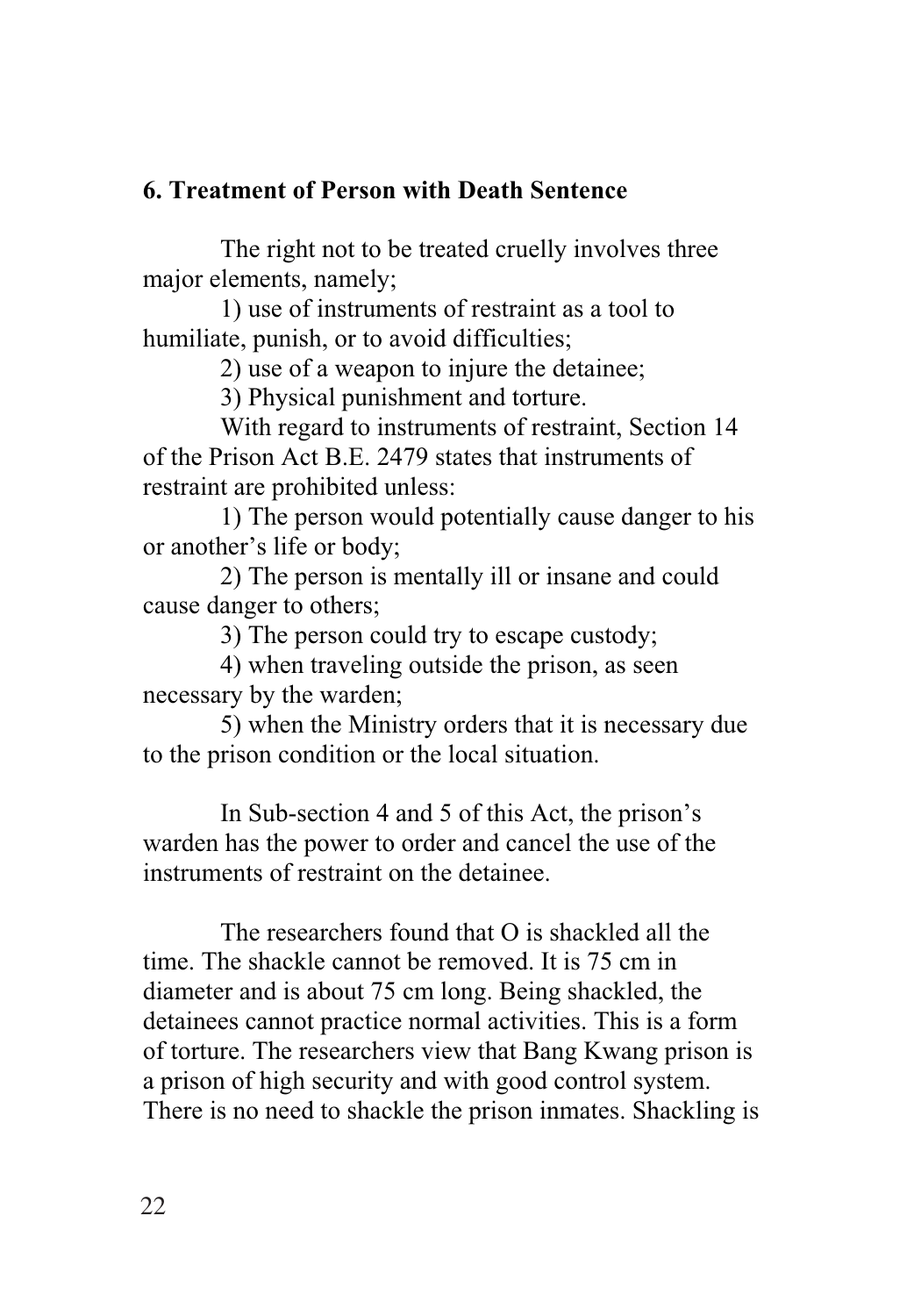a violation of human dignity and the right to physical integrity.

From the case study of Mr. O, the death row prisoner in a murder case, we found that the death row prisoner in this case does not get all the rights due in criminal procedure. There are limitations in the following procedures; information of the alleged person's rights; legal assistance by allowing the lawyer to attend the interrogation; assignment of legal counselor; the trial process; and treatment of the detainee. Most seriously, the whole process of truth proving in the court trial is deficient. As a consequence, the defendant lost the opportunity to efficiently prepare and proceed in the case.

There are three main problems in this case: firstly, poverty and lack of opportunity to learn and understand about the rights of the alleged defendant, accused and detained throughout the process of arrest, detention, court trial, and imprisonment; secondly, the police officers did not pay attention to or respect the rights of the defendant; thirdly, problems with the legal assistance that is supposed to be provided to people, to enable them to exercise their rights efficiently.

 Grave doubts remain in relation to the conviction as a consequence of flaws in the trial procedure.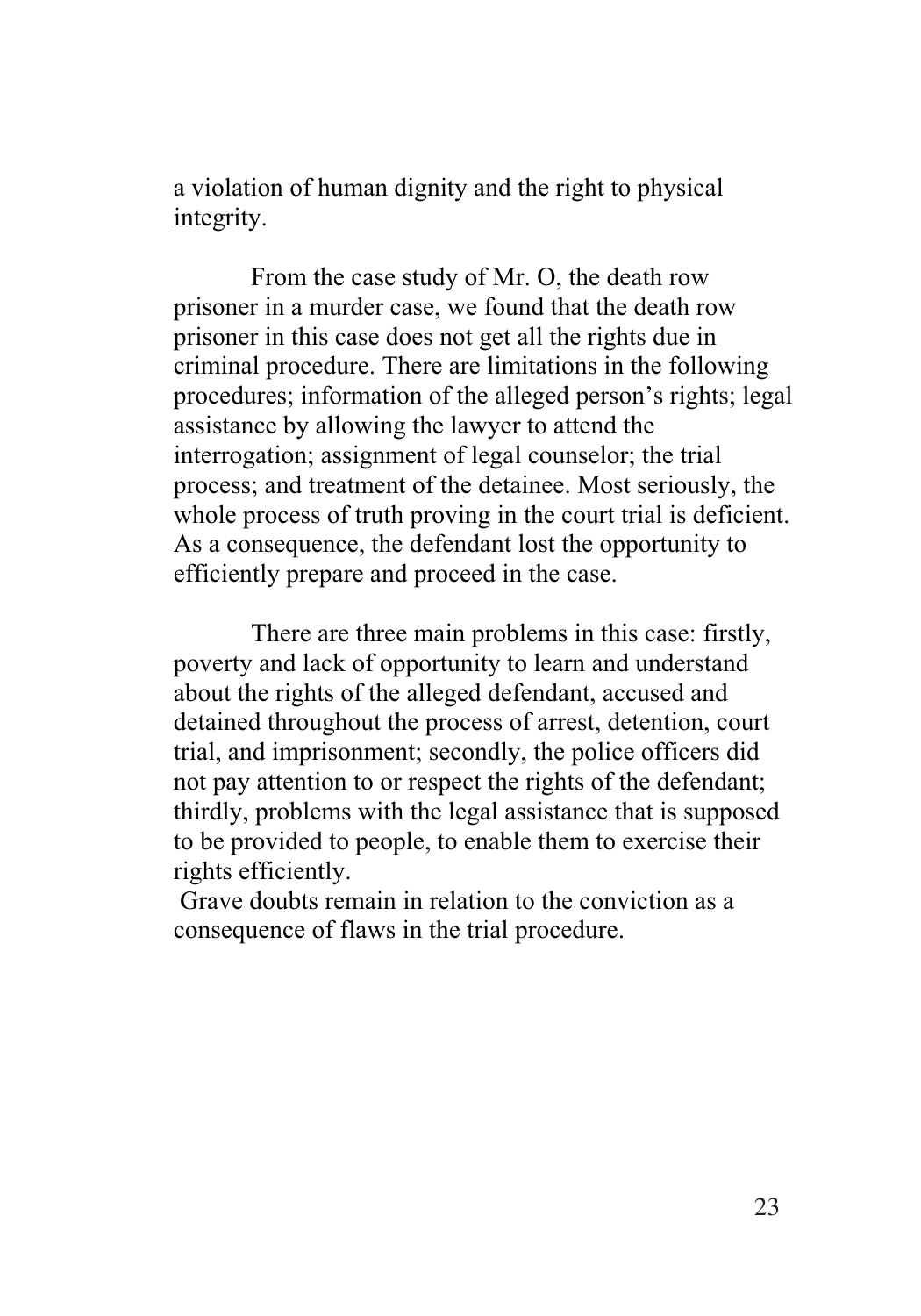# **Case study 2: Mrs. S and Mrs. M, condemned to death on amphetamine charges**

#### **Background of Mrs. S and Mrs. M**

S. and M. are sisters of Cambodian nationality from Krajae Province in Cambodia. Their father is living in Cambodia while their mother has already died. There were eleven children in the family. S is 36 years old while M is 32. S studied in a Cambodian primary school to grade 4. She cultivated rice and vegetables until she was 23 years old when she came to work in Thailand. After working as a domestic servant for two years she began to bring Cambodian products for sale in Thailand. Seven years later she succeeded in opening a small shop in Had Lek, Trad Province. She is married to a Thai national who is a Cambodian by birth. They have no children.

Her younger sister M is also a Cambodian and studied to grade 5. She too came to Thailand as a domestic servant and small scale stall holder, with a monthly income of 2,000 to 3,000 baht. She is married and has one child. A month after the child was born she was arrested.

#### **Events leading to their arrest**

On  $7<sup>th</sup>$  October, 1997, four persons were arrested by police of the drug division. The four included the two sisters, the husband of S, and a younger brother of the sisters. The evidence for their arrest was possession of 100,000 amphetamine tablets for illegal sale. The tablets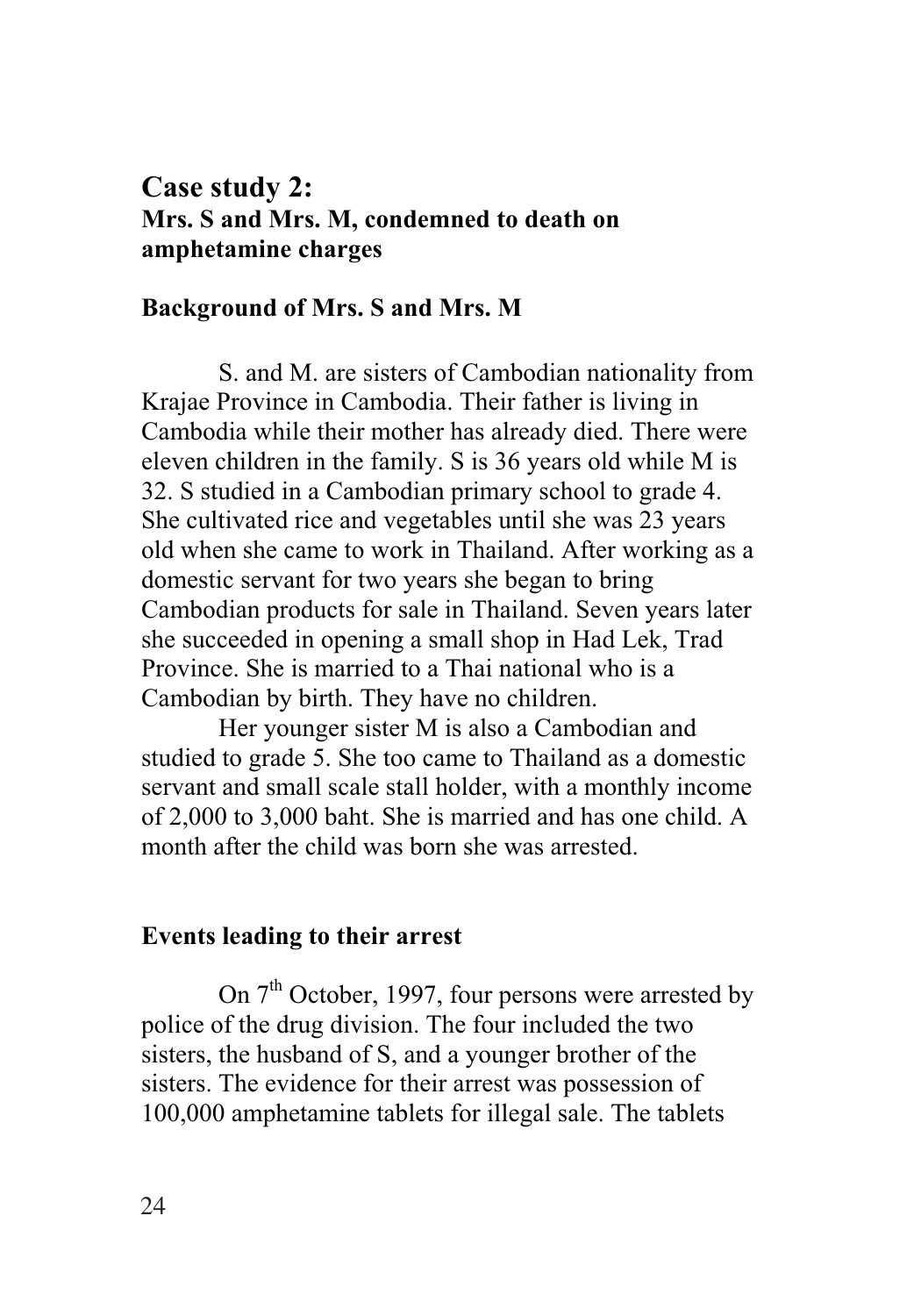exceeded a statutory quantity of 100 grams of Category 1 drug, making the crime subject to the death sentence. The police alleged that on  $3<sup>rd</sup>$  October 1997 an informer came to tell them of a drug operation operated by Mrs. S and her group who smuggled amphetamines from Cambodia for sale in Thailand. The drug suppression police requested the help of the undercover agent in setting a trap for the drug dealers. He was to contact the person selling amphetamines and to place an order for 100,000 tablets at a price of three million baht. The agent led police to the village of Had Lek in Trad Province to make the arrest. When the contact was made the agent pretending to buy the drug gave the money to the two sisters to count. Meanwhile the agent examined the material he was shown hidden in five biscuit boxes. He found the drug packed in plastic bags each containing 200 tablets to a total of 100,000 tablets. The police arrested the group comprising  $(1)$  the husband of S,  $(2)$  S,  $(3)$  her younger sister M, and (4) her younger brother. After the arrest the police brought all of them to the special operations section of the province to record the arrest. The evidence consisted of blue coloured amphetamine tablets packed in plastic bags. There were 497 such bags each containing 200 tablets or a total of approximately 100,000 tablets

The sisters S and M declared during the investigation and in the court proceedings that a naval officer owed them about 190,000 baht for purchases made in their shop. He sent another naval officer whom they had known for two years to settle the debt. This officer known to them as A brought the five biscuit boxes which he deposited with them and drove away. The court of first instance passed sentence of death on the two sisters and the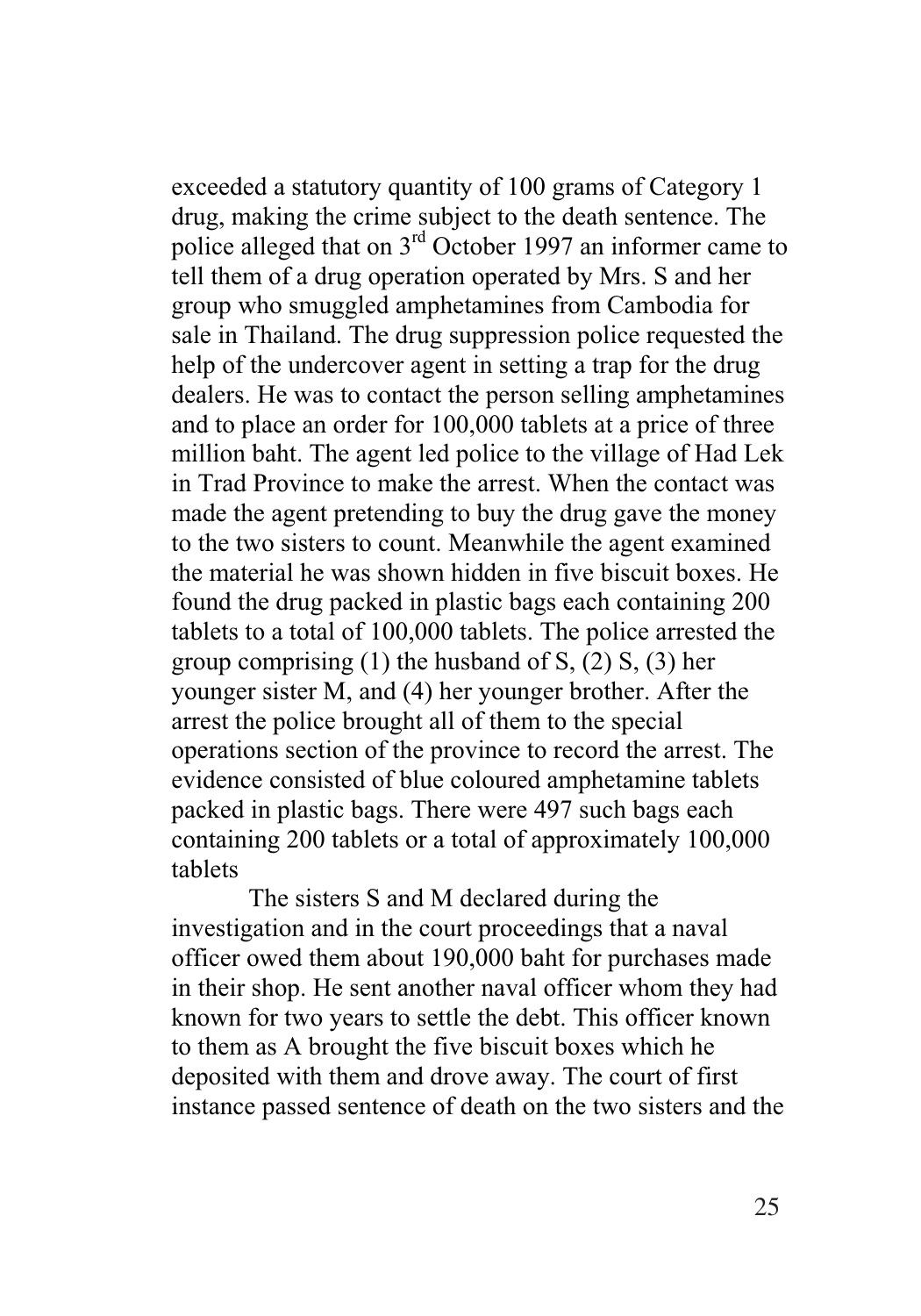husband of S. The younger brother was released. The sentences were confirmed by the Appeal Court and the Supreme Court

The researchers have studied the course of this trial and propose the following observations:

# **1. Arrest and detention**<sup>20</sup>

After declaring the charge the police are obliged to inform those arrested of four rights,

**a.** the right to meet and consult a lawyer in private

**b**. to request the presence of the lawyer or of another person whom they trust during interrogation

**c.** the right to a visit of a relative or to make contact with a relative

**d**. the right to receive hospital treatment if required

Before the promulgation of the Constitution on  $11<sup>th</sup>$ October 1997 the police were allowed to issue their own arrest warrant in criminal cases. This power granted to the police by the Justice Ministry had led in the past to abuses of human rights during the period of interrogative detention. For this reason the Constitution laid down that a court order was required for arrests, with certain exceptions.

The researchers have found that the drug suppression officials had laid a plan to arrest the four accused by pretending to buy amphetamines from them. Such a transaction would constitute a flagrant crime allowing an arrest without a court warrant. At the time of arrest the police told the accused, " …. the drugs seized are

 $\overline{a}$ 

<sup>&</sup>lt;sup>20</sup> See Case Study 1 for legal details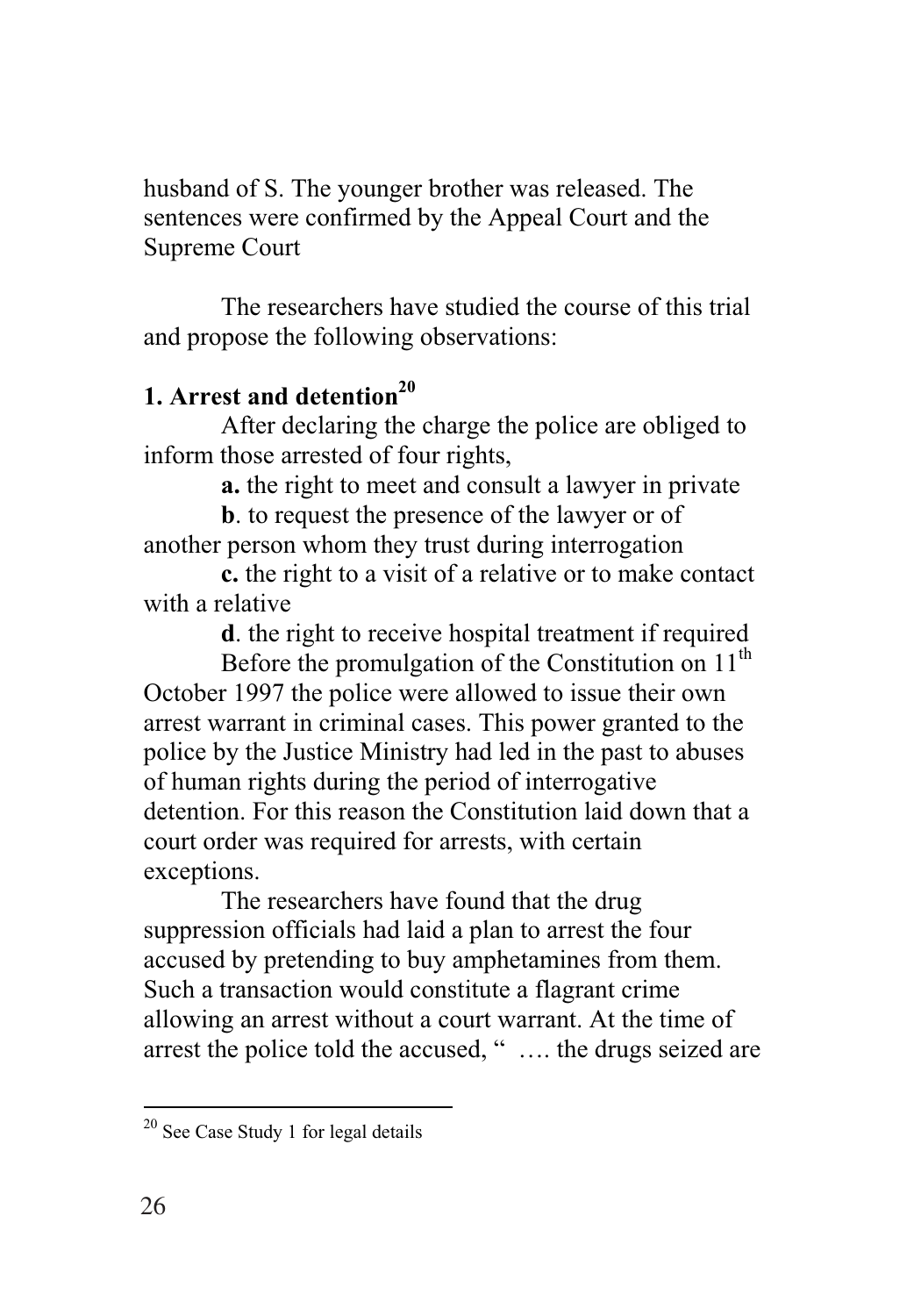category 1 and are on the premises for illegal sale". However, the accused denied the charge throughout. The charge was again repeated to the accused by the police during interrogation.

Regarding informing the accused of their rights the method commonly used by the police is to print the information in a statement which is given to the accused for their signature. The notice given to the two sisters reads "The officials have informed me of three points of my rights, to which I attach my fingerprint on account of the fact that I cannot write Thai. Officials also informed me of the right to answer their questions or to remain silent and that any response I gave could be used as court evidence. I affirm that I can speak and understand Thai. I request the questioning to be in Thai".

However, the sisters S and M denied that they had been informed of any rights by the police. The researchers found that they had little knowledge or understanding of their rights. They also denied knowing that a drugs trial could result in the death penalty; "*we did not know that a drugs trial could result in the death penalty as in Cambodia there is no death penalty*"<sup>21</sup>.

After the arrest the police arranged a press conference treating the case as important news. Newspapers and television stations from the central region and other parts of Thailand were represented. The researchers point out that this event was a transgression of human rights, contravening the presumption of innocence to suspects who had not yet been found guilty by the court.

 $21$  Comment made by Ms. S in interview, Central Women's Prison,  $11<sup>th</sup>$ January 2006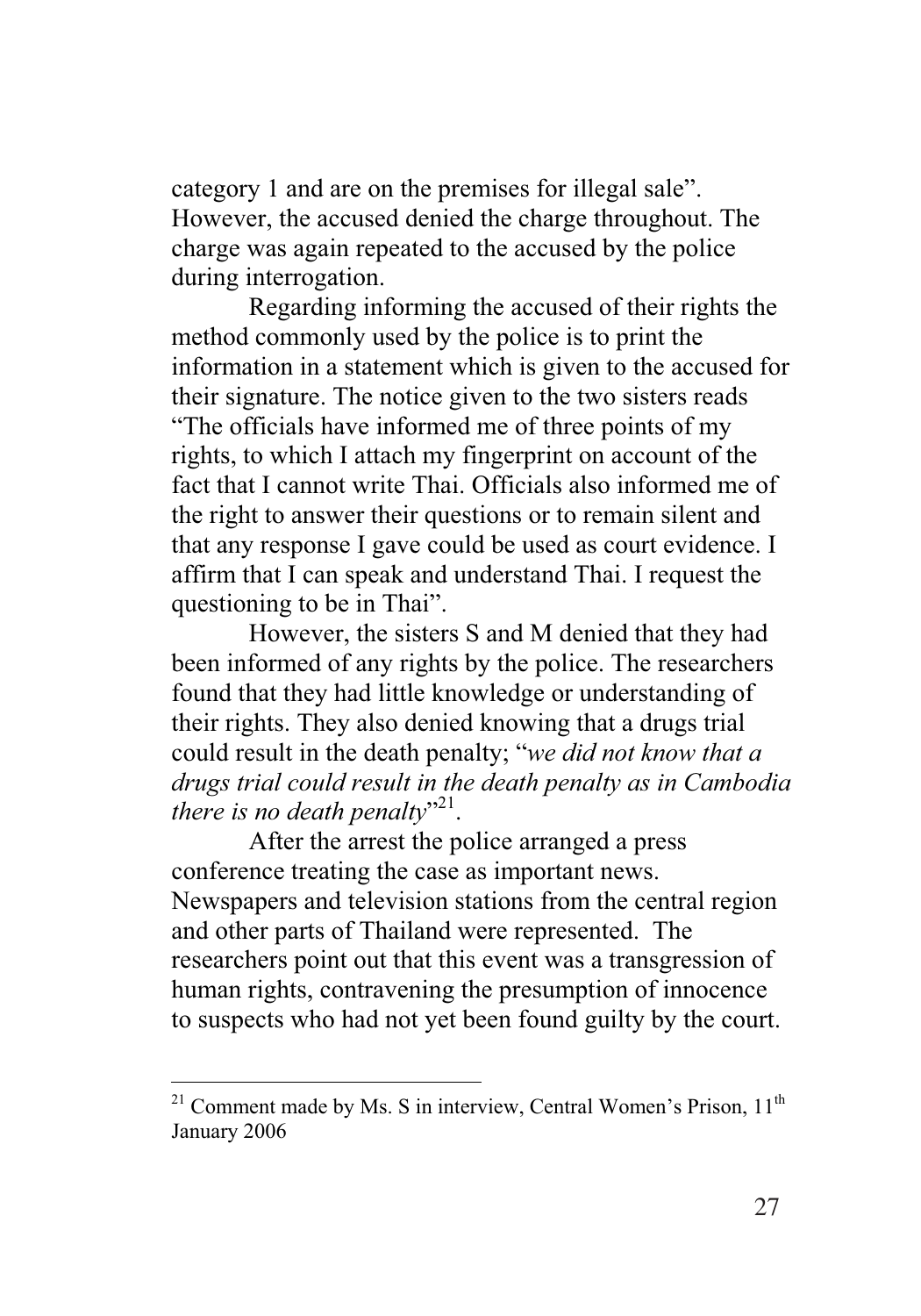As was allowed before the promulgation of the Constitution of 1997 on  $11<sup>th</sup>$  October, the prisoners were held for the maximum of three days before being brought to court. They were also detained under court order for seven twelve day periods, or 84 days in all.

## $2.$  Legal Aid<sup>22</sup> **2.1 The provision of legal aid**

The police carried out their interrogation on  $8<sup>th</sup>$ October 1997 and again on  $16<sup>th</sup>$  December 1997. By the time that the second interrogation was made the new constitution had already been promulgated. The accused were thus entitled to representation by a lawyer or to have a trusted person present during the interrogation. However, the researchers have found that the accused did not have access to a lawyer during their detention nor was any trusted person invited to be present at their interrogation. Thus they did not have the opportunity to get legal advice so that their defence in the case was defective.

After the prosecutor had submitted the case to the court a relative of the husband of S hired a lawyer for a sum of 100,000 baht. However the lawyer undertook the defence of S and her husband in the court of first instance only. According to the lawyer, "*… the relative of the husband of S engaged me after the arrest. At the time I requested a sum of 100,000 baht but received only 15,000 baht. I defended the case only in the court of first instance, I am not aware of what happened in the Appeal and Supreme Courts"23*

<sup>&</sup>lt;sup>22</sup> For legal details see Case 1

<sup>&</sup>lt;sup>23</sup> Interview with lawyer of Ms S,  $6<sup>th</sup>$  January 2006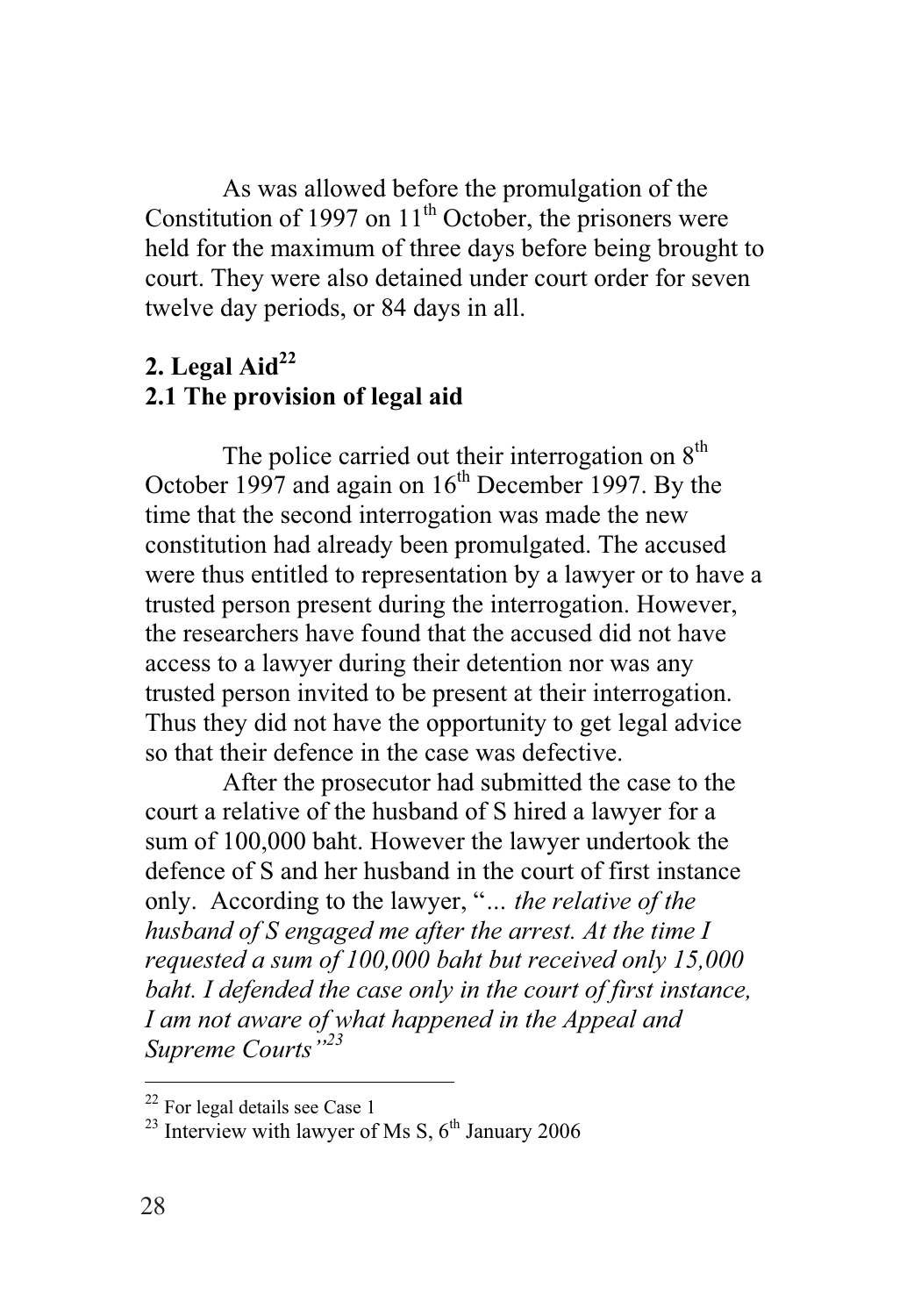In the opinion of S the lawyer did not provide the legal aid expected, perhaps because the payment was insufficient. She said that she did not know who he was, a friend of her husband had hired him . . . . .

As M could not afford a lawyer to defend her, she requested the court to provide a lawyer. The lawyer who undertook the defence of M declared "…I followed this case throughout. The case made big news in Trad Province. At the time of their arrest several newspapers, as well as television stations Channel 7 and ITV covered the story. The arrest on a drug charge involving 100,000 amphetamine tablets was considered the largest ever. Defendants one and two hired a lawyer, while I was appointed by the court to represent defendants three and four."

It is the opinion of the researcher that the provision of legal aid by the government in appointing a lawyer was not effective in practice, especially at the time of arrest and interrogation when no legal aid was available. The first time that the sisters met a lawyer was after the prosecutor had submitted the case to the court. Afterwards they met with the lawyers only one or two times.

After the two sisters had been condemned to death in the Court of First Instance the lawyer drew up the appeal. However, the accused did not accept the appeal composed by the lawyer but turned to fellow prisoners for help. They explained, "We were advised by a fellow inmate and entrusted her to write it for us. It was easier for us to communicate. We hardly met the lawyer and did not know what he was writing". At the same time the lawyer believed that there were points of law on which the case could be contested, "In consequence of the death sentence handed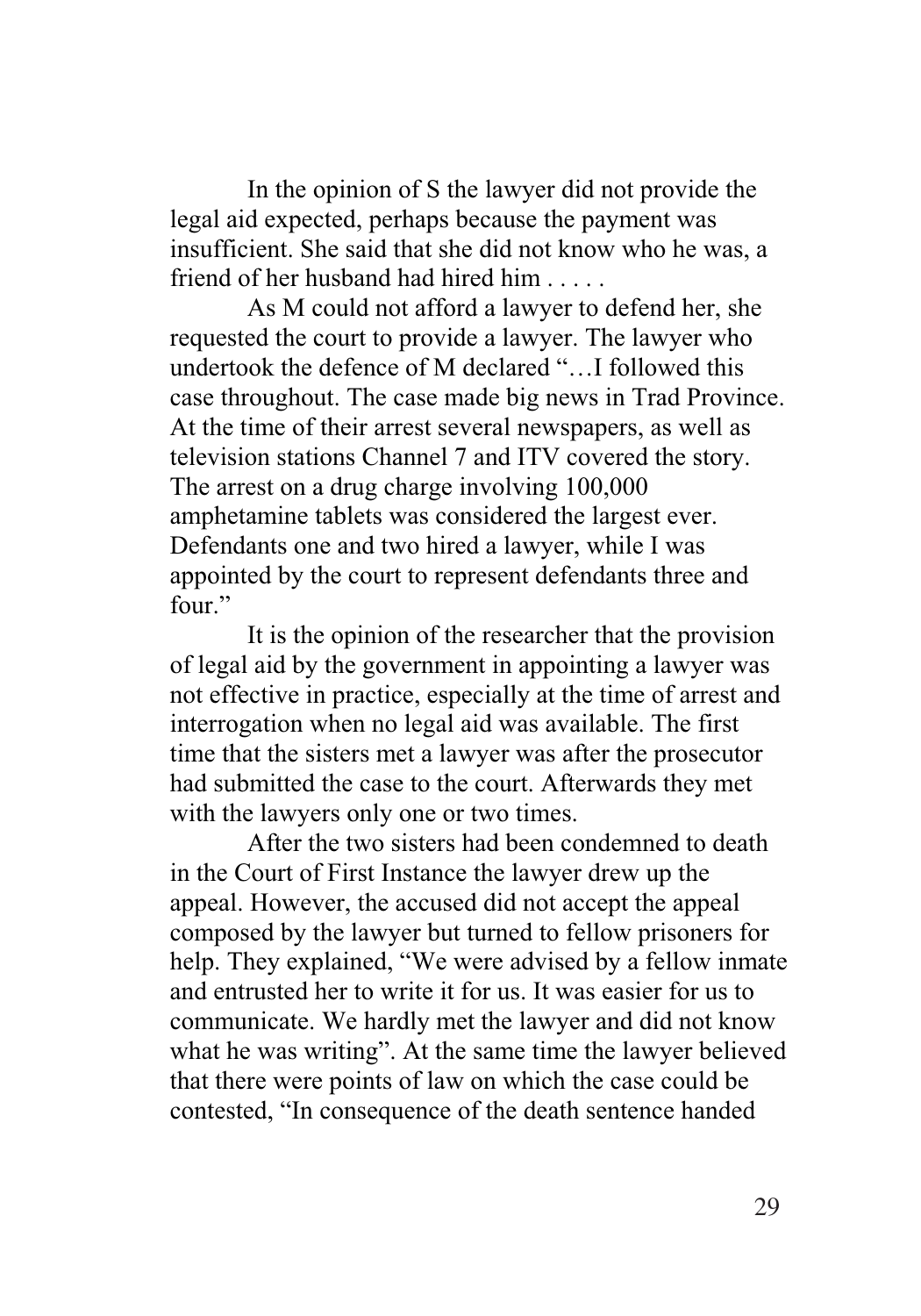down by the Court of First Instance I drew up an appeal to the Appeals Court, but the defendants chose to submit another appeal probably written by themselves with the advice of other prisoners. The court asked the accused which appeal they were submitting. When they presented their own appeal I withdrew the one which I had prepared and which I believed raised valid issues... $^{324}$ 

The researcher believes that the lack of trust of the accused either in the lawyer provided by the court or in the lawyer hired by one of them reflects on the quality of the service in the preparation of the witnesses and the evidence as well as the failure to provide detailed and constant legal advice to the accused. The payment of an appropriate legal fee is clearly an important factor in protecting the rights of accused who are poor and without resources, especially in trials subject to capital punishment.

## **3. The Provision of Bail25**

Neither S nor M requested bail as they were Cambodians and had no security to offer. While the husband of S applied for bail it was refused as is the practice of the court for drug charges relating to more than 1000 amphetamine tablets. As a result they were detained throughout from the time they were first arrested until the Supreme Court confirmed the sentence. In summary, bail was refused because of the poverty of the defendants, the fact that they were Cambodian<sup>26</sup>, and because the trial involved drugs.

<sup>&</sup>lt;sup>24</sup> Interview with lawyer of S on  $6^{th}$  January 2006<br><sup>25</sup> See Case 1 for legal details <sup>26</sup> lawyer for the third defendant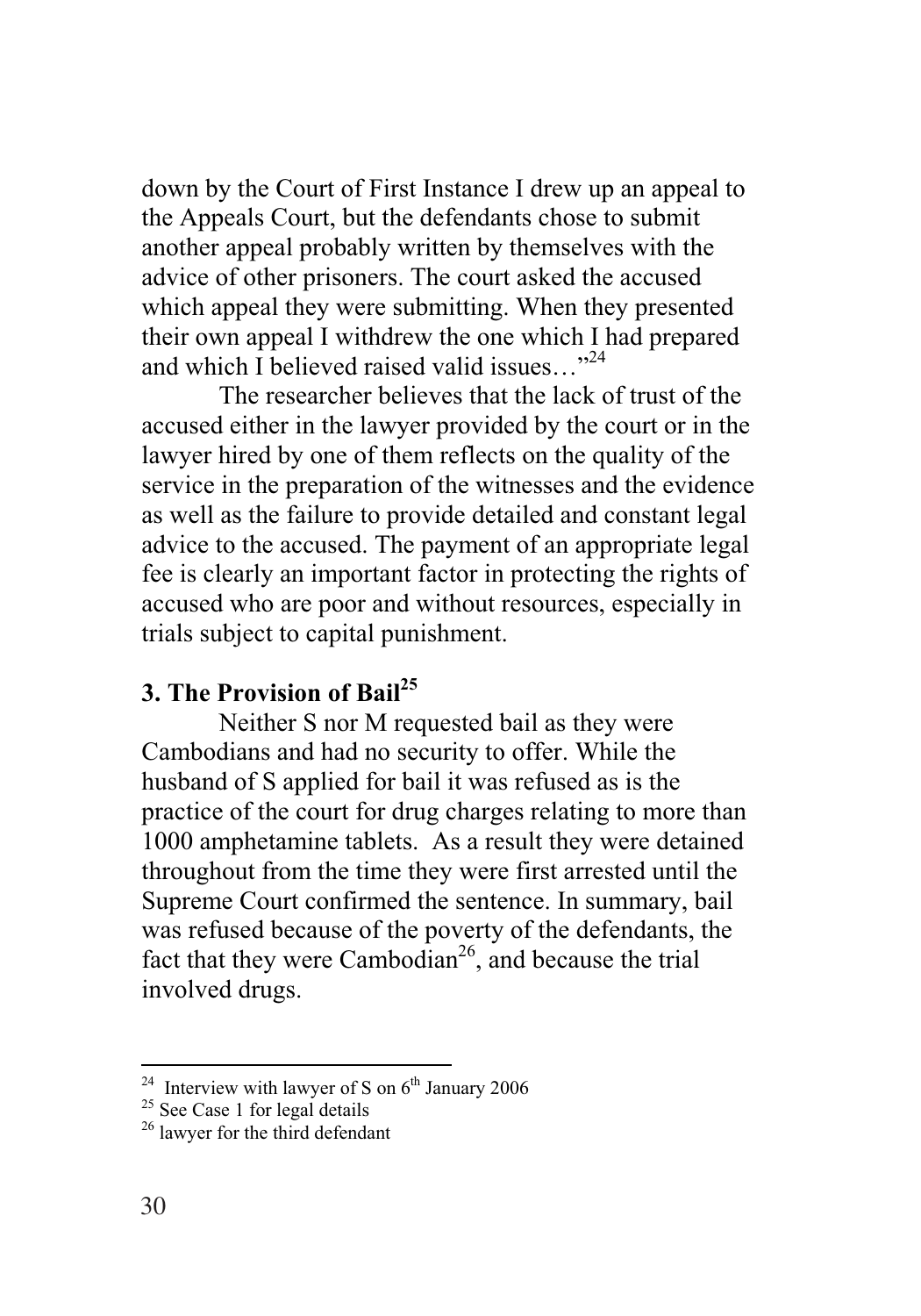### **4. Procedure of the Case<sup>27</sup>**

S and M were arrested on  $7<sup>th</sup>$  October 1997, judgement was given in the Court of First Instance on the  $3<sup>rd</sup>$  April 2001, in the Court of Appeal on  $6<sup>th</sup>$  May 2003, and in the Supreme Court on  $13<sup>th</sup>$  August 2004. The total period is seven years which is extremely long and during which the accused were detained throughout.

The researchers point out that the trial did not take place continually and that witnesses had to attend court in Bangkok as the arrest unit is based in Bangkok. At the level of the Court of First Instance the team of judges did not meet the legal requirement as confirmed by the lawyer of the accused, "I can confirm that in this case, whether in the Bangkok criminal court or the court of Trad Province, the court was presided over by a single judge. Two other judges came and signed their names later. Speaking truly, this practice is against court procedure. However, the accused did not avail of the right to call for a retrial because of an unlawful practice"<sup>28</sup>.

During the court case the charge of the prosecutor may be summarised as follows, "On 3rd October 1997 an informer claimed that the accused and their associates who were engaged in trading had smuggled 100,000 amphetamine tablets into Thailand for sale at a price of 3,000,000 baht. The plan was made to arrest the group by the informer leading the police in disguise to pretend purchase of the drugs. On arriving at the place of purchase at about 17.00 hours they saw the accused 3 and 4 carrying

<sup>&</sup>lt;sup>27</sup> See Case 1 for legal details <sup>28</sup> Interview with court appointed lawyer for accused number 3 on  $12<sup>th</sup>$  January 2006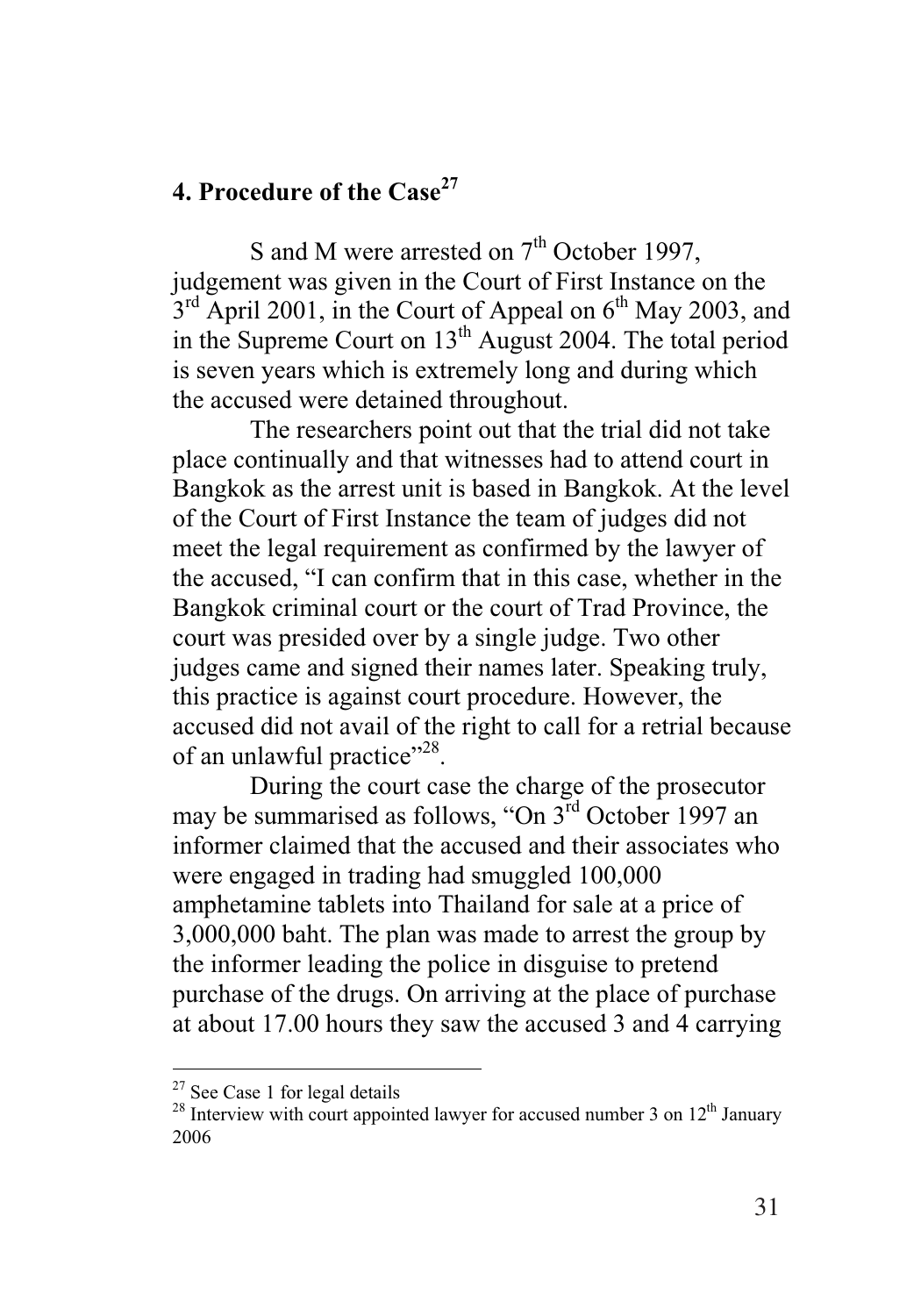5 plastic bags in each of which was a box of biscuits. The accused 1 and 2 were helping to stack the bags in the bedroom. On examining the material it was found that the biscuit boxes contained a total of 497 bags of 200 tablets each, amounting to 100,000 tablets. The police then revealed themselves and made the arrest".<sup>29</sup>

During the trial the prosecutor called on the arresting police as first hand witnesses.

The defence claimed that the accused managed a grocery store selling alcohol and foreign cigarettes, whether for cash or on account. A naval officer had incurred a debt amounting to 190,000 baht. He promised to clear the debt sending a subordinate to make the payment and leaving 5 plastic carrier bags which were stored in the bedroom. The court of first instance issued the judgement, "the fact that the accused helped to count the money handed over by the informer and brought the amphetamine tablets into the house storing them in the bedroom makes it credible that the accused knew from the beginning that the tablets were hidden among the biscuits. If they had not known and wanted to check the contents they could easily have done so in front of the house or anywhere else, without the need of accused 1 and 2 helping to carry the load into the bed room.

The three witnesses for the prosecution were police officers belonging to the drug suppression unit who corroborated each others testimony. They carried out their duties as officials and had not known the accused before.

<sup>-</sup> $29$  Judgement relating to case 419/2544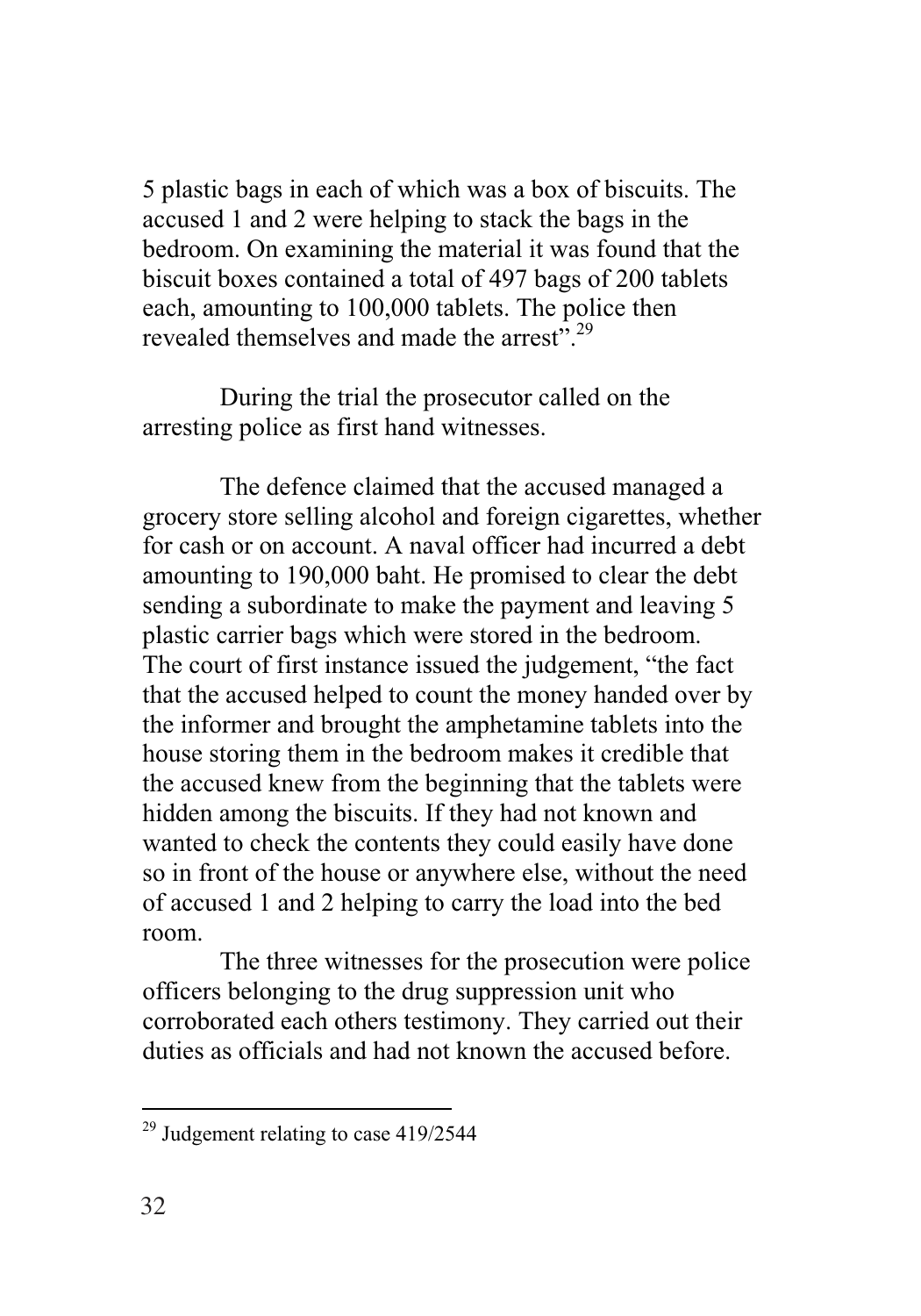There was no reason that they would frame the accused falsely.

The account of the accused that they had been framed and the material brought to cause their arrest did not appear to match with the story of the naval officer who could not have brought the material to the house. There is also the great divergence between the value of the amphetamine tablets and the amount of the debt.

Therefore defendants 1, 2, and 3 were found guilty under the Drugs Act of 1979 and condemned to death.

#### **5. Appeals Procedure**

# 5.1 Appeal<sup>30</sup> and Supreme Courts<sup>31</sup>

As explained earlier S and M declined to use the appeal prepared by a lawyer, using instead the composition of another prisoner. Both courts confirmed the sentences of the lower court

### **5.2 Appeal for royal pardon**

The appeal for a royal pardon may be made either as part of a general amnesty granted on particular auspicious occasions in which case the individual need not make a specific submission, or a condemned person may submit a personal appeal. An occasion for general amnesty occurred in 2006 with the celebration of the  $60<sup>th</sup>$  year since the royal coronation. However there was a condition

<sup>30</sup> Case 706/2546

<sup>&</sup>lt;sup>31</sup> Case 5044/2547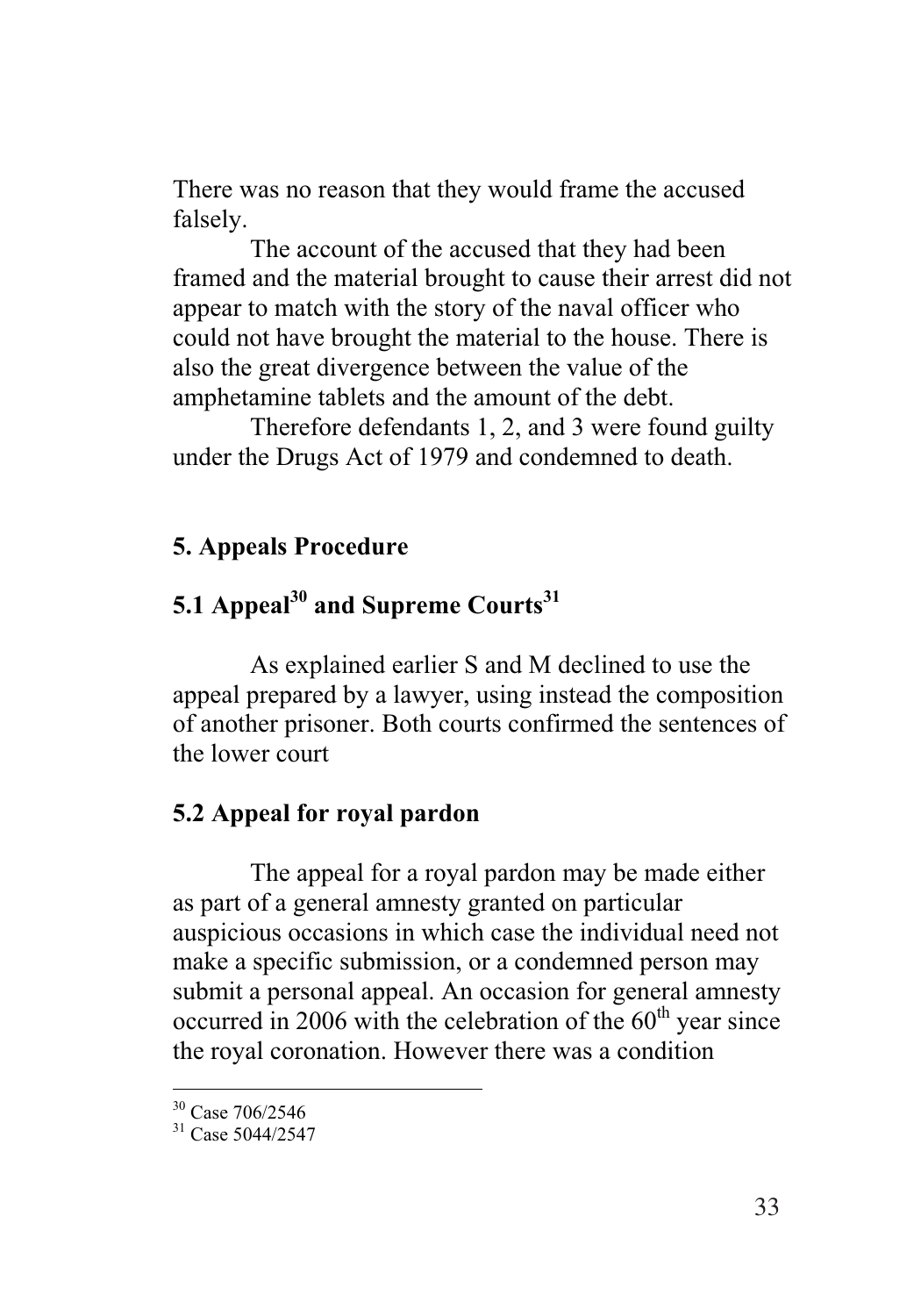attached to the granting of amnesty that for those condemned on drug offences it was required that judgement had been made on or before  $12<sup>th</sup>$  August 2004. As the sisters were sentenced on  $13<sup>th</sup>$  August 2004 they did not qualify for the general amnesty. However, they availed of the right to submit personal appeals for which the result is not yet known at the time of writing.

# **6. Treatment of prisoners32**

Unlike male prisoners condemned to death, female prisoners are not shackled. However their activities are restricted and they live continuously in a frightened and nervous state, "just now I heard a loud official announcement of names and I thought it might be a call to execution".

# **Conclusion**

From a study of the case of S and M, two women condemned to death on an amphetamine drugs crime, it is seen that justice has not been done and that human rights have been transgressed on many issues. The most serious fault lies in failure to inform them in the initial stages of their rights, to have a lawyer present during the interrogation, to give access to proper legal advice, especially regarding the failure to have the required team of judges. All of these factors raise questions as to whether the trials of these accused were fair, both under domestic and international standards.

 $\overline{a}$  $32$  see Case 1 for legal details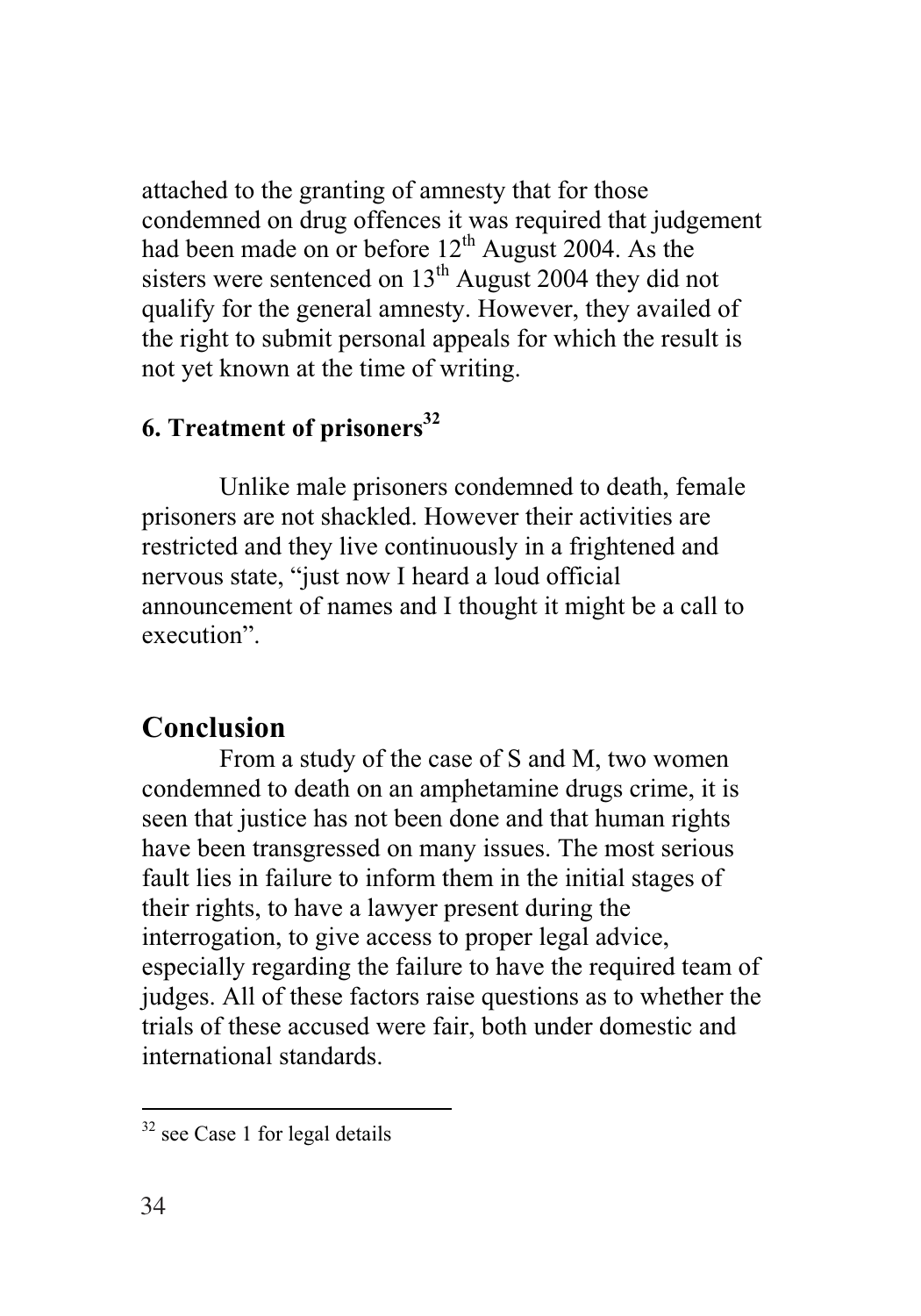It has been government policy to mete out the most severe punishments as a deterrent to drug crimes. Government officials are given monetary rewards and promotion for their successes in the fight against drug crimes, which may induce them to fabricate cases to show their efficiency in solving crime and to win the rewards offered.

At present Ms. S is 36 years old, and she is not in good health. The stress of living under sentence of death is also affecting her mental health. Her sister, Ms. M, is in good physical and mental health, her dream is to see again her child in Cambodia whom she has not seen since the day of her arrest. The husband of S is also condemned to death and is imprisoned in Bang Kwang prison.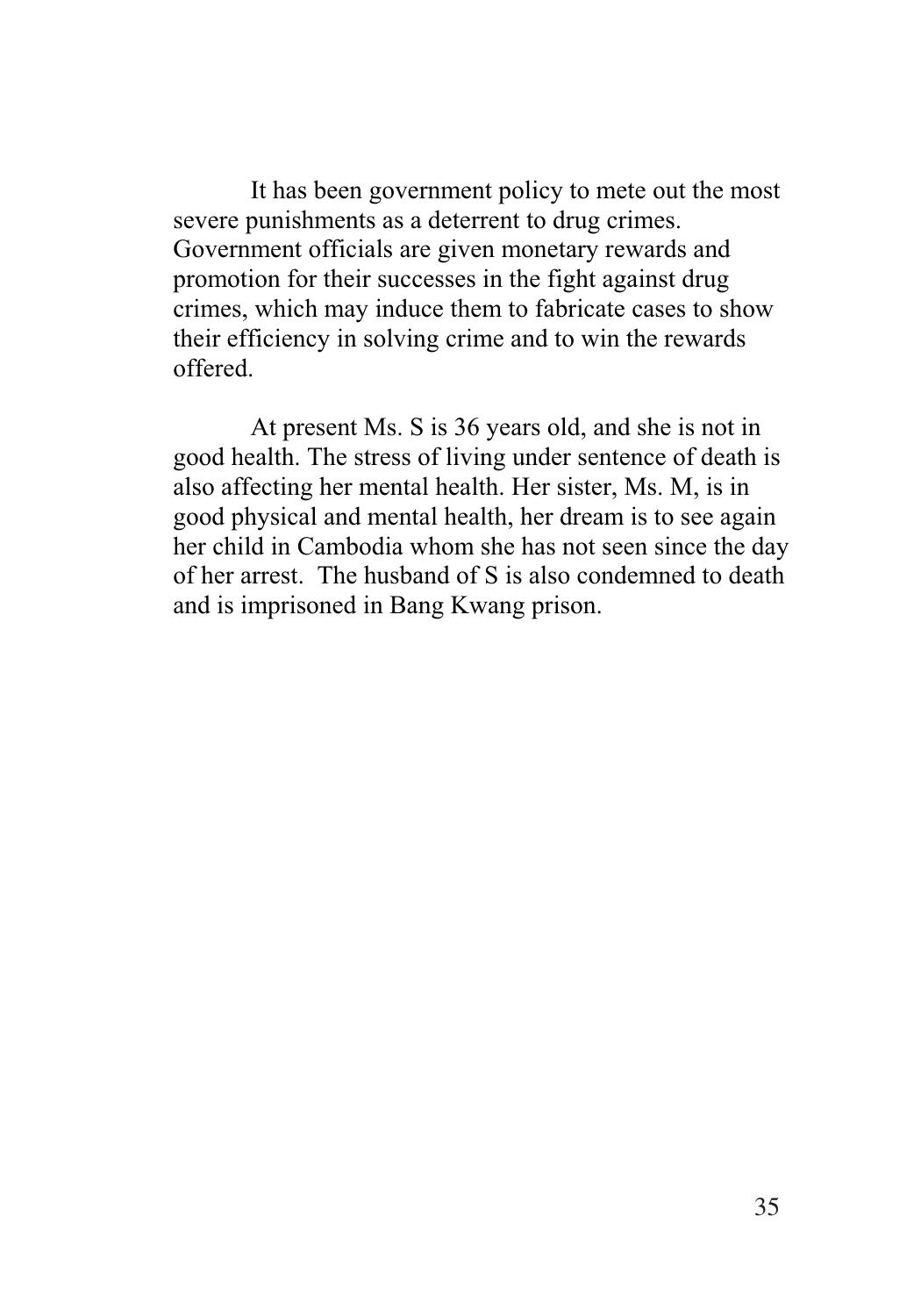# *Case study 3: Mr. T, convict sentenced to death for murder*

### **Mr. T's profile**

Mr. T, 30 years old, was a resident of Muang district of Kanchanaburi province. He is single, and has two siblings. His mother died long ago, and his father died in 2005, while he was serving his jail term in Bang Kwang prison. He finished grade 6, and was employed as a ranger by the Forestry Department, with a salary of 5,000 baht a month.

#### **Background of the murder case**

On February 10<sup>th</sup>, 2000, a resident in Ba Phrai village, Kanchanaburi province was killed with three gunshots at his home after returning from work. The man had just returned home on a motorbike on which his wife rode pillion. While the wife turned aside to take care of some matter her husband began to enter the house. The man's wife told the police that she saw T fire the shots. According to her, T had earlier quarreled with her husband after her husband had accused T of stealing his shoes<sup>33</sup>. She added that T also believed that her husband had told the owner of a pine plantation that T and his friends had stolen pine trees, making T angry with the deceased.

The police arrested T on February  $11^{th}$ , 2000, on a street in the village, and charged him with first degree

 $33$  In Thailand shoes are taken off and left outside on entering a house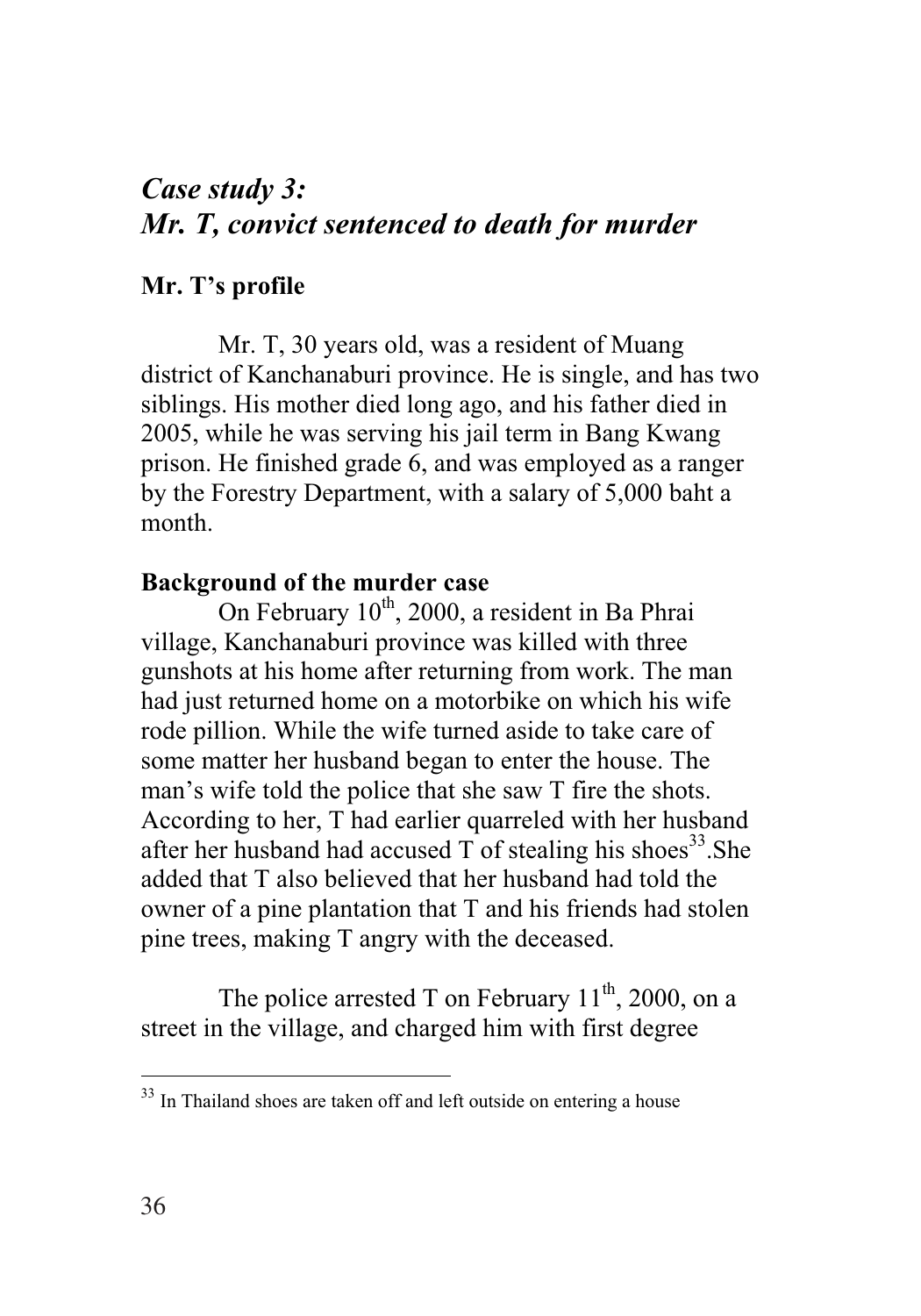murder, unauthorized possession of a gun, and unauthorized carrying of a gun in towns, villages or on public paths.

T denied the charges from the time of his arrest, during interrogation, and at the court trial, claiming he was working on a farm with friends on the day of the murder.

The Court of First Instance found him guilty and sentenced him to death. This sentence was confirmed in the Appeal, and Supreme Courts

### **The research team proposes the following reflection:**

## **1. Arrest and detention34**

The crime took place on February 10th, 2000. The police were informed by the wife of the deceased that T was the culprit, and they arrested T on February 11th, 2000, without an arrest warrant issued by the court. According to T, " ...while [I] was driving a pick-up truck to work with a friend, more than 30 policemen intercepted and arrested me on a street in the village, citing the charges of killing with a gun, but without stating the rights of an accused…". However, after the arrest, the police brought a search warrant from the court to search for evidence in the house of D, a friend of the accused. T's father and siblings became aware of the arrest not long after the event, because it took place in open view in their village.

<sup>&</sup>lt;sup>34</sup> See legal details in Case 1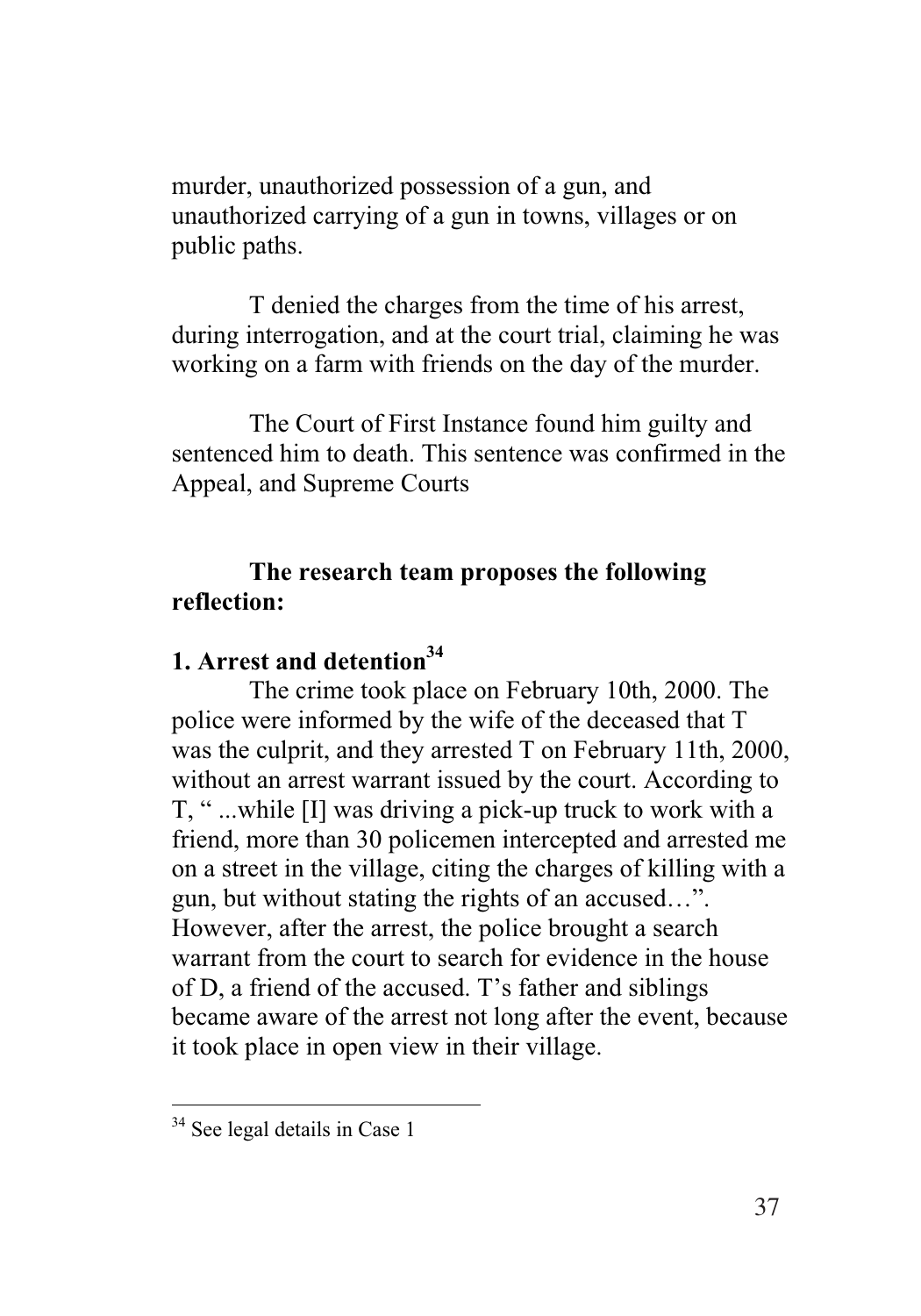The police detained T at the police station for one night, and then sent him to the provincial prison of Kanchanaburi. The police asked the court to detain the defendant for interrogation 7 times for periods of 12 days each, or 84 days in total. During the detention for interrogation, T requested bail, but was refused by the court.

**The research team found** that the police did not ask for an arrest warrant from the court to arrest T, but asked for a search warrant to search for evidence. The police sent the defendant to the court after one day to ask for permission to detain the defendant, in accordance with legal procedure. T was denied bail by the court, at the insistence of police who claimed fear of intimidation to witnesses. T has been detained since his arrest on February  $11<sup>th</sup>$ , 2000 to the present.

Police interviewed only 9 witnesses in this case, concentrating on the single eye witness. In the opinion of the research team it was surely unnecessary to detain the defendant for 84 days during this interrogation. Since the police did not inform T of his right to legal counsel, T had no legal assistance from the beginning, resulting in the defense being inadequate.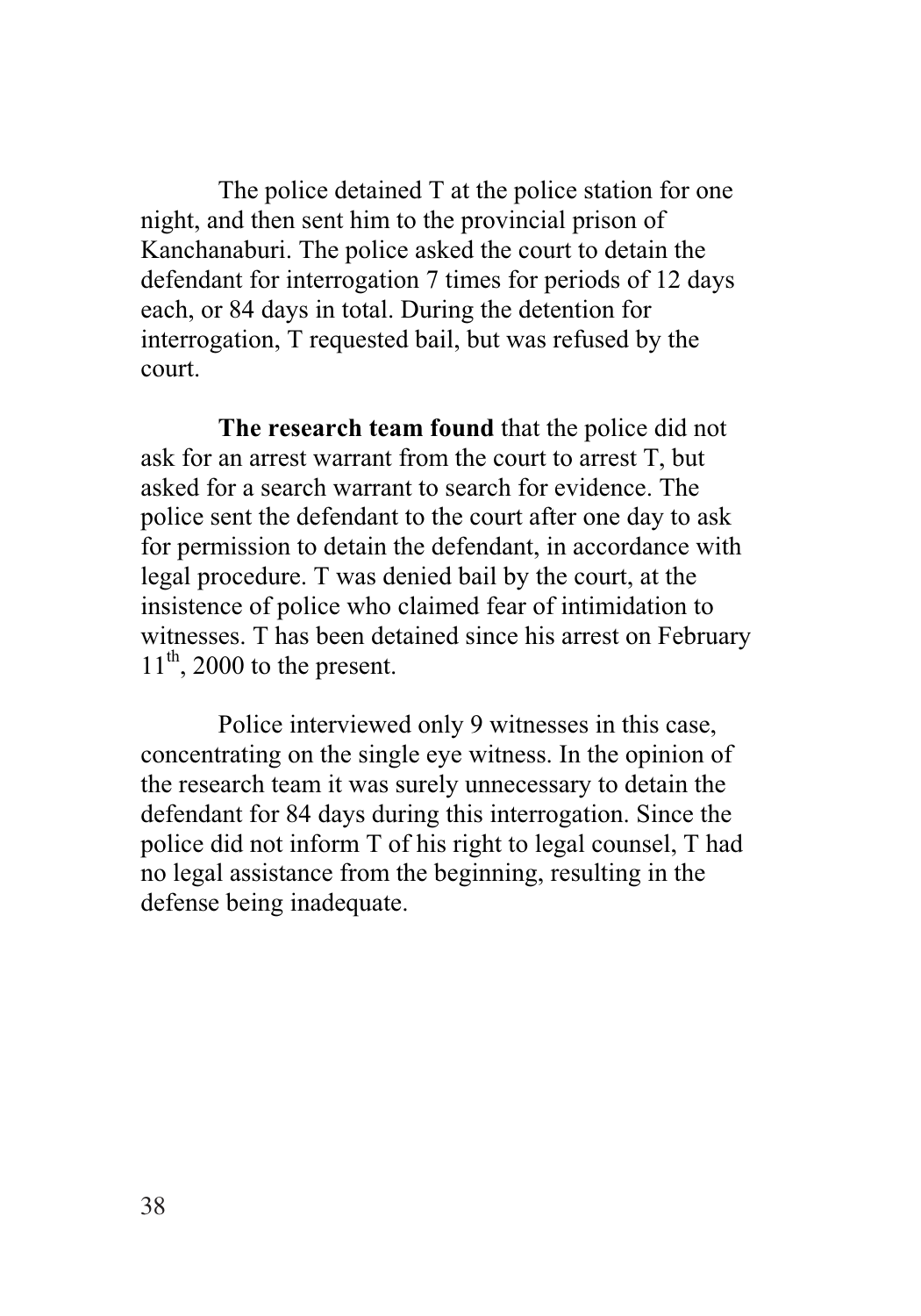## **2. Legal assistance35**

#### **2.1 Legal assistance to the accused**

Article 239 of the Constitution states that: "A person being kept in custody, detained or imprisoned has the right to see and consult his or her advocate in private and receive a visit as may be appropriate."

Article 241 further states the right of the accused to have his lawyer or a trusted person attend the interrogation. And Article 7/1 of the Criminal Code stipulates that the arrested or accused be informed in the first place that "the arrested or accused detained has the right to see and consult his or her advocate in private"

The research team found that T had no opportunity to see and consult a lawyer in private, as he had not been aware of such rights nor was he informed of them. According to him, "..when arrested, I knew nothing. I was worried and afraid, and denied the charges all along. I believed I was framed. About one month before the arrest, while I was driving to work, a police inspector asked to search my car, but I refused, so he was upset. I knew all the policemen that came with the inspector…." Also, during interrogation by the police, there was no lawyer or trusted person. "..Besides the inspector and the lieutenant, no one else was present…", T said. <sup>36</sup>

<sup>&</sup>lt;sup>35</sup> For legal details see Case 1

 $36$  Interview with T on April 10<sup>th</sup>, 2006, at Bang Kwang prison.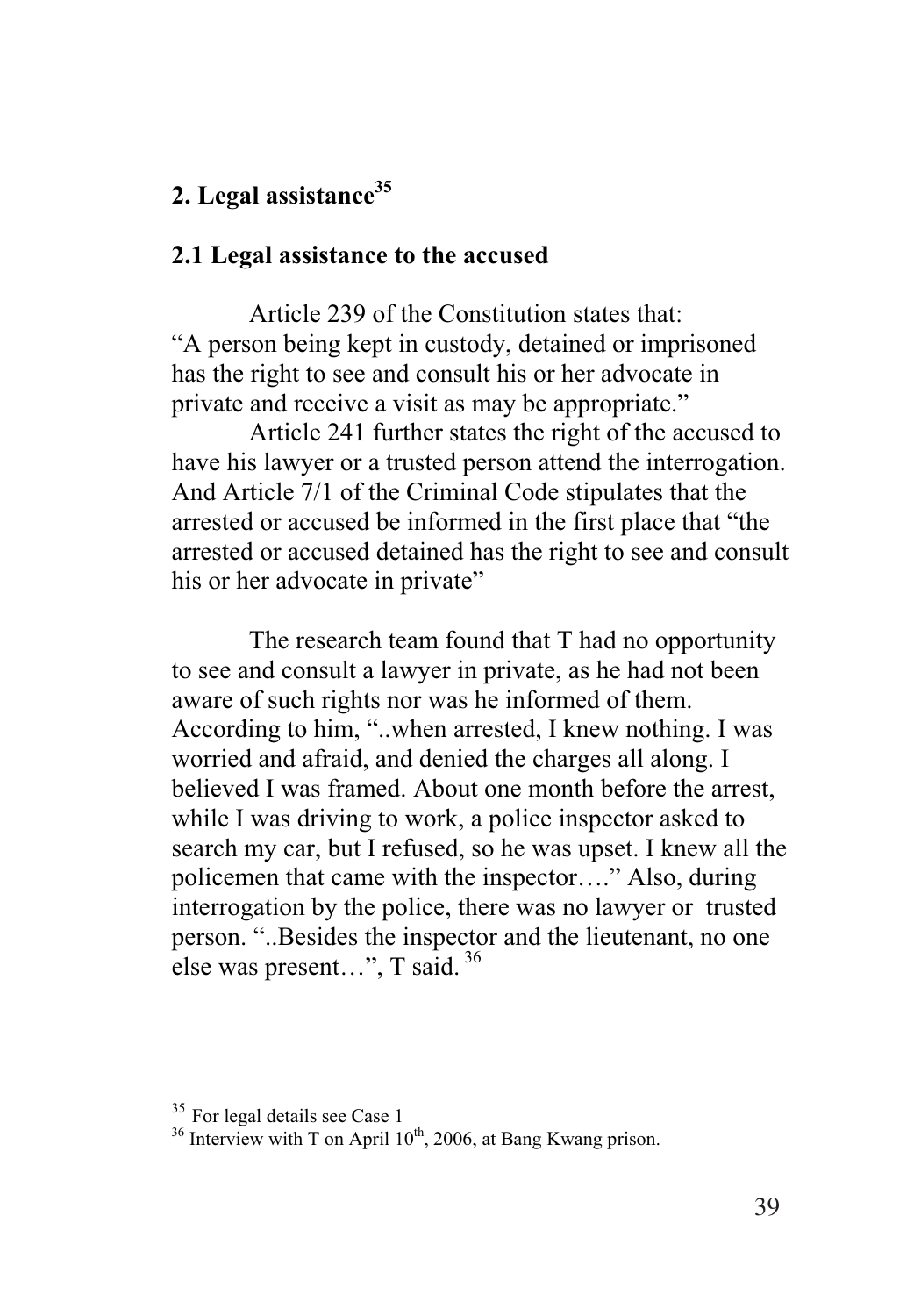### **2.2 Legal assistance to defendants**

T misunderstood that a lawyer who appeared to defend him in the trial was hired by his father. In fact, the lawyer was provided by the court. The lawyer has 15 years of experience, but rarely visited the defendant. T does not even remember the lawyer's name, as he visited only 2-3 times to question for facts.

In the Appeal Court, T asked fellow prisoners to write the appeal for a small fee. He followed the same course in appealing to the Supreme Court. "For the Supreme Court, many people helped to write. They were a lieutenant, a colonel, both police and military. I trusted them as they had helped in many cases. Being there (in Bang Kwang prison) we were intimate, and consulted each other, with or without payment." **<sup>37</sup>**

The research team found that T had legal assistance only after he was prosecuted, not from the beginning. Both in the late arrival of legal assistance and in the quality of service given, the system of legal assistance provided by

the state is insufficient and inefficient, especially since this was a case of first degree murder subject to the death sentence.

T had confidence in his fellow prisoners, deciding to let them write the appeals, for two reasons: his close relationship with them and the facility of being able to consult them continually. He believed that they had successfully helped in other cases of capital punishment.

 $\overline{a}$  $37$  Ibid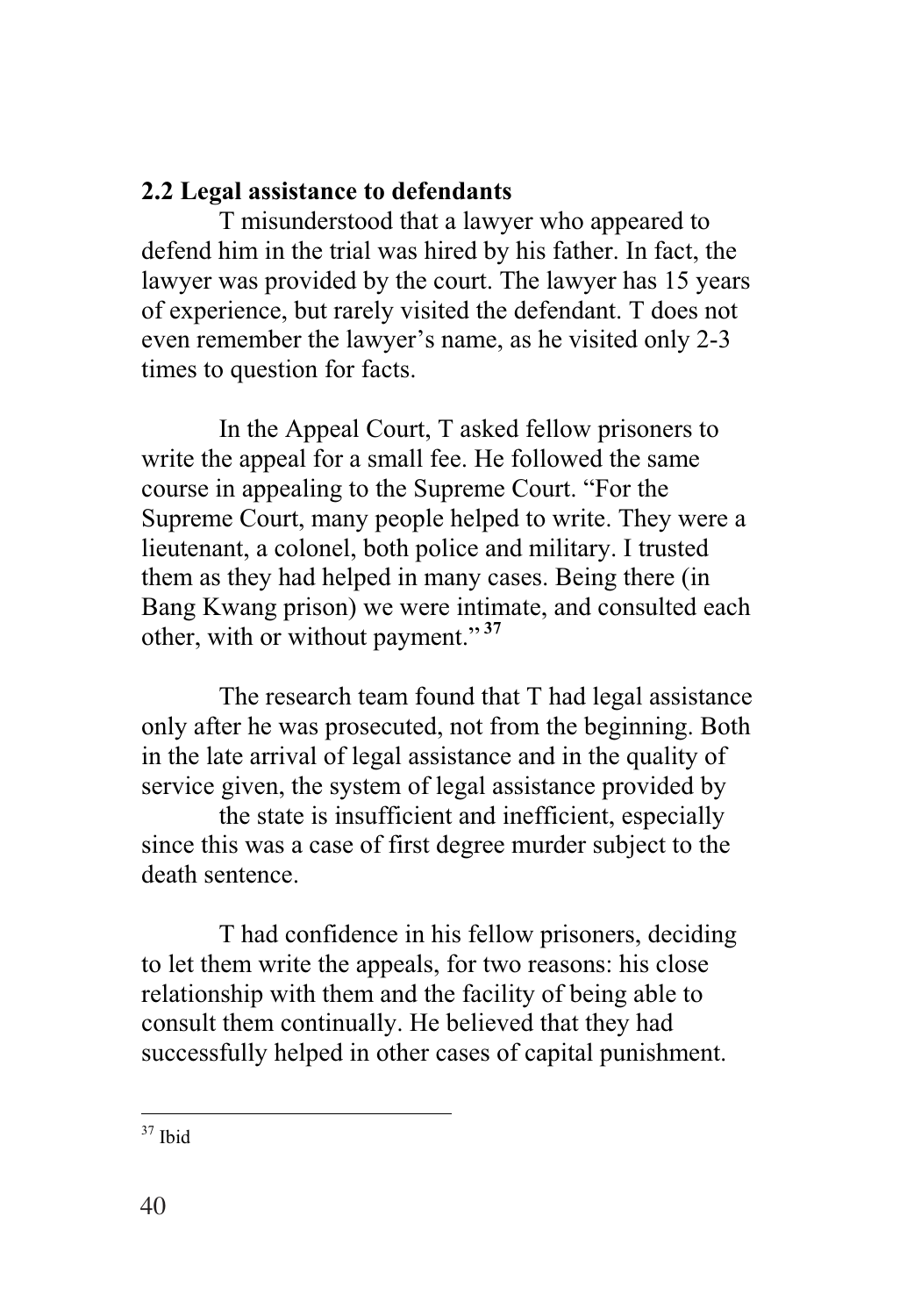In the research team's view, T's refusal of the legal assistance provided by the court in preparing documentation for the Appeal and Supreme Courts indicates that there is much need of improvement in the system of state-provided legal assistance, particularly regarding the efficiency of lawyers.

### **3. Bail for the accused or defendants**<sup>38</sup>

The police objected to T's request for bail and the application was denied by the court, for fear of witness intimidation <sup>39</sup>

The research team found that T's father had tried to find assets to meet the cost of bail by hiring his neighbor's land title deed for 5,000 baht, in addition to his own money. T's father became indebted by this hiring of a land deed for bail, aggravating further his poverty. Meanwhile the court denied bail and T has been in detention throughout until the present.

### **4. Court Trial40**

T was arrested by the police on 11th February 2000. Interrogation took 84 days. The prosecutor submitted the case to the court on 4th May 2000.<sup>41</sup> The First Court gave a ruling on 11th October 2002.<sup>42</sup> The Appeal Court gave its ruling on 8th August  $2003^{43}$ , and the Supreme Court ruled

 $\overline{a}$ 38 Ibid

<sup>39</sup> Ibid

 $40$  Ibid.

<sup>41</sup> Black Case No. 2416/43

<sup>&</sup>lt;sup>42</sup> Red Case No. 6742/2545

<sup>43</sup> Red Case No. 2278/2546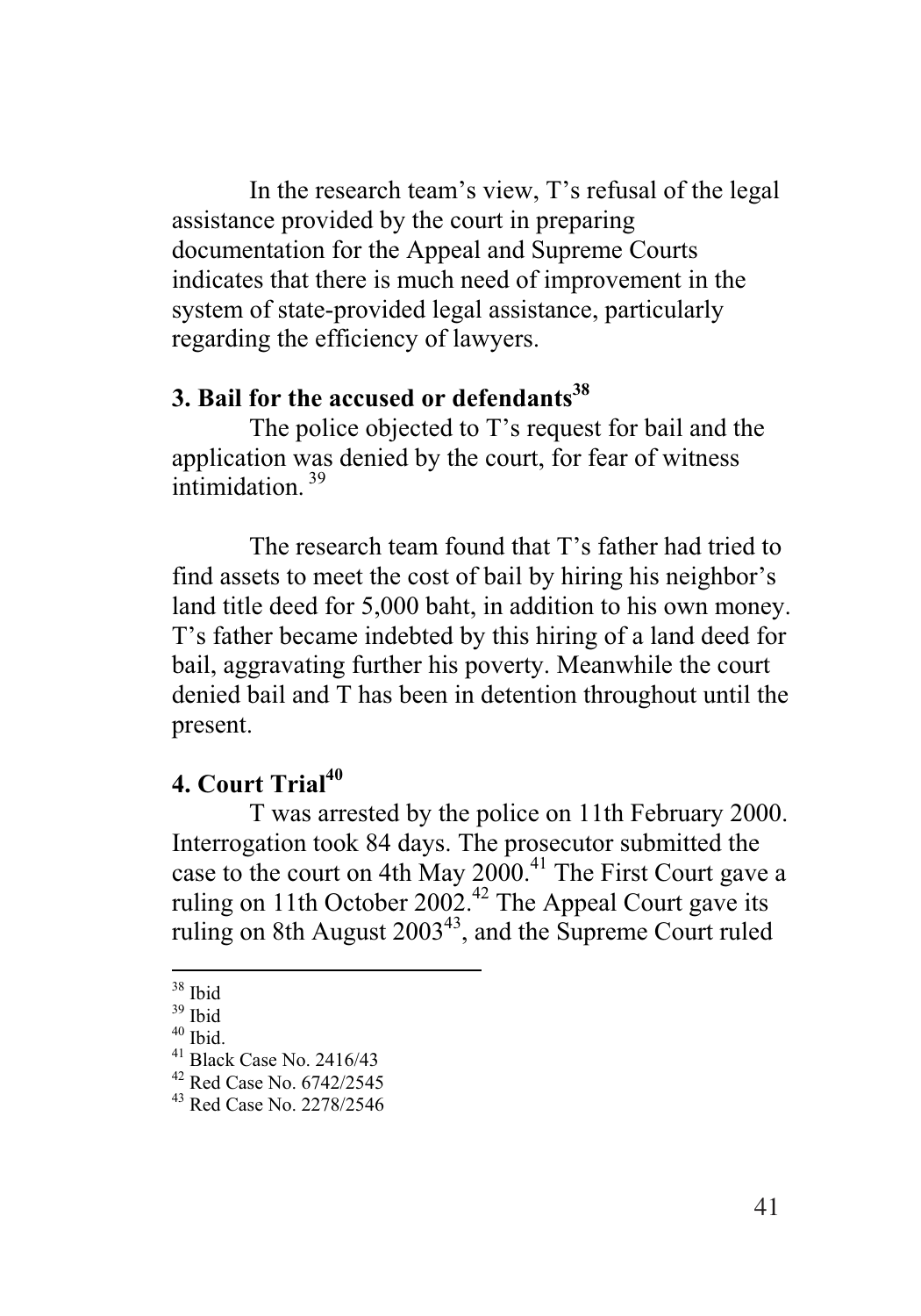on 11th August  $2005^{44}$ . Altogether the court trial took more than 4 years.

The researchers view is that the interrogation and trial were not continuous as decreed by the Constitution and human rights principles.

In the First Court, there was a full quorum of judges (2 judges) in accordance with the law and human rights principles. The Appeal and Supreme Courts also had the requisite number of judges (3 judges).

The prosecutor accused the defendant of first degree murder, possession of a gun and bullets without a licence, and carrying a gun in town, village or public thoroughfare without permission. The deceased's wife was the principal witness. The defendant denied all the charges, claiming that he was farming with his friends at the time the murder took place. The First Court ruled that "…..According to the facts heard by the Court, on the evening of 10th February 2000, while the deceased and his wife were at their home, the wife heard two gun shots. The wife of the deceased looked in the direction of the source of the sound. She saw the defendant with a gun and heard another gun shot. The defendant was pointing a gun at the deceased at a range of 5 meters. The wife asked why he shot the deceased. The defendant did not reply and walked to a motorbike parked about 12-13 meters away from the house….." The Court ruled that the defendant was guilty of first degree murder and sentenced him to death<sup>45</sup>.

<sup>44</sup> Red Case No. 4588/2548

 $45$  The verdict of Red Case No. 6742/2545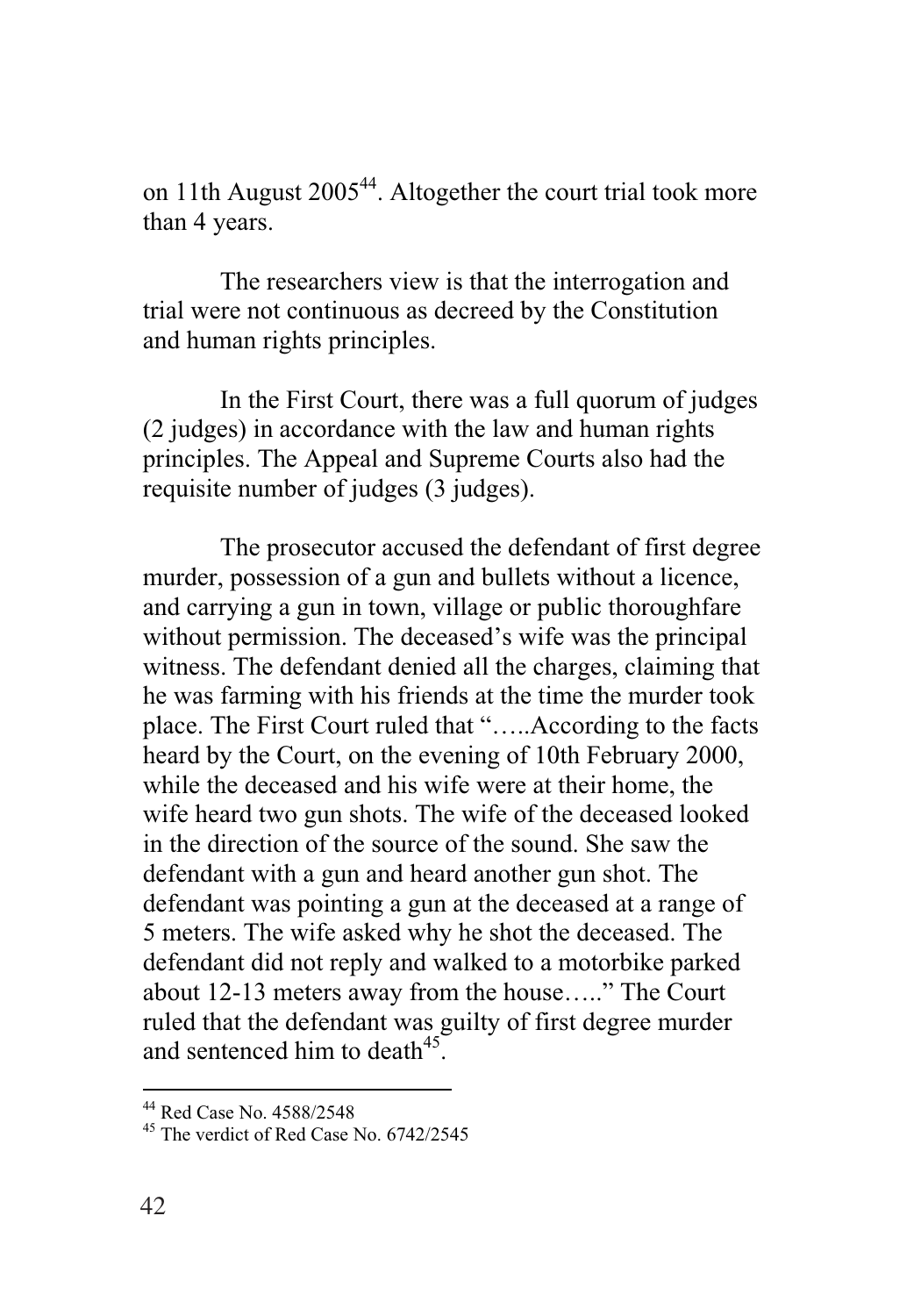The research team views that in practice the limitation on legal assistance provided to Mr. T and the fact that he was detained all the time have affected the trial. The defendant could not fully prepare for the trial. This is crucial since this case is subject to the highest punishment of the death penalty.

## **5. The Appeals from Death Row46 5.1 Appeal Court and Supreme Court**

T exercised his right to appeal the First Court's ruling entrusting a fellow prisoner in Bang Kwang Prison to write the appeal for him as mentioned in 2.2. The appeal tried to undermine the credibility of the witness. The Appeal Court ruled that "…….the appeal of the defendant is not reasonable. According to the facts heard, the defendant shot the deceased with a gun. It has also appeared from the prosecutor that the defendant and the deceased were in conflict before the event. On that day, the defendant waited for the deceased at his home. When the deceased was entering his home, the defendant shot him to death with a gun. Such action reveals that the defendant prepared the gun to shoot the deceased. It is considered to be a pre-planned action as ruled by the First Court. The Appeal Court of the  $7<sup>th</sup>$  region agrees with that ruling. The appeal of the defendant is not sound. The Court maintains the death penalty... $^{47}$ 

The defendant also exercised his right to appeal to the Supreme Court. He again entrusted the preparation of

 $46$  Ibid.

<sup>&</sup>lt;sup>47</sup> The verdict of Red Case No. 2278/2546, Appeal Court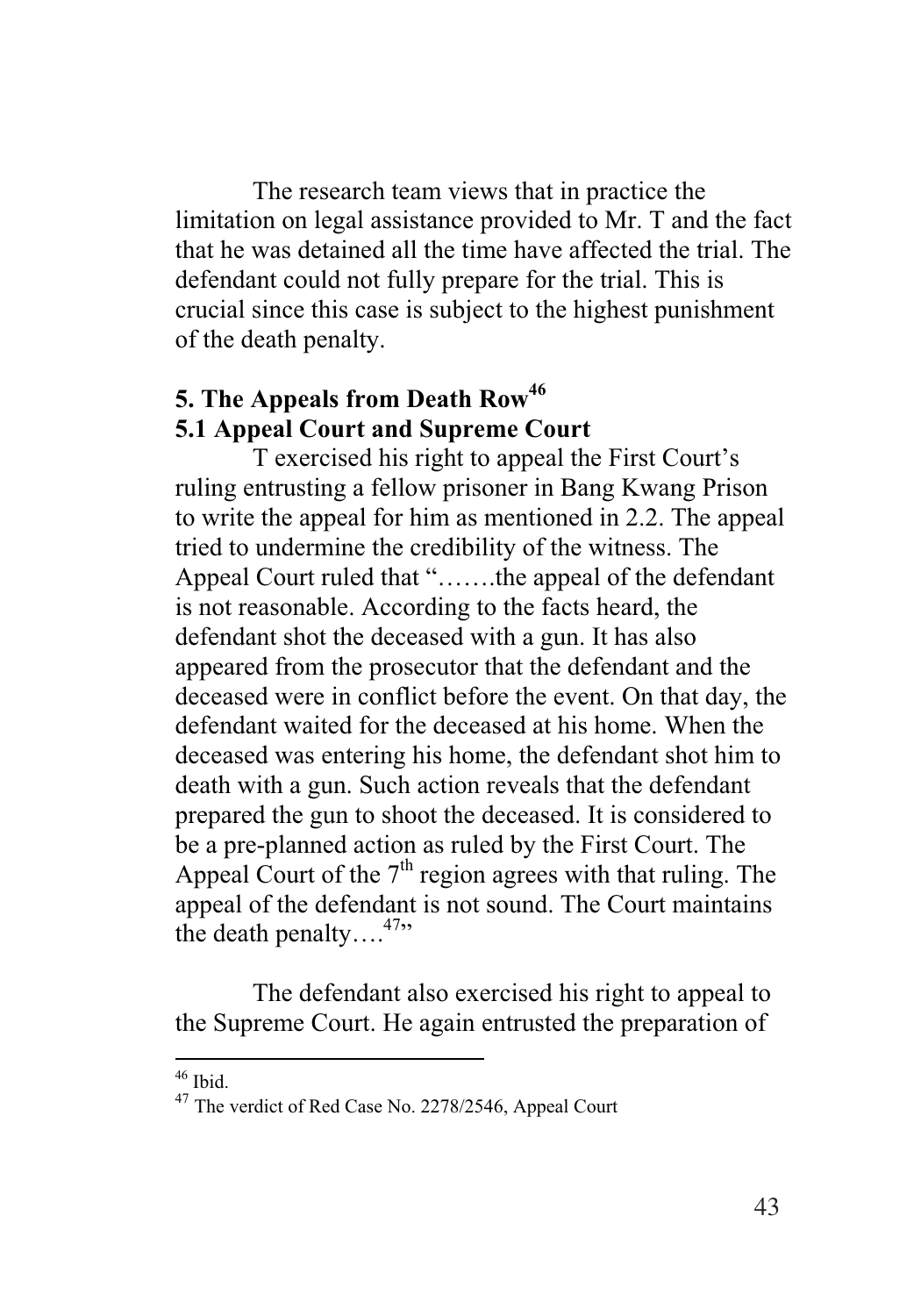the appeal document to fellow prisoners. The appeal tried once more to undermine the credibility of the witness and to insist on the defendant's alibi. It also focused on the fact that the defendant did not try to flee. The Supreme Court ruled that "…..the wife of the deceased, as witness, testified in the court hearing that the defendant was the one who shot the deceased. She claimed that the area was lit by electricity and that she was about 8 meters away from the deceased's body. When the wife heard two gun shots, she looked for the source of the sound. When she heard another gun shot, she saw the perpetrator holding a gun. Then the perpetrator walked towards her until he was about 2 meters away. The wife of the deceased asked the perpetrator why he killed the deceased. The perpetrator then walked away. This means that when the perpetrator fired the first two gun shots, the wife of the deceased did not see what happened. She could not see where the perpetrator was when he fired the two gun shots, nor could she see how he fired the gun. Thus the wife of the deceased did not testify regarding this aspect. Therefore, the testimony of the wife of the deceased does not contradict evidence that the inquiry officers produced in the mapping of the crime scene where they found the bullet case, or evidence relating to the wound of the deceased or conflict with assumptions about where the perpetrator was located. We need to consider mainly the testimony of the wife of the deceased that she heard the third gun shot and saw the perpetrator with a gun. After the perpetrator fired the last gun shot, the wife of the deceased testified that he walked closer until he was about two meters away from her. The perpetrator did not cover his face and he was someone known to the wife of the deceased. It is believed that the wife of the victim had the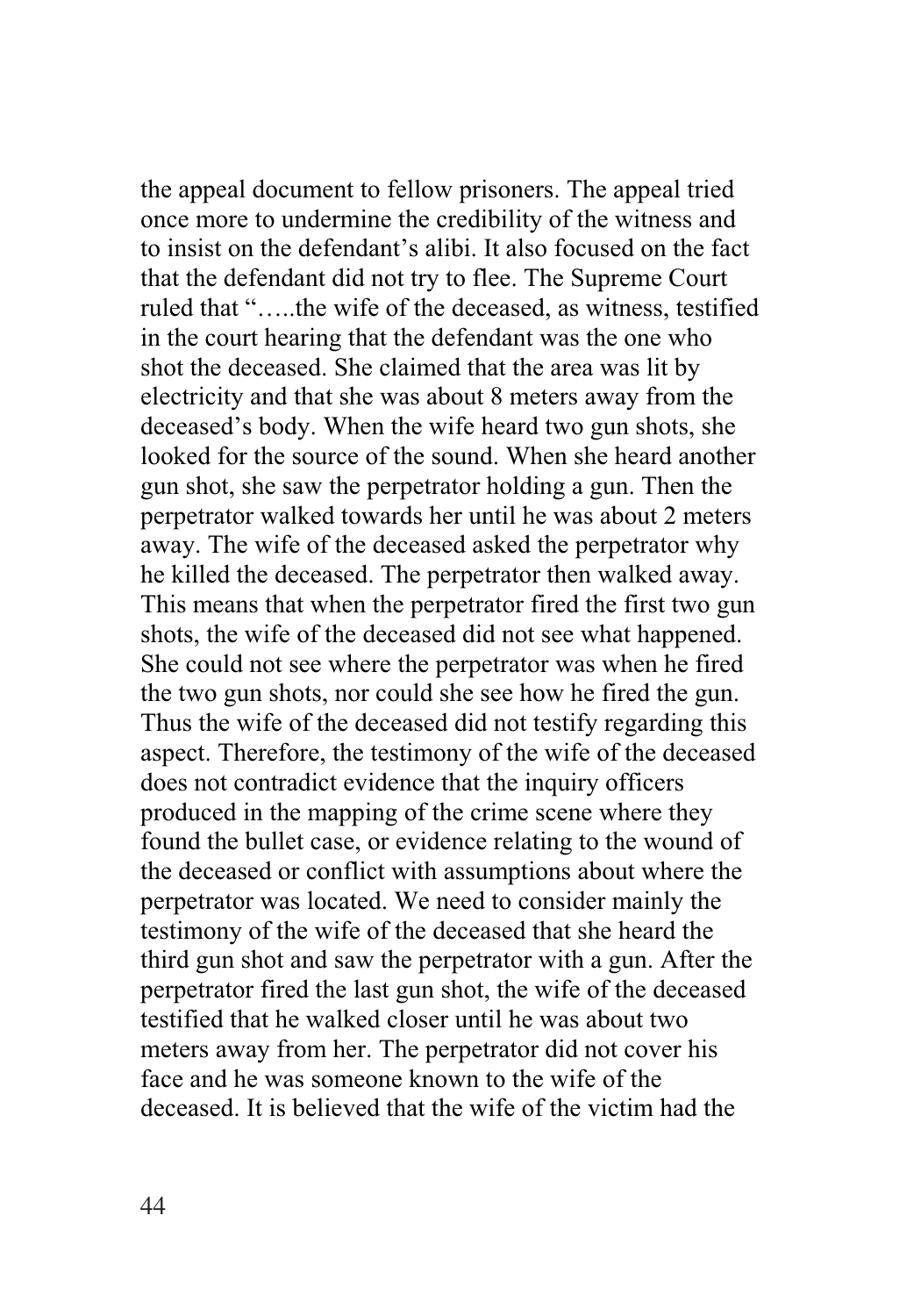opportunity to see the face of the perpetrator and to recognize him. After the police officers arrested the defendant, they showed the shirt the defendant wore on the day of the crime to the wife of the deceased. She testified during the interrogation process that it was the shirt the defendant wore on the day of the shooting. It is thus believed that the wife of the deceased clearly recognized this defendant. When the wife of the deceased saw that the defendant who shot her husband was someone she knew, she was in a dilemma to decide on how to inform the police of the case. She herself had not been hurt by the defendant. According to her testimony in response to a question of the prosecutor, she did not file the case against the defendant immediately because she was afraid that the defendant would also shoot her, and her children would be sent to an orphanage. The witness also replied to a question of the defendant's lawyer as to why she did not say who the perpetrator was when first questioned on the day of the murder, that she was still afraid of the defendant. This confirms that she did not identify the name of the perpetrator immediately. The fact that the wife of the deceased did not decide to tell the police officers or any other person on that day that the defendant was the perpetrator does not imply doubt as to whether she really saw the defendant shoot the deceased." (The witness revealed the identity of the person who shot her husband, during police questioning on the day after the killing) "Based on the witness for the prosecution, it is believed that the defendant was the one who used the gun to shoot the deceased. The circumstance of the defendant waiting at the deceased's home for him to come home from work indicates that the murder was planned. The defendant is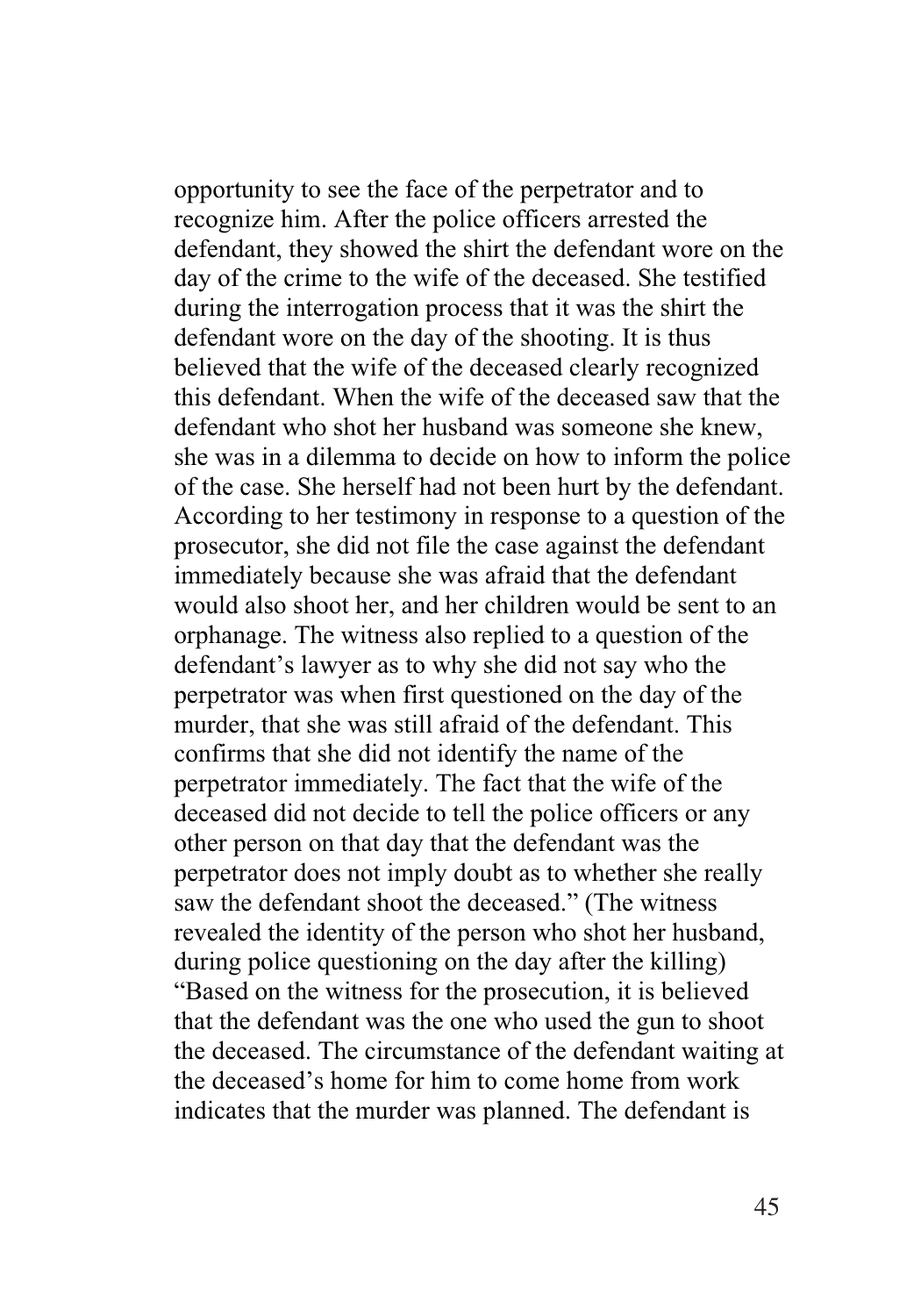thus guilty of first degree murder as charged. The alibi of the defendant and the fact that he did not flee have not enough weight to counter the witness of the prosecutor. The appeal of the defendant has therefore failed. The Court maintains the death sentence.....<sup>"48</sup>

The research team views that a lawyer is very important in court trials. Since the legal assistance provided to the defendant was not efficient, the defendant had to depend on fellow prisoners to prepare appeals. As a consequence, the appeal which is the final process might not conform with justice. The condemned man reflects "……I wish the Court had been more just and scrutinized the details more carefully…."49

### **5.2 Royal Pardon**

The  $60<sup>th</sup>$  anniversary of the King's accession to the throne is an occasion for Royal Pardon (B.E. 2549). Mr. T's profile fitted the requirements for a royal pardon<sup>50</sup> and his death sentence was commuted to life imprisonment.

## **6. Treatment of Person with Death Sentence51**

T was permanently shackled until he received the royal pardon.

<u>.</u>

<sup>48</sup> Supreme Court Verdict No. 4588/2548

<sup>49</sup> Ibid.

<sup>50</sup> Royal Decree on Royal Pardon (B.E. 2548) Section 7 stipulates that "under Section 8, 9, 10 and 11, the prisoner with finalized sentence who did not get royal pardon under Section 6 will get royal pardon as follows: 1) The death row prisoner will serve life imprisonment

<sup>&</sup>lt;sup>31</sup> Ibid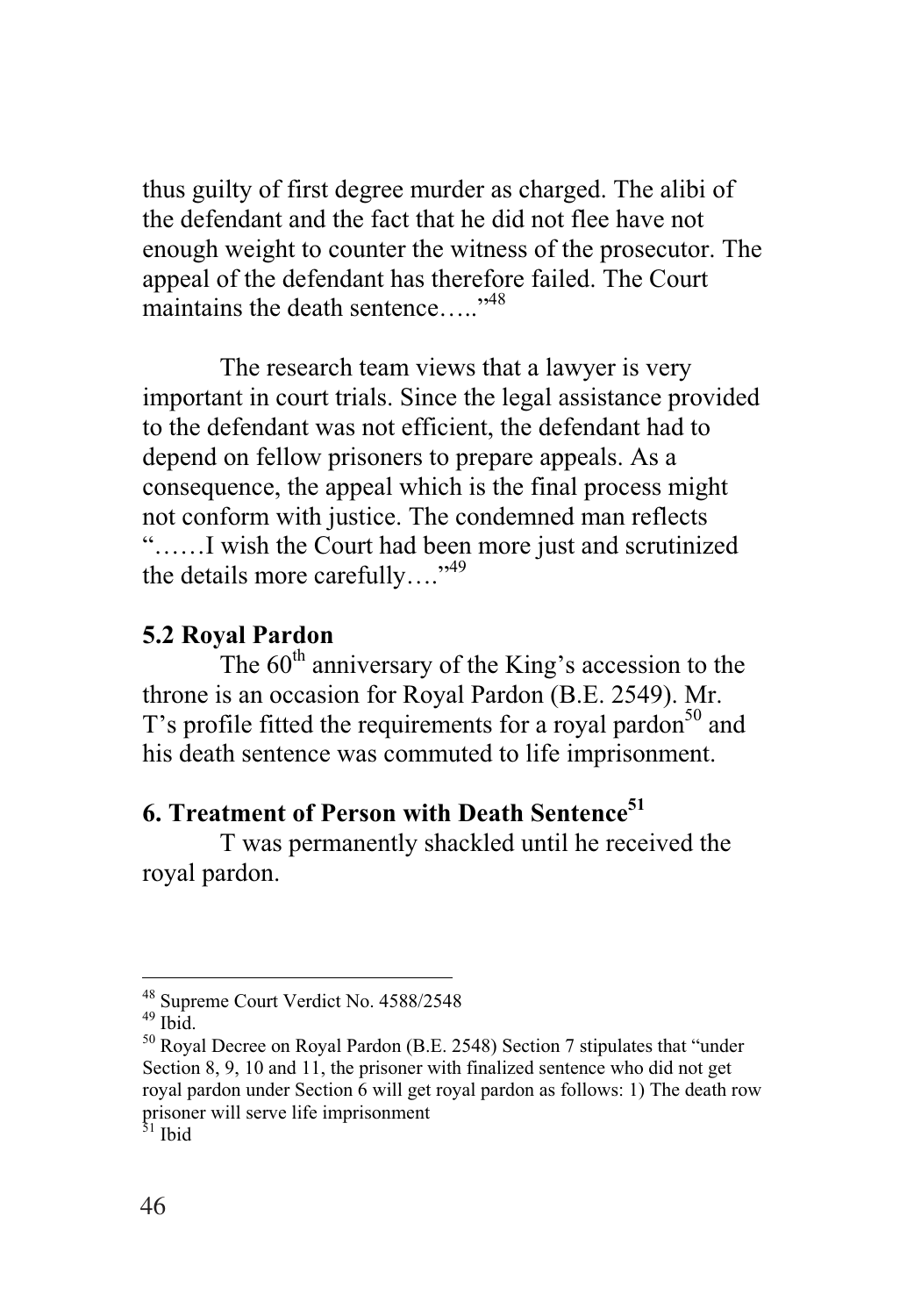The researchers found that the health of a shackled prisoner deteriorates because he cannot exercise or participate in other activities.

The research team views that 24 hour shackling of prisoners condemned to death violates human dignity and constitutes inhumane treatment of a death row prisoner.

### **The Right to be visited by and to communicate with Relatives and Outsiders**

Concerning the right to be visited by relatives, Bang Kwan Prison has allocated visiting time from 1 pm to 3.30 pm on Tuesdays and Thursdays. Although allowed to meet with his relatives, Mr. T has very rarely received visits since the death of his father. His sisters are poor, and it costs a lot to pay a visit. If relatives brought him some provisions, his living condition would be better. Prisoners who do not have visitors and who depend wholly on what the prison provides live in very miserable conditions. T told that *"….when I was first in prison, and my father was still alive, he visited me quite often. My father passed away when I was here (Bang Kwang Prison). I could not go to his funeral. (T cried at this stage). After he died, my siblings visited me once in a while…."*

But in practice, the prisoner is not visited. The main reason is the poverty of the relatives. T's brother said that *"….I rarely visit him. I visited him often when he was in Kanchanaburi Prison. But after he was transferred to Bangkok, it cost a lot to pay a visit. We have much work to do so we rarely visit him…."*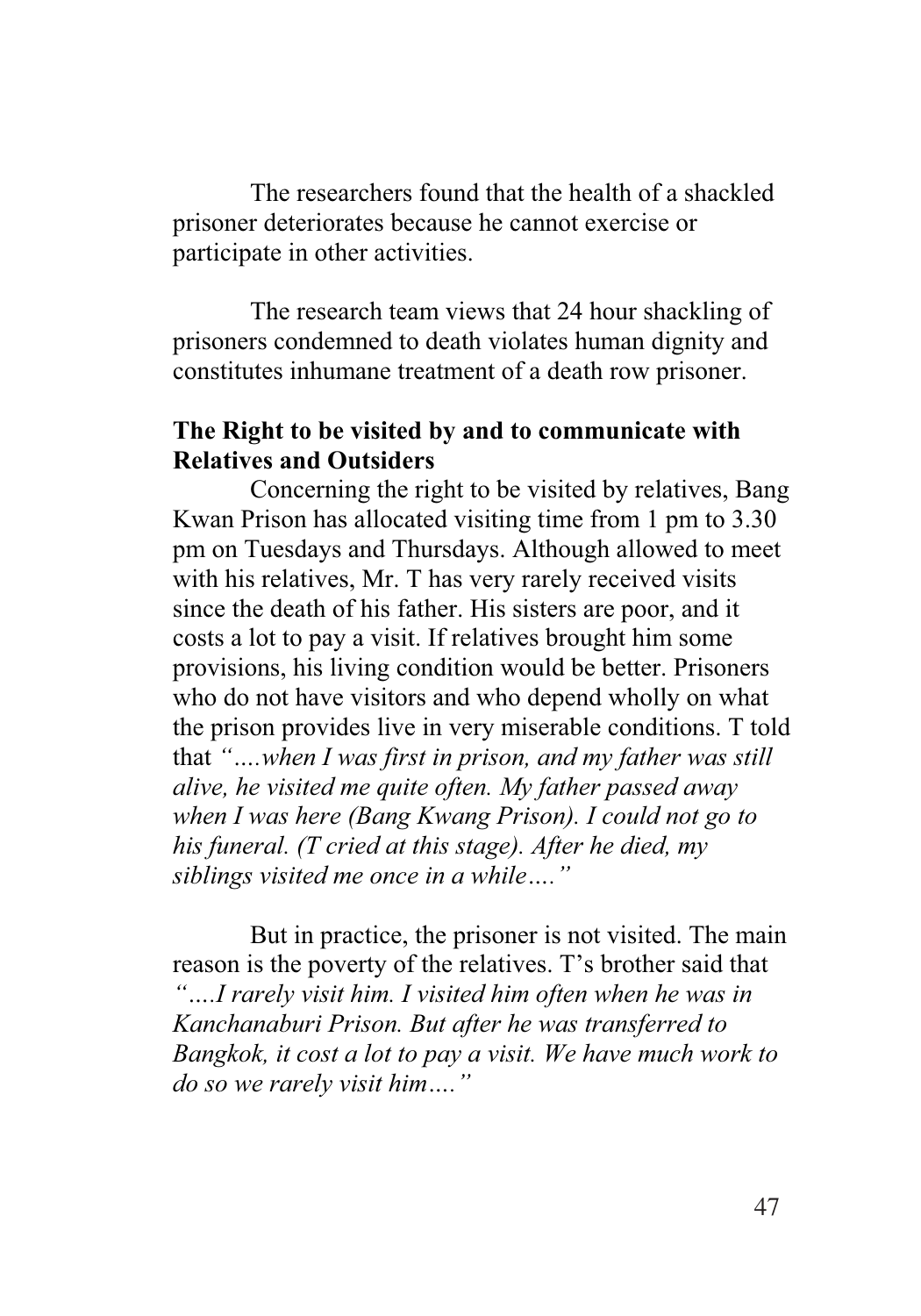From the case study of T, we found that this death row prisoner did not get all the rights due in criminal justice procedure. There were problems, for example, in informing him of the charge against him, in the interrogation procedure, in legal assistance provided to the accused, starting from attendance at the interrogation, with the result that the defendant missed the opportunity to prepare the case efficiently. The fact that T asked his fellow prisoners to write the appeal for him shows the failure and inefficiency of legal assistance.

The main reasons why T did not get all the rights in criminal procedure are: poverty, lack of knowledge, inadequate and inefficient legal assistance from the State, and lack of awareness of rights of the accused by government officers.

At present, Mr. T is 30 years old. He is healthy but anxious.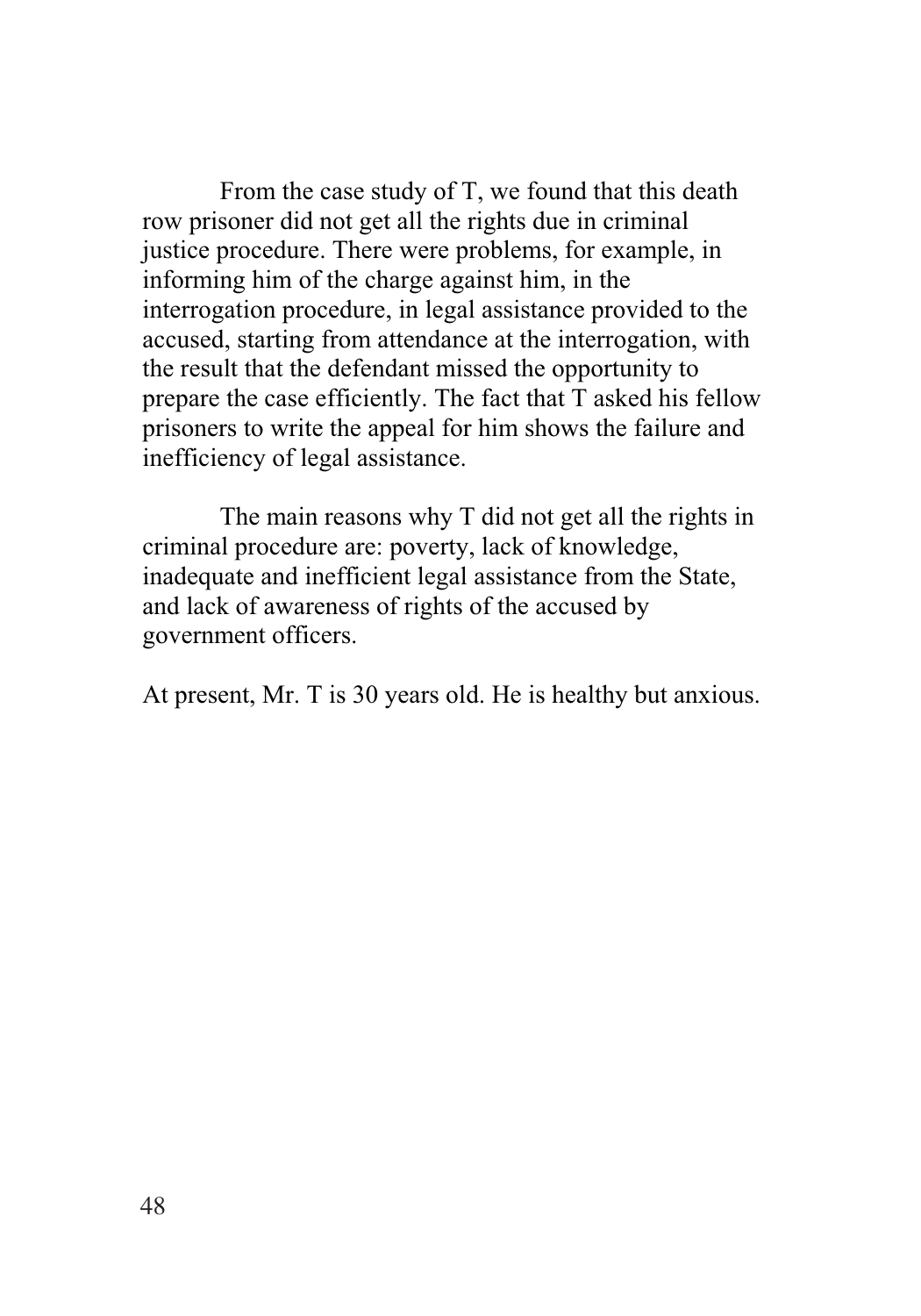#### **Case Study 4: Mr. J, a prisoner condemned to death on an amphetamine drug conviction**

#### **Mr. J's Personal History**

Mr. J is 32-years-old, the second of three siblings, and was a resident of Ban Pong District, Ratchaburi Province. He has a grade six education and used to earn his living driving a ten-wheeled truck. He is a divorcee with one son who is now fifteen years old with only a grade four education. The father and mother of the prisoner work at odd jobs.

#### **Background of the case as presented by the Prosecutor during the trial**

"In December, 1999, the police learned that Mr. P was the owner of amphetamine production factories in the province of Pathum Thani and in Mae Sai, Chiengrai, in an area bordering Myanmar. Mr. P would bring amphetamine tablets to Bangkok and have Mr. J sell them to big dealers. The police used an undercover agent to entrap the pair in a pretended drug purchase. On January  $6<sup>th</sup>$ , 2000, the undercover agent asked to buy 10,000 amphetamine tablets for Bt. 450,000, and would take delivery at the parking area of the Mall Department Store, Ngamwong Wan branch. At the appointed time, J drove a car to the designated area and turned on the emergency light. The waiting police then arrested the accused and on searching his car found 10,000 amphetamine tablets in a paper bag on the passenger seat next to the driver and Bt. 380,000 in a paper box hidden in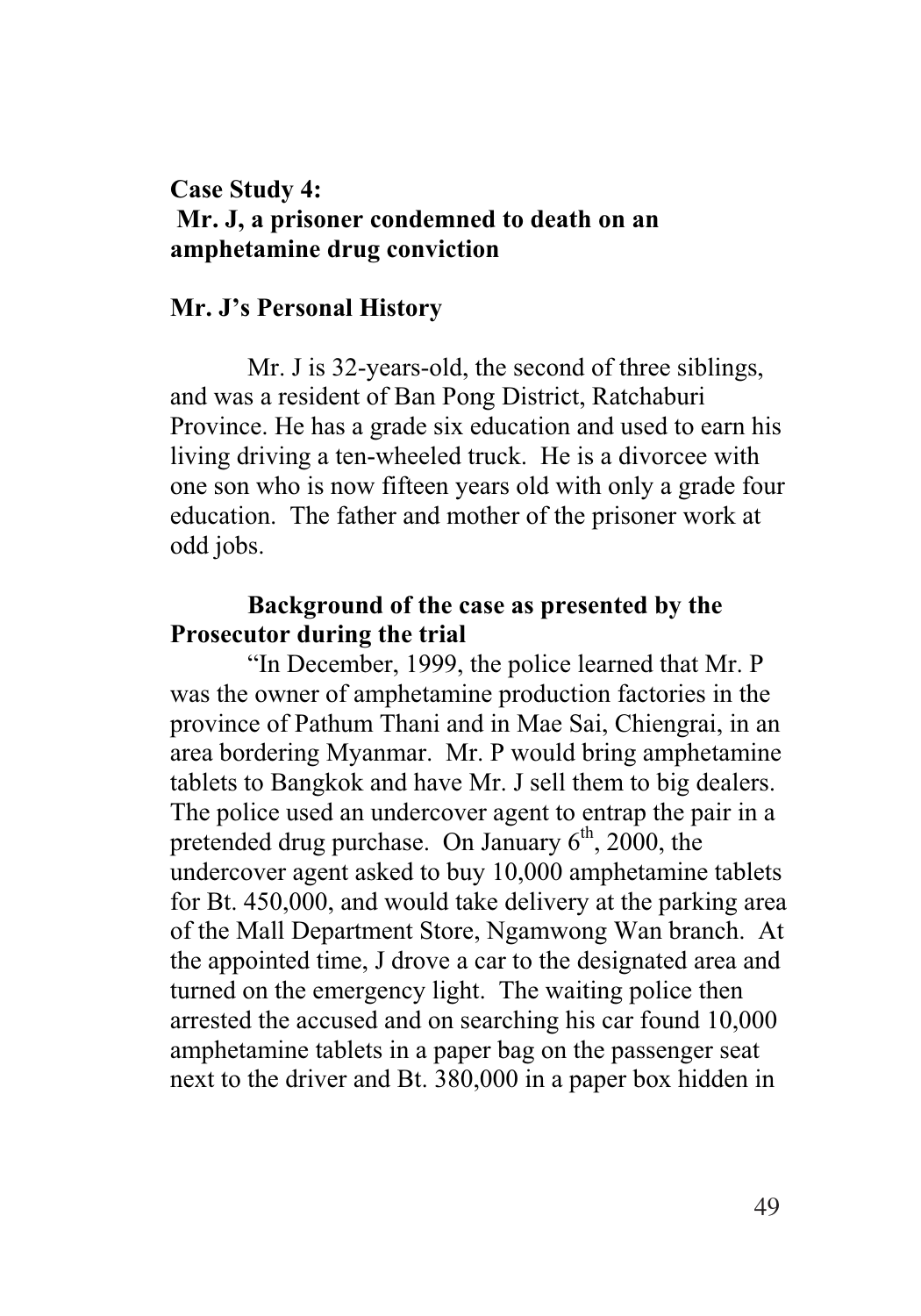the rear trunk. Mr. J took the police to his rented house in Pasee-charoen District where they found 1,080,000 amphetamine tablets in six black suitcases, a .32 automatic handgun, 2,000 amphetamine tablets in the pillow on his bed and two bags of amphetamine weighing nine kilograms in the kitchen. During the arrest and interrogation stage, the accused refused to admit his crime."

The admissions and denials made by J are complicated. While at first he refused to admit the crime despite the apparent strength of the evidence, he followed police instruction to copy in his own handwriting and sign a statement accepting responsibility for the drugs which they had drawn up for him. He claims that he signed unwillingly. During the trial in the Court of First Instance he admitted possession of the 10,000 amphetamine tablets found in the car at the time of his arrest. In the Court of Appeal he denied responsibility for all of the drugs.

In court, the accused pleaded not guilty. He maintained that he was Mr. P's driver and on the day of the incident, he collected Mr. P at his house. Mr. P brought a paper bag with him. After he let Mr. P off at the department store, he parked the car. About thirty minutes later, Mr. P called him on his cellular phone to come to meet him. However, when he arrived at the place, he was arrested by the police and assumed that Mr. P was also under arrest. He led the police to his rented house where they found the large quantity of drugs detailed above. In the trial he admitted possession of the 10,000 amphetamine tablets but denied all knowledge of the other quantities. During the arrest and interrogation stage, he denied the charge but the police made him sign a document against his will. The Court of First Instance sentenced him to death.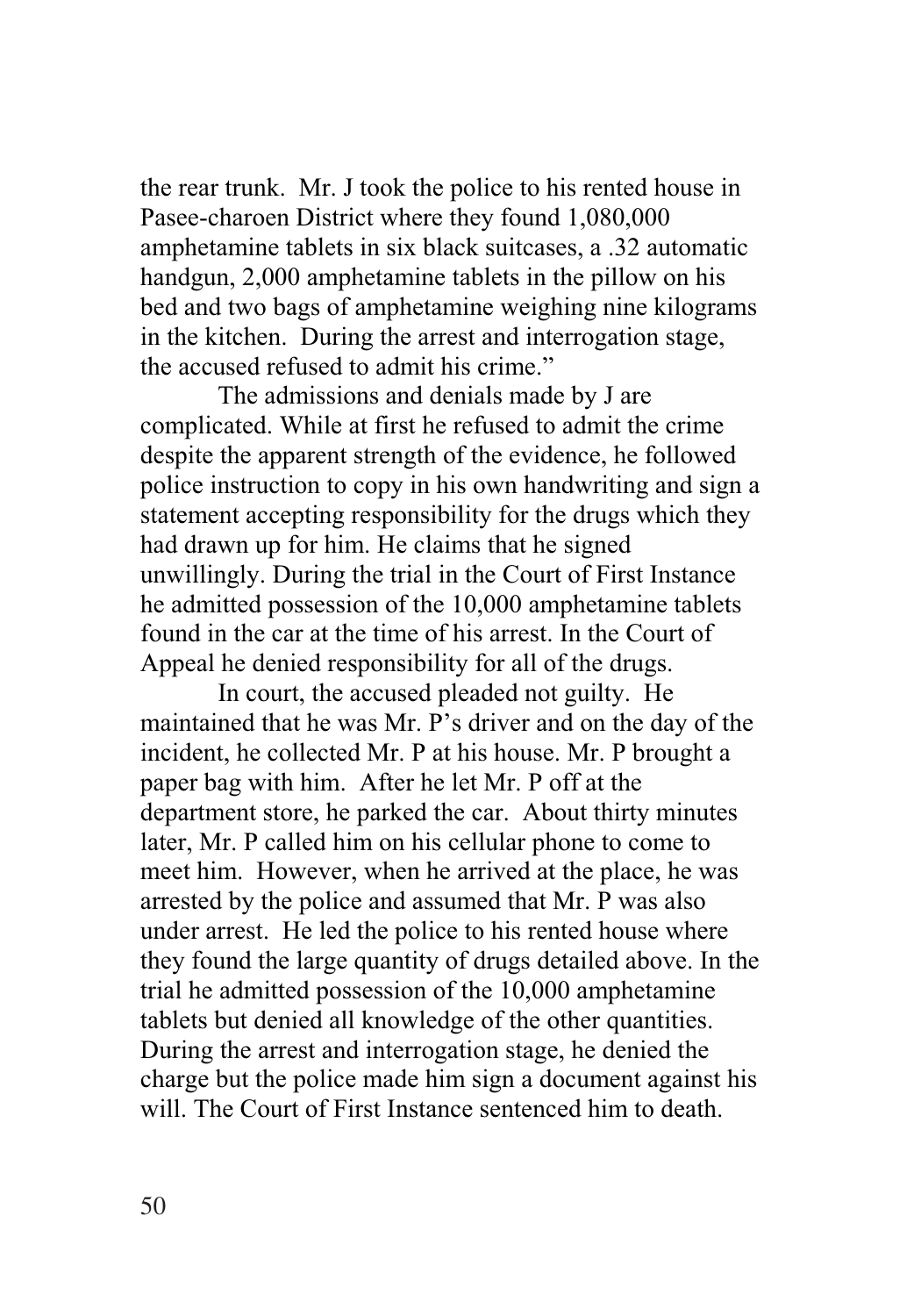The accused appealed. The Appellate Court decided that "…The accused appealed for leniency because he had confessed during the arrest and interrogation stage. The court thinks that although the accused was arrested with 10,000 amphetamine tablets providing irrefutable evidence, he had admitted that there were more drugs at his house and took the police there to search for hidden drugs so that they found a further1,080,000 tablets. This showed that the accused was remorseful and was trying to abate the crime for leniency. Had the accused not taken the police to search for the tablets hidden in his rented house, the police would not have found another 1,080,000 tablets. The court deems the sentence should be reduced to life in prison…." The accused appealed to the Supreme Court but while the case was being reviewed, the accused withdrew his appeal so that the case could be terminated. On August  $17<sup>th</sup>$ , 2004, the Supreme Court accepted the withdrawal of the appeal, released the case from the Supreme Court system, and ordered the accused jailed from the date that the accused withdrew his appeal and terminated the case.

The researchers have studied the justice process in this case from the death sentence to the life sentence and found the following interesting detailed issues: The arrest and detention

The researchers founded that in this case the narcotic police planned to arrest Mr. J by pretending to buy the drugs on January  $6<sup>th</sup>$ , 2000, which being a flagrant crime in action did not require arrest and search warrants from a court. At the time of arrest, the police didn't notify the accused of his crime but stated during the investigation that "…the accused conspired to have amphetamine tablets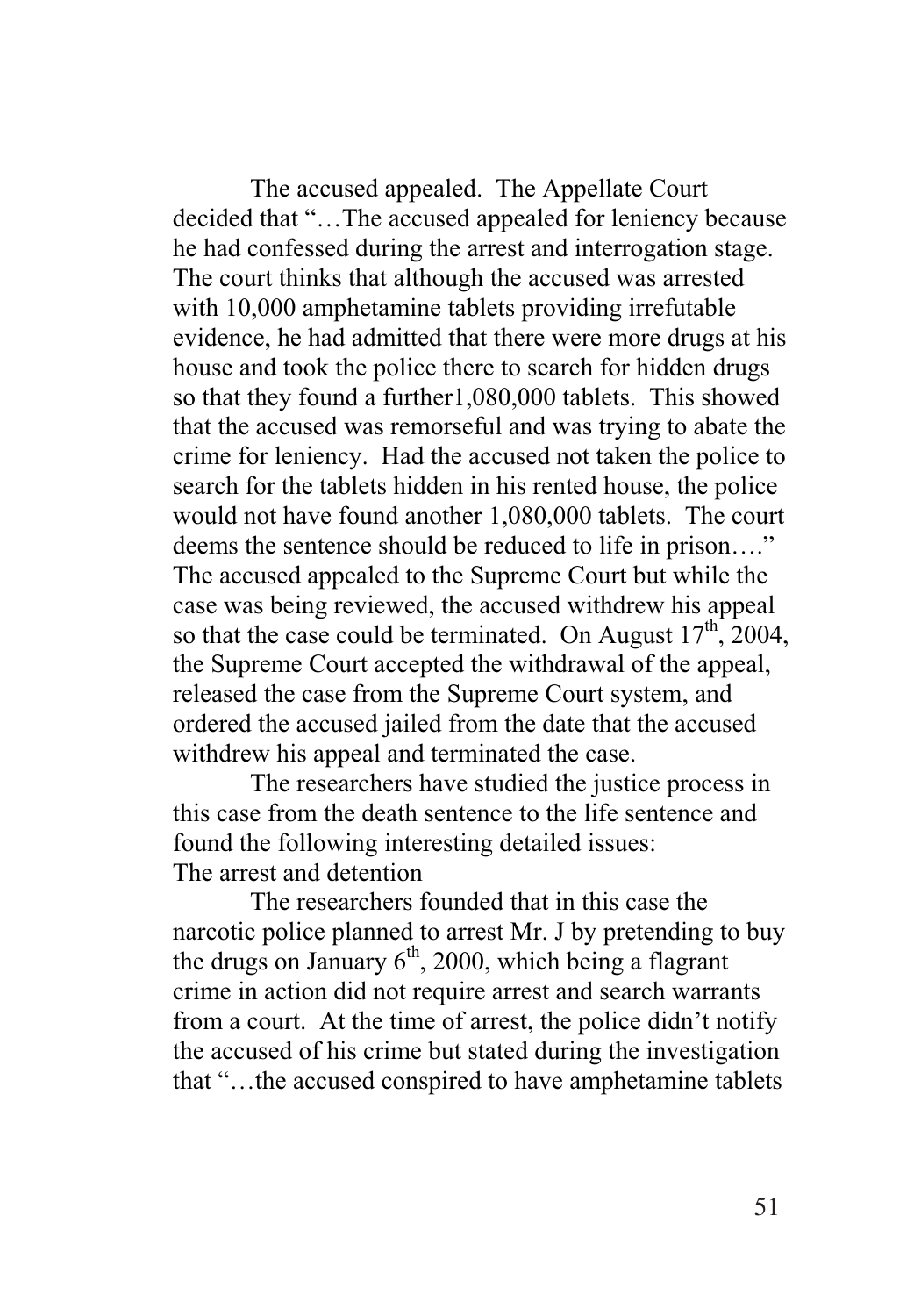for sale and sold them without permission, owned a gun and ammunitions without permission from the local registrar…" The accused confessed to the accusation during the arrest and interrogation stage. However, Mr. J stated the following: "…the confession was drafted by the police and they made me copy it in my own handwriting…"

Concerning the rights of the suspect, the researchers found that the suspect knew he had a right to testify or to refuse to do so, a right to have a lawyer present during the questioning and a right to meet his lawyer. However, the suspect was never informed of these rights. "…The police didn't tell me what rights I have. Why would they, since they would do anything to keep me in jail so that they could claim an achievement? When I was driving a ten-wheeled truck, I was interested in the news on the radio and knew what rights the constitution gives to people. I couldn't demand such rights because they didn't allow me to write it down. It would be useless…"

After the arrest, the police arranged a big press conference for newspapers and television stations, both from Bangkok and the provinces, where the accused was paraded. The researchers believe that such an act was a violation of the suspect's right of being presumed innocent until proven guilty. A suspect cannot be treated as guilty until a final guilty verdict has been reached by the courts.

In this case, the police detained the suspect for 84 days during questioning, detaining him with the Court's permission at the police station for 30 days before moving him to a prison.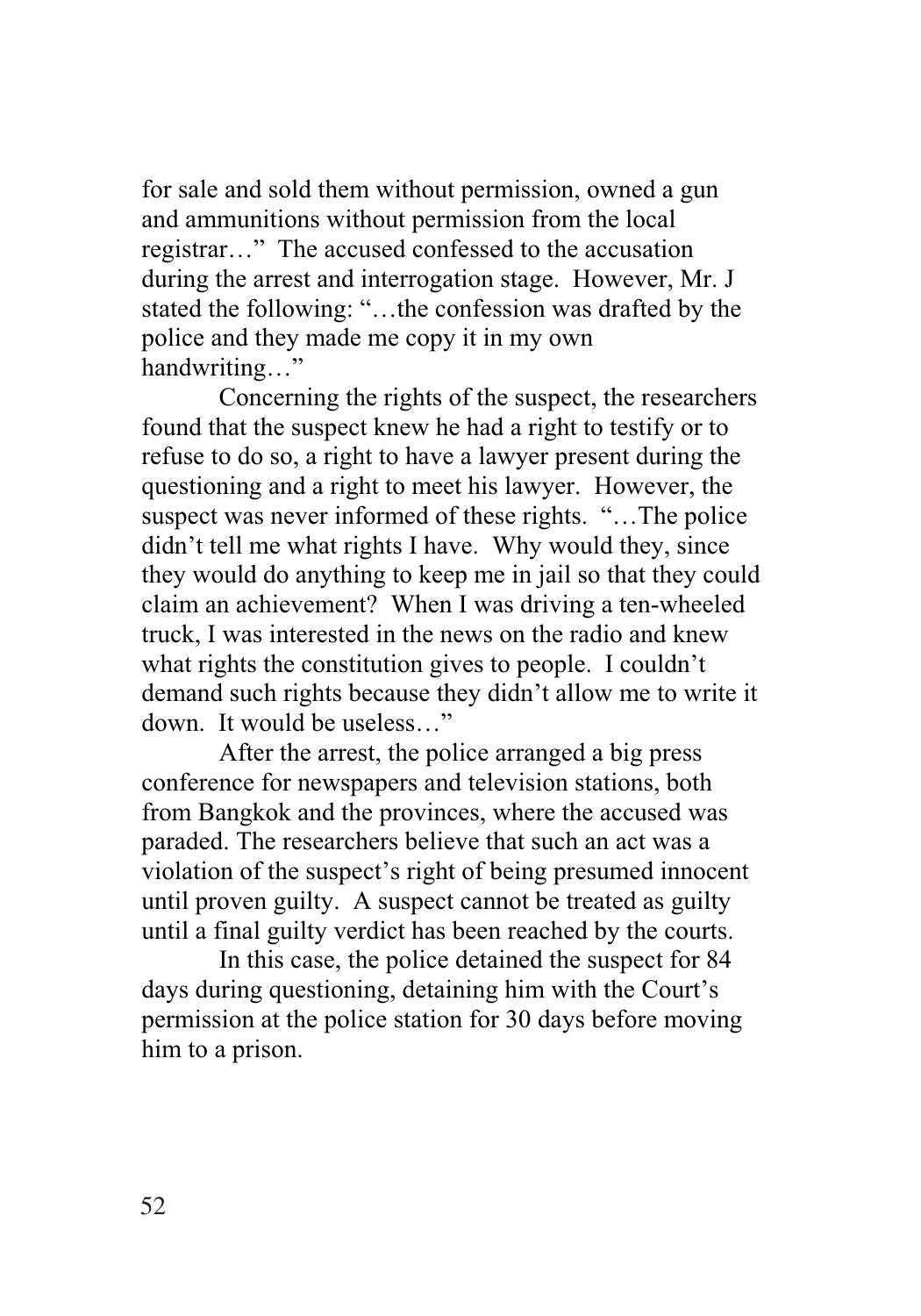# **2. Legal aid**

#### **Giving legal aid to the suspect**

The researchers found that in the critical early stage after his arrest, Mr. J did not have a lawyer or any trusted person present during his interrogation and didn't have a chance to meet with or receive any assistance from a lawyer. This restricted his right to defend himself. As Mr. J stated, "…At that time, I told the investigator that I requested a lawyer to be present during questioning, but he said it was not necessary. During questioning, they threatened to arrest these and those persons to make me confess…"

#### **2.2 Giving legal aid to the accused**

After the prosecutor had submitted the case to the court, relatives of Mr. J hired a lawyer for him at a cost of Bt. 60,000 being forced to take out a loan using a plot of land as collateral. "…At that time, I didn't believe that a court appointed lawyer would help me and I hired a lawyer. My father and mother used their land to take out a loan to hire a lawyer. However, the lawyer did not pay attention to the case and didn't work wholeheartedly. There was no preparation for questioning witnesses and no actual questioning. When it was time for presenting witnesses for the accused, I asked for a court appointed lawyer and the court appointed one who replaced my original lawyer. The court appointed lawyer followed the case closely, always discussed things with me and always came to visit. He told me how he planned to fight the charge. It turned out that this lawyer worked better than the hired lawyer. He also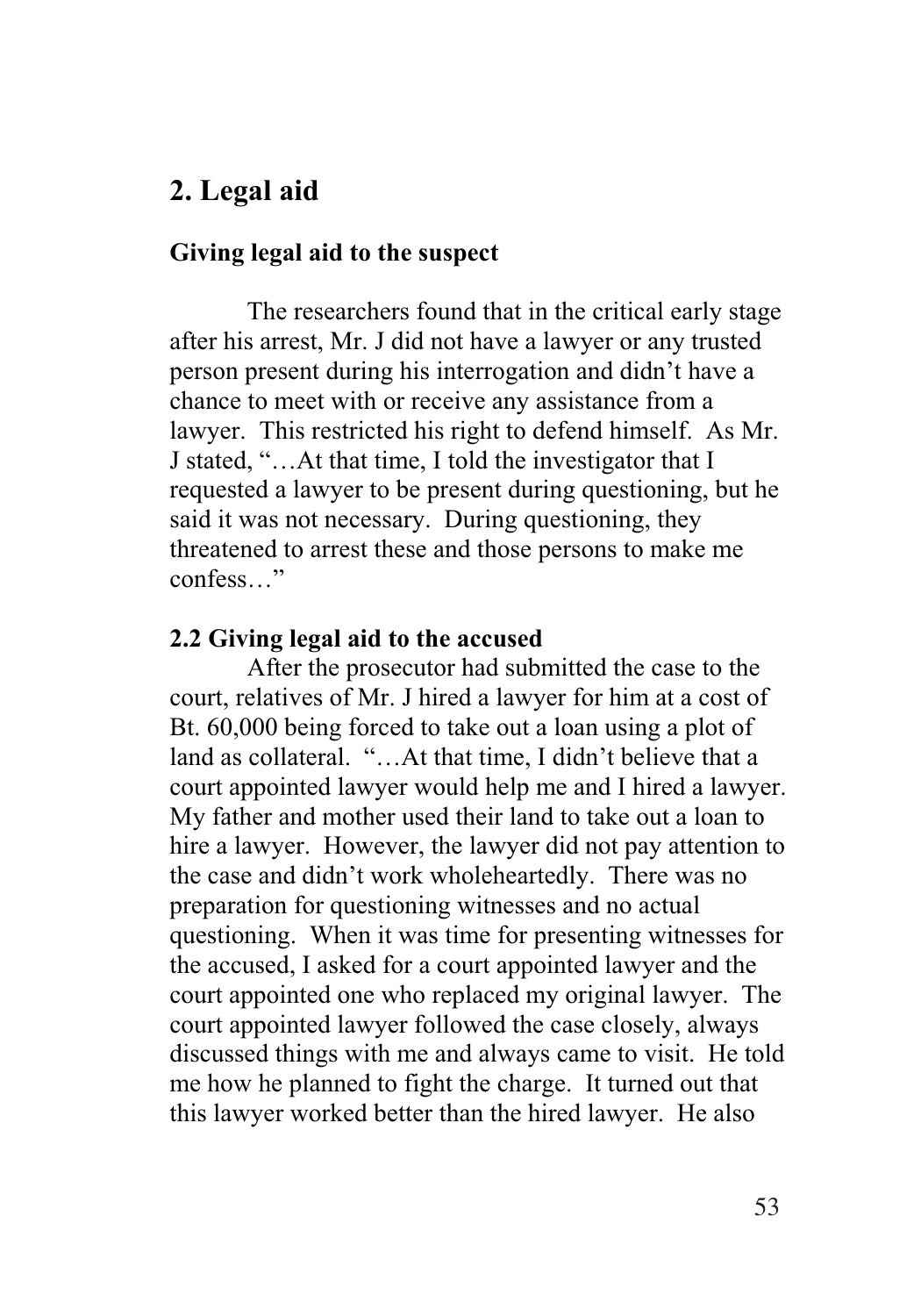wrote the appeal. After the Appellate Court reduced the sentence, I decided to give him something although he didn't ask for anything.

The researchers found that in practice, the state's assistance in finding a lawyer at the time of arrest and interrogation stage did not exist and the suspect in this case, Mr. J, met a lawyer for the first time after the prosecutor had sent the case to the court. Hiring a lawyer created a great burden for Mr. J's family and the reason he didn't ask for an appointed lawyer was because he did not think that he would receive any legal help from one and that such a lawyer would not devote himself to the case. In the event, when Mr. J observed that the hired lawyer was not doing his job, made no preparation and didn't really question the state witnesses, he asked for a court appointed lawyer to present his witnesses for the defence. This lawyer paid attention and followed the case closely although he had not had much experience. His method of always discussing the defense approach with Mr. J earned him acceptance and trust. When the case was over, Mr. J gladly decided to pay him some compensation. "…It is known that a court appointed lawyer does not get much compensation although to defend a case needs preparation and incurs expenses. For example, I asked him to go meet these and those witnesses, and he went. I asked him to follow up on an issue in Prachuab Kirikan, and he went. The compensation from the court could not amount to much, so I gave him some money although he had not asked…"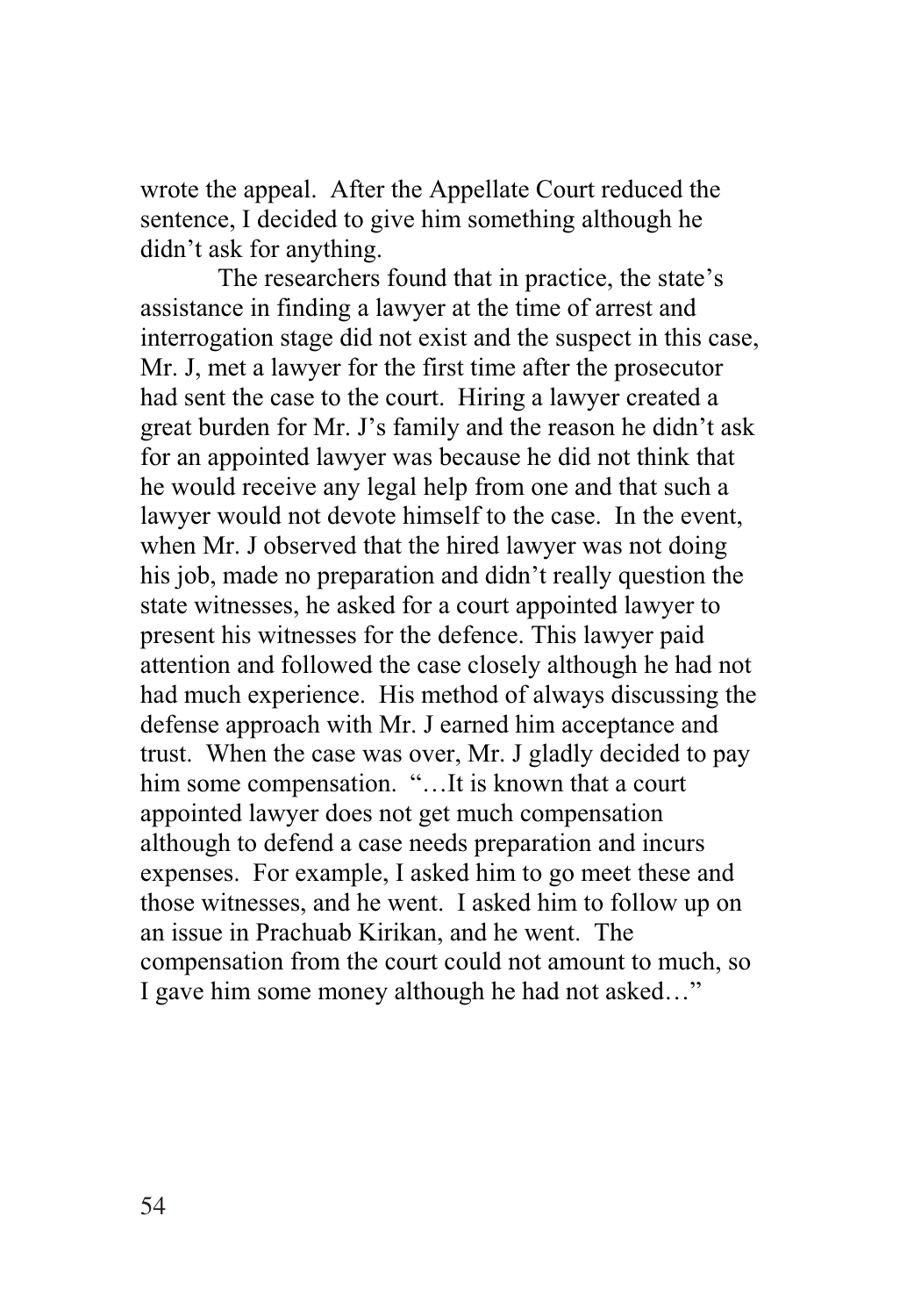#### **3. Bail for the suspect or accused**

Mr. J asked for bail after the prosecutor had presented the case to the court but the prosecutor objected and gave as reason that the case involved a big illegal drug operation. Also, several accomplices of the accused were still at large. If the accused was given bail, he might flee and affect the witnesses and evidence, or he might commit further crime to the detriment of society. In the end, the court refused bail and Mr. J remained in jail.

#### **4.The trial**

In this case, Mr. J was arrested on January  $6<sup>th</sup>$ , 2000. The prosecutor forwarded the case to the court on March  $31<sup>st</sup>$ , 2000. The lower court reached a verdict on February 7<sup>th</sup>, 2002. The Appellate Court gave its verdict on March  $6<sup>th</sup>$ , 2003, and the Supreme Court approved the withdrawal of the appeal on April  $28<sup>th</sup>$ , 2004. The total amount of time for the trial was over three years. While this was not a particularly long time, the accused was in jail throughout. The details of the case as presented by the Prosecutor have already been related in the section giving the background of the case.

The lower court gave a verdict which could be summarized as follows: …As for the assertion of the accused that he did not commit the crime and he was simply a driver of Mr. P, it could be seen that the undercover agent approached the accused to buy directly from him before the arrest took place. It also appeared that the accused owned the car and that the house where the amphetamine tablets were found was rented in his name.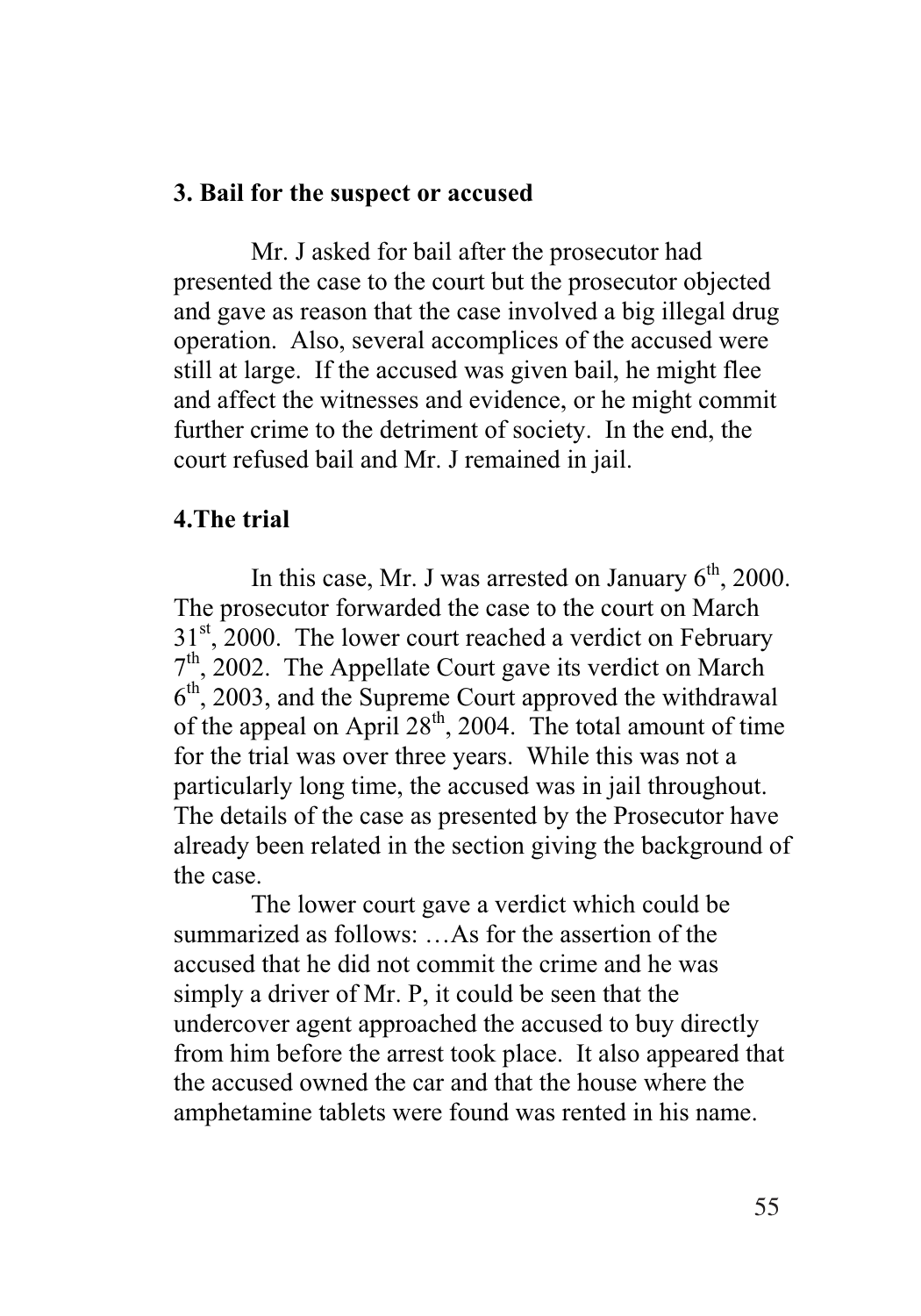The bank account of the accused was also found. The evidence and witnesses of the accused could not outweigh these.

The court therefore decided that the accused was guilty of possession of type 1 illegal drug with the intent to sell and sentenced him to death, guilty of an attempt to sell and sentenced him to life in prison, and guilty of possession of a firearm belonging to another and sentenced him to eight months in jail. The accused confessed during the arrest and questioning process because of the overwhelming evidence. His confession was not otherwise beneficial to the trial. The accused still pleaded not guilty showing his lack of remorse and therefore there was no basis for leniency.

The accused appealed deciding to deny completely any responsibility for the drugs found.

The Appellate Court reached a verdict which may be summarized as follows: …The facts of the case led to the belief that the accused conspired with another, whose case had not yet come to trial, to store amphetamine tablets, which are a type 1 illegal drug, with intent to sell. The drug amounted to 1,092,000 tablets which were calculated to be equal to 19,026.185 grams of pure substance. As for the plea of the accused for leniency on account of his confession during the arrest and questioning process, the court is of the opinion that although the accused was arrested with 10,000 tablets of amphetamine which constitute overwhelming evidence, the accused admitted that more amphetamine tablets were hidden in his house. He led the police to his house to search for the hidden drugs and 1,082,000 more tablets were found. This showed the accused was remorseful and was trying to abate his crime.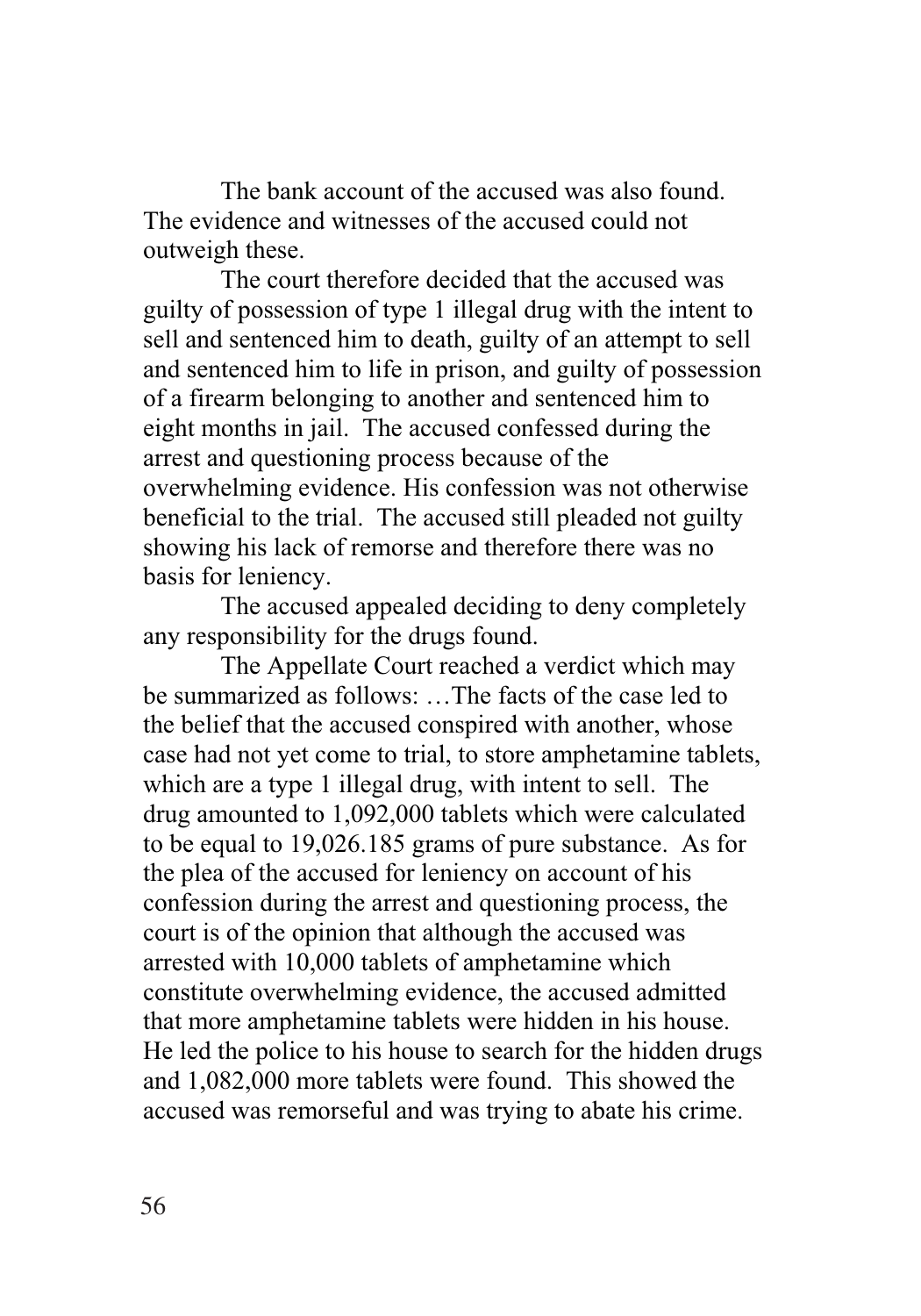Had the accused not taken the police to search for the tablets hidden in his rented house, the police would not have found the additional 1,082,000 tablets. The court deemed it should reduce the sentence for possession with intent to sell as appropriate. The court did not agree with the lower court for not granting leniency. The appeal was accepted on this point and the sentence for possession of amphetamine tablets with intent to sell was reduced to life in prison.

In this case, Mr. J cited many witnesses but none agreed to take the stand for fear of asset seizure. Only the family of the accused took the stand. In the trial, Mr. J thought that "…In the lower court, I confessed to the 10,000 tablets but not to the 1,082,000 tablets. The court gave a death sentence so I decided to appeal by denying responsibility for the whole lot. It was strange that a partial confession was not considered a confession in the lower court, but when I denied responsibility for the total amount, the Appellate Court took it as a confession and reduced the sentence. It was strange..."

# **5. The appeal of a prisoner with death sentence**

## **5.1 The appeal process**

In actuality, Mr. J appealed and the Appellate Court reduced the sentence to life in prison. Mr. J appealed to the Supreme Court but while the case was being reviewed, the accused withdrew his appeal so that the case could be terminated.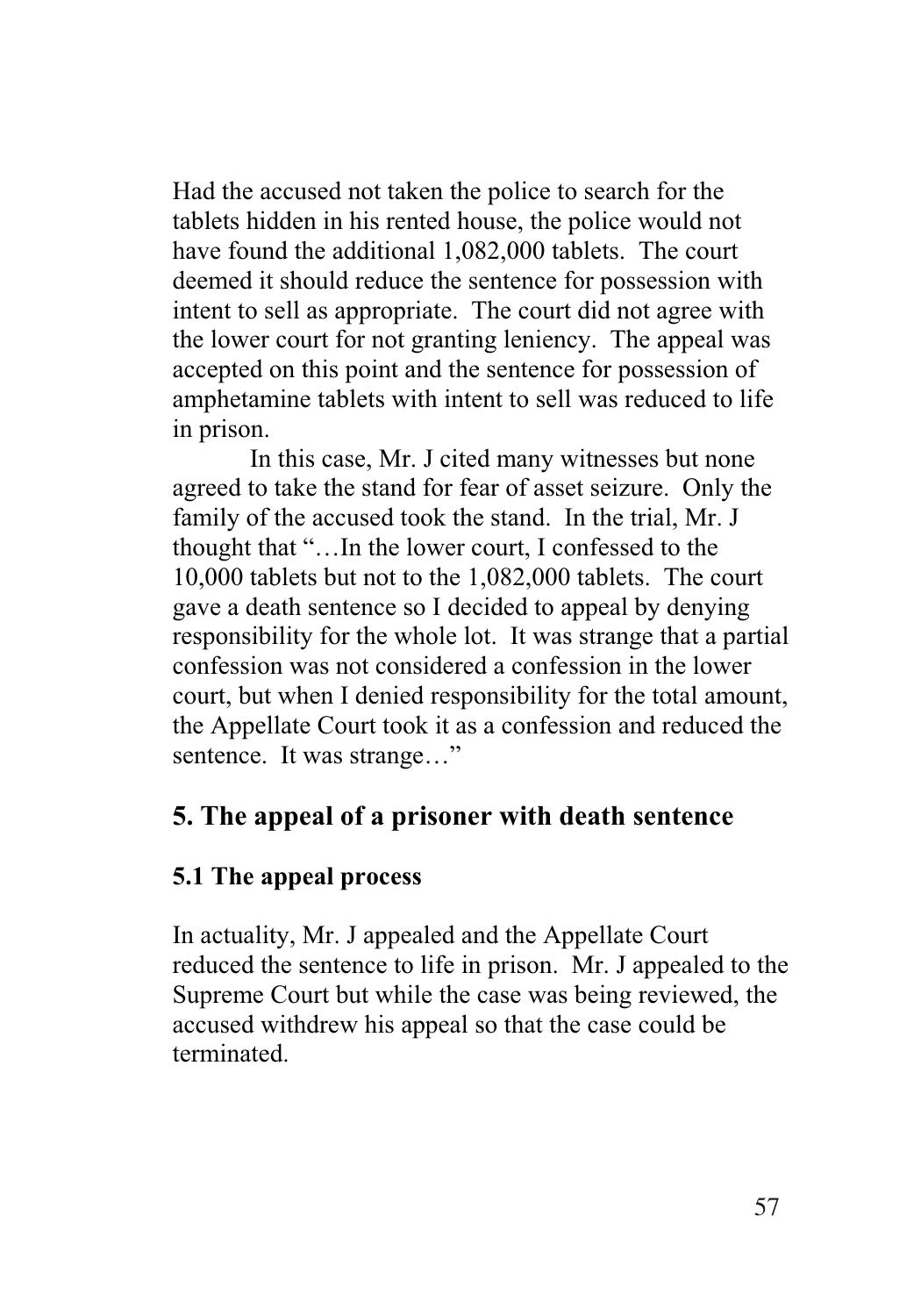### **5.2 The Royal petition process**

Mr. J did not petition the King for a Royal pardon as a particular case because he was afraid that he would not receive a pardon because of the quantity of the drugs. However, in the Royal Jubilee Celebration of His Majesty the King in 2006, a Royal Decree of Pardon was passed in which Mr. J's sentence was reduced to 40 years in prison.

### **6. Treatment of a prisoner with death sentence**

After the lower court gave a death sentence verdict, Mr. J was always shackled and was restricted to death row. However, after the Appellate Court reduced the sentence to life in prison, the chain was removed.

The researchers found that he was rarely visited by his family while jailed at Bang Kwang prison because of the large expense involved. In 2004, Mr. J was transferred to Kwao-bin Prison, Ratchaburi Province, which is a new prison for prisoners serving a maximum sentence of death. His relatives could then visit him more often.

At present, Mr. J is 36 years old, healthy in body and mind. He remains imprisoned at Kwao-bin Prison, Ratchaburi Province.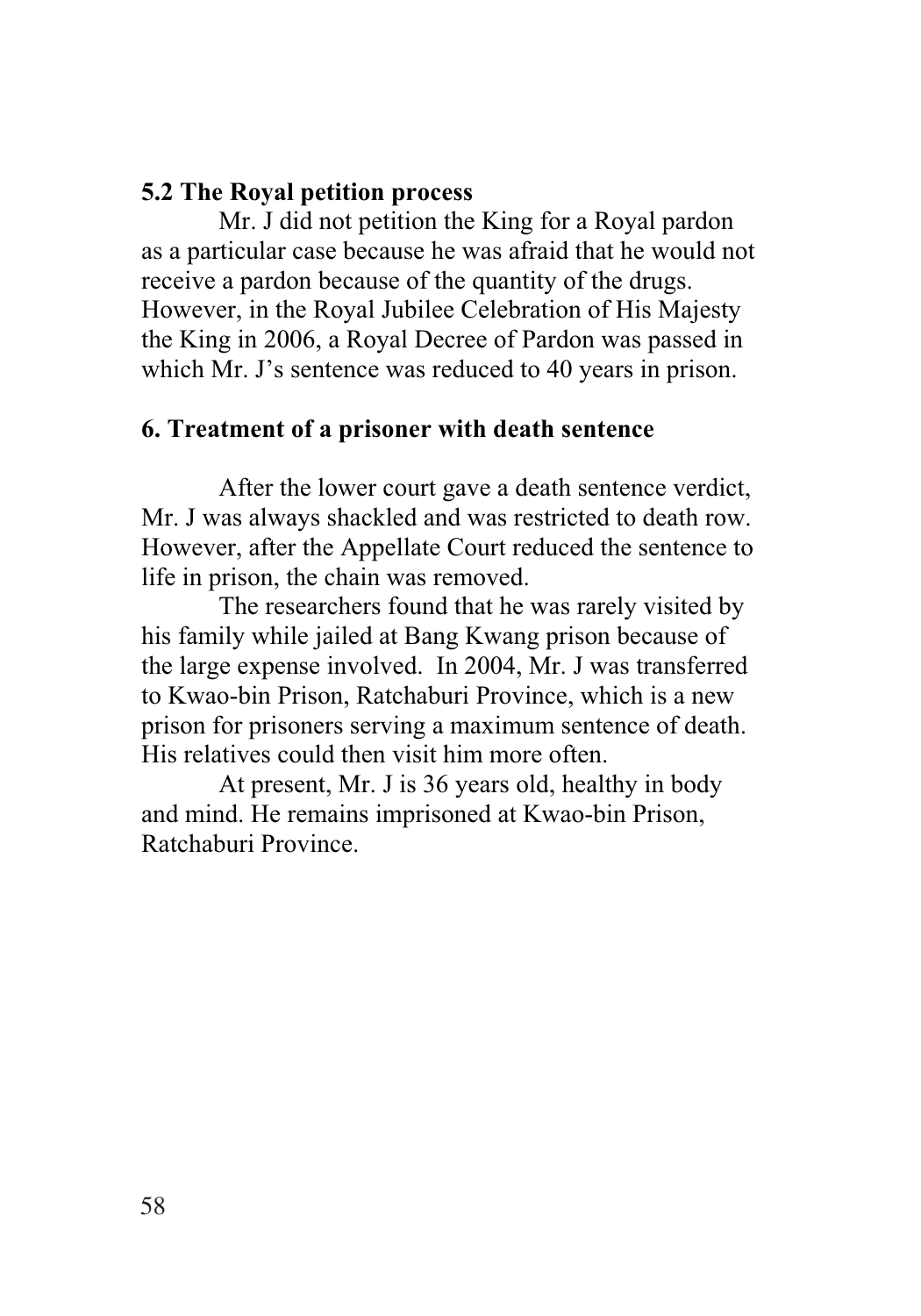# **Chapter 3: Conclusions and Recommendations**

#### **3.1 Summary**

The five persons who were the subjects of the case studies range in age from 25 to 40 years old. Their level of education is low. Four of them studied to primary level and only one completed secondary level education. The poverty of their families forced them to leave school and find employment repairing motor cycles, engaging in small scale trading, working as hired labour in government projects, and as a lorry driver.

The rights to which they are entitled in cases of criminal law leading to capital punishment are guaranteed in the Constitution of 1997, in the Criminal Code, and in the rules of legal procedure, all of which follow international standards of respect for human rights. However, in practice there are problems and obstacles to the enjoyment of such rights at the levels of arrest and interrogation, as defendants, and during imprisonment. To present a convenient overall view, the data relating to human rights issues in the four cases are summarised in the following table.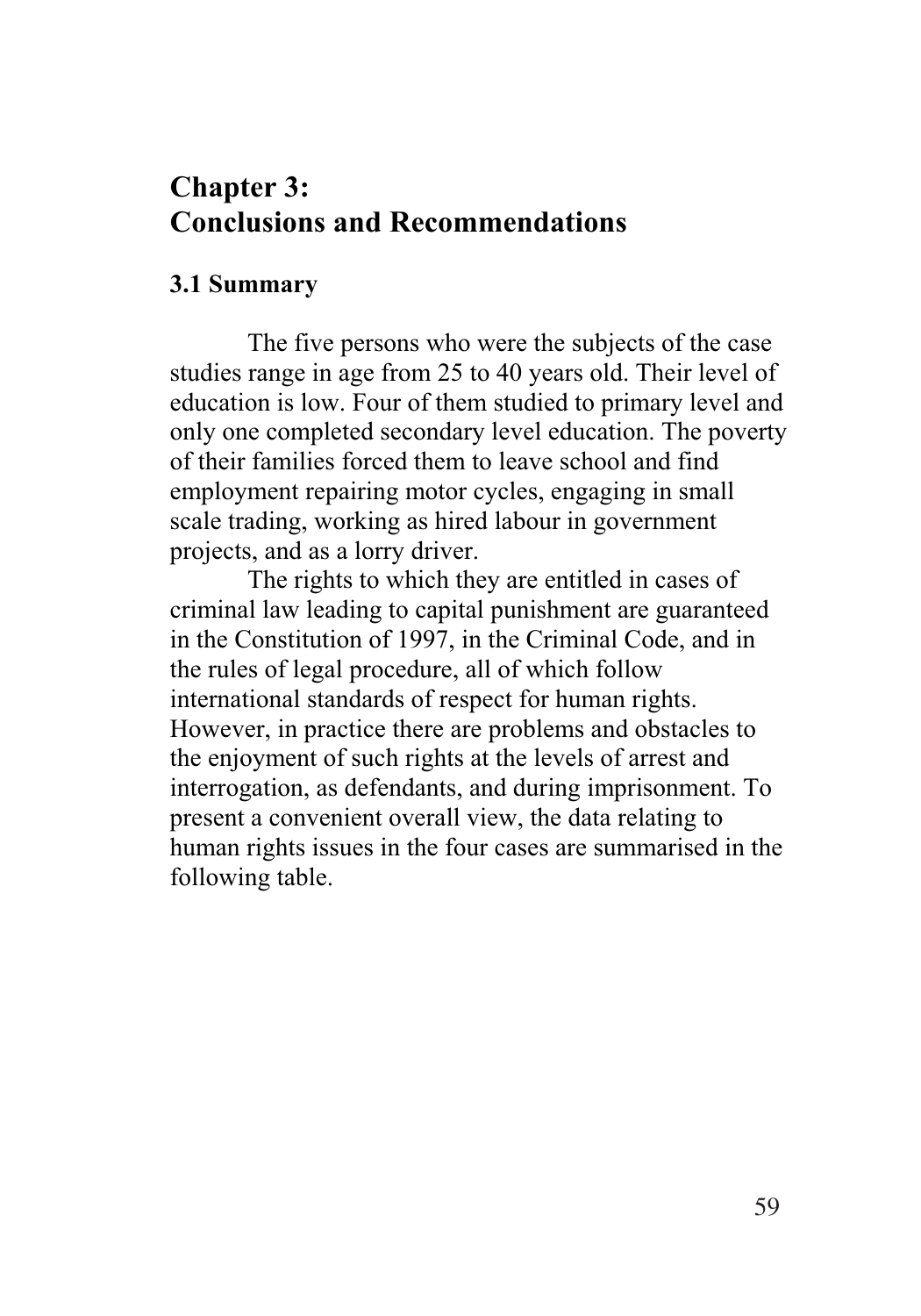| Criminal<br>Right in<br>Justice             | Case O Homicide   Case S and M                                              | Drug Charge                                                                 | Case T Homicide                                                            | Case J Drug<br>Charge                                                                                                 |
|---------------------------------------------|-----------------------------------------------------------------------------|-----------------------------------------------------------------------------|----------------------------------------------------------------------------|-----------------------------------------------------------------------------------------------------------------------|
| initial detention<br>1. Arrest and          | unconstitutional<br>Arrest warrant                                          | No warrant, faked<br>avoiding need of<br>police purchase<br>warrant         | No arrest warrant                                                          | avoiding need<br>faked police<br>No warrant,<br>of warrant<br>purchase                                                |
| person informed<br>2. Arrested<br>of rights | Not informed                                                                | Not informed                                                                | Not informed                                                               | Not informed                                                                                                          |
| 3. Detention of<br>arrested person          | detention on court<br>order for 84 days<br>Initial detention<br>for 3 days, | Initial detention for<br>3 days, detention on<br>court order for 84<br>days | Initial detention for<br>1 day, detention on<br>court order for 84<br>days | the remainder in<br>total of 84 days<br>Detention for a<br>police custody,<br>on court order,<br>30 days in<br>prison |

Table Summarising Human Rights Related Issues in the Four Cases 60**Table Summarising Human Rights Related Issues in the Four Cases**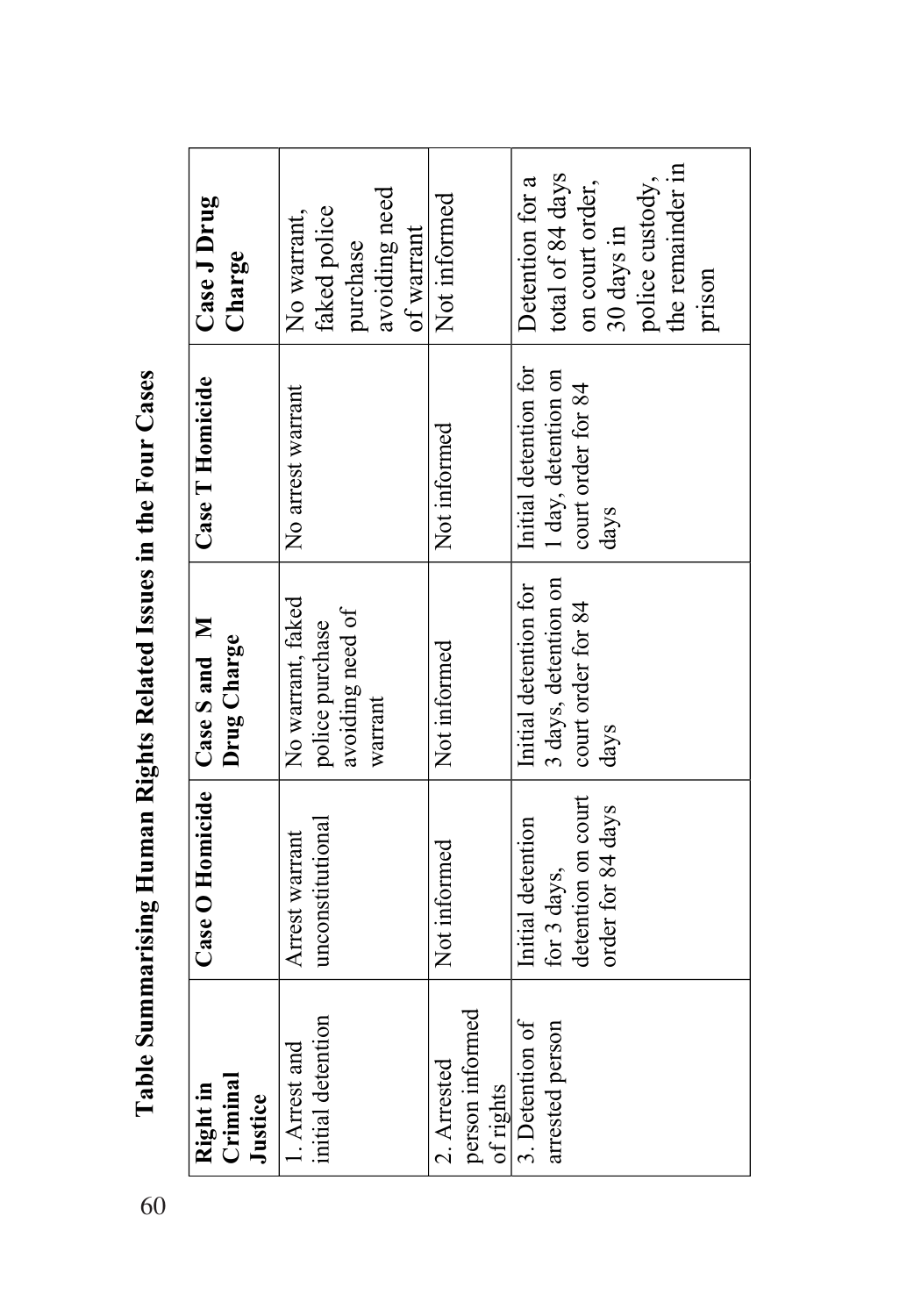| 4.Legal Aid<br>4.1 During | None               | None                  | None                  | None             |
|---------------------------|--------------------|-----------------------|-----------------------|------------------|
| interrogation             |                    |                       |                       |                  |
| 4.2 During                | Lawyer hired by    | Relative hired by     | Court appointed       | awyer hired by   |
| defence                   | mother of          | relative of S.        | awyer ineffective.    | defendant        |
|                           | defendant who      | M defended by         | Met with defendant    | ineffective in   |
|                           | borrowed money     | court appointed       | only 2 or 3 times     |                  |
|                           | to do so.          | lawyer                |                       | examination of   |
|                           | Defendant would    |                       |                       | witnesses.       |
|                           | not trust court    |                       |                       | <b>Defendant</b> |
|                           | appointed lawyer   |                       |                       | requested court  |
|                           |                    |                       |                       | appointed lawyer |
|                           |                    |                       |                       | who was more     |
|                           |                    |                       |                       |                  |
|                           |                    |                       |                       | satisfactory     |
| 5. Bail                   | Bail granted for   | Bail refused for lack | Bail refused for fear | Bail refused     |
| Application               | over a year during | of bail security.     | of witness            |                  |
|                           | trial in Court of  | Husband of S          | intimidation and      |                  |
|                           | First Instance.    | offered bail security | police opposition     |                  |
|                           | Bail refused       | but request refused   |                       |                  |
|                           | during Appeal and  |                       |                       |                  |
|                           | Supreme Court      |                       |                       |                  |
|                           | hearings           |                       |                       |                  |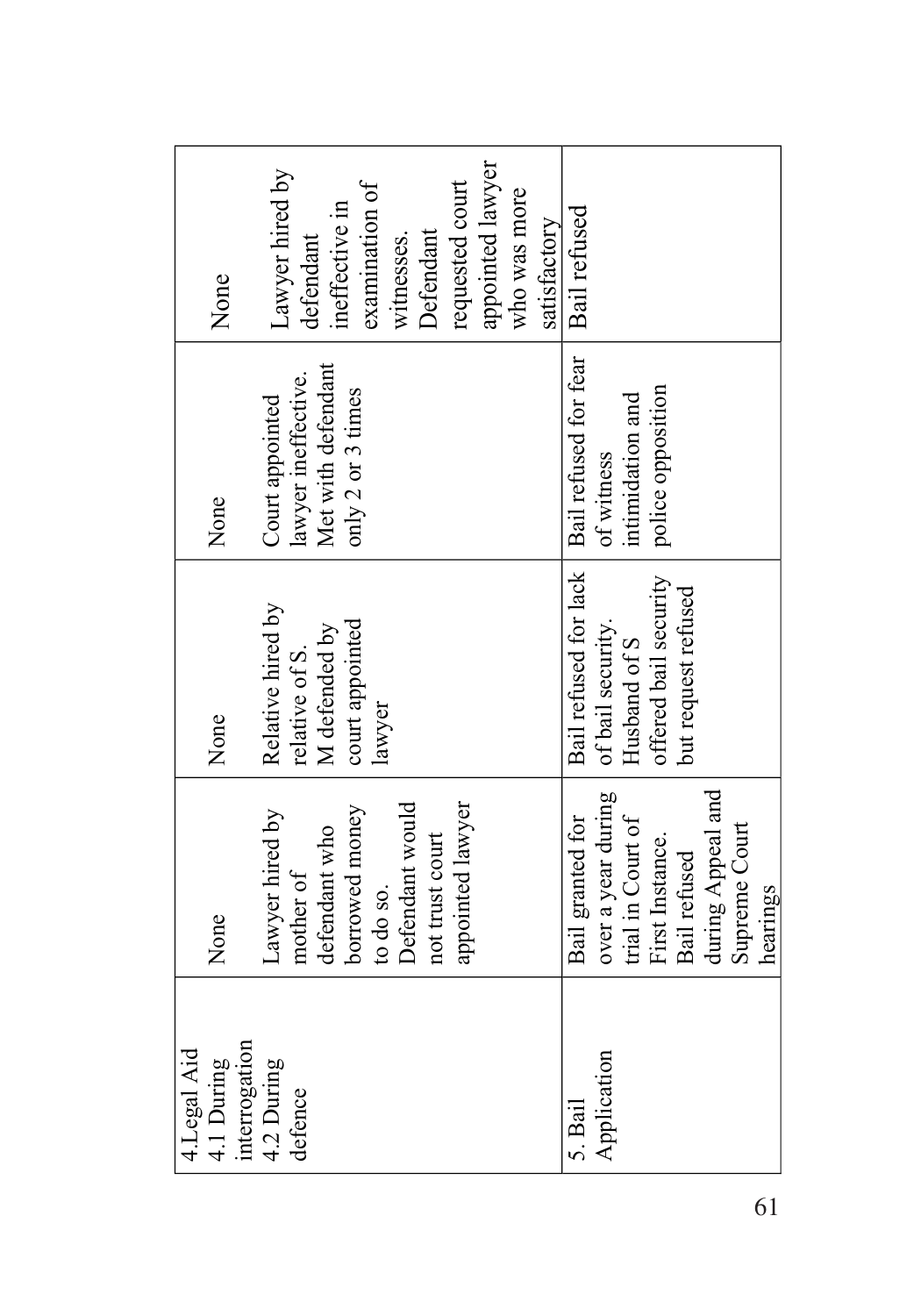| 62 | 6. Court hearing | 2 judges as        | Only one judge      | 2 judges as          | 2 judges as    |
|----|------------------|--------------------|---------------------|----------------------|----------------|
|    |                  | required.          | presides.           | required.            | required       |
|    |                  | Case lasts 4 years | Case lasts 6 years  | Case lasts 4 years   | Case lasts 3   |
|    |                  |                    |                     |                      | years          |
|    | 7. Appeal and    | Defendant          | Defendant appealed  | Defendant appealed   | Defendant      |
|    | Supreme Court    | appealed to both.  | to both.            | to both.             | appealed to    |
|    | hearings         | Appeals written    | Appeals written by  | Appeals written by   | Appeal Court   |
|    |                  | by fellow          | fellow prisoners    | fellow prisoners     | where sentence |
|    |                  | prisoners          |                     |                      | was reduced to |
|    |                  |                    |                     |                      | life           |
|    |                  |                    |                     |                      | imprisonment.  |
|    |                  |                    |                     |                      | Withdrew       |
|    |                  |                    |                     |                      | appeal to      |
|    |                  |                    |                     |                      | Supreme Court  |
|    | 8. Request for   | Convicted          | S and M do not      | Sentence commuted    | Life sentence  |
|    | Royal Pardon     | prisoner O is      | qualify for general | to life imprisonment | commuted to 40 |
|    |                  | under              | amnesty because of  | by general amnesty   | years          |
|    |                  | consideration for  | the date of their   | on occasion of 60th  | imprisonment   |
|    |                  | general annesty    | arrest was outside  | anniversary of royal | by general     |
|    |                  | on occasion of     | the period of       | coronation           |                |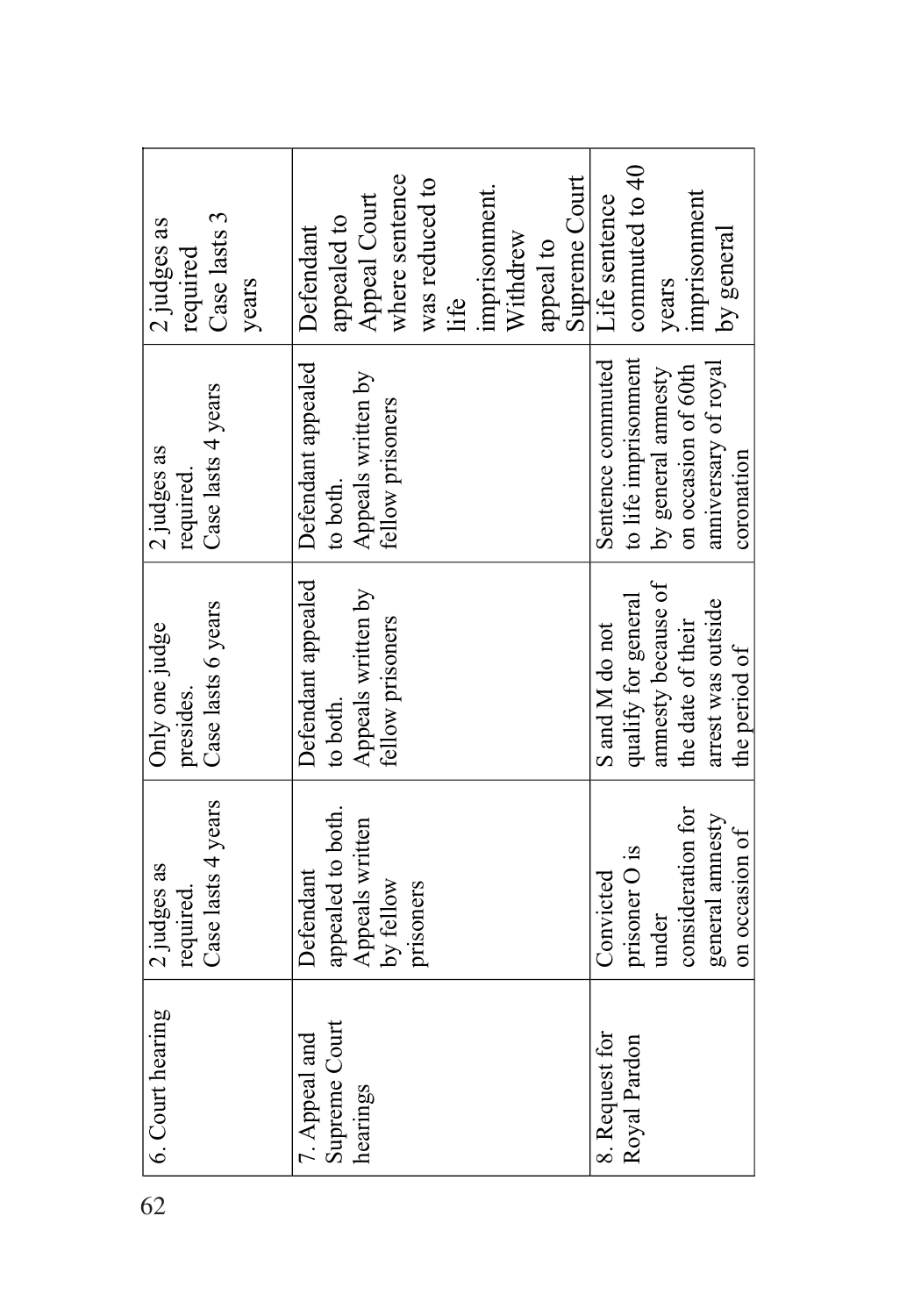| oyal coronation<br>occasion of 60 <sup>tt</sup><br>anniversary of<br>amnesty on                                                   | changed to life<br>hackled until<br>mprisonment<br>sentence |
|-----------------------------------------------------------------------------------------------------------------------------------|-------------------------------------------------------------|
|                                                                                                                                   | granted amnesty<br>continually until<br>shackled            |
| They have applied<br>for individual<br>pardon. Result not<br>yet known<br>validity.                                               | Women not<br>shackled                                       |
| pardon. Result not<br><b>6oth anniversary</b><br>for an individual<br>has also applied<br>coronation. He<br>yet known<br>of royal | Prisoner shackled<br>permanently                            |
|                                                                                                                                   | treatment<br>9. Prison                                      |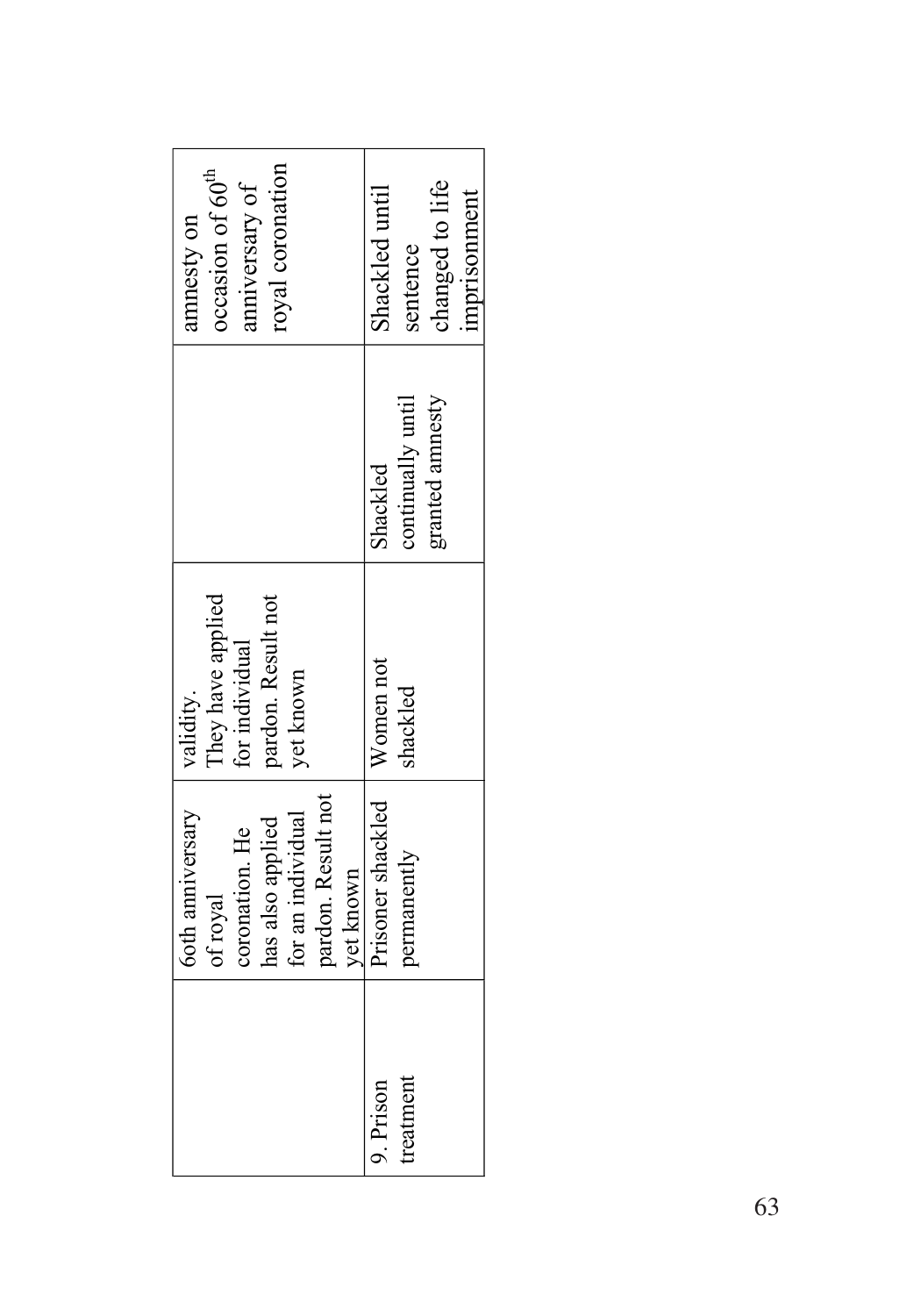As summarised in the above table the important areas of human rights abuse occurs under the following headings:

#### **1. Arrest and initial detention**

The most important abuse is that those arrested are not properly informed of their rights. In practice the police offer printed information regarding rights of arrested persons as a means of fulfilling legal requirements but the accused do not really understand what their rights are. The failure follows from the incorrect attitude of the police to human rights. They do not appreciate the importance of explaining their rights to uninformed persons, while the suspects themselves are ignorant of the basic rights that are their due.

The practice of detaining those arrested for 3 full days before charging them before the court is contrary to the constitutional requirement that they be charged within 48 hours. In the four case studies presented, all of those charged were detained during investigation for the maximum period of 84 days allowed by law. From a human rights perspective, detention during investigation should not extend beyond the minimum time required for the completion of the investigation.

#### **2. Legal Aid**

The greatest problem in legal procedure for those arrested for crimes subject to the death penalty is the lack of legal aid during the period of interrogation. In Case 1, Mr. O chose to have an older sister present during his interrogation. Mister J, Case 4, requested the presence of a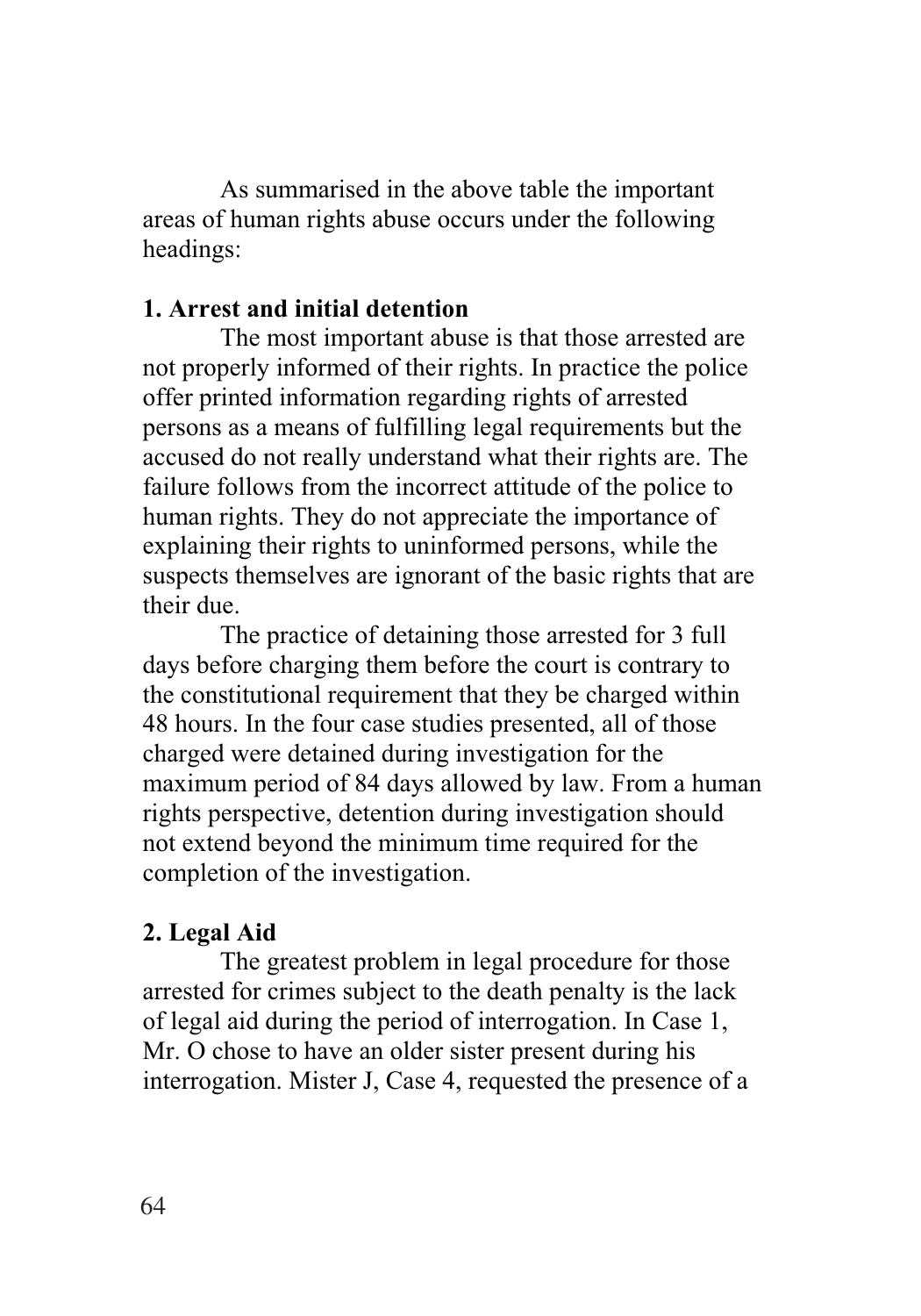lawyer but the police did not respond to his request. In Cases 2 and 3, the sisters S and M, and Mr. T were unaware of their right to legal aid during interrogation. Suspects are most likely to be confused and frightened at the stage of interrogation after their arrest. The lack of legal direction at this stage gives advantage to the prosecution over the defence. In a strictly adversarial system of court hearing the consequences for the case of the defendant may be serious.

During the hearing of the Court of First Instance, Mr. O, Mrs. S, and Mr. J hired lawyers even though they could not pay them adequately, as they lacked confidence in the ability of court appointed lawyers. The choice they made illustrates the fact that the majority of defendants believe that court appointed lawyers do not adequately prepare nor contest the cases in court, nor consult with the accused. Only Mr. J acknowledged that the lawyer appointed to him by the court although limited in experience was preferable to the lawyer he had hired from the Law Office.

At the level of submitting appeals to the Appeals and Supreme Courts, the defendants, with the exception of Mr. J, relied on other prisoners to write the appeals. They explained their choice by referring to their lack of trust in lawyers appointed by the court and the inefficiency of the Government system of legal aid.

Such inefficiency stems from the dispersal among several sectors of the provision of legal aid to the public. The service is unsystematic and the stipend paid to lawyers is inadequate to attract skilled lawyers to undertake the cases in a serious manner. Nor does the system allow the defendant any choice in selecting a lawyer to defend them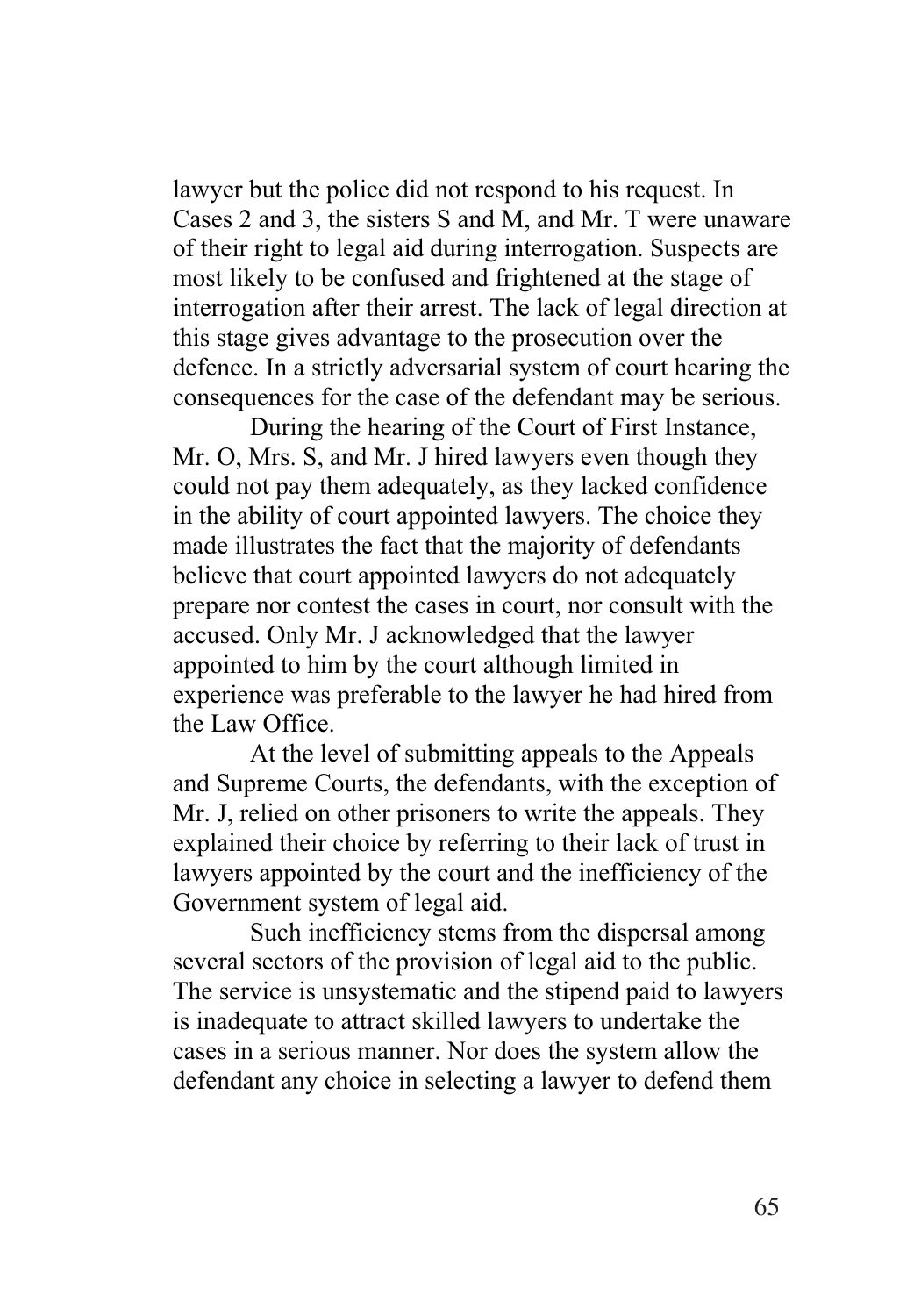in the way that medical schemes allow the patient to choose a doctor.

## **3. Trial Proceedings**

The documents of the judgements of the Courts of First Appeal, of the Appeals Court and of the Supreme Court give a summary account of the evidence available in each case, of the arguments for prosecution and defence. For an assessment of the judicial process the researchers recommend a careful reading of the comments by foreign experts which are presented in the following chapter. Attention may be drawn especially to the following: **a:** the need to corroborate the evidence of a single witness, particularly in the case where the witness is a nine year old child, as in the case of O

**b:** the relevance of background and circumstances in passing sentence, for instance:

(1) the case of O involves a family conflict where there are factors at play which involve emotional issues which would dilute deliberation.

(2) the case of S and M. One would query how two Khmer women who were indigent petty traders and without any previous conviction or criminal record could become involved in a major drugs deal.

(3) the case of T raises unanswered questions about the relationship between the accused, the victim, and the sole witness. It is remarkable in this case that witnesses to the character of T, who had a record of service to the community, were not called to give evidence.

 (4) the case of J was chosen for study by default when data on another case were refused by the Department of Corrections. The case appears obvious but there are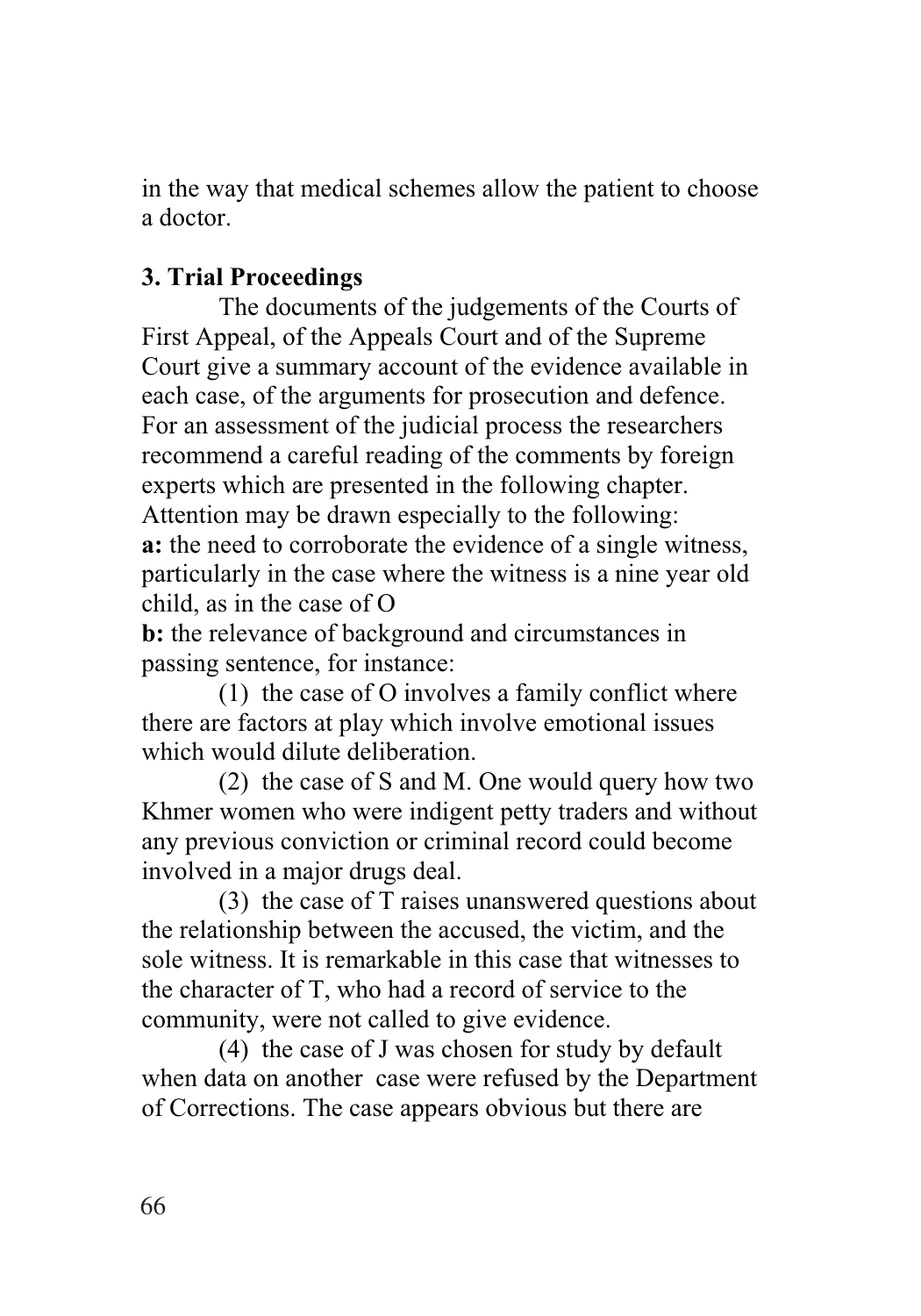glaring questions. How did the principal actor in the case, the owner of the amphetamine producing factory, disappear on the day of arrest and afterwards. If drug related crime is already not acceptable by the UNHRC as a crime subject to the death penalty, how much more so may one question the condemnation to death of the lesser partner in the crime?

That Thai courts are not oblivious to the matter of background is well illustrated by a recent case where a medical doctor and academic was charged with beating his wife to death with a golf club. The court took account of the fact that the accused was a person providing a significant service to society in imposing a suspended sentence of imprisonment. The public were influenced in favour of the sentence by the widely current opinion that the murdered person was a 'bad woman'. The extraordinary stringency of visual witness was demonstrated in the trial of the son of a prominent politician on charges of shooting dead a policeman by ruling that while one witness had seen the accused fire the shot, and another bore testimony to hearing the gunshot, no witness had testified to both seeing the accused fire the shot and hearing the gunshot. The case was dismissed.

 Such niceties were not raised in any of the cases we have studied.

**c.** the weakening of the justice system where writs for the important appeal courts are prepared by fellow prisoners of the accused.

#### **4. The Practice of Shackling Condemned Prisoners**

Those condemned to death are permanently shackled by chains welded to their ankles and which can weigh up to 15 kilograms. Such torturous treatment is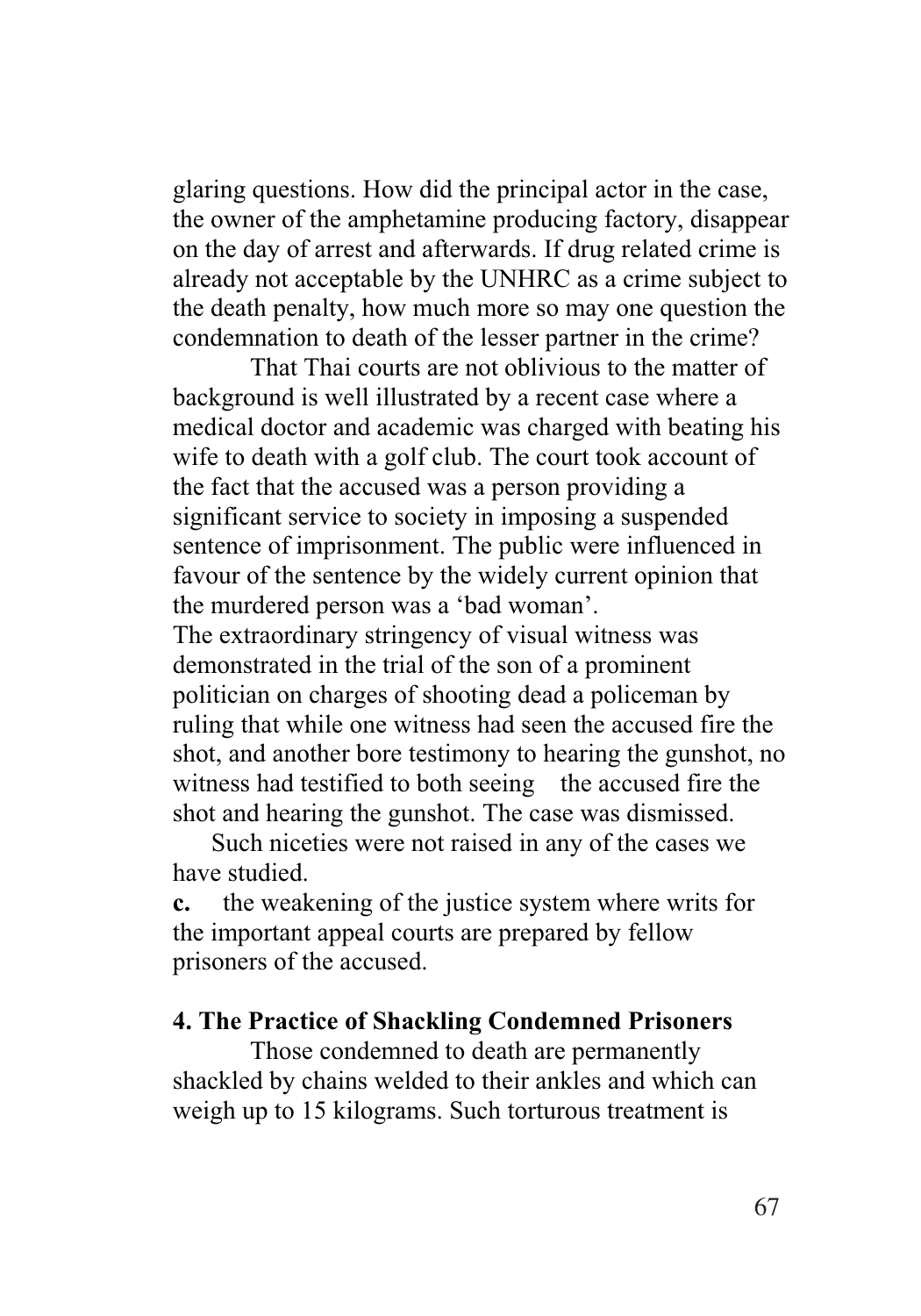inhumane. It severely restricts ordinary activities such as bathing and sleeping, hinders any exercise and results in infected abrasions. The fact that all condemned prisoners, without exception or individual necessity, are shackled constitutes an added form of punishment to the death penalty itself. The practice has been roundly and unreservedly condemned by the Human Rights Committee of the United Nations Human Rights Commission<sup>52</sup>.

#### **5. Request for Royal Amnesty**

The right to request a Royal Amnesty is an important part of Thai legal procedure. Either the Minister of Justice or the Cabinet may submit a request for a Royal pardon. The case studies reveal that Mr. T, Case 3 was granted a commutation of sentence from the death penalty to life imprisonment, while Mr. J, Case 4, was granted a reduction from a life sentence to 40 years imprisonment. The requests of the other three condemned have not yet received a response.

#### **3.2 Recommendations**

While respect for the human rights of individuals by the Criminal Justice system is affirmed by the Constitution and in Thai law, the protection of those rights in legal practice is not guaranteed. Deficiencies in Thai criminal justice are revealed in the case studies presented in this report to the extent that miscarriage of justice is likely. Based on their study, the researchers propose the following recommendations.

<u>.</u>

<sup>&</sup>lt;sup>52</sup> Consideration of Reports Submitted by States Parties Under Article 40 of the Covenant, CCPR/CO/84/THA, Section 16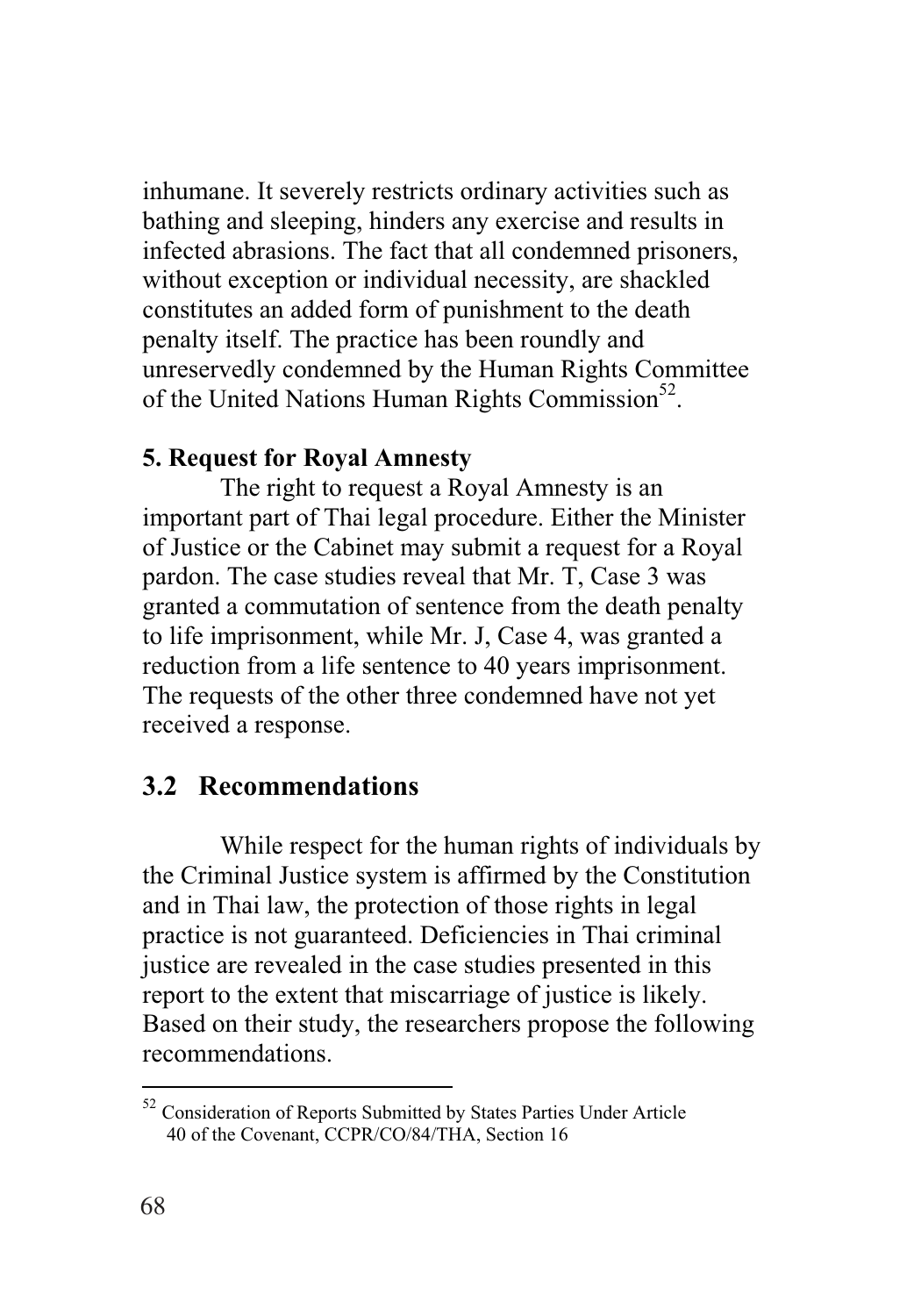No legal system however developed can ever meet the criterion of certainty of guilt which should be required for the imposition of the final, absolute, and irreversible punishment entailed in the death penalty. Certainly, the Thai justice system cannot claim to do so. Capital Punishment is a procedure in which contradictions are inherent. Foremost of all is the conflict with the absolute right to life enshrined in the Universal Declaration of Human Rights on which all civilised life is based in the modern world. Secondly, there is the increasing realisation that there is no process of execution which is not inhumane and cruel. But as a conclusion of this study we propose that the current Thai legal system does not guarantee a safe conviction to those put on trial for their lives.

For this reason our first recommendation is that Thailand take a stand with the majority of nations in the world by abandoning the punishment of the death penalty for all crimes and in all circumstances.

1. The National Police Service should proclaim in every police station in the country the rights of suspects. The proclamation should be displayed prominently and clearly in the view of those arrested, their relatives and friends, and all who enter a police station. Training should be provided on human rights in the criminal justice system to police at every level. Training seminars should extend over two days and there should be follow up refresher courses each year. Police who do not pass a test accompanying the training should not be allowed to participate in arrests or in the interrogation of suspects.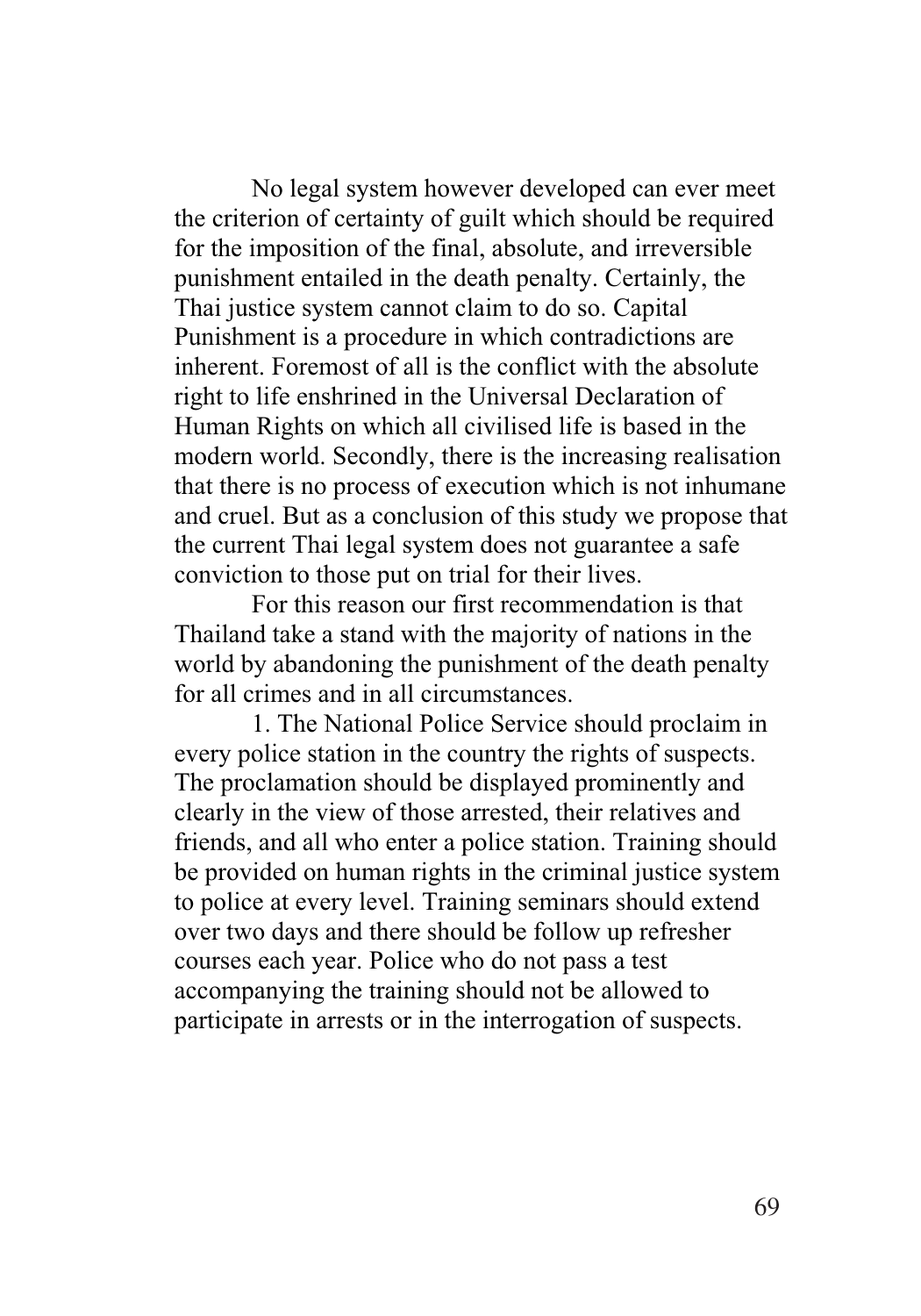2. The Ministry of Justice should reform to exclude immediately the permanent shackling of all prisoners condemned to death.

3. The law legislating the investigation of cases, Article 87 of the Criminal Code which allows detention for up to 84 days for crimes subject to imprisonment of 10 or more years, should be reformed. The maximum period of 84 days should be reduced in proportion to the strength of the evidence available for the guilt of the suspect. In other words, arrest should only be authorised after significant evidence and witness testimony has already been gathered, so that the period required for further investigation can be lessened.

4. The Government should establish a policy of legal aid which provides lawyers throughout the country. An adequate budget must be provided or a fund for legal aid to the public be provided.

An independent organization at national level to manage the provision of legal aid should be established so that people everywhere have access to legal aid and the law may serve the function of protecting the people rather than controlling them.

5. The principle of requesting a Royal Amnesty should be extended to every case subject to the death penalty until it is replaced by life imprisonment.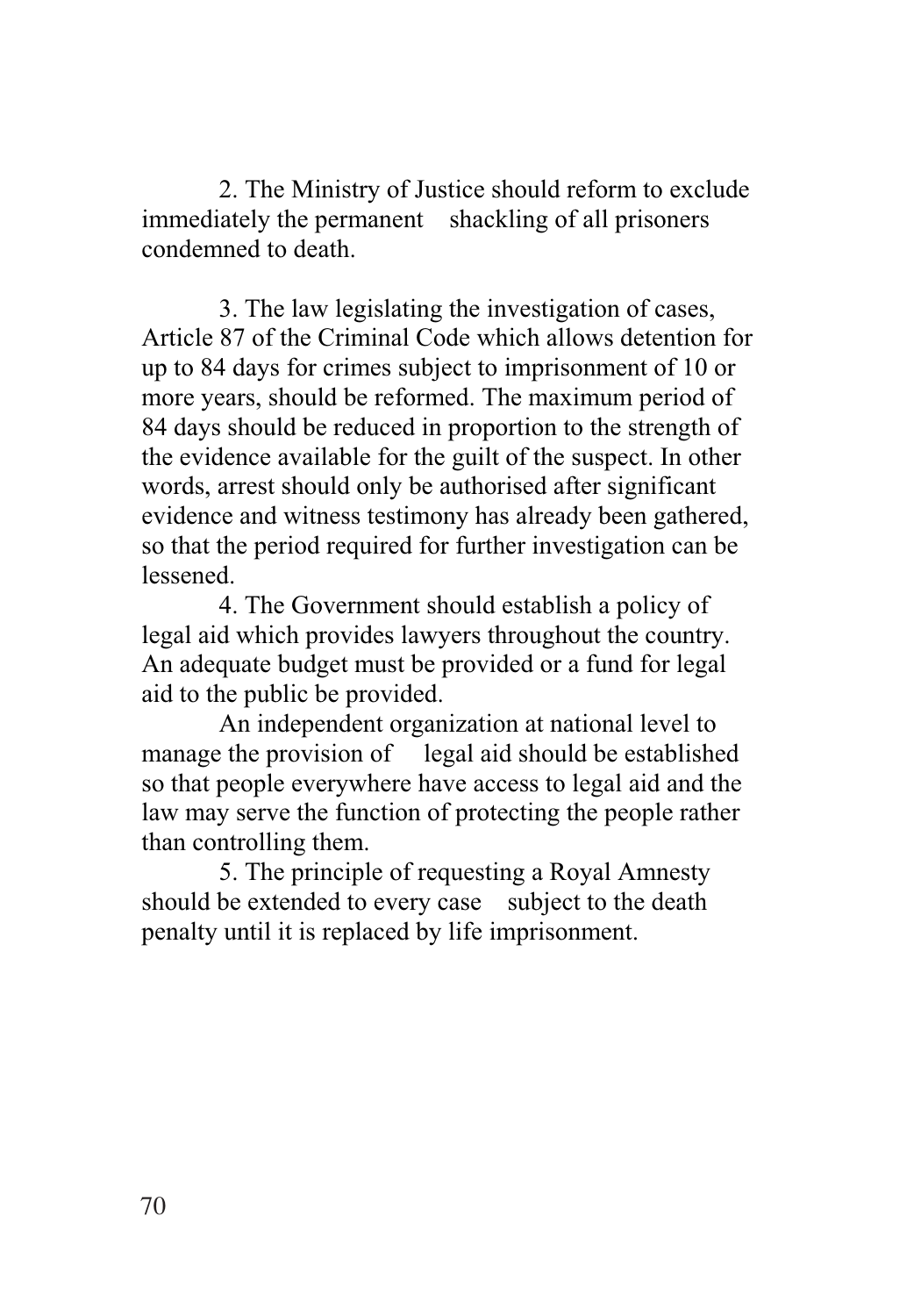## **Chapter 4. Comments of Foreign Experts**

**"O wad some Pow'r the giftie gie us To see oursels as others see us! It wad frae mony a blunder free us, And foolish notion."**  *Robert Burns* **1786** 

The issue of the death penalty has become of world concern and the club of nations which have chosen abolition is growing. Since the trials of Nuremberg nations can no longer kill, torture, or dispossess their citizens with impunity and the process of law in each state comes under the critical review of others. In 2005 for the first time, in the trial of five police men involved in the abduction of a Thai lawyer, the Thai legal process came under close scrutiny by foreign human rights agencies who sent observers to the trial. Among the observers were a Judge, a United Nations legal expert, lawyers, and legal activists with long experience of legal procedure. They did not like what they saw and several issued severe criticisms of the procedure they observed.

Judges and legal systems tend to become a closed and self protecting enclave, protected by a prohibition on criticism of judicial decisions. In this context it may be interesting to consider the objective legal opinion of foreign legalists on trials which culminated in the death penalty in Thailand. The major commentators whose opinions are given below have visited Thailand. They are recognised legal experts, practicing criminal lawyers, or academics, whose profession demands legal objectivity. Their opinions are a rare and valuable contribution to an assessment of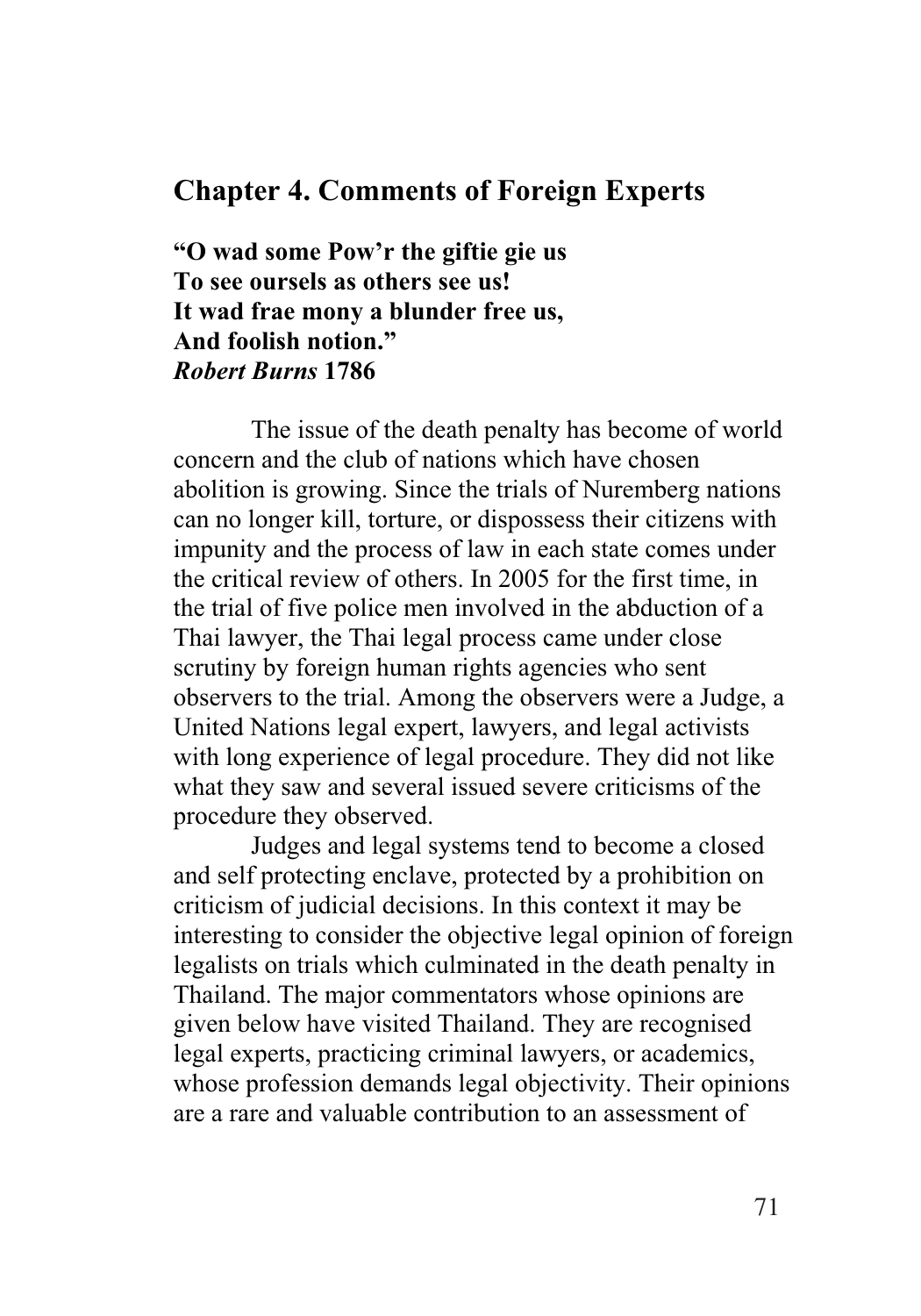Thai criminal justice in practice. Their opinion may give us the unique opportunity wished for by Scotland's national poet, "To see oursels as others see us". Their comments are quoted as received without editing. Comments were also made on the format of the case histories by Ms. Isabelle Brachet, Jurist and Head of Asia Desk in the International Federation for Human Rights, where there were ambiguities or lack of clarity, these suggestions were gratefully incorporated in editing the case studies.

## **Comments from Wah Piow Tan, a practicing senior partner in a London law firm. He has over ten years experience in Criminal Law practice in London.**

## **Case Study 1:**

Mr. O, Death Row Prisoner in Murder Case W P Tan comments:

In this case, the central issue is whether Mr. O killed Mrs. Y. The prosecution case is that Mr. O had a motive, i.e. revenge as Y was having an affair with his father. Mr. O's defence was that "he was not there". The prosecution relied on the evidence of a 9 year old child who witnessed the shooting, and was said to have identified Mr. O.

The first defendant said that he was at Ms. P's place and "was sleeping in her house" at the material time.

The murder took place on the  $29<sup>th</sup>$  September 2000, and Mr. O was arrested four months later. Mr. O's brother, Mr. S had already admitted to the killing, and had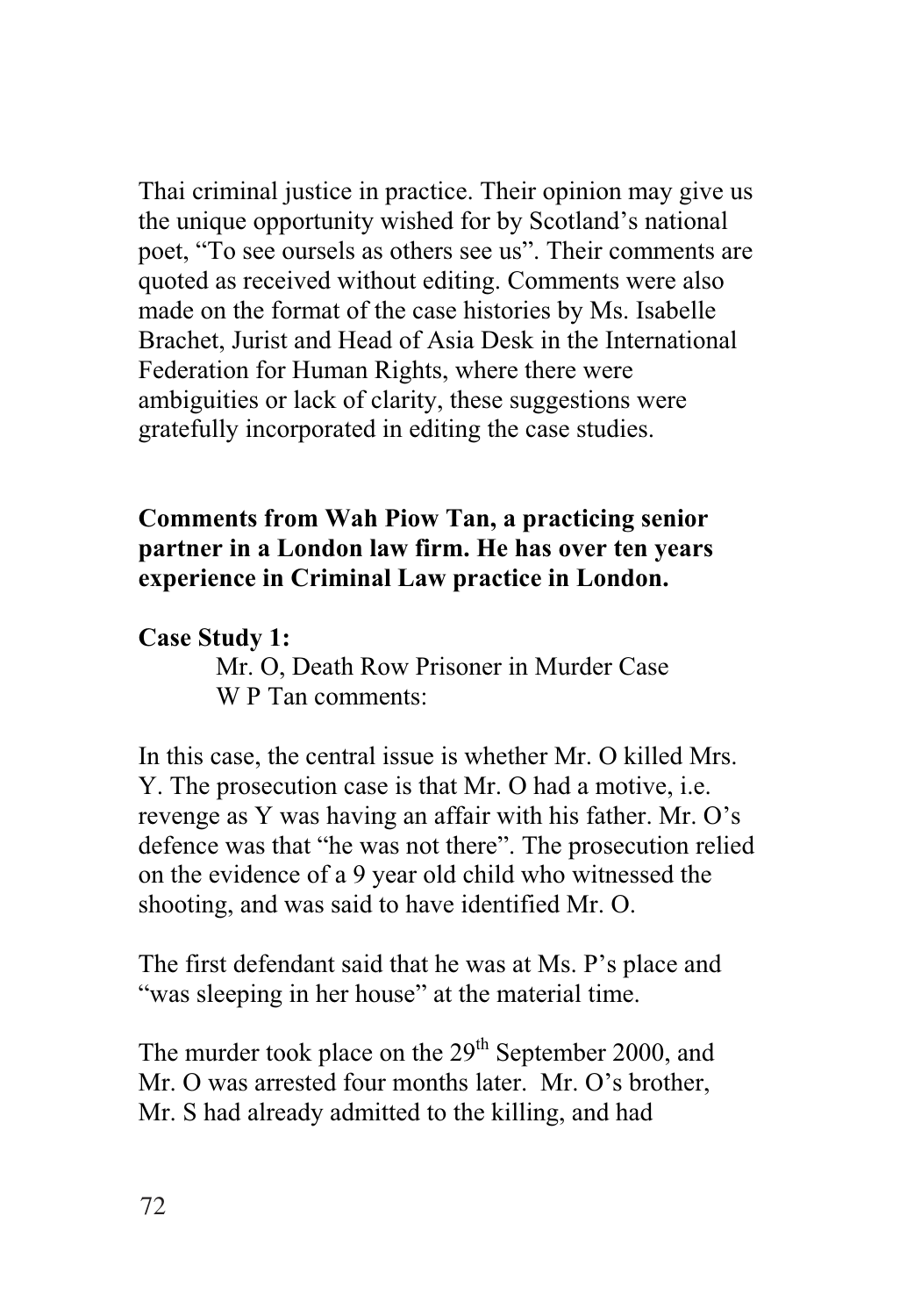exculpated Mr. O from any involvement. Nevertheless O was convicted and sentenced to death, while S was sentenced to life imprisonment.

The deceased had, before her death, expressed the view in the form of a letter that "if she were murdered, the murderers would be the wife and children of her new husband". O is one of the children of her "new husband", and that made him a natural suspect.

There are reasons to be concerned that the case relied solely on the eyewitness evidence of a 9 year old child who must be traumatized by the death of his mother.

For the trial to be fair, and to be sure that the conviction was safe, one would expect other evidence to corroborate that of the 9 year old child,

The conduct of the police in the course of the investigation does not instill confidence. The researcher makes adverse observations on the total disregard of the law by the police when dealing with the issue of the warrant for the arrest of O, his rights to legal advice at the time of the interrogation, and a host of other issues. In the circumstances, one may need to look more critically at what safeguards there were in place to ensure that the 9 year old witness was not subject to any undue influence when making his statement to the police.

The inadequacy of legal aid resulted in O's family not having any confidence in publicly funded lawyers. Yet, the family did not have adequate funds to properly instruct a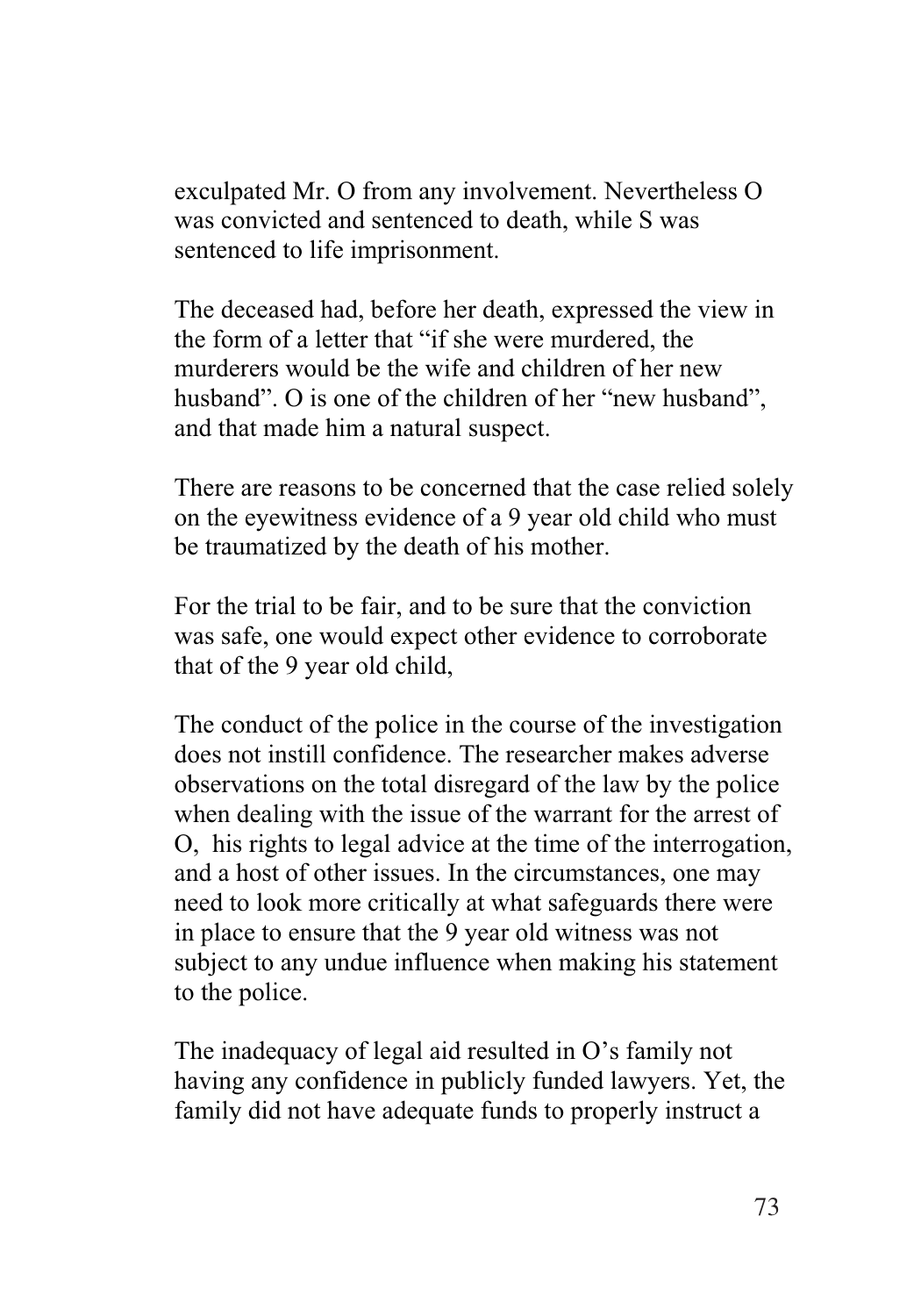lawyer on a private basis. As a consequence, they fell between two stools, and it does appear that O was inadequately represented both during the initial trial, and during the appeal process.

The issue on the safety of relying on the evidence of a 9 year old child is one which requires careful consideration by an experienced lawyer, and the handling of such a witness may require expert opinion from a child psychiatrist. In the absence of adequate resources for the defence, one has reason to doubt the safety of the conviction.

## **Case Study 2:**

Mrs. S and Mrs. M Condemned to death on amphetamine charges W P Tan's comments:

Mrs. S and Mrs. M together with the husband of S, and a younger brother were arrested for possession with intent to supply 100,000 amphetamine tablets, a Category 1 drug. On conviction, the penalty is death.

Following trial, the two sisters Mrs. S, Mrs. M and the husband were found guilty and sentenced to death, while the younger brother was acquitted,

The defence of S and M was total denial. They claimed that the drugs found in five biscuit tins in the bedroom were left behind by a naval officer who owed them 200,000 baht. They were not aware of the contents of the five biscuit tins.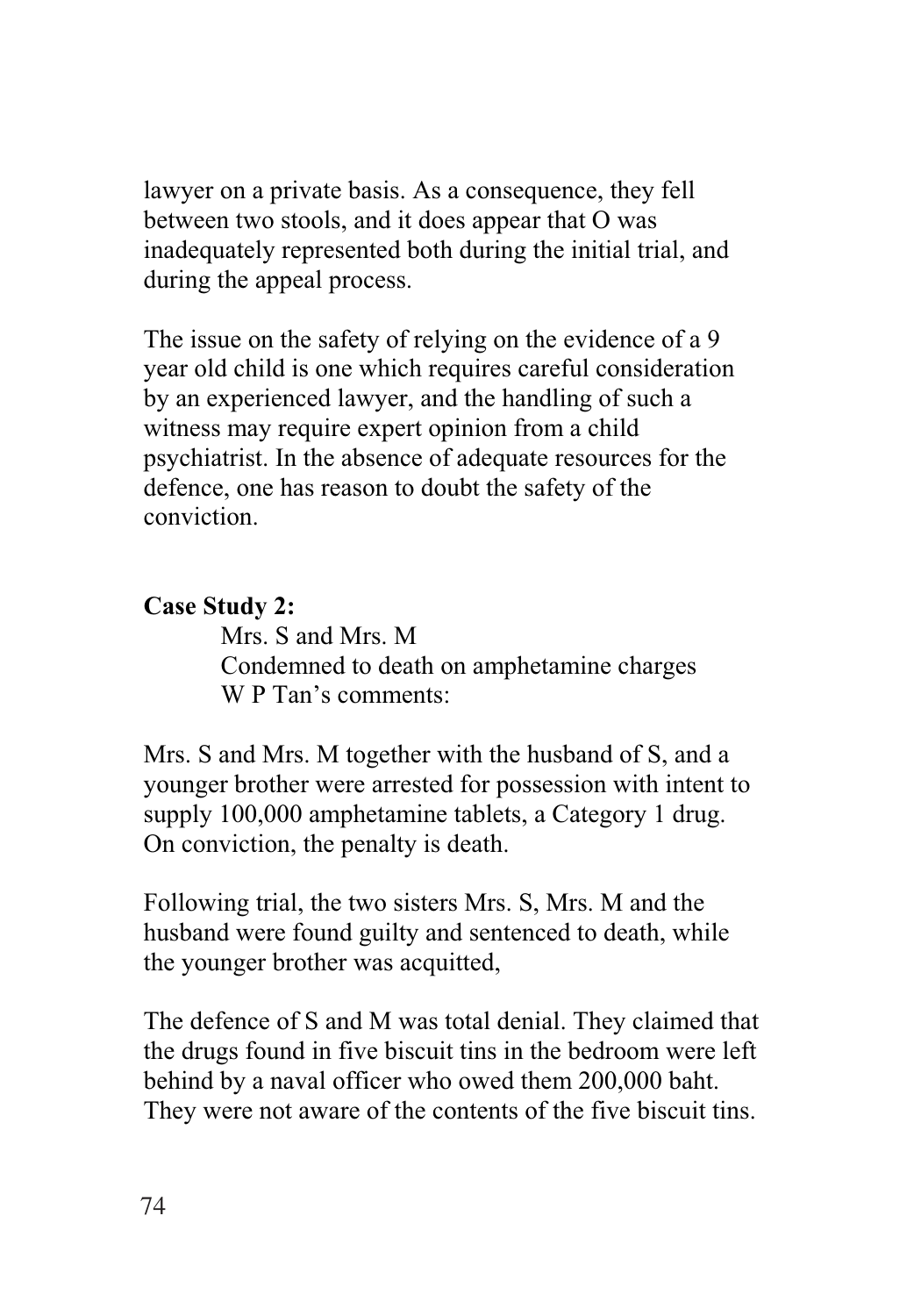This account was rejected by the court. In the five biscuit tins were the illegal drugs wrapped in plastic bags. The arrest took place after the drugs trafficking suppression agency received intelligence about the sisters' alleged smuggling of illicit drugs from Cambodia, and set up a sting involving an agent placing an order for 100,000 tablets. The drugs found in the 5 biscuit tins amounted to the same quantity.

This was a high profile trial attracting a great deal of media attention as the amount of drugs seized was said to be the largest ever. Understandably in such high profile cases, the stakes are high for all involved, notably the careers of the officers, and even the judiciary.

One of the most serious breaches of the right to a fair trial in this case is that the Court of the First Instance which found them guilty might not be properly constituted as it was presided over by only one judge, when it should be at least two. The court appointed lawyer acting for the third defendant told the researcher that two other judges merely "came and signed their names". In the absence of a system of jury trial, a trial by at least two judges is a necessary safeguard, and this procedural irregularity alone should cast doubt on the safety of the conviction.

There is also another unsatisfactory feature in the case, and that is the fact that the two sisters are from Cambodia, with little education. Thai is not their first language and a fair trial should entail the right to have interpreters throughout the investigation and proceeding stages to ensure that they understood the procedures, the proceedings and their rights.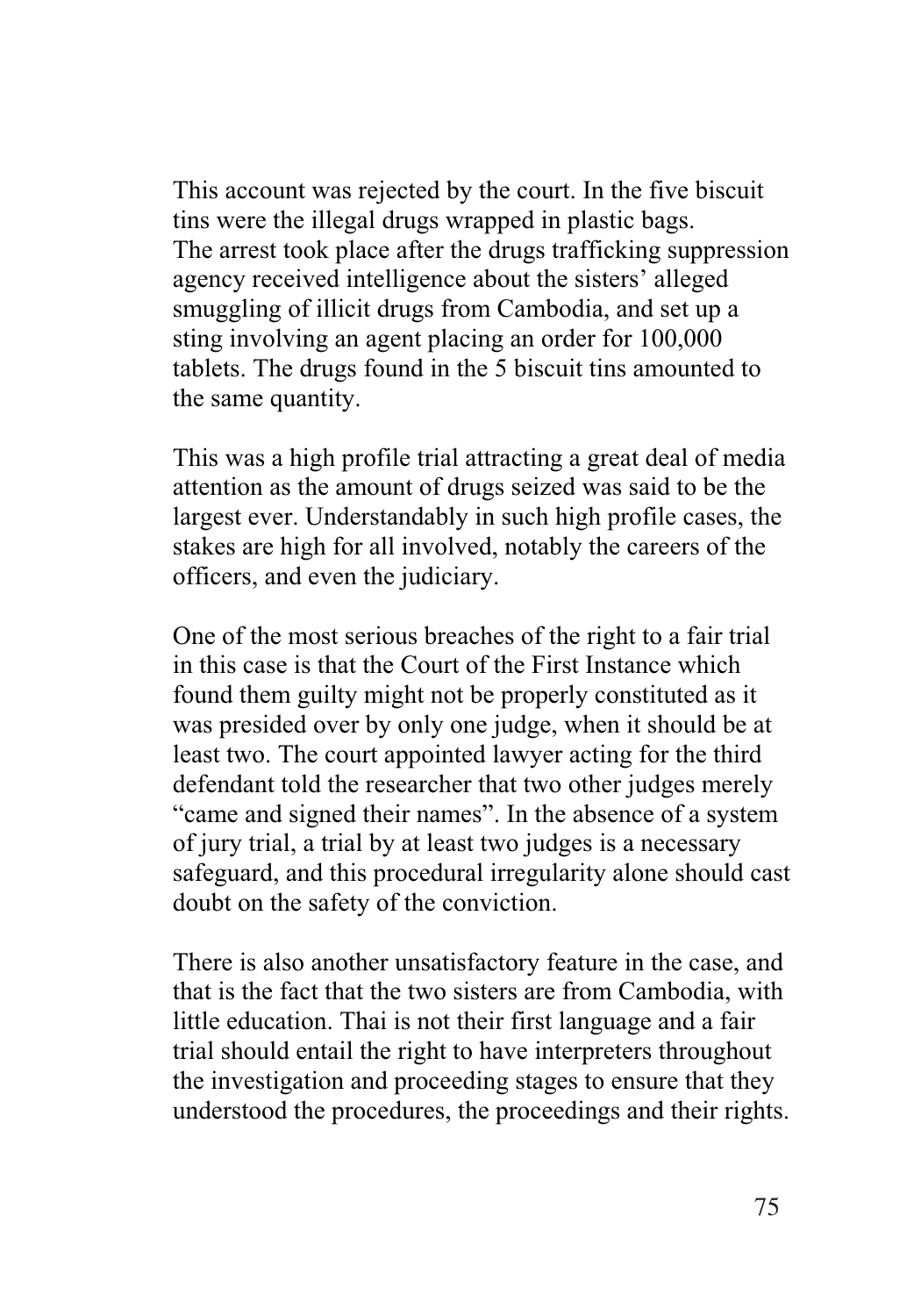They were not offered one, and were in fact made to place their thumb prints on a document at the police station claiming that their rights were read to them and they understood.

In view of the denial by the sisters, one would have expected the police to carry out forensic tests on the plastic bags to discover fingerprint evidence, and to match them against those of the defendants.

The naval officer who brought the biscuit tins to the sisters would have left fingerprints on the biscuit tins; likewise the senior naval officer who was the debtor and who arranged for the delivery might also have left those fingerprints. The police held the sisters for 84 days, and between the arrests in 1997 and judgement in 2001, there was considerable time for the police to carry out the investigation.

Apart from the fingerprints of the defendants on the biscuit tins, were there fingerprints of others left on the biscuit tins, and in particular the plastic bags where the drugs were wrapped? If there were other fingerprints, were those of the naval officers? If the police were unaware of the identity of these naval officers, did they make investigation with the Navy who might have records of the fingerprints of naval officers in their employment. These are investigation one would expect the police to carry out in the course of an investigation.

This writer is not aware of any such investigation, which in my view, renders the verdict unsafe.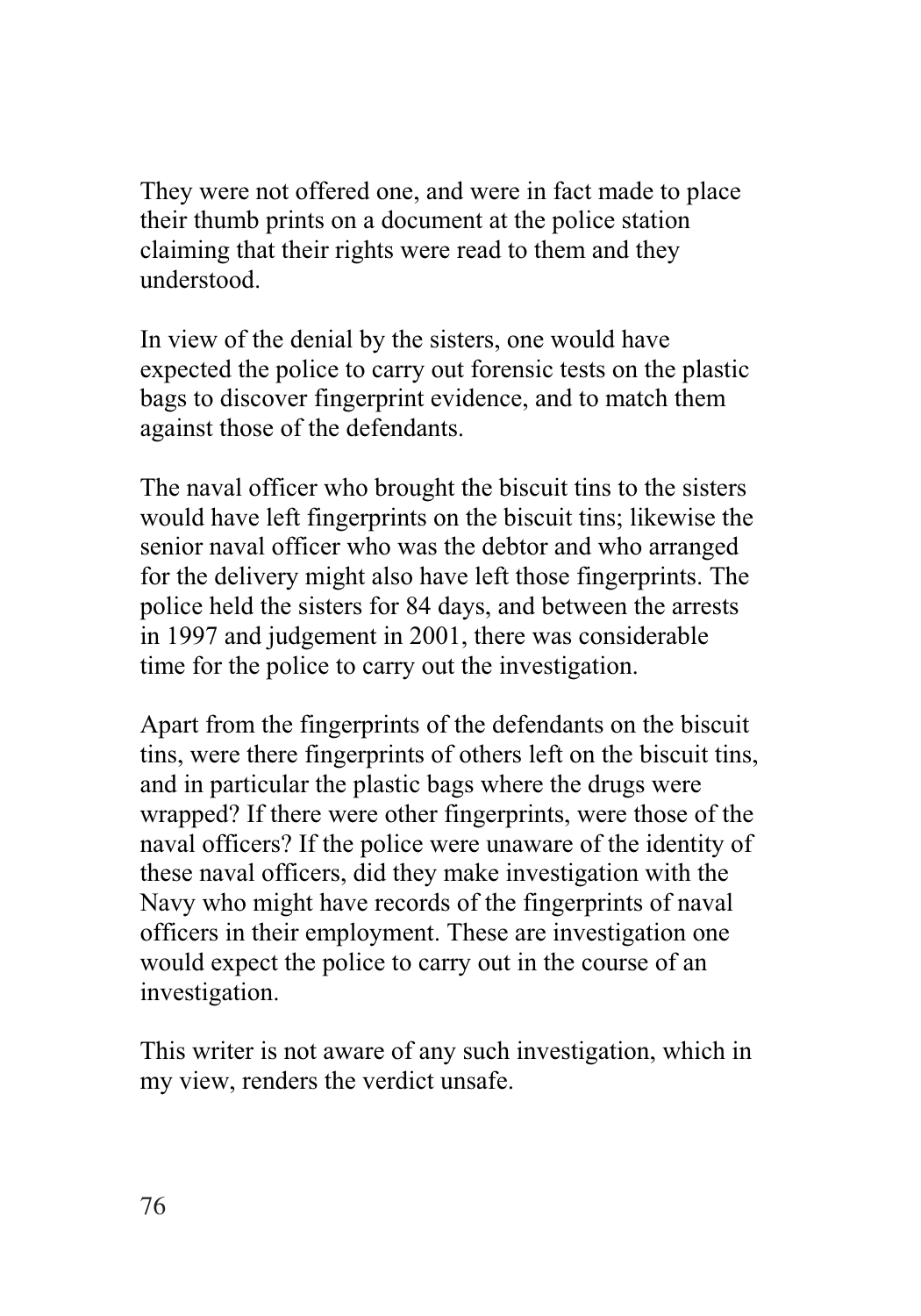It is also not satisfactory that in the appeal stages, the defendants were relying on the "legal advice" of inmates rather than their own lawyers.

#### **Case Study 3:**

Mr. T, convicted and sentenced to death for murder. W P Tan's comments:

The key issue in this case is one of identification. Mr. T was arrested the day after the murder. The identification was by the wife of the deceased, although she did not provide the information to the police at the first instant, ostensibly for fear of reprisal.

The defence case is that Mr. T was not involved in the murder, nor present at the scene at the material time. The defendant had alibi evidence suggesting that he was working with others at the material time. If the defendant was properly advised by a lawyer at the time of the arrest, the lawyer would press for key disclosures by the police, and would direct the police to interview relevant alibi witnesses, and preserve crucial forensic evidence. Since the defendant had alibi witnesses, the police could have taken immediate steps to approach those witnesses to verify the account given by Mr. T during interview whilst in custody. The earlier this alibi evidence was obtained by the police, the greater would be the evidential value as that would minimize any doubts on the integrity of the alibi evidence.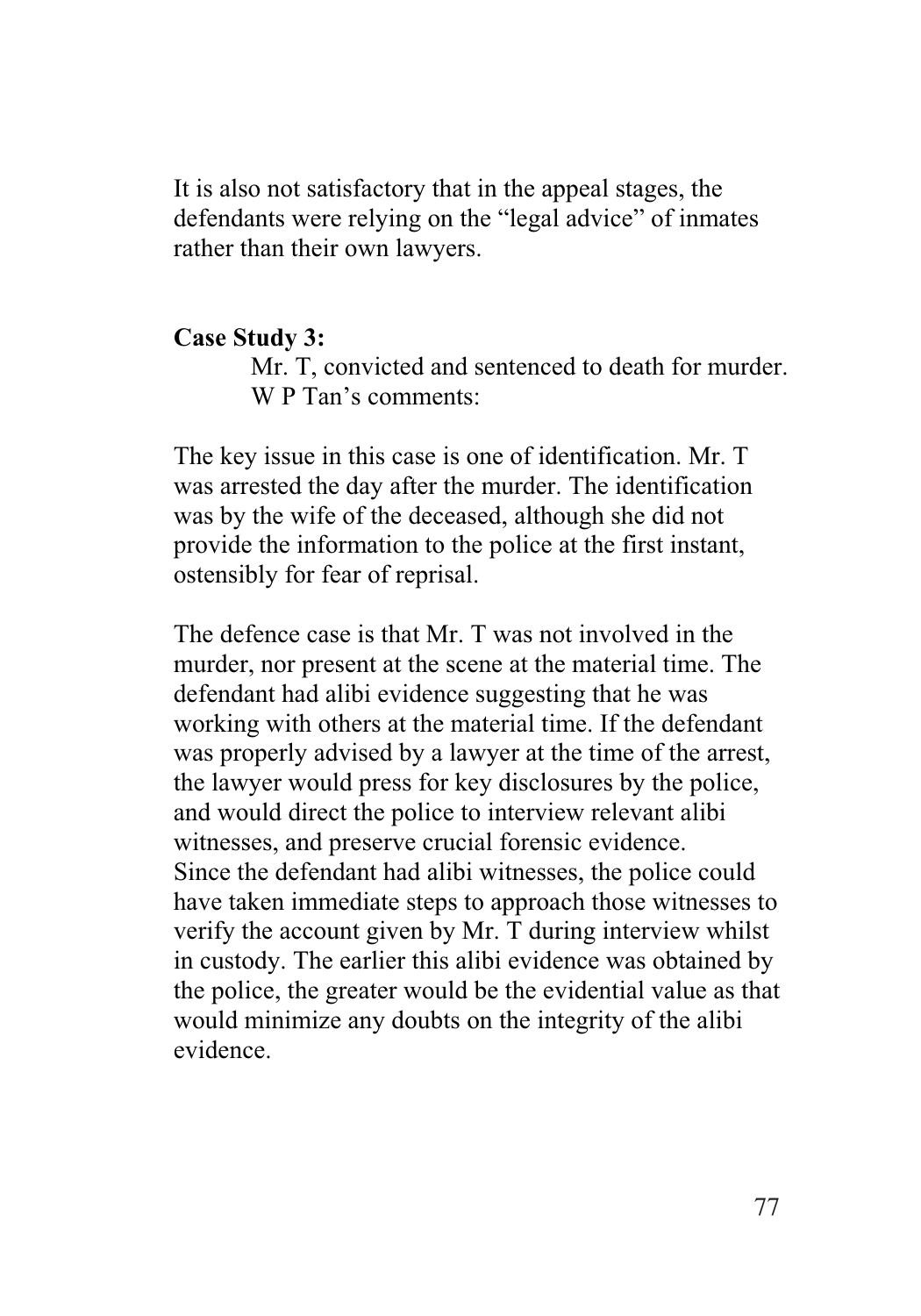The appeals were rejected notwithstanding the alibi evidence. There is no information available to this writer as to quality of the alibi evidence in support of Mr. T. In order to be sure whether the conviction was safe, one has to examine the alibi evidence, and scrutinize the basis of the rejection of the alibi evidence by the police, and the courts. Also one has to examine at what stage the police approached the alibi witnesses. The fact that Mr. T was remanded in custody for 84 days for "interrogation" does not reflect well on the police conduct. Mr. T was remanded for a disproportionably long period before charge, and the delay in their investigation might have prejudiced the defence.

If Mr. T was given his rights during the period in custody, and if there was an adequate system of legal aid, his defence lawyer would have, at the earliest opportunity, insisted that the police ought to conduct a forensic test on the shirt which was seized from Mr. T's house to examine if there were any deposits of gunpowder emanating from the firearm used to discharge the three bullets. From the information available to me, it does not appear that the police carried out any such forensic test, nor was it demanded by the defence. It is my view that it is unsafe to rely solely on the deceased's wife "eye witness" account as she had provided an inconsistent statement earlier. Ideally her evidence should be corroborated with other evidence, such as a forensic test on the shirt.

The fact that the defendant owned a shirt of the same design as that worn by the alleged killer is, in my view, not conclusive as we do not have evidence as to the exclusivity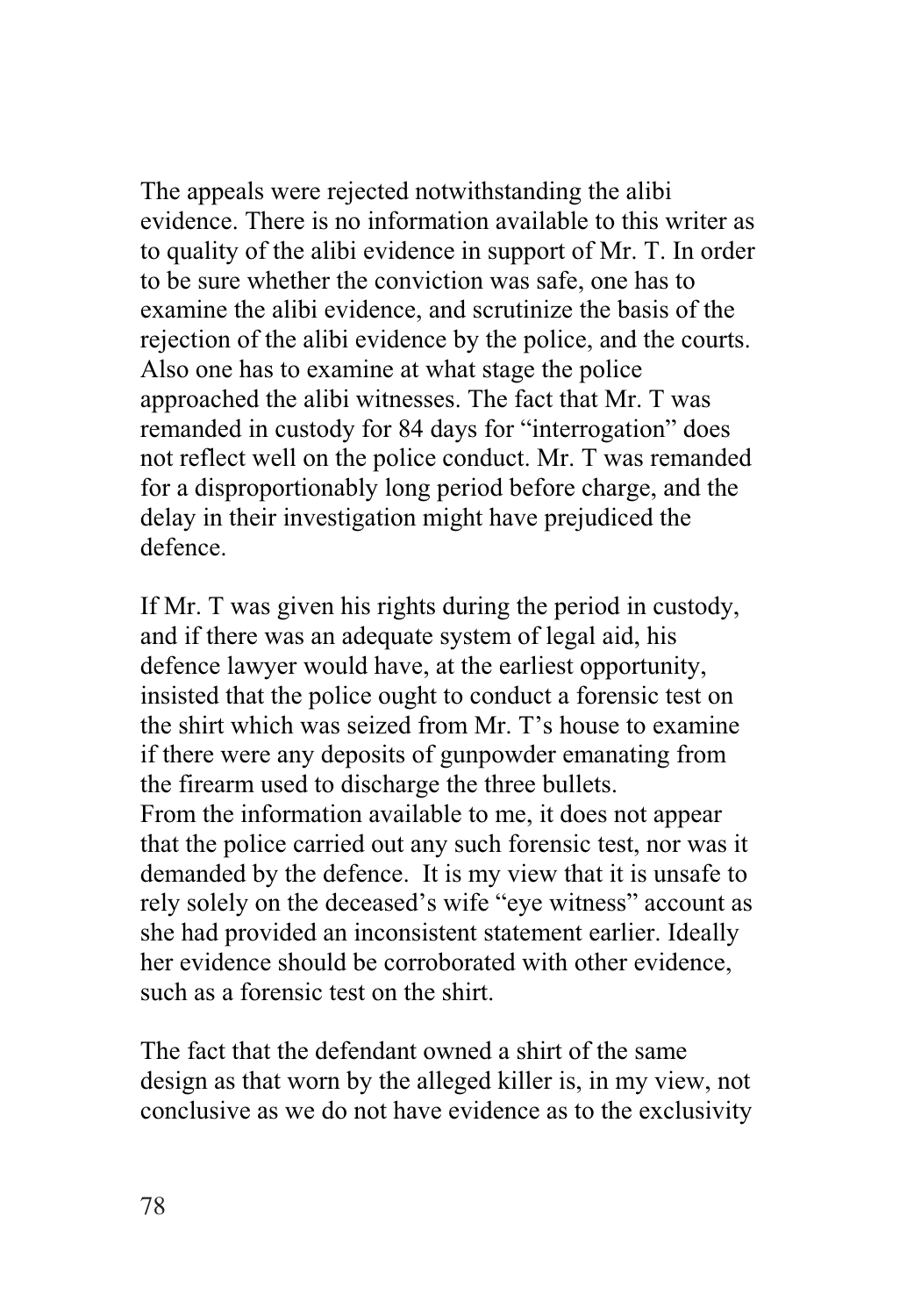of the particular design. Furthermore, the identification procedure ought to be supervised by the defence team so as to avoid any procedural unfairness when the deceased wife "identified" the shirt of Mr. T as that worn by the killer. From the perspective of the European Convention of Human Rights, one can say that Mr. T was denied the right to a fair trial in that he was not provided with any legal representation at the investigation stage; inadequate representation during the trial stage, and no representation during the appeal stages.

Given the seriousness of the offence i.e. first degree murder, and the sentence of "death penalty" in the event of conviction, Mr. T should have available to him adequate funding to engage a lawyer and expert to conduct his defence. The absence of such professional involvement renders the decision unsafe.

#### **Case Study 4:**

Mr. J, a prisoner condemned to death on an amphetamine drug conviction

Now, on case 4, I have no comment because the defendant had admitted to a degree of involvement, albeit, as an employee. He is the fall guy in the organization, the front man who is the first to be shot. In any criminal jurisdiction, he will still be found guilty for the crime of conspiracy, and although in his case, he may be forced by poverty into taking up the high risk job, his criminality will be the same. The only grounds is in the area of mitigation on the sentencing, hence I made no comment for that reason.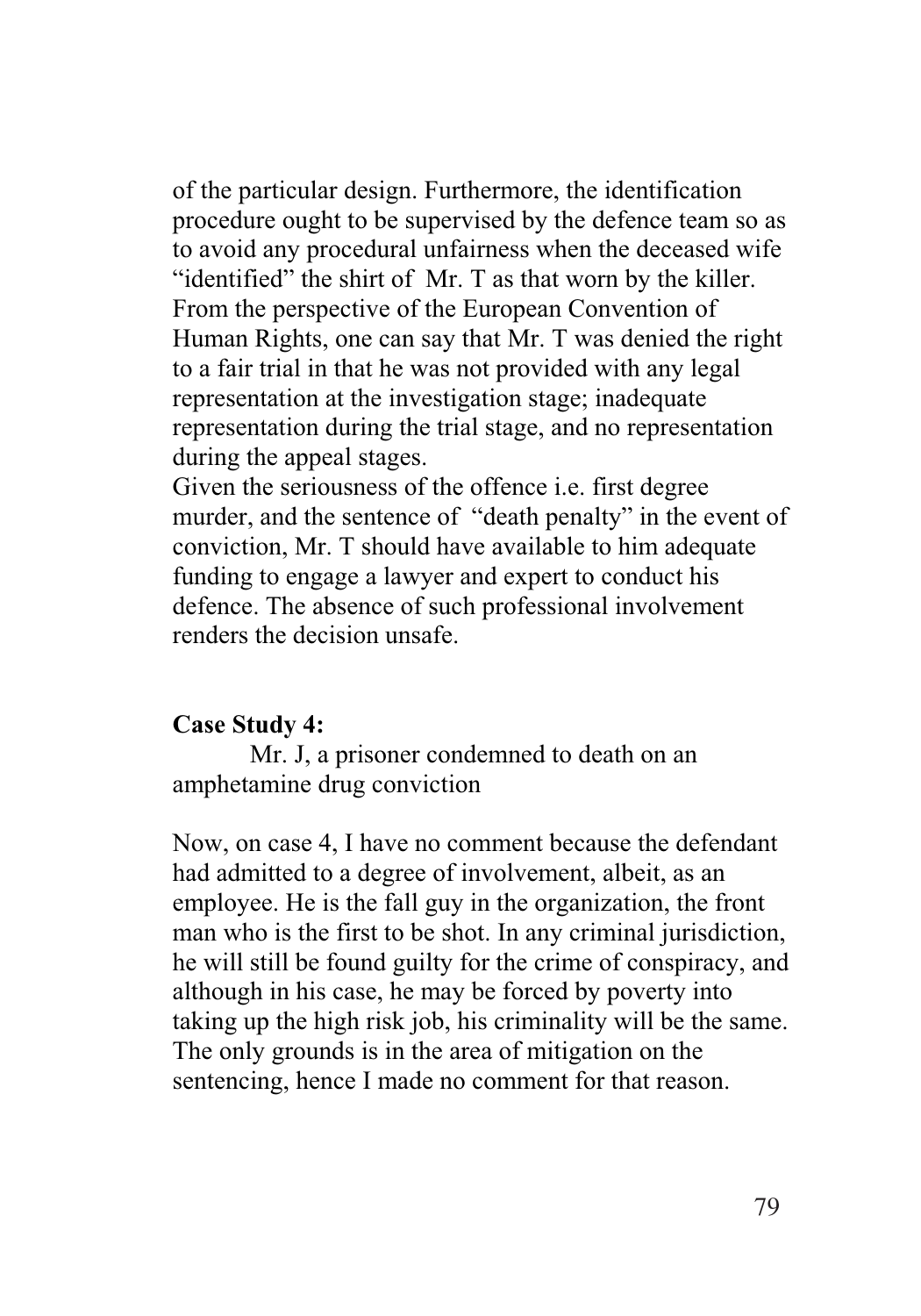## **Comments by Professor Thomas Geraghty, School of Law, Northwestern University, USA. Expert in Criminal Law**

The death penalty case studies sent to me by the Union for Civil Liberties, Bangkok, Thailand, provide very useful lessons concerning the effects of failing to provide defendants with sufficient procedural safeguards. I am grateful for the opportunity to provide the following comments. My comments focus on the necessity of providing adequate legal counsel from arrest through the trial and appeals process, the importance of the creation of procedures to govern the interrogation of suspects that guarantee the voluntariness and accuracy of statements taken from the accused, the necessity of carefully evaluating the accuracy of eye-witness identifications, and the desirability of considering mitigation evidence.

I provide these comments based upon the experience of lawyers, prosecutors, and judges with death penalty cases in the United States, particularly our experience during the last 10 years, during which time we in the United States have become increasingly aware of the fallibility of our justice system in reaching accurate determinations of guilt/innocence and the appropriateness of death sentences in individual cases.

#### **1. Effective Assistance of Counsel.**

The cases described by the Union of Civil Liberties present a common theme: inadequate assistance of counsel. In none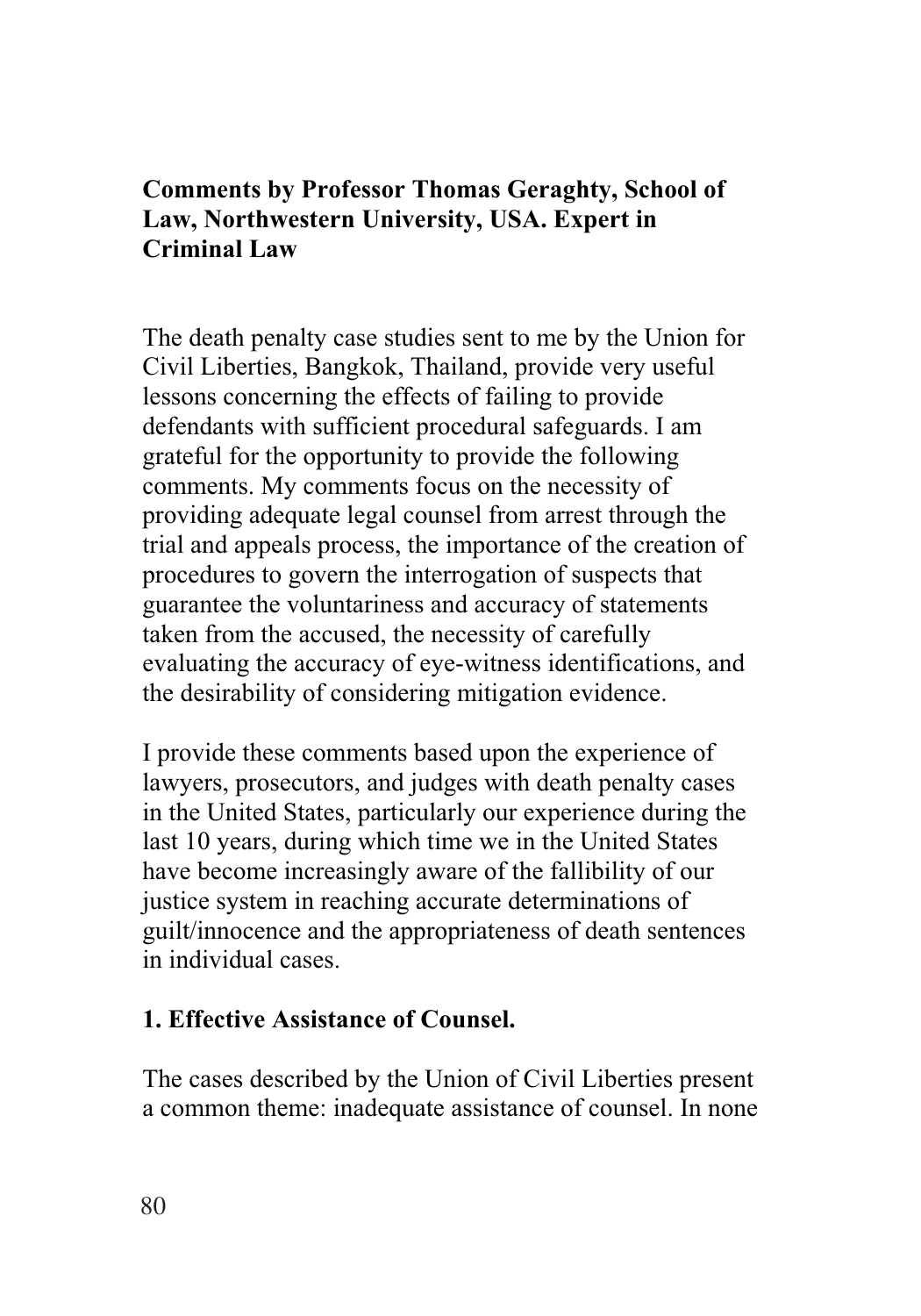of the cases described by the Union for Civil Liberties, was there adequate consultation between the defendants and their lawyers. In none of the cases described did the lawyers conduct an adequate investigation of the facts of the case, nor did they challenge the accuracy of the statements allegedly given to the police by their clients. In part, the poor performance of the lawyers in these cases seems to be tied to the failure of Thailand's legal system to recognize that specialized legal training is needed for lawyers who represent clients in capital cases and that high written standards of practice should be followed by lawyers who take on death penalty cases. These standards could be promulgated by the courts, by the bar, or by the government. Our experience in the United States is that the involvement of highly qualified and highly motivated defense lawyers in death penalty cases is absolutely critical to the just adjudication of these cases. To that end, local and national bar associations and the courts have issued standards as well as rules and regulations requiring the certification of lawyers eligible to represent defendants in capital cases. Certification requirements include requisite experience in trying criminal cases as well as training in substantive death penalty law, investigation, and trial technique.

Effective representation on appeal is also a necessity for a fair system. In the United States, we have learned that appellate and post-conviction review often reveals flaws in the fairness and accuracy of death penalty trials. I note that in the case studies provided by the Union for Civil Liberties, the defendants turned to fellow inmates for appellate representation, suggesting lack of availability of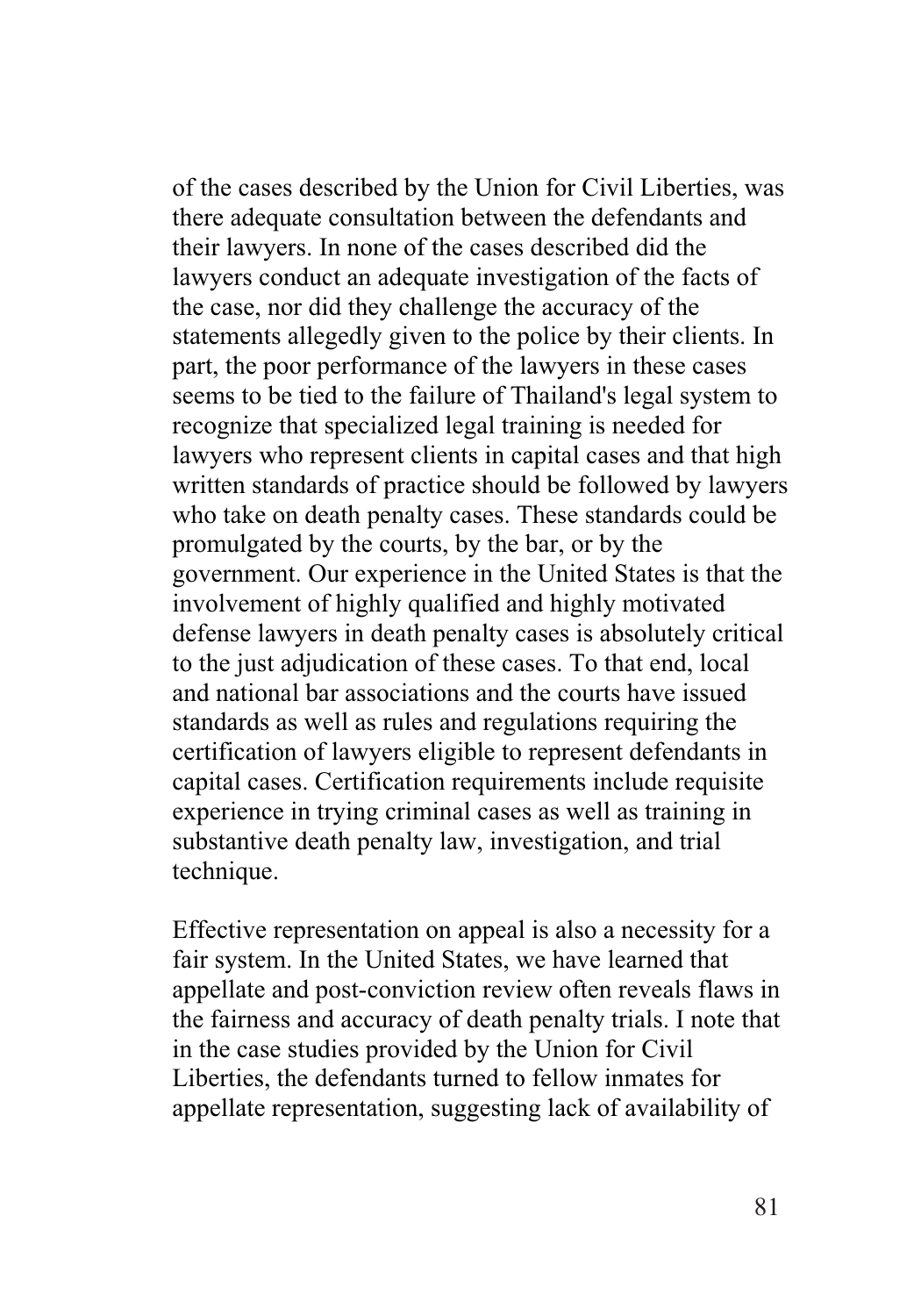qualified and motivated lawyers to represent them on appeal. Although our system of appellate representation in the United States is far from perfect, we have recognized that appellate representation (for the most part by government-funded appellate lawyers) contributes to the preparation of effective appeals. The case studies from Thailand suggest that such a system is much needed in Thailand's appellate proceedings.

#### **2. The Interrogation Process**

In the United States, we have become increasingly aware of the pitfalls associated with uncritical reliance upon confessions in establishing guilt. Our skepticism of the reliability of the interrogation process stems from the dynamic of the interrogation process, from the suggestibility of defendants subjected to the interrogation process, and from coercive tactics, both subtle and abusive, employed by police investigators. We have approached this problem in a number of ways. We have adopted procedures that are designed to ensure the voluntariness of confessions and to reduce the possibility of suggestion and coercion. Our courts examine the procedures followed prior to and during interrogations with great care. But these procedures have not always been successful in screening out unreliable confessions primarily because they do not provide a complete picture of what actually occurred during the interrogation. Even when required procedures are followed, unreliable confessions occur with unacceptable frequency.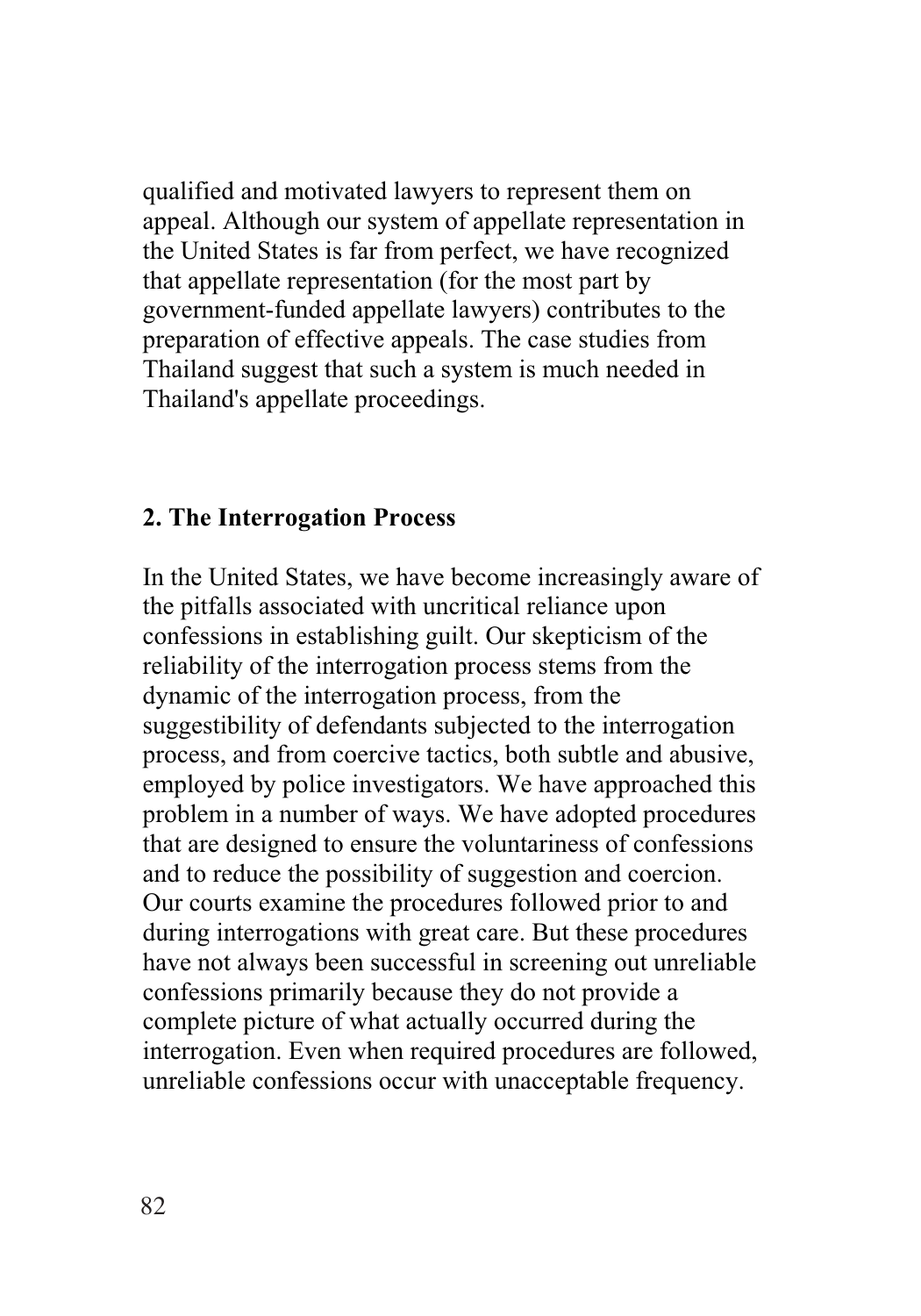There are a number of solutions to this problem. The most useful solution would be to video tape the interrogation process from beginning to end. A tape of an interrogation provides judges with all of the information necessary to determine whether an interrogation has been conducted properly, and, most importantly, whether the police account of the defendant's statement is an accurate reflection of what the defendant actually said during the interrogation. Without a video taped recording of a statement or confession, the court, the prosecutors, and the defense lawyers are inevitably compelled to rely on police accounts of what the defendant said or upon a summary statement signed or authorized by the defendant that does not reflect the entirety of what the defendant told the police. In this day of technological advance, the video taping of the entire interrogation is a relatively simple and inexpensive undertaking.

The appointment of defense counsel early-on in the arrest and prosecution process would also be a an important step. The case studies provided describe a process that does not allow defendants to consult with counsel for extended periods of time during the investigation. This process inevitably leads to exhaustion on the part of defendants and an inability to provide voluntary and accurate information to the police. After arrest, and after allowing for a brief period of investigation, defendants should be taken promptly to a court where defense counsel should be appointed. Thereafter, police contacts with the defendant should be made through defense counsel.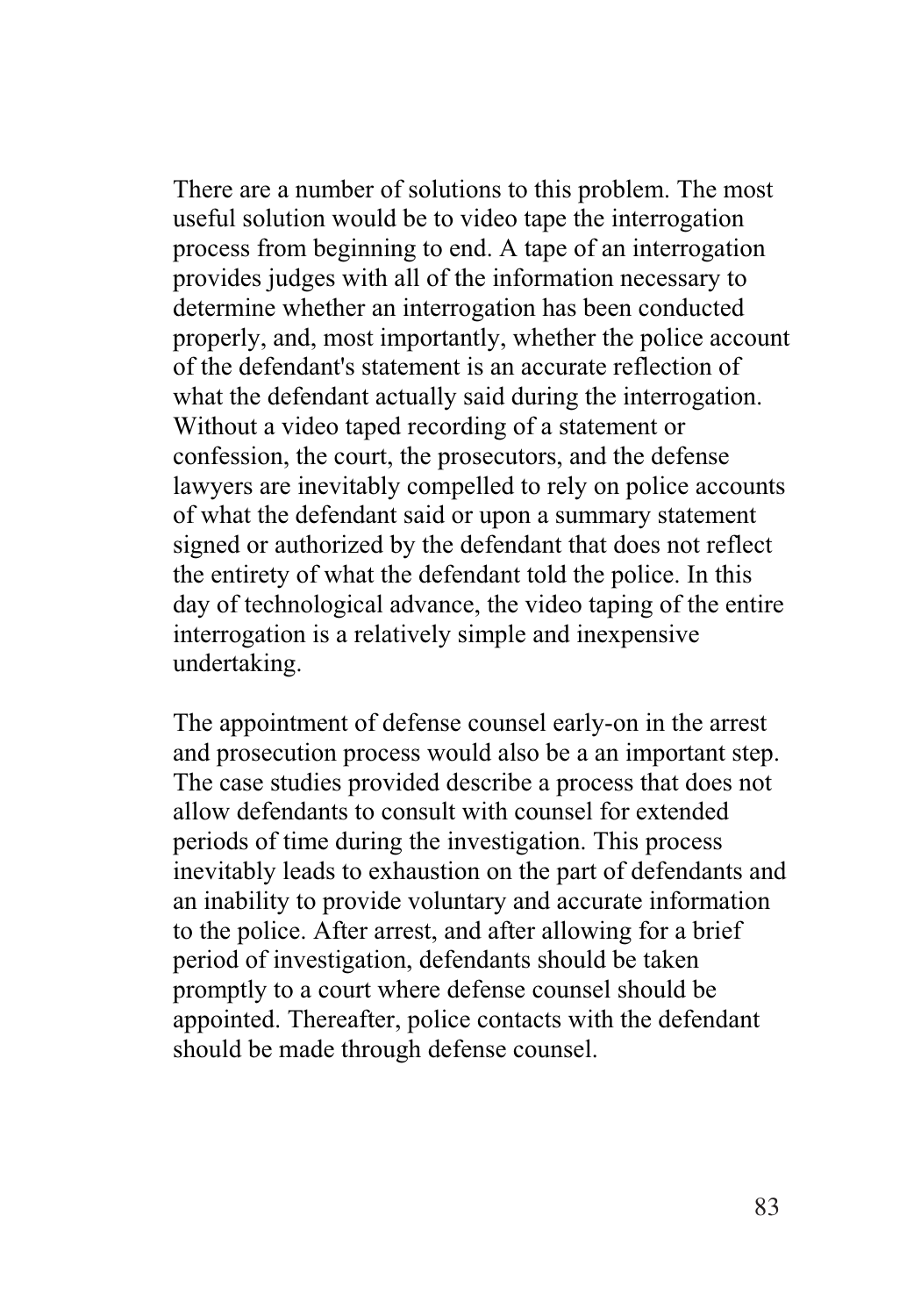#### **3. Eyewitness Testimony.**

In several of the case studies provided, eyewitness identifications were crucial to conviction. As with the reliability of confessions, we in the United States have come to question the practice of unquestioning reliance upon eye-witness identifications. Much of the emerging skepticism is based on scientific research concerning the reliability of eye-witness examinations reinforced by cases in which eye-witnesses have been proven by scientific evidence (mostly DNA) to have been mistaken. Lawyers, judges, and prosecutors, especially those who are involved in death penalty cases, should be trained to evaluate the reliability of eyewitness testimony in accordance with the latest scientific research on the subject.

## **4. Mitigation Evidence**

There was little or no discussion in the case studies provided regarding the background of the defendants who were sentenced to death. Before a court sentences a defendant to death, it is important to know whether there are mitigating factors which might dissuade a judge from imposing the death penalty. For example, has the defendant otherwise led an exemplary life? Did the use of drugs or alcohol influence the defendant's behavior? Was the defendant mentally or physically impaired at the time of the offense? Consideration of the appropriateness of the imposition of a death sentence should ideally include the facts of the crime and the circumstances and background of the defendant.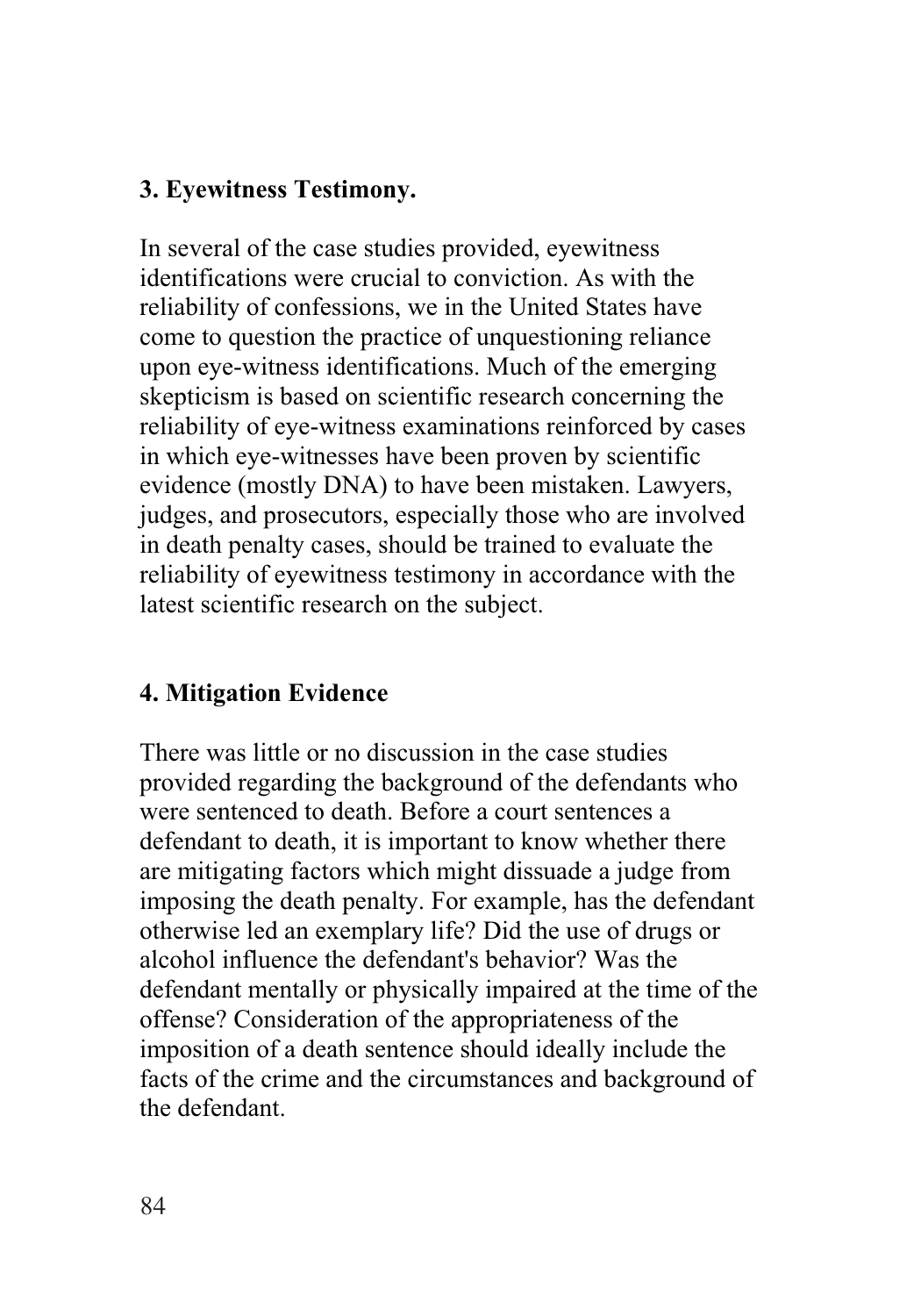#### **Comments by Siobhan Ni Chulachain, Practicing Barrister, Ireland**

Overall, I thought cases 1, 2, & 3 were very good illustrations of the problems we had seen in Thailand<sup>53</sup>, failures regarding the collation of evidence, over-reliance on confession evidence, inadequate lawyers, long appeals processes etc. Case 4 on the other hand contains cogent evidence of guilt, he was well-represented although his lawyer was inexperienced. On the other hand, his case illustrates the difficulties for visiting families when persons are detained in Bang Kwang and the contradictory approaches between the lower courts and the high courts.

## **Comments by Florence Belliver, Professor of Law, Paris, France**

-She confirms that 84 days of questioning, additionally without proper legal counsel, is largely excessive. The recourse by T to a "false" lawyer to write his appeal witnesses well to the lack of proper legal representation.

-In section 4, she was surprised by the fact that the person was condemned to death on the basis of a single testimony - from the wife of the person who was killed. Such a testimony should be confirmed by additional evidence, and not result per se in a capital sentence.

-

<sup>&</sup>lt;sup>53</sup> "The death penalty in Thailand" International Fact-finding Mission, FIDH publication, March 2005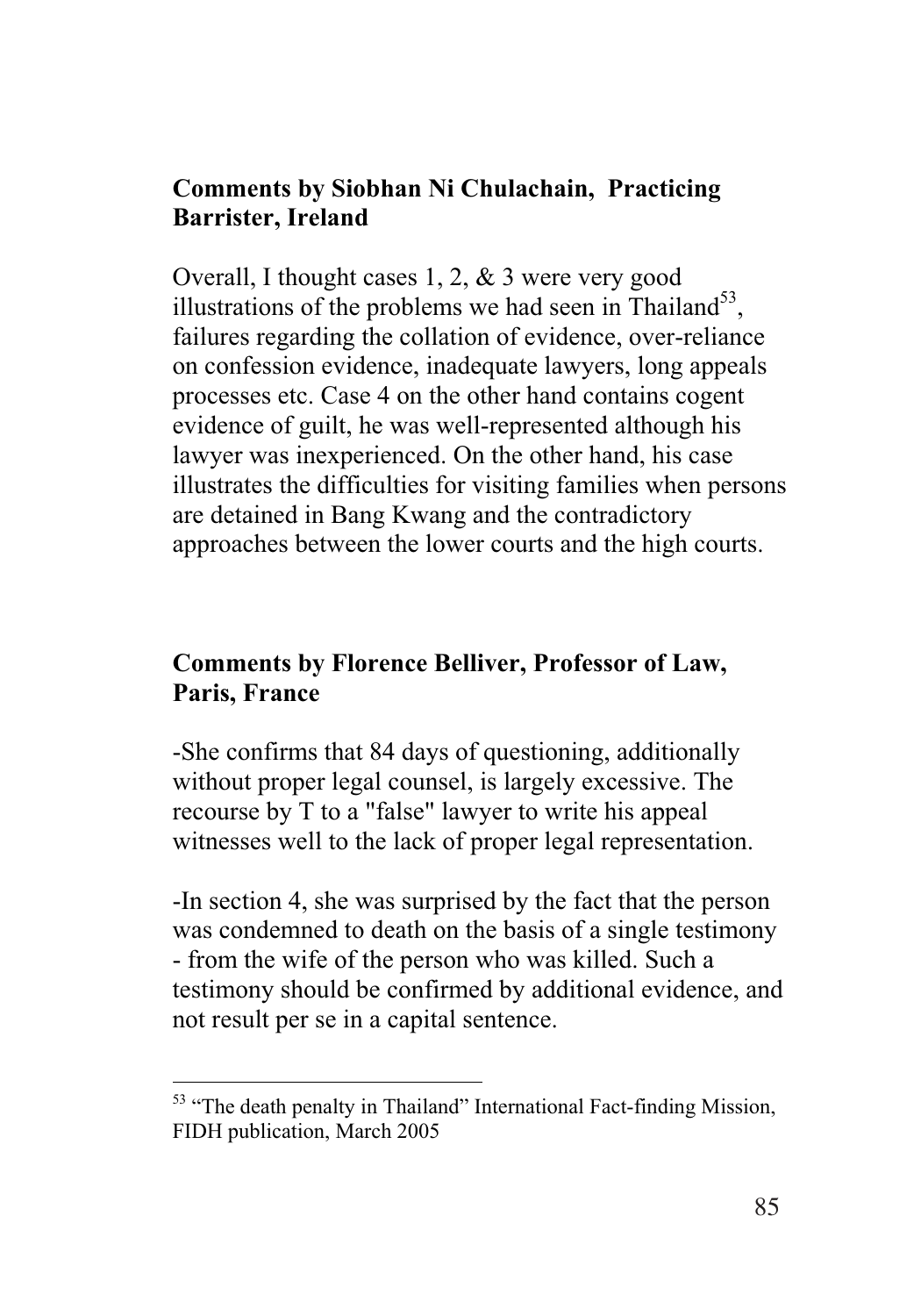The Supreme Court decision addressed this issue of the single testimony, and it may be useful that your team of researchers examine that point as well.

-why do the researchers insist so much on the insufficiency of the free legal aid system while the prisoner himself says that he trusted more the lawyer appointed by the court than the lawyer he had initially hired himself.

Maybe they could also address the issue of the value of the confession (it is frail, cf. clemency of the court amounting to arbitrariness when examining the confession). -the question of whether or not J. was the main author of the crime or an accomplice, is an issue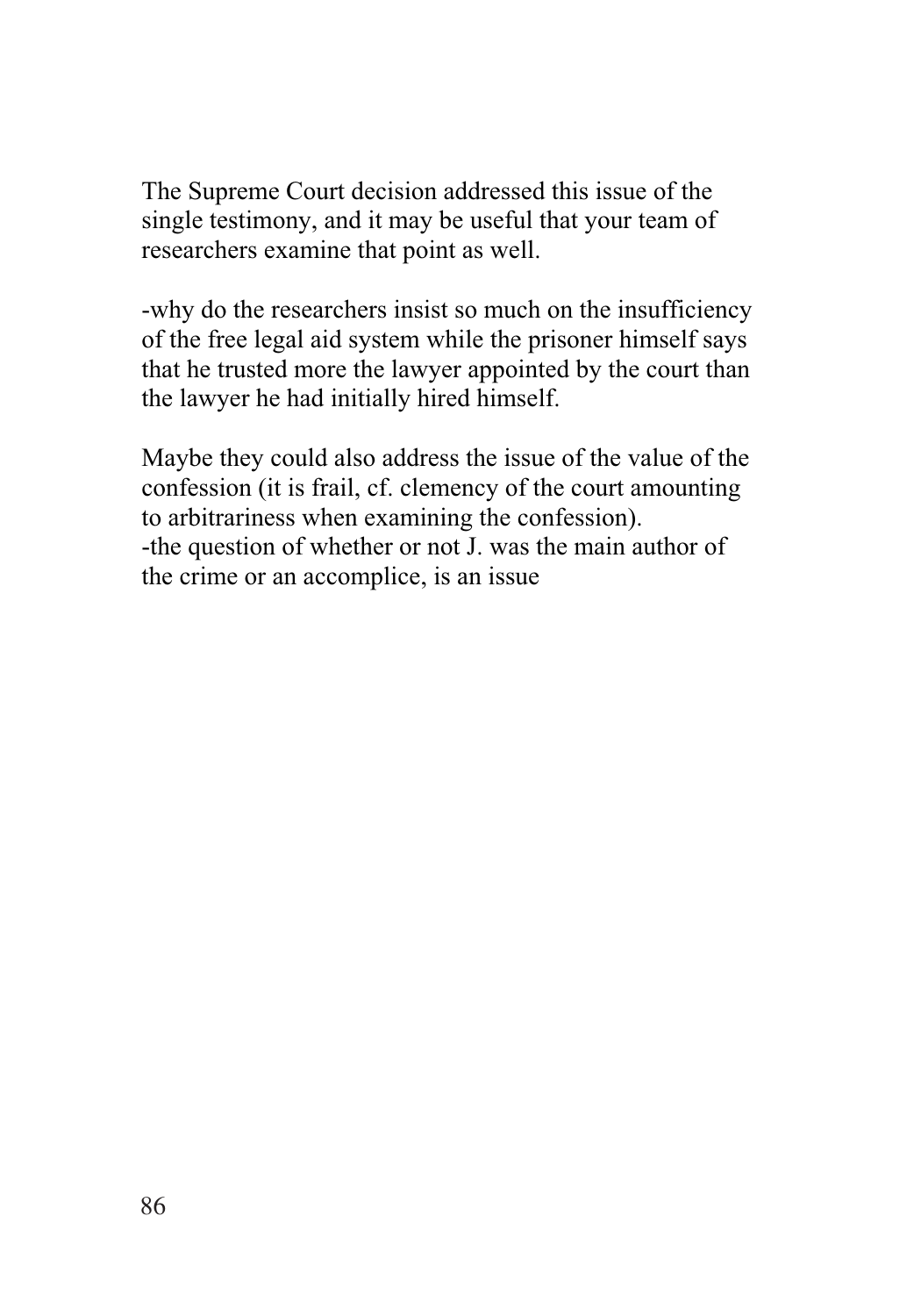#### **Comments by Professor Takashi Takano, Attorney at Law**

Waseda Law School Tokyo, Japan

I agree with the researchers' view that in each case there were violations of the accused's due process rights, especially the right to have effective assistance of counsel during the pre-trial investigation. I did not know until reading your report that Thai Constitution stipulates the right of the suspect to have their counsel present at interrogation (Section 241). I hope this provision will be kept intact in the New Constitution of Thailand. As a criminal lawyer in Japan, I understand the situations in which there is a great gap between the law in text and the law in action. I believe the main causes of this situation are weak or non-independent judiciary and weak or nonaggressive criminal defense lawyering, both of which are common in Japan where this gap exist. We have basically the same problems.

While I think that the report is well written, I felt some uncertainty about the facts of the cases or evidence of the cases. I hope you can provide with additional analyses of evidence of the cases.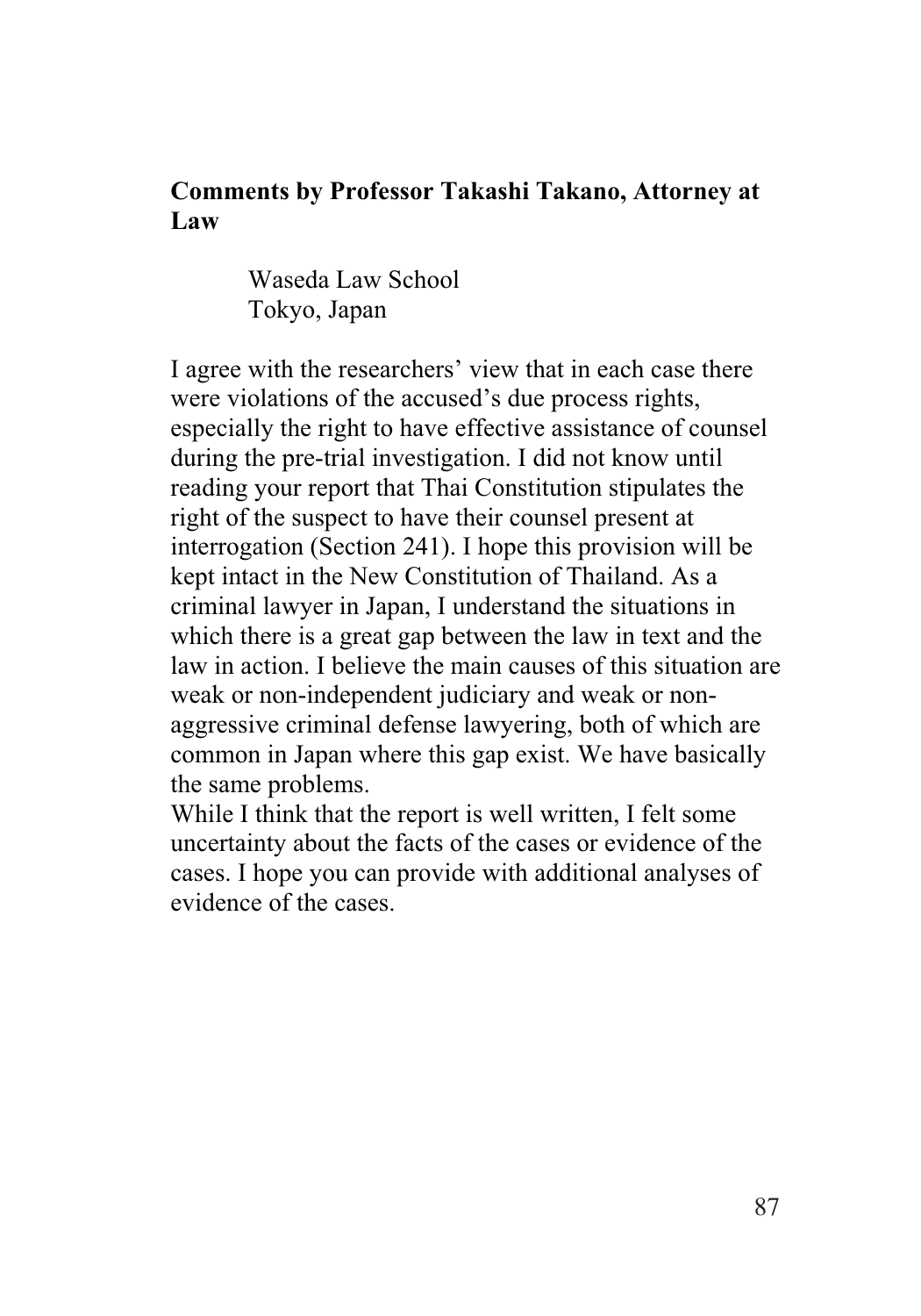# **Appendix 1**

## **The Rights of Persons Involved in Procedures of Criminal Law**

The rights of suspects, defendants, and those convicted under criminal law are laid down in section 3 of the Constitution under the heading 'Rights and Freedoms of Thai People', articles 30 to 33, section 8 which deals with the Courts, Part 1, and articles 233 to 247. In the following summary of the important aspects of human rights which relate to the criminal code of law, the rights are referred to their constitutional basis. These rights have been incorporated into the legal code which is also quoted where it expands on or clarifies the constitutional basis.

#### **1. The right to life and freedom**

Article 30 of the Constitution affirms the right to life and freedom. Torture, cruelty, or inhumane punishment are forbidden. However the death penalty as prescribed by law is not considered to be a cruel or inhumane punishment as referred to in this article.

The arrest, imprisonment, or bodily search of a person, or restriction of liberty are prohibited other than by legal warrant.

Any action of arrest or imprisonment taken by officials cannot be imposed with violence in a way that affects the rights of the person by causing bodily harm or by damaging the wellbeing of the person.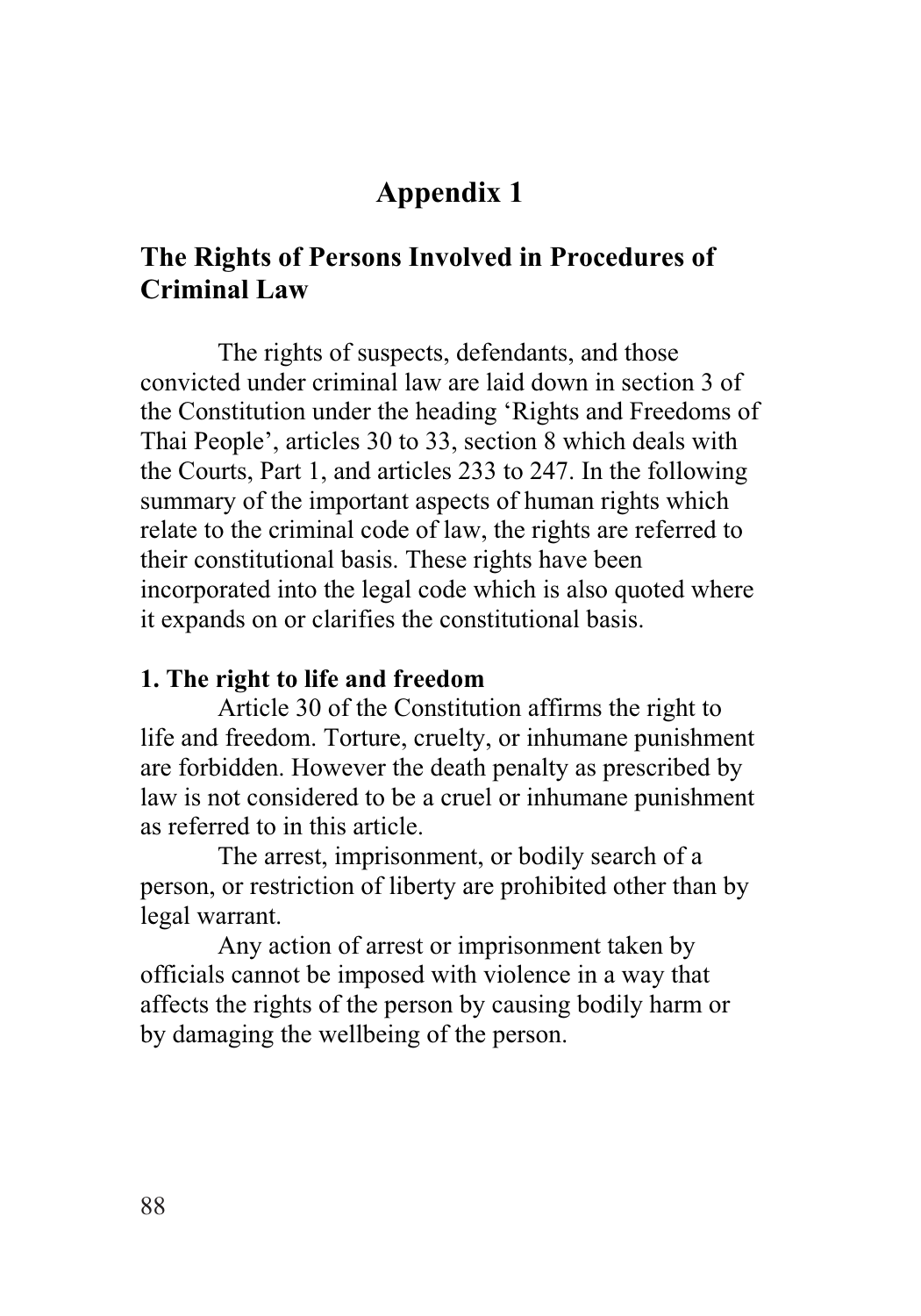#### **2. The right to the presumption of innocence**

Article 33 of the Constitution affirms that the suspect or accused has the right to the presumption of innocence. Until judgement is given that the person committed wrong that person must be treated as not having committed a crime. The use of instruments of restraint beyond what is necessary, or the presentation of the suspect to the press as a guilty person, are infringements of the right to be presumed innocent.

## **3. The right to due process of arrest**

Article 237 of the Constitution prohibits arrest and imprisonment in a criminal case without an arrest warrant or court order, except when an illegal act is committed flagrantly, or if there is another necessary reason. An arrest order may be issued:

1) when there is sufficient evidence that the person has committed a criminal act for which legal punishment is prescribed

2) there is sufficient evidence that the person committed a criminal act and there is reason to believe that the person may abscond, or interfere with witnesses, or cause further harm.

Article 238 of the Constitution prescribes that "In a criminal case, no arrest and detention of a person may be made except where an order or a warrant of the Court is obtained, or where such a person commits a flagrant offence or where there is such other necessity for an arrest without warrant as provided by law"

Rights associated with arrest or imprisonment are provided for in articles 31 and 35: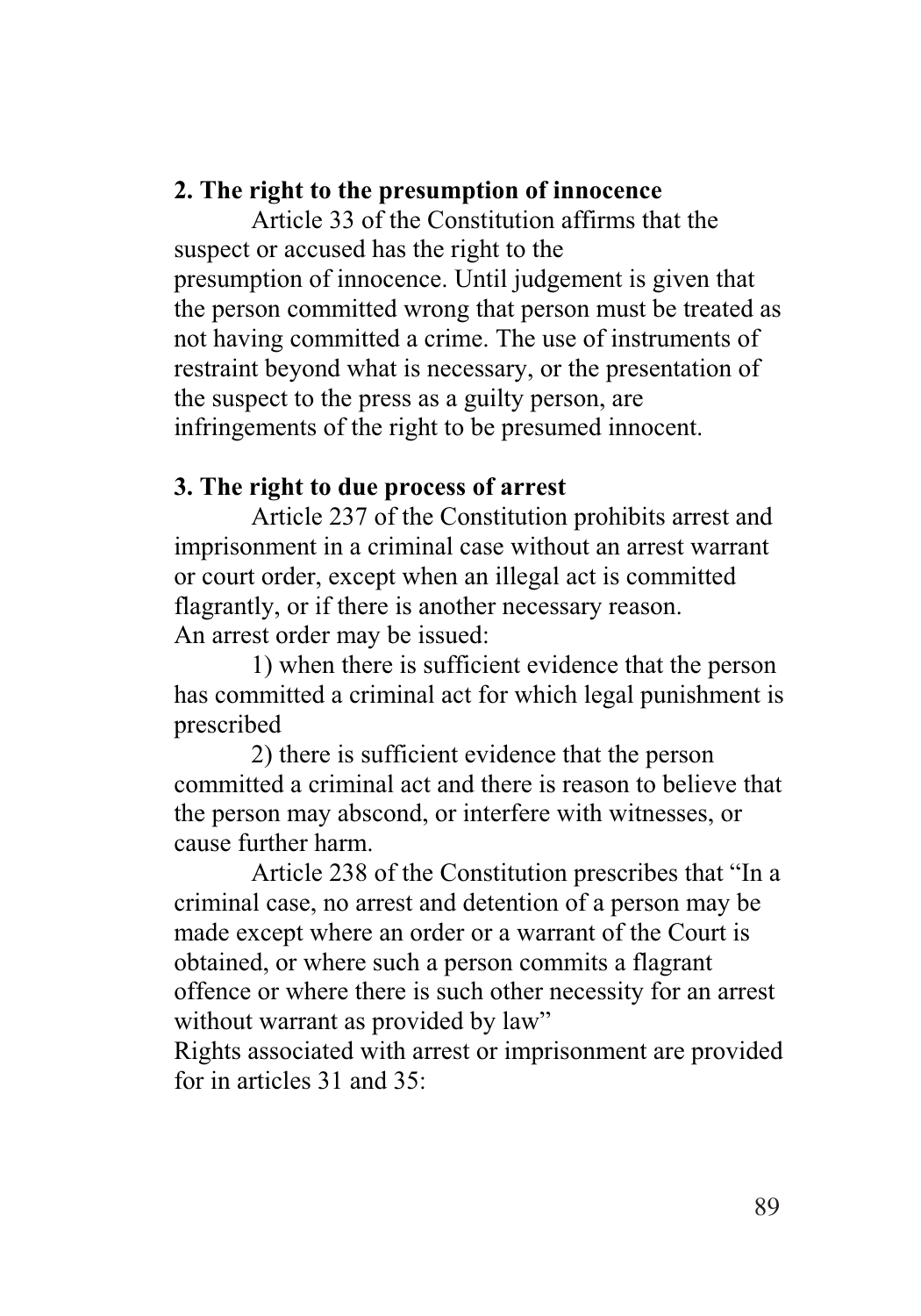"No arrest, detention, or search of person, or act affecting right and liberty under paragraph one shall be made except by virtue of the law."

"A person is protected for his or her peaceful habitation in, and for possession of, his or her dwelling place. An entry into a dwelling place without consent of its possessor or the search thereof shall not be made except by virtue of the law."

In summary a person may be arrested only under the following conditions:

a) there is a warrant or court order

b) a flagrant offence has been committed

c) there is other necessity for the arrest, but such necessity must be provided for by law.

A search of a private habitation may be made, only

a) with the authorization of a court order

b) under special circumstances when a court order is not required

## **4. The right to be informed of the charge and details of the arrest**

Article 237 of the Constitution decrees that a person arrested under criminal law must be informed of the charge and the details of the arrest without delay. There must be reasonable evidence that the person has committed the offence contained in the charge. It may be noted that the Constitution specifies that not only must the charge be specified but details of the arrest must be provided. A person arrested on a criminal charge should be informed of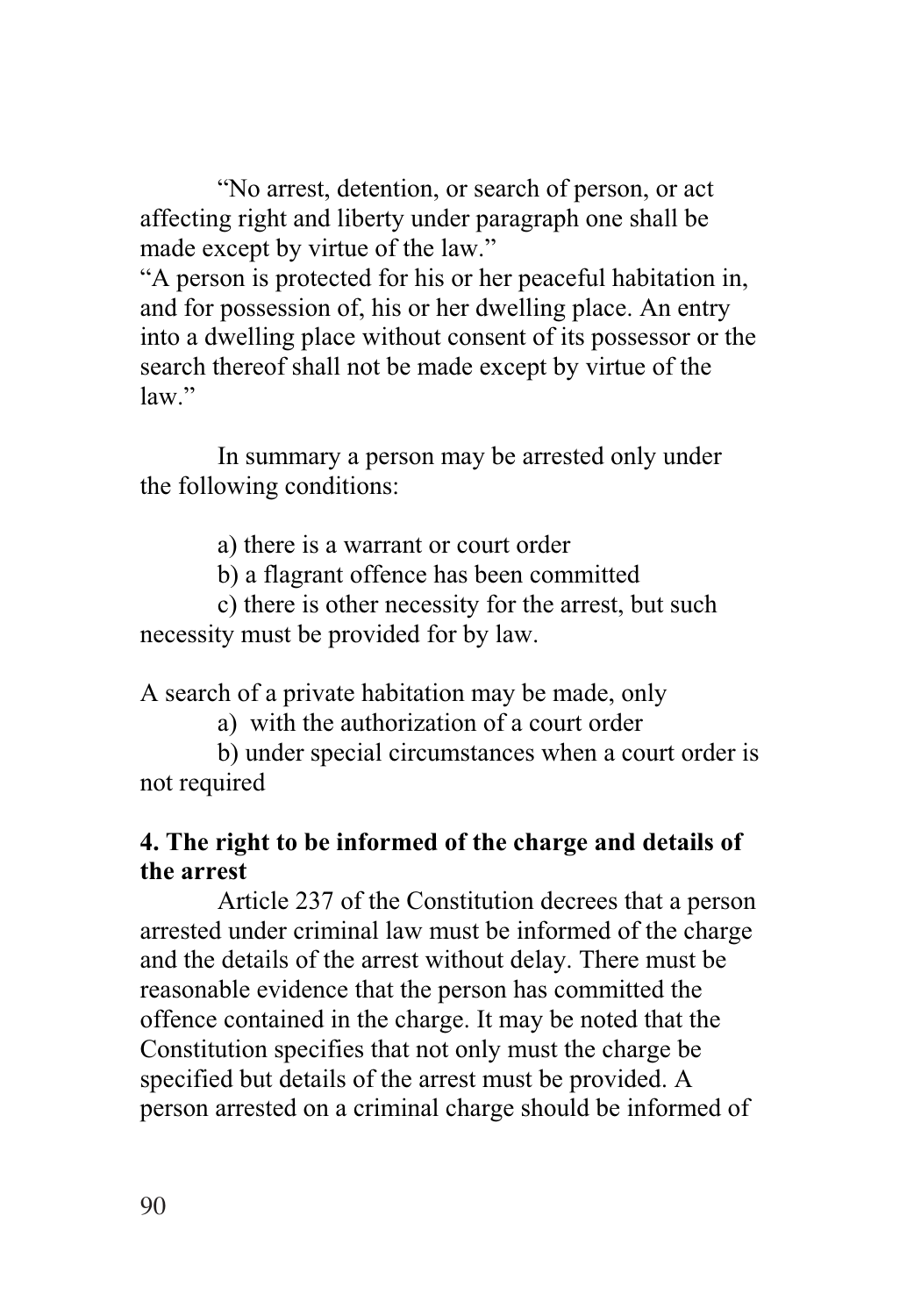the investigations made by officials, and the investigations which are under way.

#### **5. The right that relatives of the arrested be informed**

Article 237 of the Constitution decrees that a person arrested has the right that a relative or a trusted person be informed at the earliest convenience. This right is to assure justice to the suspect who may request the help of a relative in contesting his case or to contact a lawyer as a safeguard that his rights are not violated, such as by violence or hurt to his person.

#### **6. The right to be informed of one's rights**

Section 7/1 of the Criminal Code on the arrest and imprisonment procedure obliges officials to inform the arrested person's relatives or a trusted person of the fact of his arrest and the place of detention on the occasion of the arrest. The arrested person also has the following rights:

a) to meet with and consult a lawyer in private

b) to have a lawyer or a person he trusts to be present during his interrogation.

c) to be visited or to be in contact with relatives as appropriate.

The administrative officials or police who have custody of the arrested person, must inform that person from the beginning of his rights under section a) above.

#### **7. The right to respond or not during investigation**

The Constitution establishes the right of the accused not to respond to questioning to avoid providing matter with which he could be charged. Admissions made under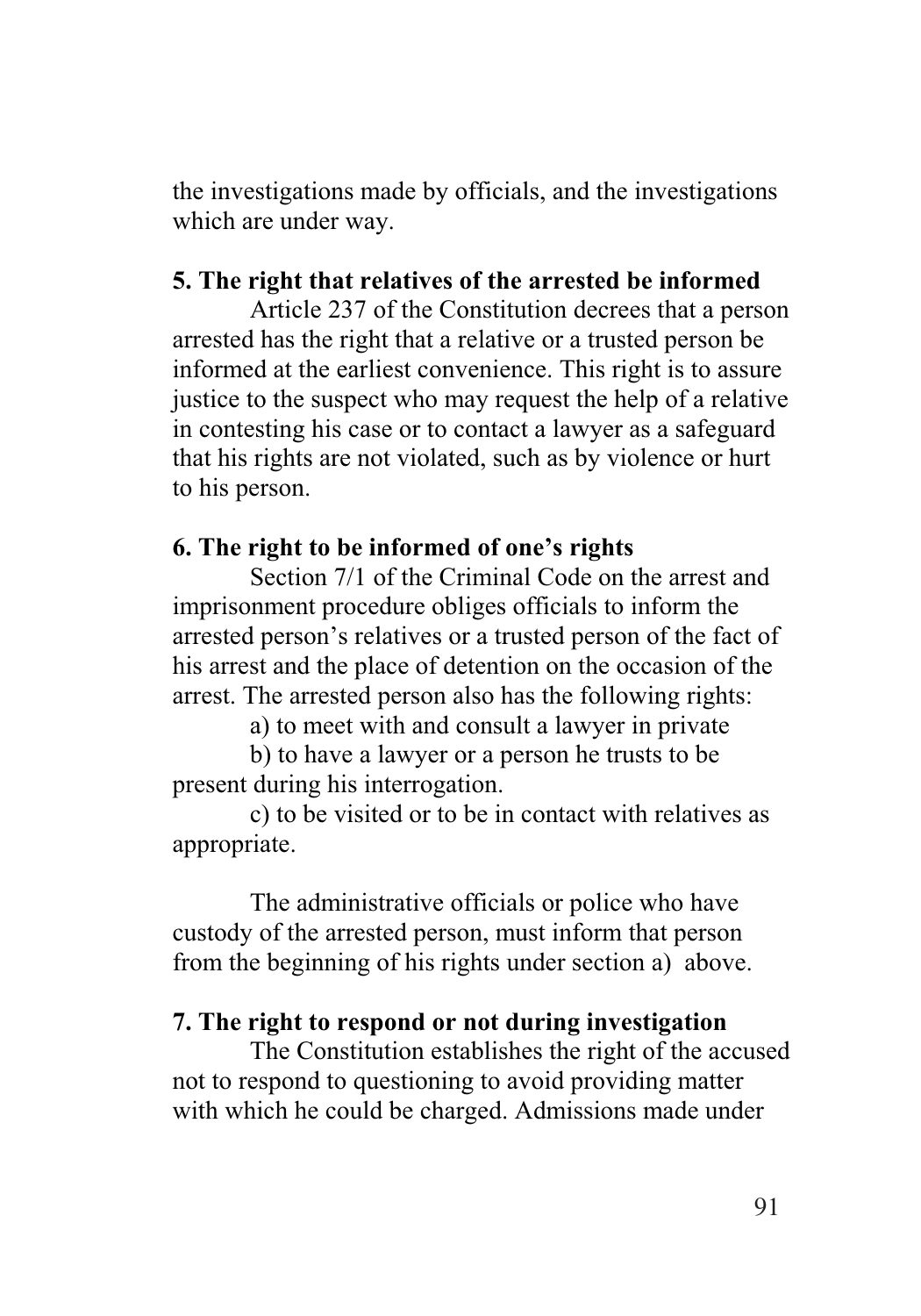persuasion, threats, trickery, torture, the use of force, or unwillingly, may not be accepted as evidence.

## **8. The right to an interpreter when the accused cannot understand or speak Thai**

Section 13 of the Criminal Code provides the right to an interpreter for the accused, defendants, or witnesses at the time of interrogation or trial.

#### **9. The right to respond or not to the Court**

The procedure of Criminal Law, section 165, decrees that when the official Prosecutor is the plaintiff, on the day that the defendant is presented to the court he should be given a copy of the charge. When the court is satisfied of the identity of the defendant, the charge should be read and explained. The defendant may be asked to plead guilty or not guilty, and how he intends to contest the case. The reply of the accused should be recorded. If the accused does not wish to respond the court should take note and continue procedure.

#### **10. The right to medical care**

Section 7/1 of the criminal Code affirms the right of the arrested or accused person to rapidly provided medical care when necessary.

## **11. The right to be brought before the Court within 48 hours**

Article 237 of the Constitution affirms the right of a person who has been arrested and detained to be brought before the court within 48 hours of the time of arrest.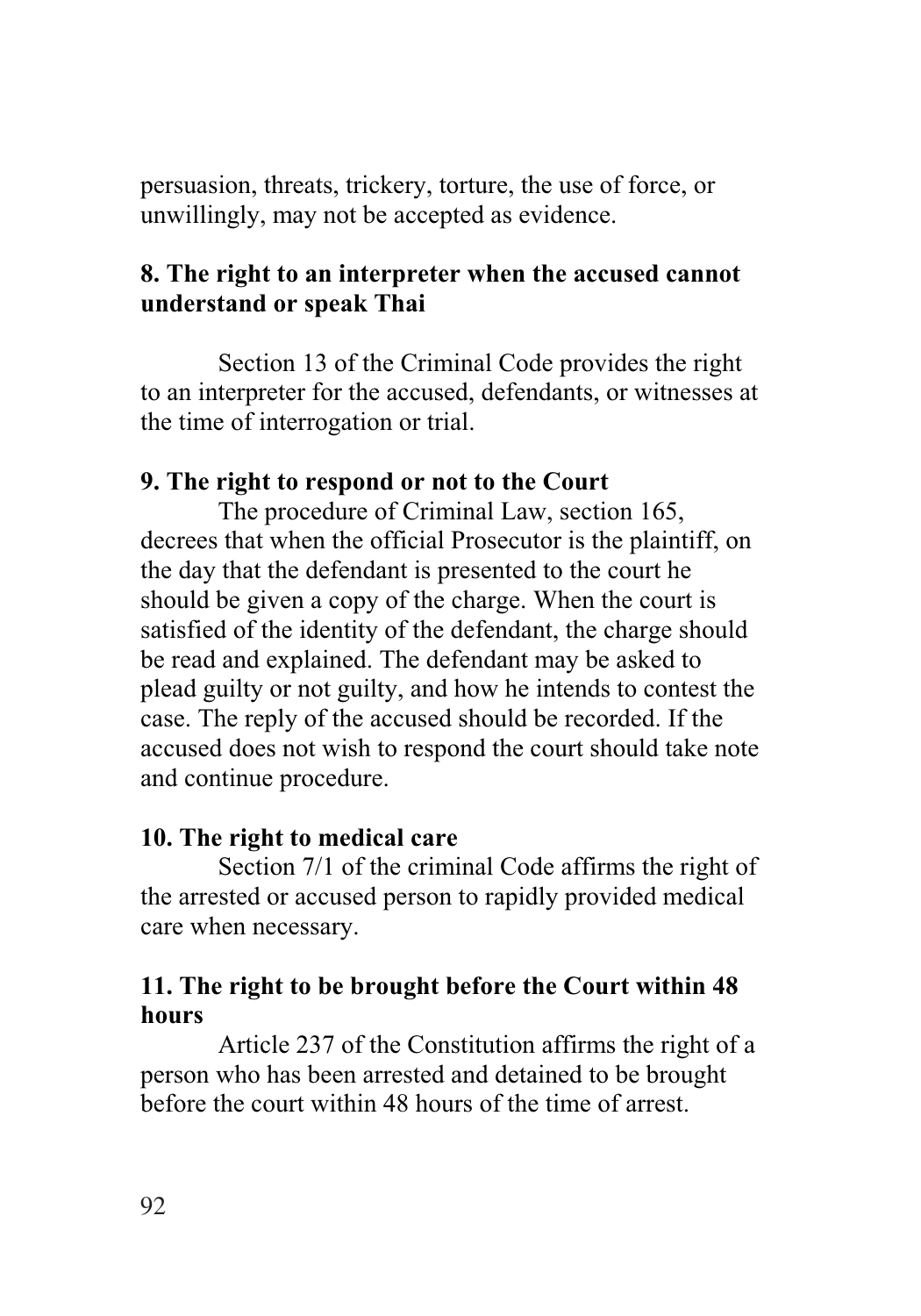In charges against the Criminal Code subject to a prison sentence of ten or more years the Court has the power to extend imprisonment several times serially, but each extension should not exceed 12 days and in total should not exceed 84 days.

In respect to Sections 3 and 7 the accused has the right to appoint a lawyer to present opposing arguments and to question witnesses. If the accused is not represented by a lawyer because article 134/1 has not been acted on, the accused has the right to request the Court to appoint a lawyer. The appointed lawyer is entitled to payment and expenses as laid down in article 134/1 section 3.

#### **12. The right to know the charge and receive an explanation**

The section of the Criminal Code relevant to the knowledge and explanation of the charge is that already introduced above under the heading 2.9

## **13. The right to a court hearing in the presence of the accused**

Section 172 of the Criminal Code decrees that the court proceedings and examination of witnesses take place in the presence of the accused, unless otherwise ordained.

## **14. Right to bail**

Article 239 of the Constitution declares that a request for bail by a defendant must be considered quickly and the amount of bail proposed must not be excessive. A refusal to grant bail must be based on the provisions of law and the reason must be conveyed to the defendant without delay.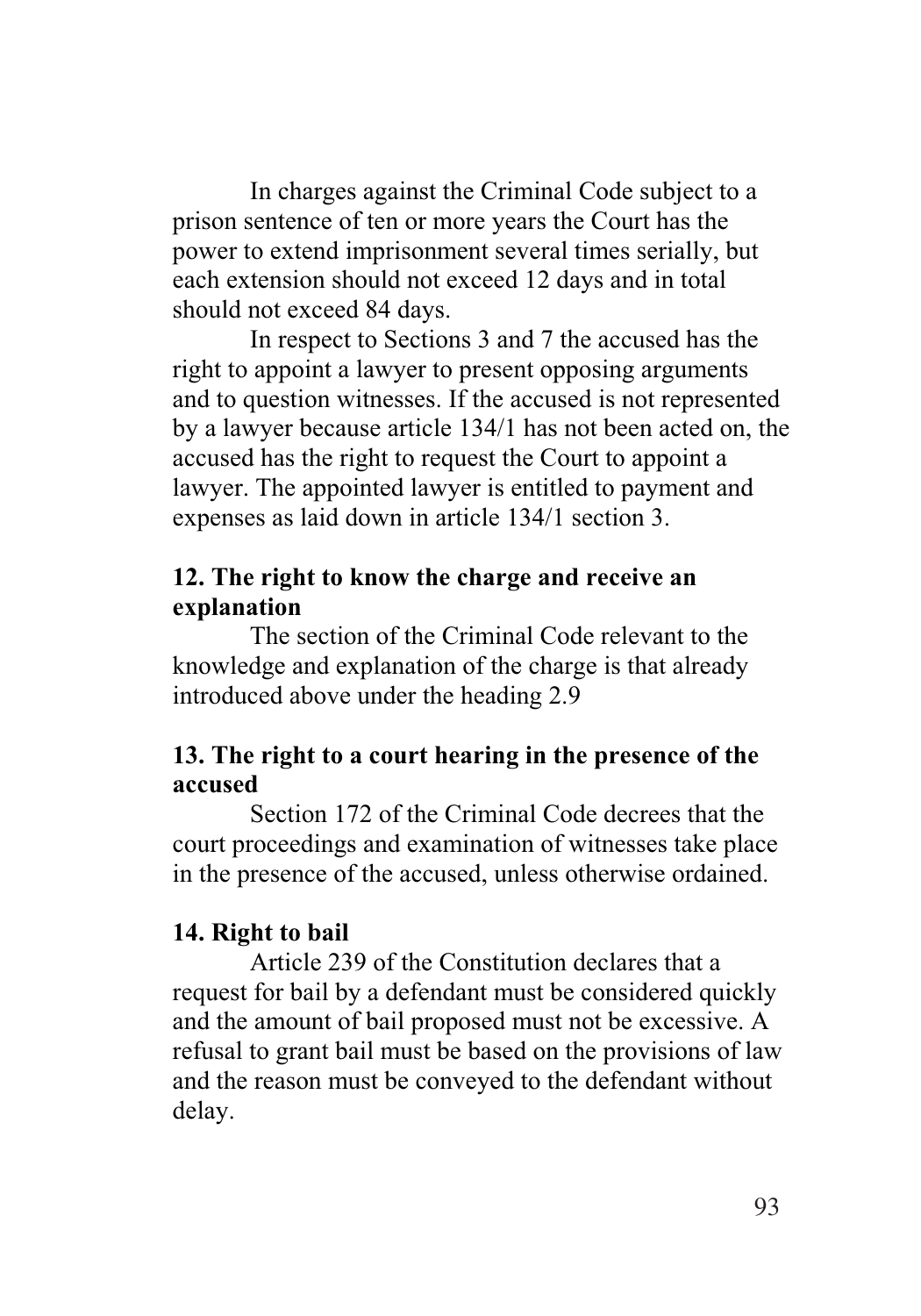A refusal of bail by the Court of Appeal must be within the provisions of the law.

#### **15. The right to private meeting with lawyers**

Article 239 of the Constitution decrees that "A person being kept in custody, detained or imprisoned, has the right to see and consult his or her advocate in private and receive a visit as may be appropriate."

#### **16. The right to appropriate visits**

Article 239 of the Constitution decrees that a person being kept in custody has the right to receive visits as may be appropriate.

## **17. The right for a lawyer or other person to be present during interrogation**

Article 241 paragraph 2 of the Constitution asserts the right of a suspect to have a lawyer or a person of trust present during interrogation.

According to Section 7/1 of Criminal Code Procedure, a person detained or imprisoned has the right that a lawyer or trusted person be present during interrogation. Section 134/4 decrees that in putting a question to the accused the investigating officials should tell the accused that he has the right to have a lawyer or a person he trusts present at the time of interrogation.

## **18. The right to have an interrogation and trial that are open, rapid, continuous, and fair.**

a) An open trial

Criminal Code Procedure section 172 states in the first sentence "the trial and examination of witnesses shall be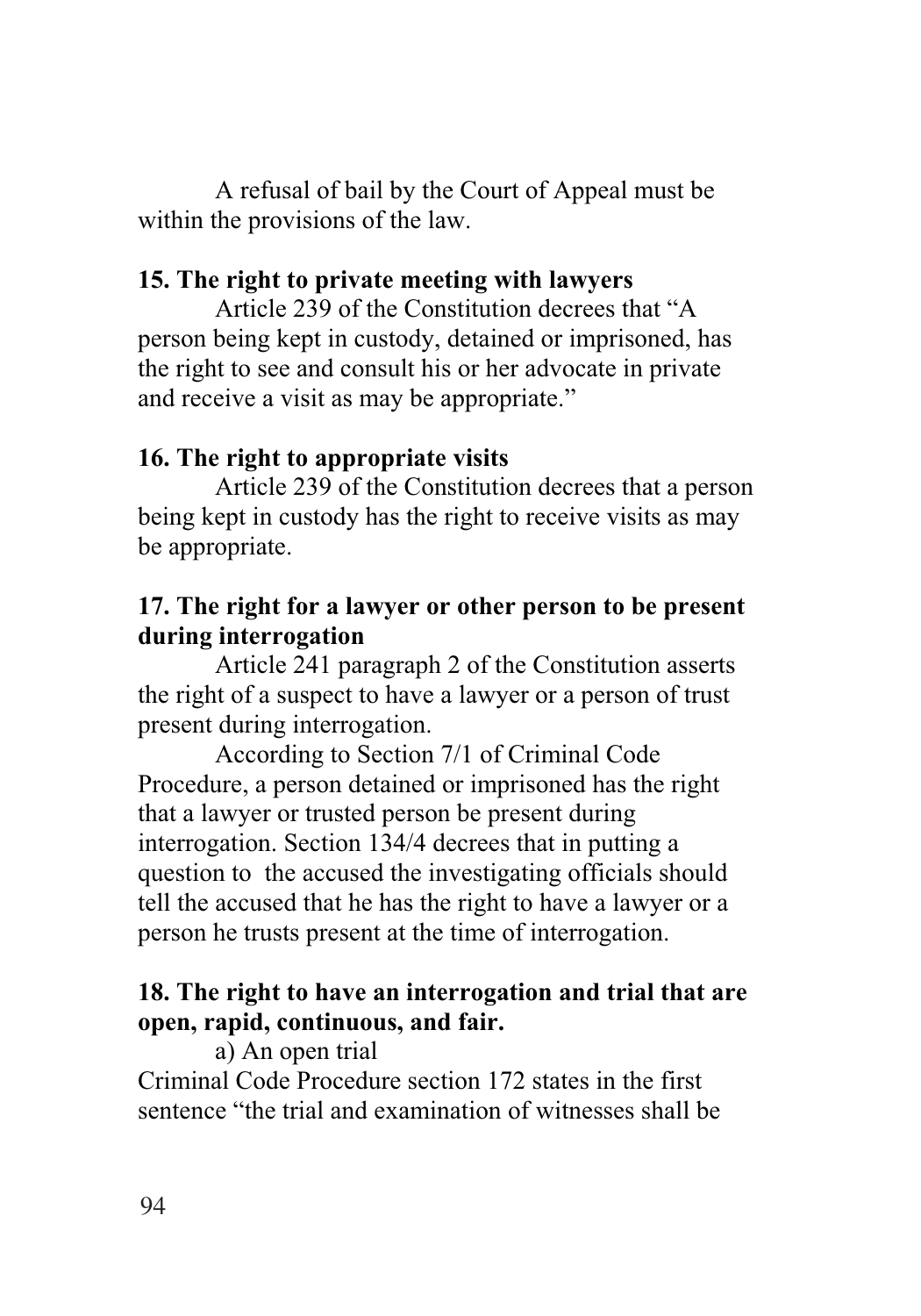held openly in the presence of the accused unless otherwise decreed".

b) A rapid, continuous and fair trial

Article 241 of the Constitution decrees, "In a criminal case, the suspect or the accused has the right to a speedy, continuous and fair inquiry or trial".

#### **19. The right to inspect statements made by the accused during the inquiry**

Article 241 of the Constitution decrees in the third paragraph, "An injured person or the accused in a criminal case has the right to inspect or require a copy of his or her statements made during the inquiry, or documents pertaining thereto, when the public prosecutor has taken prosecution as provided by law".

#### **20. The right to a State appointed lawyer**

Article 242 of the Constitution decrees that, "In a criminal case, the suspect or the accused has the right to receive aid from the State by providing an advocate as provided by law. In the case where a person being kept in custody or detained cannot find an advocate, the State shall render assistance by providing an advocate without delay".

Section 134 of the Criminal Court Procedure further decrees that in trials subject to the death penalty ….on the day that officials begin the interrogation they must ask whether the accused has a lawyer or not. If the accused does not have the services of a lawyer the State shall appoint one. The appointed lawyer shall be remunerated and be granted expenses according to rates decided by the Ministry of Justice with the agreement of the Ministry of Finance.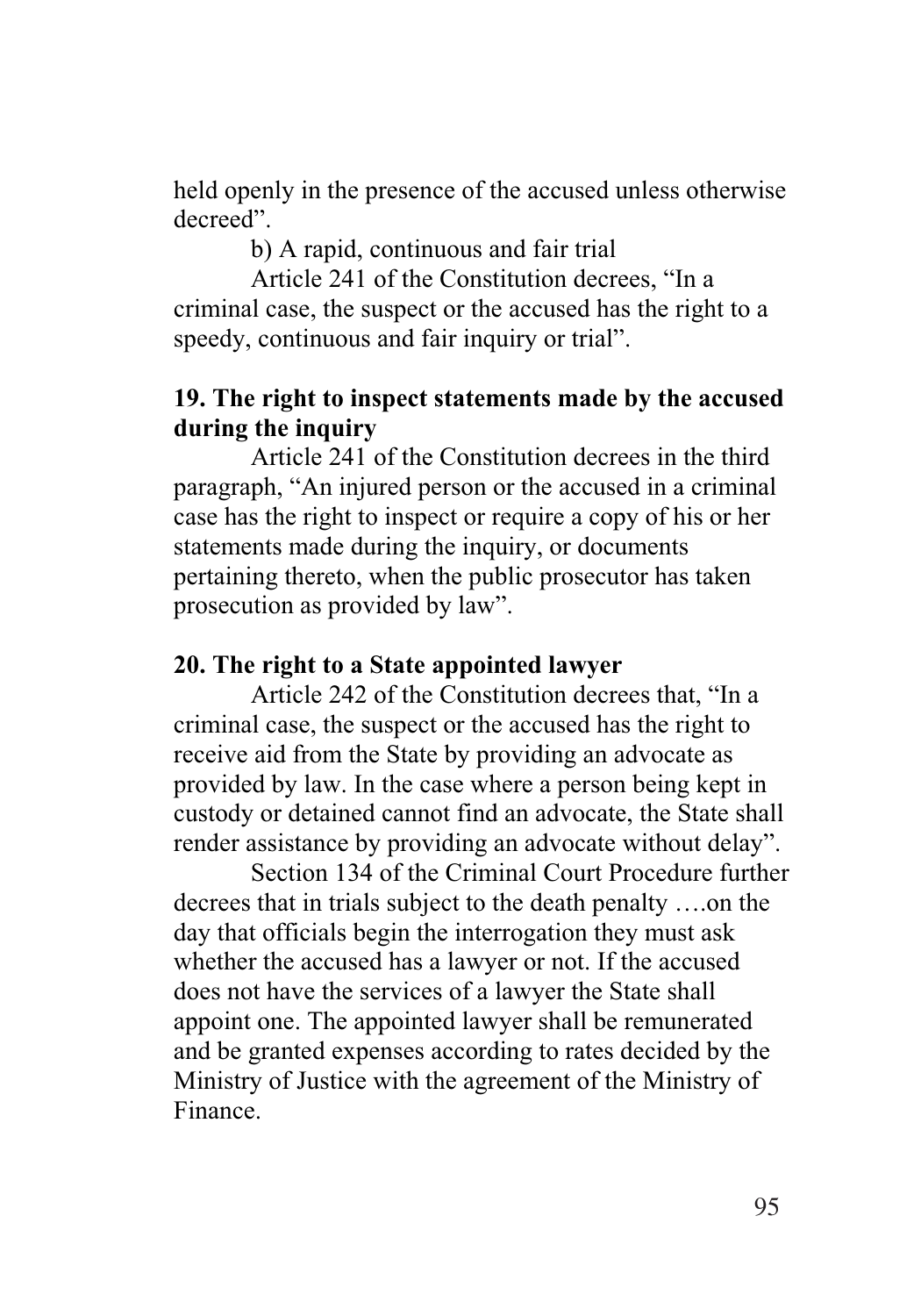When a lawyer to the accused is appointed but the lawyer is unable to meet with the accused and has not informed the officials, or has informed the officials but has not come to meet with the accused at the appropriate time, the officials may continue with the interrogation but the absence of the lawyer must be noted in the record of the interrogation.

#### **21. The right not to make self-incriminating statements**

According to Article 243 of the Constitution the accused "has the right not to make a statement incriminating himself or herself which may result in criminal prosecution being taken against him or her".

Section 134/4 of the Criminal Procedure Code decrees that in taking statements from the accused the interrogating officials should inform the accused that he has the right to make or not make statements and that if he make a statement it may be used in evidence against him

## **22. The right to trial before a full quorum of judges**

Article 236 of the Constitution decrees, "The hearing of a case requires a full quorum of judges. Any judge not sitting at the hearing of a case shall not give judgement or a decision on such a case, except for the case of *force majeure* or any other unavoidable necessity as provided by law".

Section 26 of Court of Justice Procedure lays down that in a Court of First Instance two judges are required and that not more than one judge should be a habitual judge. The panel of judges must consist of judges with the authority to judge civil or criminal cases.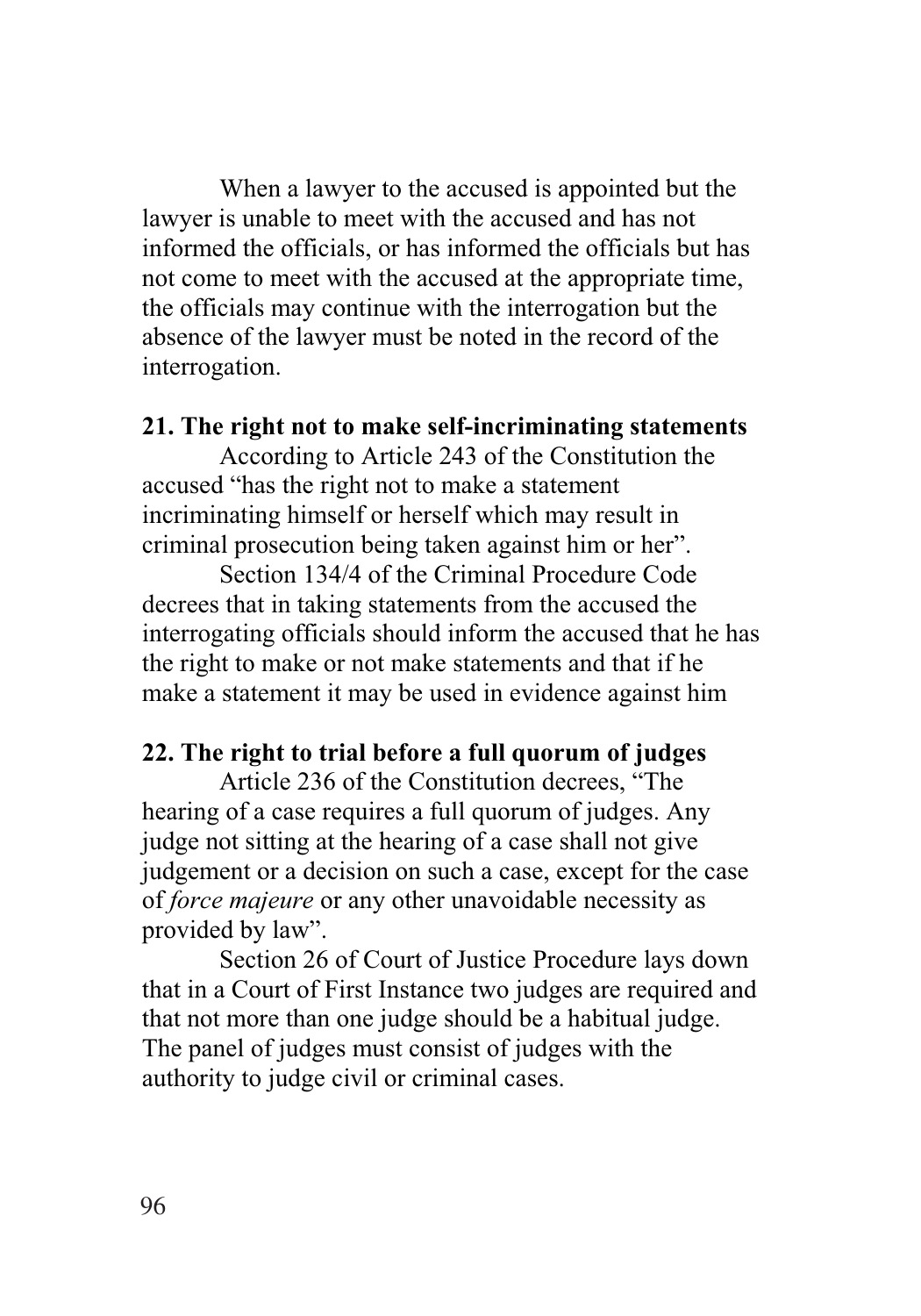Section 27 of the same Procedure decrees that in the Appeals Court and the Supreme Court a quorum of at least three judges with authority to pass judgement is required.

#### **23. The right to request a retrial**

The object of a retrial is to revoke an incorrect judgement whether as to the truth of the matter or in the evidence given. This can occur when it is newly proved that the defendant is innocent.

Article 247 of the Constitution decrees, "In the case where any person was inflicted with a criminal punishment by a final judgment, such person, an interested person, or the public prosecutor may submit a motion for a review of the case. If it appears in the judgment of the Court reviewing the case that he or she did not commit the offence, such person or his or her heir shall be entitled to appropriate compensation, expenses and the recovery of any right lost by virtue of the judgment upon the conditions and in the manner provided by law."

The reasons for such a review are listed in section 5 of the Act on the Review of Criminal Cases:

1) The evidence of a witness on which judgement was based was judged in a later trial to have been false or at variance with the truth.

2) The evidence of a witness other than that in section 1 above which the Court used in passing judgement has been shown in a later judgement to have been mistaken, or false, or at variance with the truth

3) There is new and clear evidence which is important to the case showing that the person sentenced in a criminal trial did not commit a crime.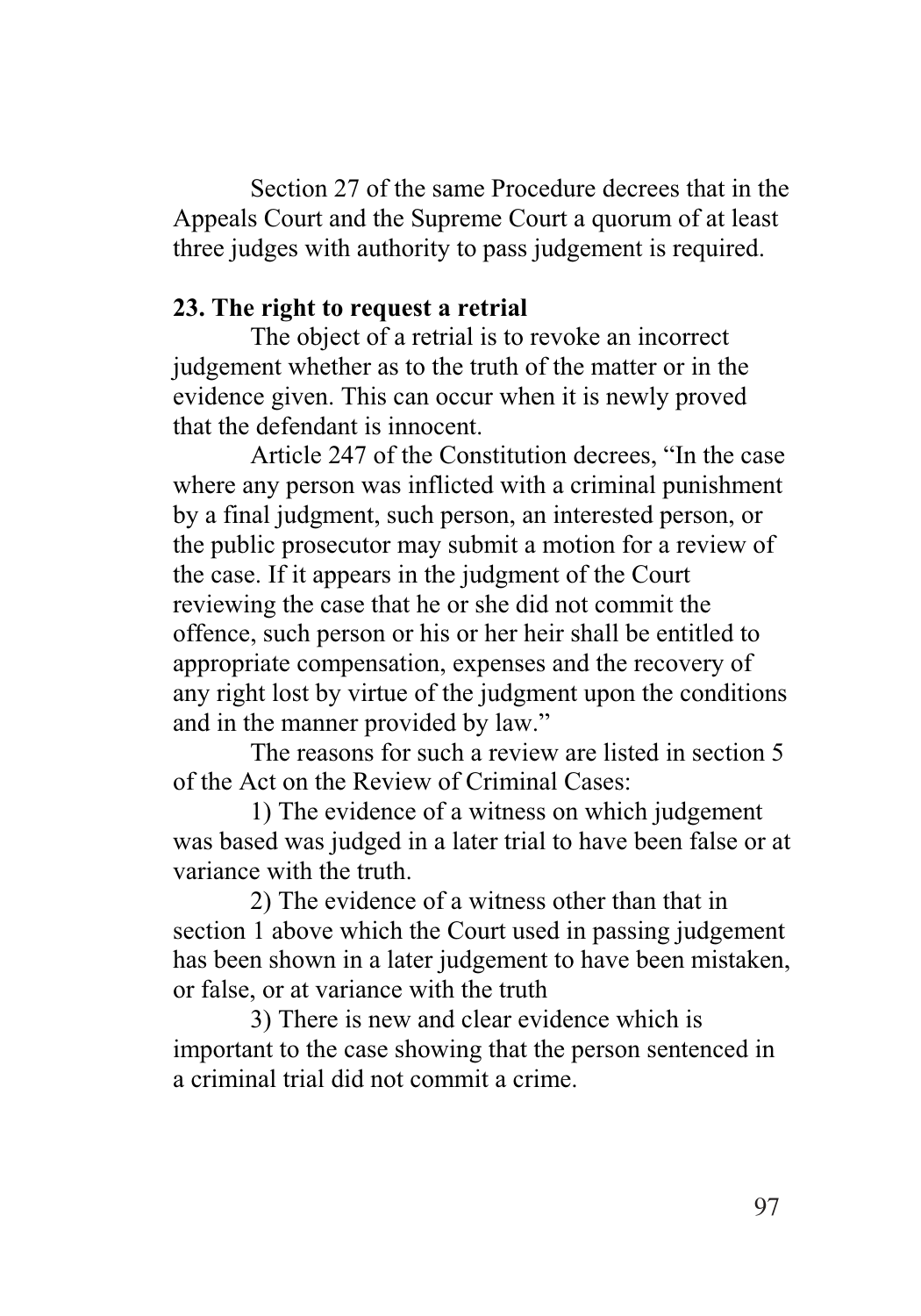#### **24. The rights of a person condemned to death**

In the event that a death sentence is imposed execution must be carried out with the minimum of pain and suffering to the condemned person.

Section245 of the Criminal Code Procedure decrees that the Court of First Instance must send the file of the case carrying the death penalty or life imprisonment to the Appeals Court and the judgment will not yet be concluded until it is confirmed by the Appeals Court.

Section 247 of the Criminal Code Procedure decrees that the sentence of a criminal Court carrying the death sentence must be carried out as decreed in the current Procedure.

A woman sentenced to death who is pregnant must be allowed to give birth before the sentence is carried out.

Section 248 decrees that the death sentence of a convicted person who becomes mentally ill before execution must be postponed until he recovers. When recovery has taken place the Court has the power to suspend section 46 of the criminal law code. If the person suffering the mental disorder recovers after one year from the time of judgement the death sentence is commuted to life imprisonment.

Section 259 of the Criminal Code Procedure decrees that a person on whom sentence has been passed or a person associated with the convicted person, when the case is finished a request for clemency may be submitted to the King with the recommendation of the Minister of **Justice**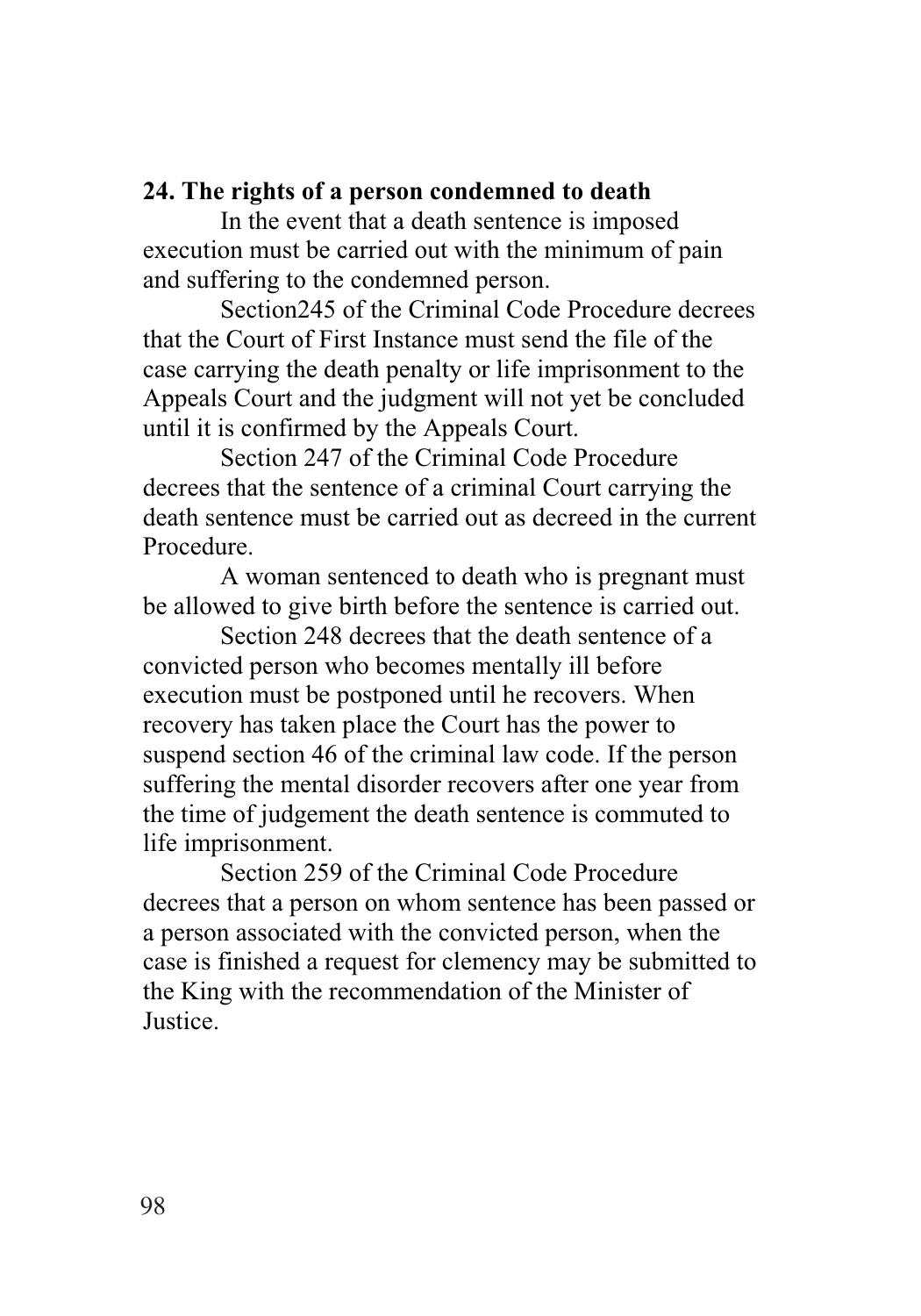## **25. The rights of imprisoned persons**

The right to receive visits, to contact relatives and outsiders

25.1 A Government Act of 1936 decrees that imprisoned persons may receive visits or contact persons outside, especially a lawyer

25.2 The right to submit a complaint is decreed by the same act which confirms the right of the prisoner to submit a complaint to prison officials, to the Governor of the prison, to the Minister, or to the King.

25.3 The right to health care, and hospital treatment.

Government Act of the year 2006 decrees that a prisoner who is ill or a woman prisoner who is pregnant shall receive the required hospital treatment.

When the doctor overseeing the health of prisoners declares that a prisoner who is ill is unlikely to recover in the prison hospital the Governor of the jail shall allow that prisoner to be treated elsewhere outside the prison under whatever conditions are considered appropriate.

25.4 The right to sufficient food The minimum standard for prisoners is as follows: Every prisoner shall receive at regular times the food allotted by the prison. Such food should be sufficient to preserve health and bodily strength. It should be properly cooked and served.

A supply of drinking water should be continually available to prisoners

25.5 The right not to be treated cruelly There are three aspects to cruel treatment:

1) The use of instruments of restraint, to humiliate, to punish, or to cause difficulty to the prisoner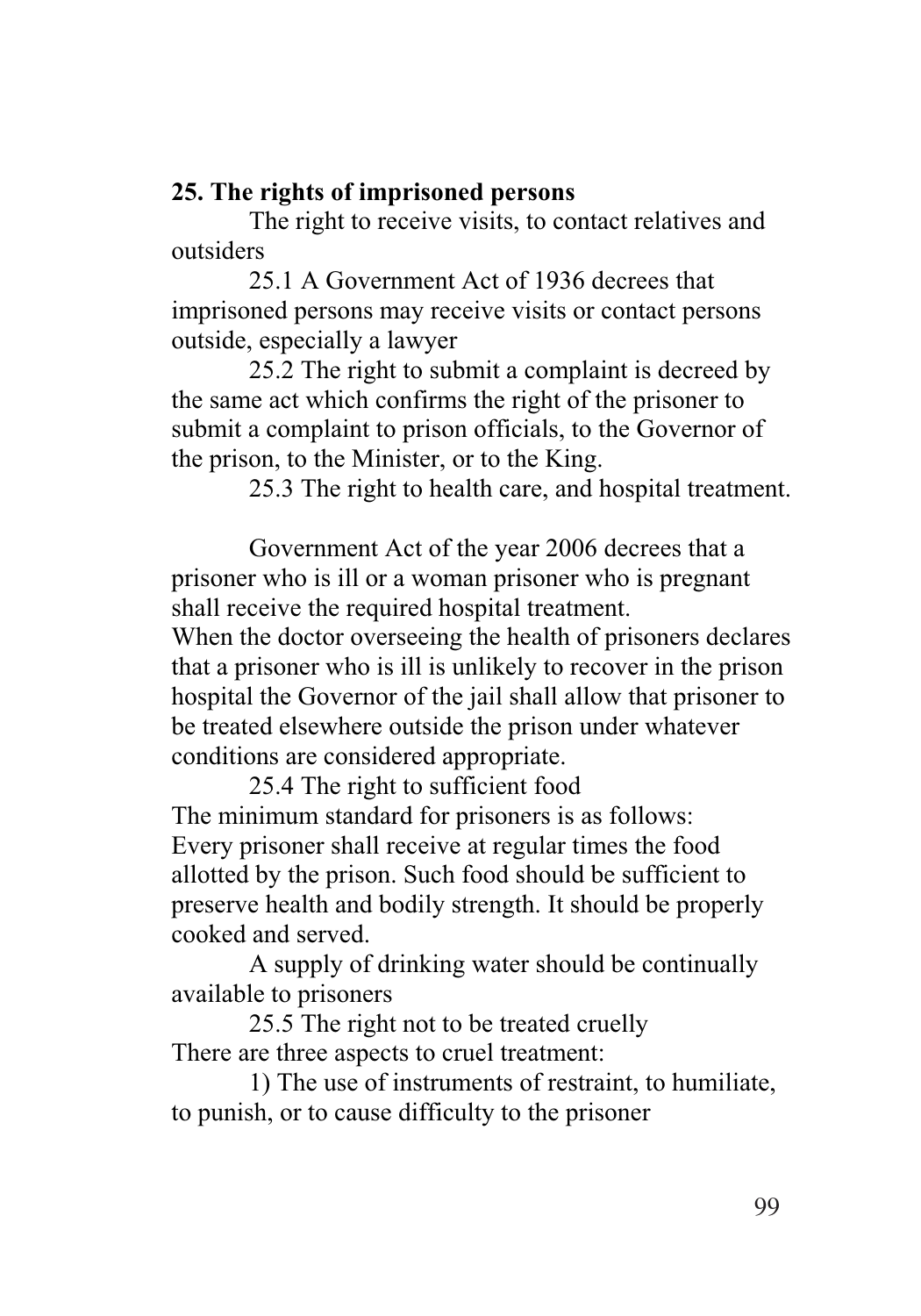2) The use of weapons against the prisoner

3) The use of disciplinary punishment and inflicting bodily torture by the use of instruments of restraint.

The use of instruments of restraint is forbidden by Article 14 of the 1936 Government Act except in the following cases:

- a) the person is likely to endanger himself or others
- b) the person is subject to a mental disorder or instability which could endanger others
- c) the person is likely to escape
- d) when the person must be controlled outside the prison and the use of restraints appears appropriate to those in charge
- e) when an order is made by the Minister that the use of instruments of restraint is justified by prison or local conditions

Apart from the conditions listed under d) and e) above the wardens shall have the power to order or cancel the use of instruments of restraint.

The use of weapons against prisoners is regulated by Article 16 of the 1936 Act, "the use of weapons by prison staff other than fire arms against prisoners is limited as follows:

a) to counter an escape or attempt to escape and the use of weapons is the only resort

b) when several prisoners cause confusion or attempt to use force to open or break down the doors or wall of the prison

c) when it appears that prisoners are using force to cause harm to staff or to others.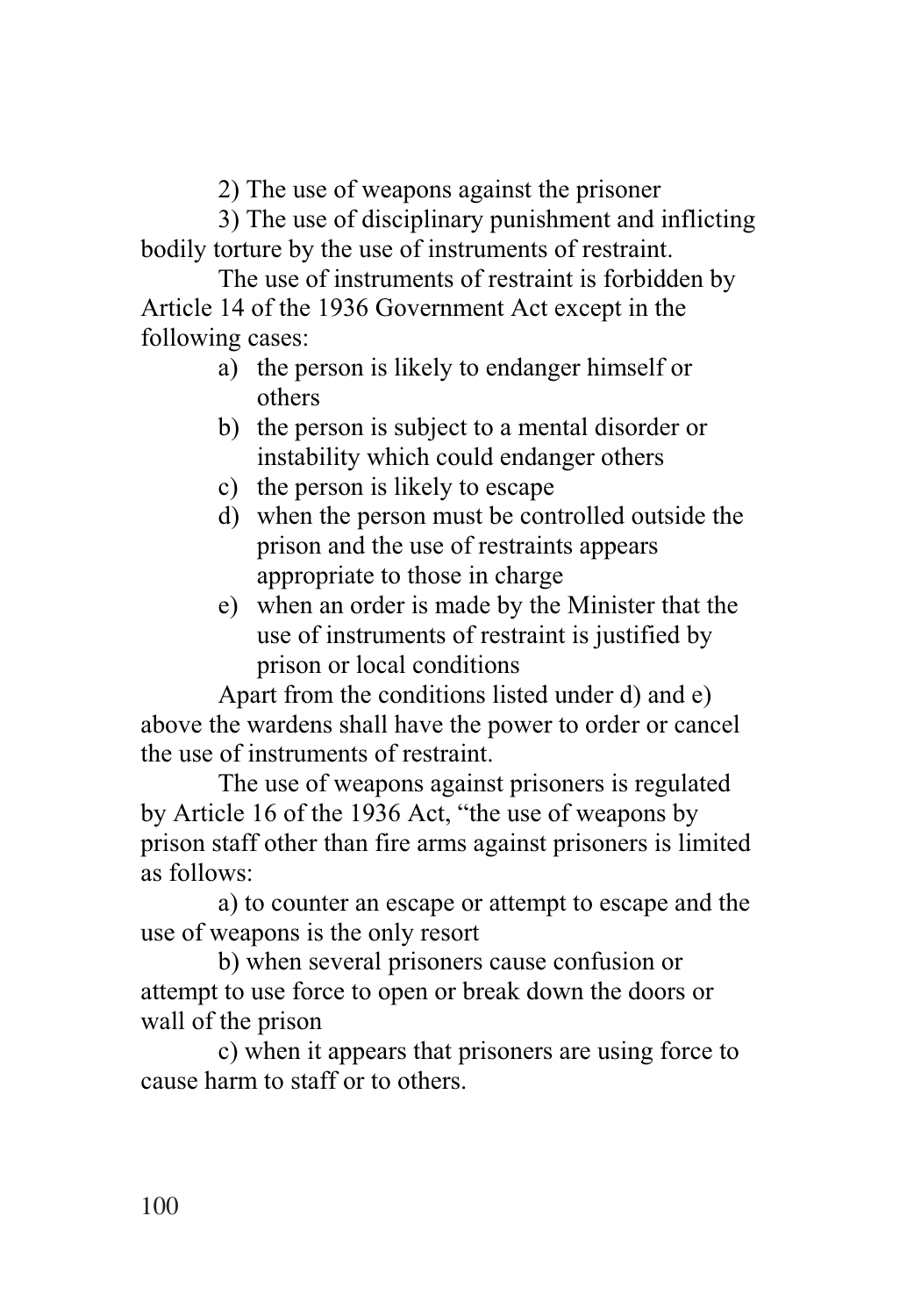## **Article 17 of the 1936 Act allows prison staff to use fire arms in the following cases:**

1) a prisoner refuses to lay down a weapon when ordered by staff to do so

2) when a prisoner is escaping and refuses to stop when ordered to do so by prison staff or cannot otherwise be captured

3) when three or more prisoners are causing confusion or attempting to open or break down prison doors or walls, or are causing injury to prison staff or others, refusing to stop when so ordered by prison staff. When an official in authority is present firearms may be used only on the order of that official.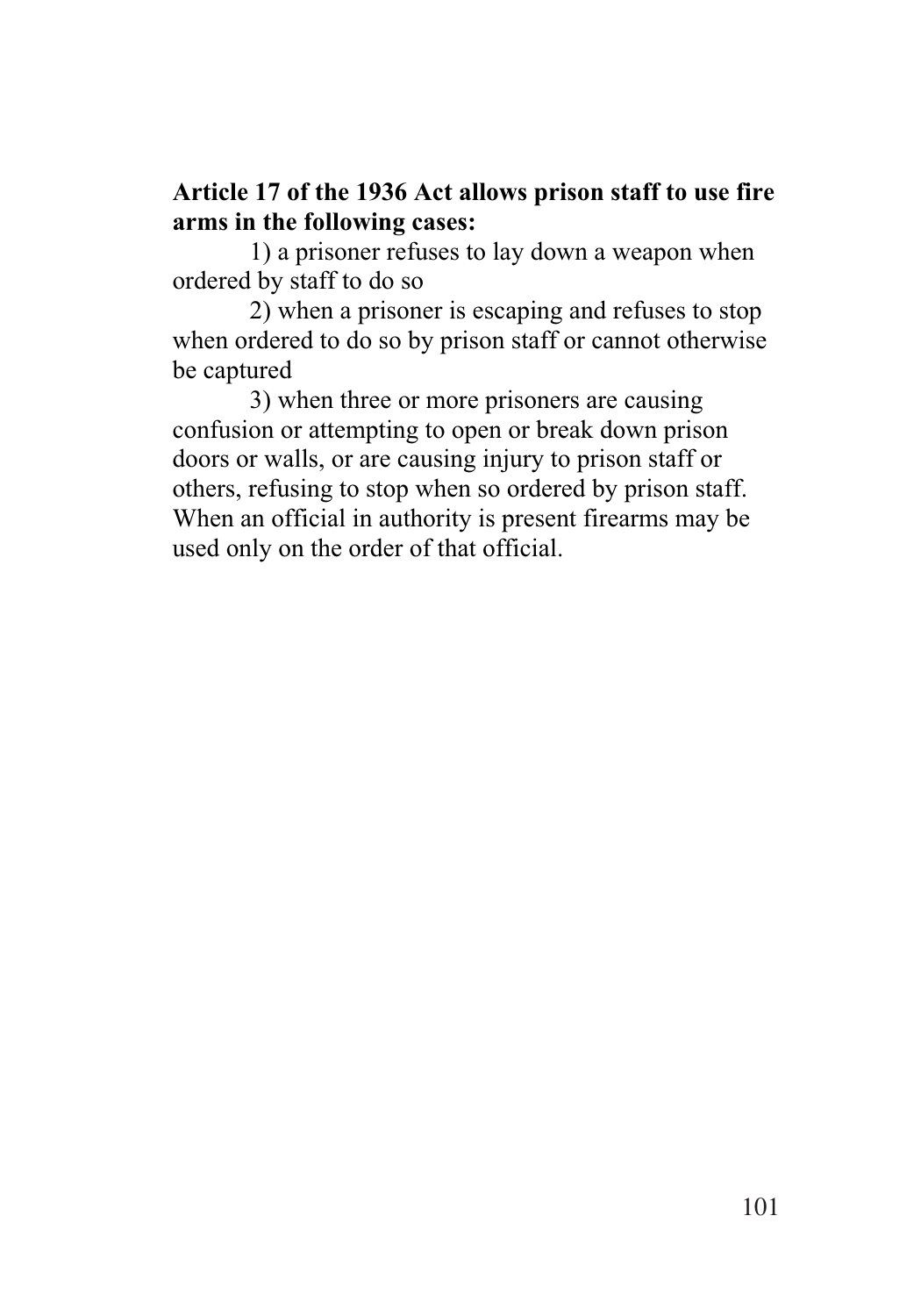## Appendix 2

## **Criminal Justice in Thailand Prapun Naigowit**

#### **The Basis of Thai Criminal Justice**

Thai criminal justice stems from a civil law oriented system, therefore, all legislation is codified in the form of a "Code", such as "The Criminal Procedure Code". In practice, however, the Thai criminal justice, like its counterparts in many jurisdictions, cannot be said to belong to one particular system, but is actually the mixed outcome of a long history, influenced partly by the concept of civil law, partly by common law, and partly by original Thai ancient tradition.

To avoid ambiguity Thailand chose to enact a clearly seen law like that of France which conforms to the tradition and way of thinking of the former Thai system. In doing this, Thailand also relied on the format used in some other countries such as Germany and Japan. However, to keep balance of power as well as to seek for the most suitable form for the country, Thailand sent many students to study law in England. Most of them became judges and quite firmly affiliated to the "common law" concept. In ruling on cases, they established many precedents upon the notion of common law which are still strictly upheld by present judges and sometimes become a problematic issue even today among law enforcement authorities and those concerned with criminal justice in Thailand.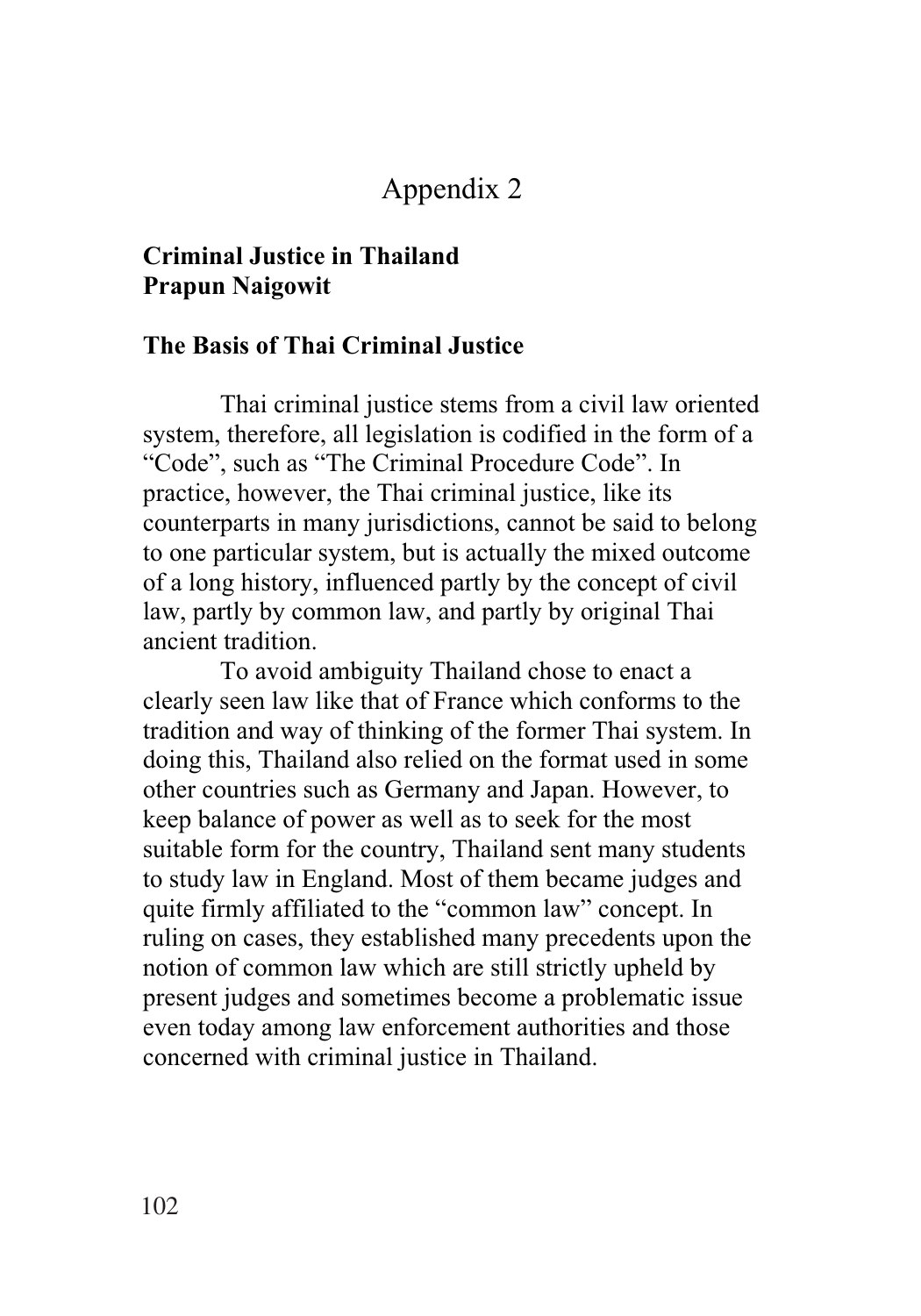#### **Prosecution and Investigation**

Unlike its counterpart in many countries, the public prosecution service in Thailand does not participate in an investigation at the outset. According to the Criminal Procedure Code, which was drafted upon the long history of conflict and compromise between civil law and common law concepts, the investigation is initiated and conducted substantially by the police. The public prosecutor begins his or her role after receiving the investigation file from the police. Additional investigation may be conducted if the public prosecutor decides that evidence contained in the investigation file is unclear or insufficient for the issuance of prosecution or non-prosecution orders, but of course it will be conducted by the police not the public prosecutor. Another option as stipulated by the law is to examine the witness directly by the public prosecutor with the presence of the police inquiry official. In such a case the public prosecutor has power to direct the police to bring before him any witness for interrogation.

The only one prosecutor who has a direct power to investigate is the Attorney General or, if there is no Attorney General at the moment, the Acting Attorney General if an offence is allegedly committed outside the territory of Thailand. In such a case, the Attorney General can conduct or directly surveillance the investigation of the case himself as enshrined in Article 20 of the Criminal Procedure Code. The Attorney General is also empowered to delegate this authority to an inquiry official, as he thinks appropriate.

Since the public prosecutor does not take part in the investigation at the outset as already mentioned, problems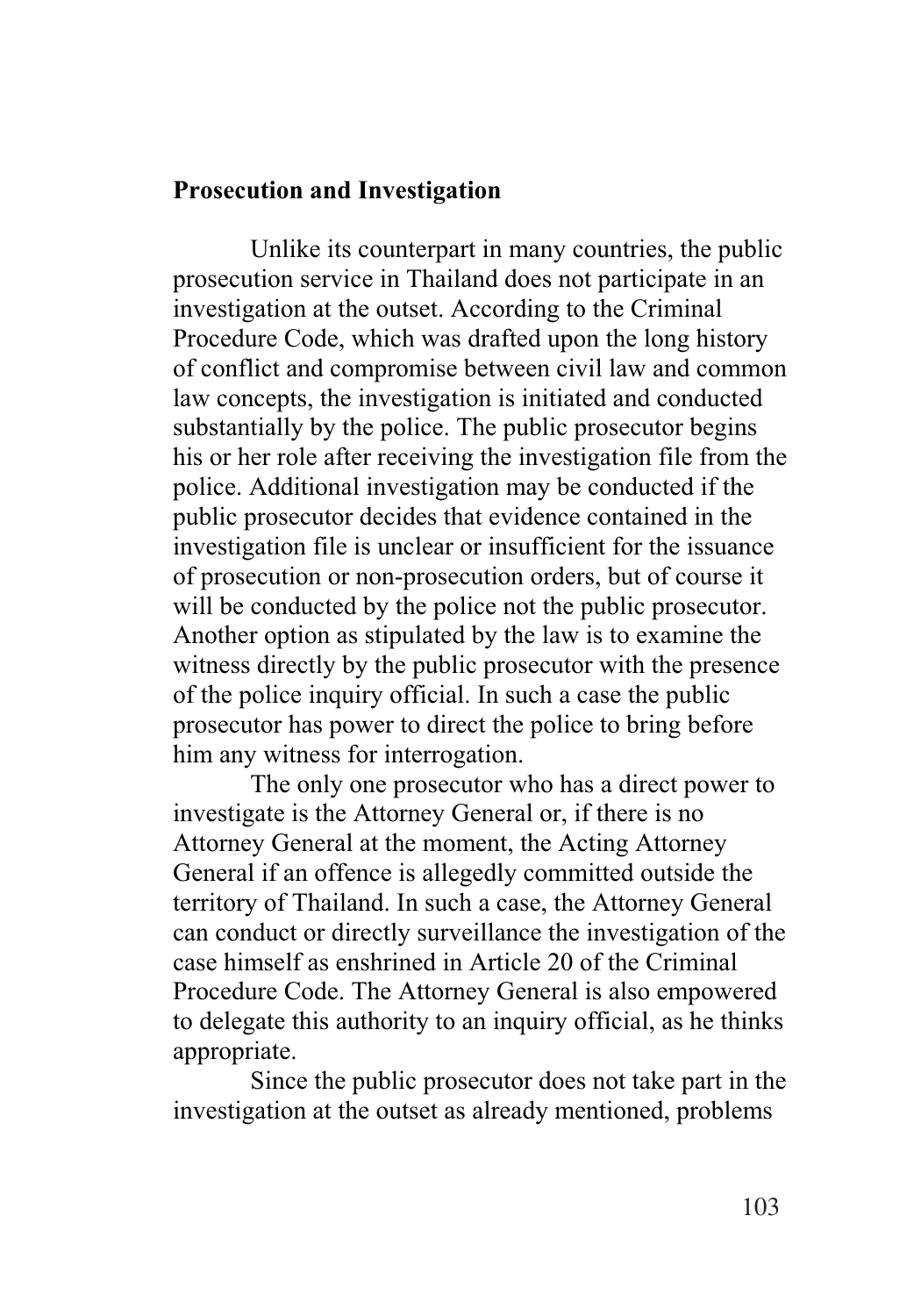sometimes occur with regard to the question of miscarriage of justice and malpractice of the authorities concerned. Several cases including one which occurred recently involved proceeding against the wrong accused and caused the unlucky victims of the imperfect process of fact finding to suffer for a long period before they was proved innocent. This aroused large scale public scepticism towards the current system whereby the police monopolize investigatory power. The tendency to check and balance police investigation is becoming more and more apparent. The most obvious example is the recent development of juvenile criminal justice. Investigation of criminal cases whereby a child is the victim or the offender is no longer allowed to be conducted by the police alone. Examination of a young victim or offender must be carried out with the presence of the public prosecutor, a social worker, a psychologist, etc. in order to guarantee justice and fairness. The Attorney General has also now set up the policy to have the public prosecutor participate in the investigation of cases taking place outside the territory of Thailand.

#### **Judicial and Court system**

In Thailand the court does not play any role in investigation and there is no examining judge to conduct investigation at the pretrial stage as in some European countries. Fact finding process for the judiciary in the Thai system is conducted mainly through the examination and cross-examination of the witnesses giving testimony as well as through the adducing of evidence by the prosecutor and the defence attorney. However, the Criminal Procedure Code gives authority to the judge to question the witness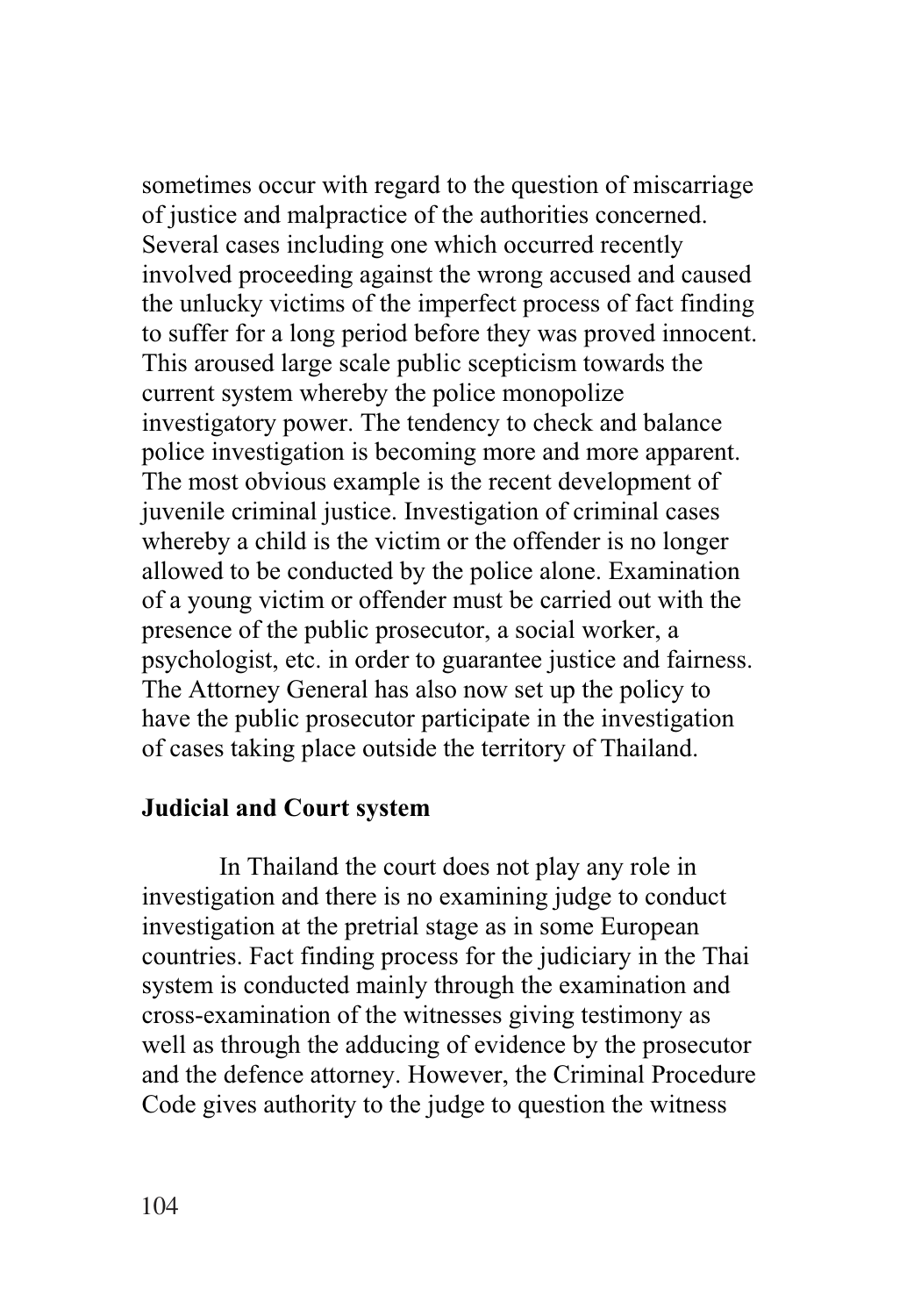directly during the trial as well as to summon a witness to testify before the court. The judge is also vested with a quite broad power to give weight to the evidences as to their admissibility or creditability. Anyhow, the court could not adjudicate the case beyond the indictment of the prosecutor.

Judge is a career-oriented position. This means that the recruitment of the judge, like that of the public prosecutor, is by competitive examination. There is neither elected judge nor jury in the Thai system. All charges are mostly initiated directly by the public prosecutor. However, the victim is also allowed to institute a criminal case in parallel with the public prosecutor. This is to say the public prosecutor in Thailand does not monopolize prosecution. Theoretically speaking, the court is entitled to conduct a preliminary review to establish a prima facie for every indictment. In practice, however, the court will do this only in the case instituted by the private victim of the crime not in the case prosecuted by the public prosecutor.

#### **The Process of Appeal.**

In line with the judiciary system of most countries, a process of appeal to the higher court against the verdict of the lower court by the disadvantaged party is also available in Thai criminal justice. In this regard, the appeal against the judgement of the Criminal Court of Thailand or other courts of first instance trying criminal cases shall be made to the Court of Appeal or the Regional Court of Appeal as the case may be. The appeal against the judgement of the Court of Appeal or The Regional Court of Appeal shall be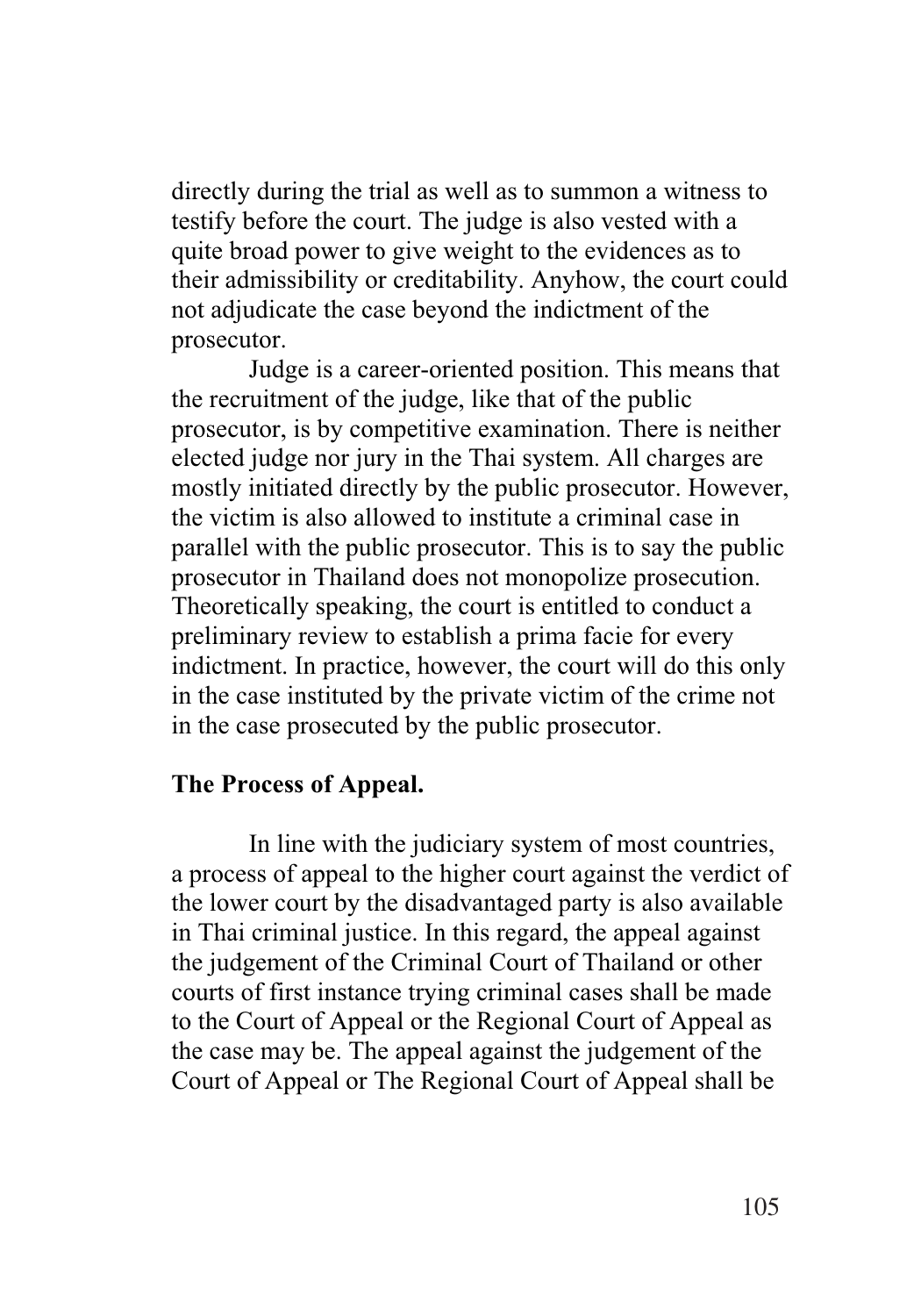made to the Supreme Court, which is the final resort of judicial review.

Neither every case nor every issue is allowed to be appealed to the Court of Appeal, the Regional Court of Appeal, or the Supreme Court. Whether a particular case can be appealed or not depends upon certain elements, namely, whether it is the prosecutor or the accused who makes the appeal; whether it is an issue of facts or an issue of laws; the severity of the penalty for such an offence, and how severely the penalty is imposed. According to the Criminal Procedure Code of Thailand, the accused seems to get more privilege in making appeal than the prosecutor. It is clearly spelled out in Article 193 bis of the Criminal Procedure Code that no appeal against the verdict of the court of the first instance (the lower court) in the issue of fact is allowed in the criminal case whereby the alleged offence is punishable by imprisonment not exceeding three years, or fine not more than sixty thousand baht, unless the appellant is the accused who faced the verdict of imprisonment or detention, or was judged guilty but the punishment or the determination of the punishment is temporarily postponed or a fine amounted to more than one thousand baht. It is obvious that the issue of facts has narrower room for appeal than the issue of law. Appeal to the Supreme Court for the final judicial verdict either in the issue of facts or the issue of laws is even more limited. This is perhaps because of two reasons. One is to give credit to the Appellate courts and the other is to prevent the delay of case settlement. Of course, it is undeniable that to delay means to refuse justice, and the longer the delay is the more justice is refused.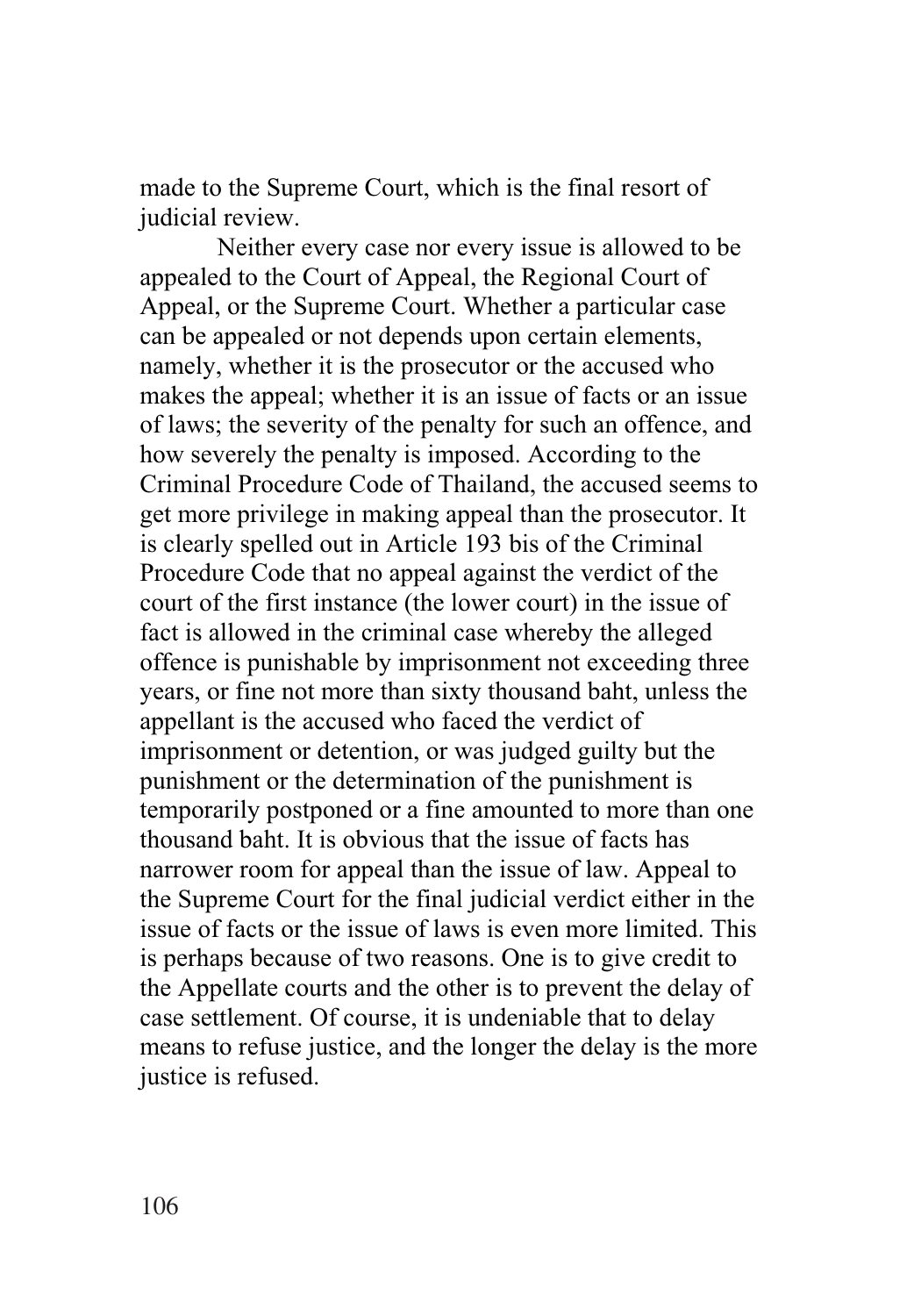## **Note added by editor**

In Thailand court procedure is strictly adversarial and intervention by the judge appears largely restricted to asking for clarification when required

## **Note on Adversarial and Inquisitorial Systems:**

 The adversarial system leaves it to the parties to the legal dispute to decide what facts and legal issues need to be brought into evidence or proven at trial. The judge acts as a passive or neutral umpire in the fact-finding process, whose primary role is to assure both parties are playing fairly, following the procedural and evidentiary rules of the fact-finding game (e.g. hearsay, admissibility of evidence, etc.)

The inquisitorial system gives a more active or interventional role to the judge in the fact-finding process. The judge has a role in the fact-finding and can compel evidence to be brought before the court – call witnesses, etc.

In the adversarial system, only the parties can call witnesses, not the judge. The parties manage the litigation.

In the inquisitorial system the judge also has a role in managing the litigation. DB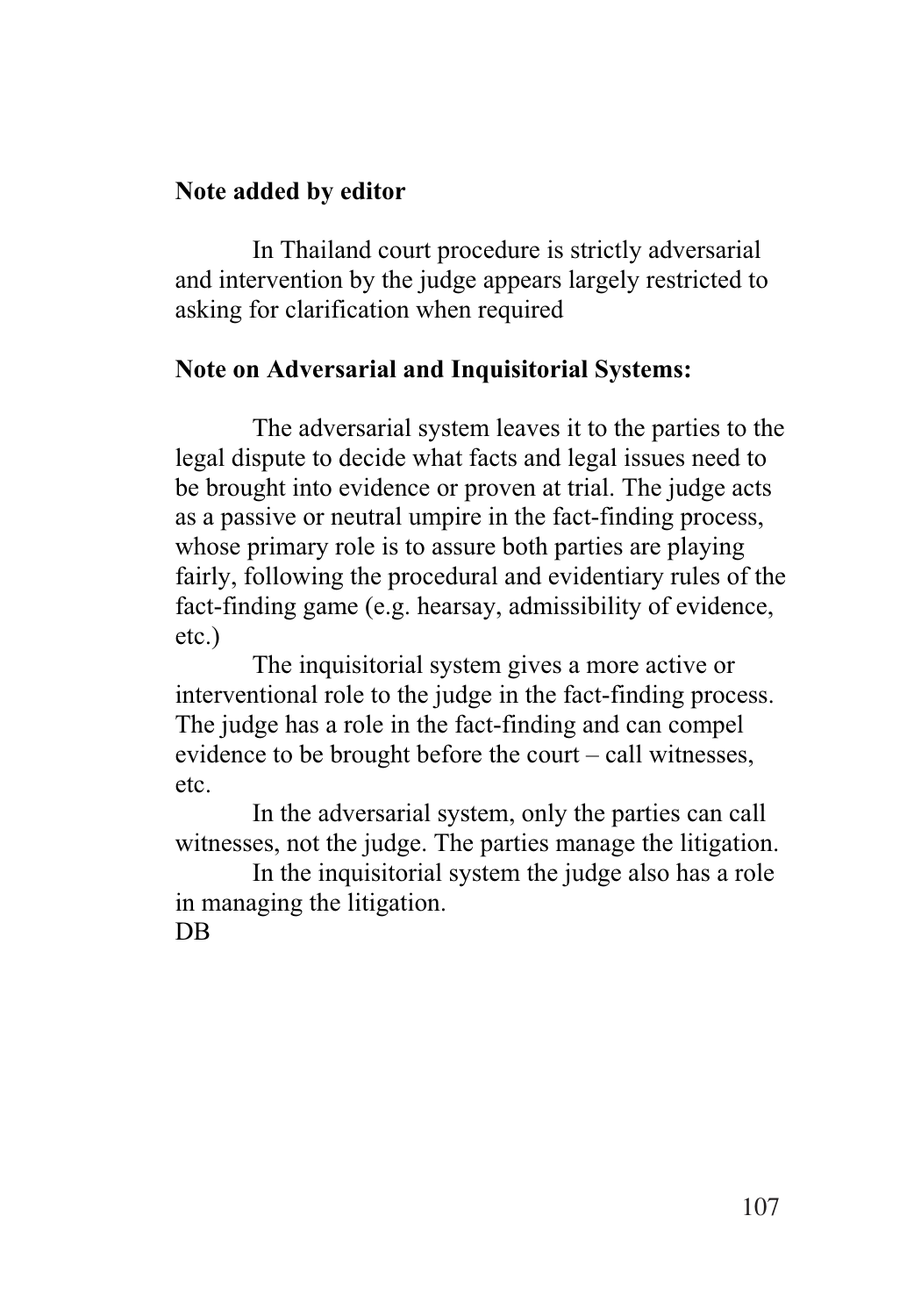## **The Union for Civil Liberty (UCL)**

The Union for Civil Liberty was founded on 24th November, 1973, immediately after a popular rising on October 14th which overthrew the Thanom-Prapas dictatorial regime. UCL, an independent, nongovernmental organization, was established by a group of democratic-minded students, academics, lawyers, and citizens from various professions who were firmly committed to civil rights and liberties in Thai society.

 Following a bloody massacre on 6th October, 1976, and the re-imposition of martial law, UCL was forced to suspend its activities. After the promulgation of a new Constitution guaranteeing civil liberties in December 1978 UCL could resume operation.

 UCL is a membership organization, open to all who wish to participate and join in upholding the principles of human rights and working for the benefit of the underprivileged and disadvantaged sections of society. It neither seeks political power nor aligns itself with any political group.

 In the past years UCL has been actively involved in the promotion and protection of civil rights and liberties in Thai society. It has undertaken this task through legal aid, dissemination of legal knowledge to the public, campaigns against unjust legislation, and the promotion of people's organizations and citizens groups to safeguard human rights